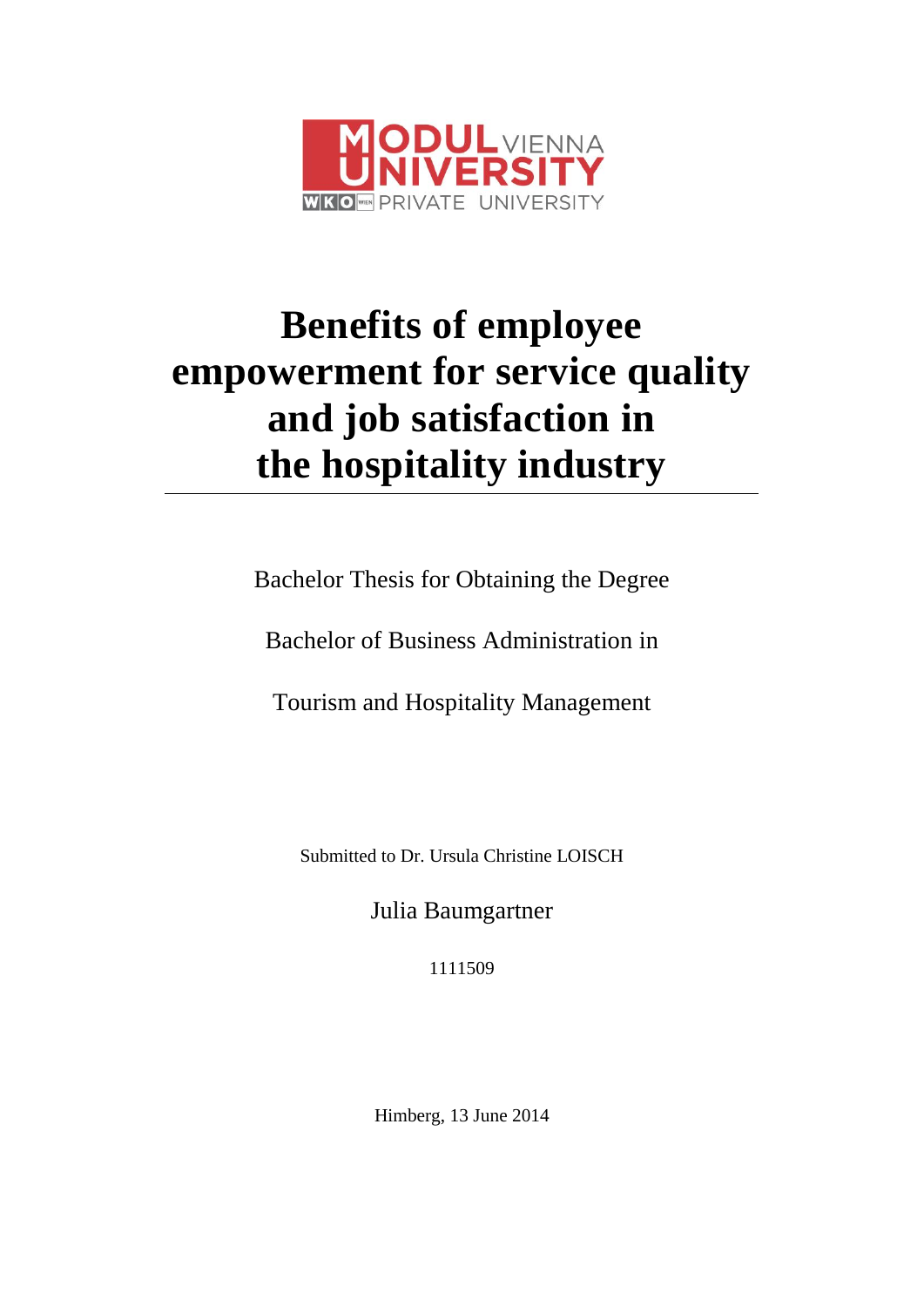

# <span id="page-1-0"></span>**Affidavit**

I hereby affirm that this Bachelor's Thesis represents my own written work and that I have used no sources and aids other than those indicated. All passages quoted from publications or paraphrased from these sources are properly cited and attributed.

The thesis was not submitted in the same or in a substantially similar version, not even partially, to another examination board and was not published elsewhere.

May 30, 2014

May 30, 2014<br>Date Signature Signature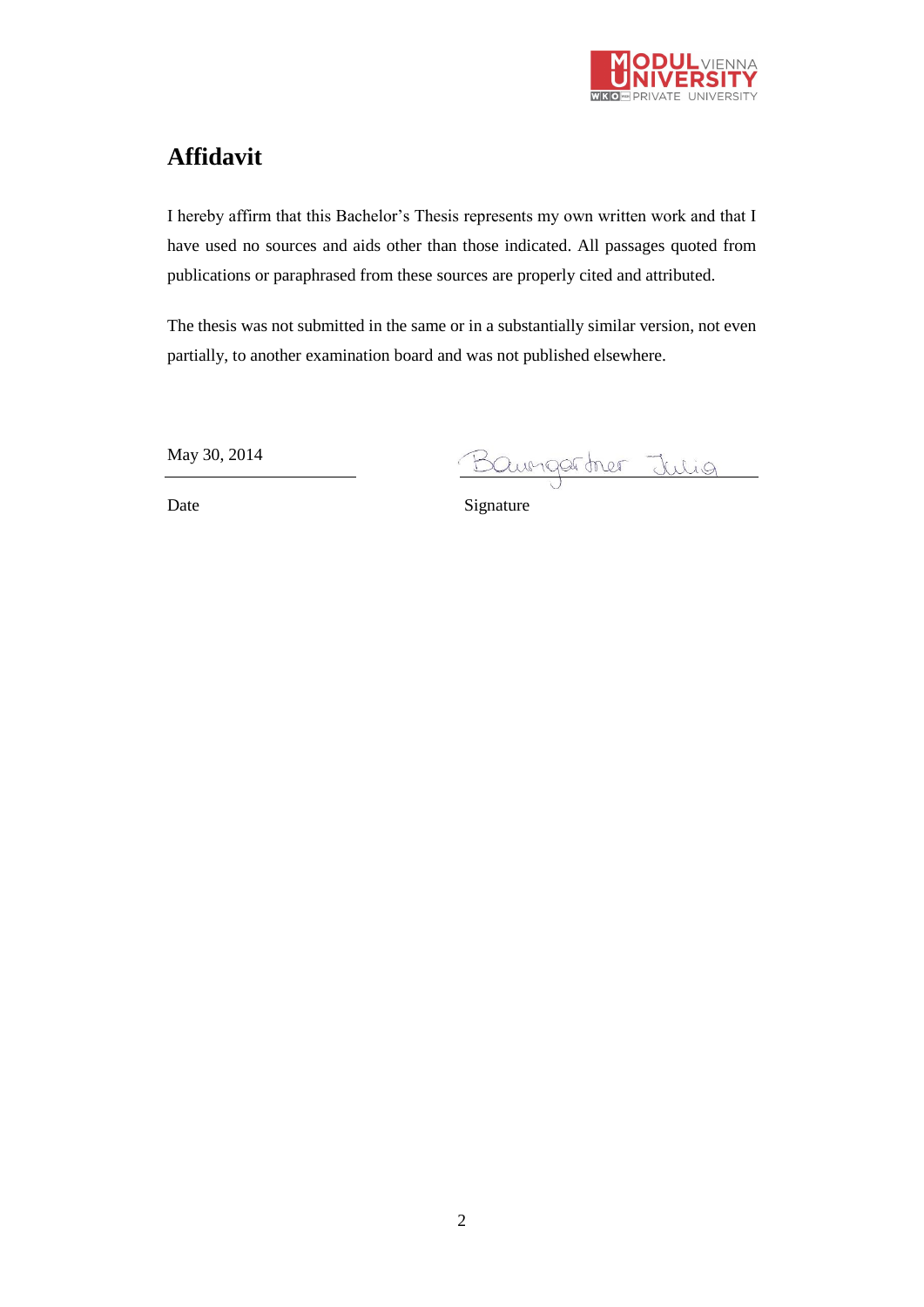

# <span id="page-2-0"></span>**Abstract**

During the author's exchange semester, she got an insight into human resource management in the hospitality industry and her attention was drawn to the question: "How do people get other people to do jobs in the expected way?" As motivation plays a big part here, and as empowerment is often claimed to motivate employees, she wanted to find out more about this construct. Moreover, as job satisfaction and service quality also play an essential part in the hospitality industry, the author examines if and how, through empowerment, the overall service performance increases, and if and how empowerment contributes toward an increase in employees' job satisfaction. Those two research questions were completed by a third one that aimed to develop the interrelation between the construct of empowerment, job satisfaction, and service quality.

By means of this thesis and through examining existing respective literature, the author wanted to show that empowering employees effectively will support a hospitality organization in achieving enhanced service quality and job satisfaction, and thus, competitive advantage. Furthermore, an expert interview with the Human Resources Manager of The Ritz-Carlton Vienna was conducted in order to answer the research questions and to underline the importance of empowerment to hospitality organizations.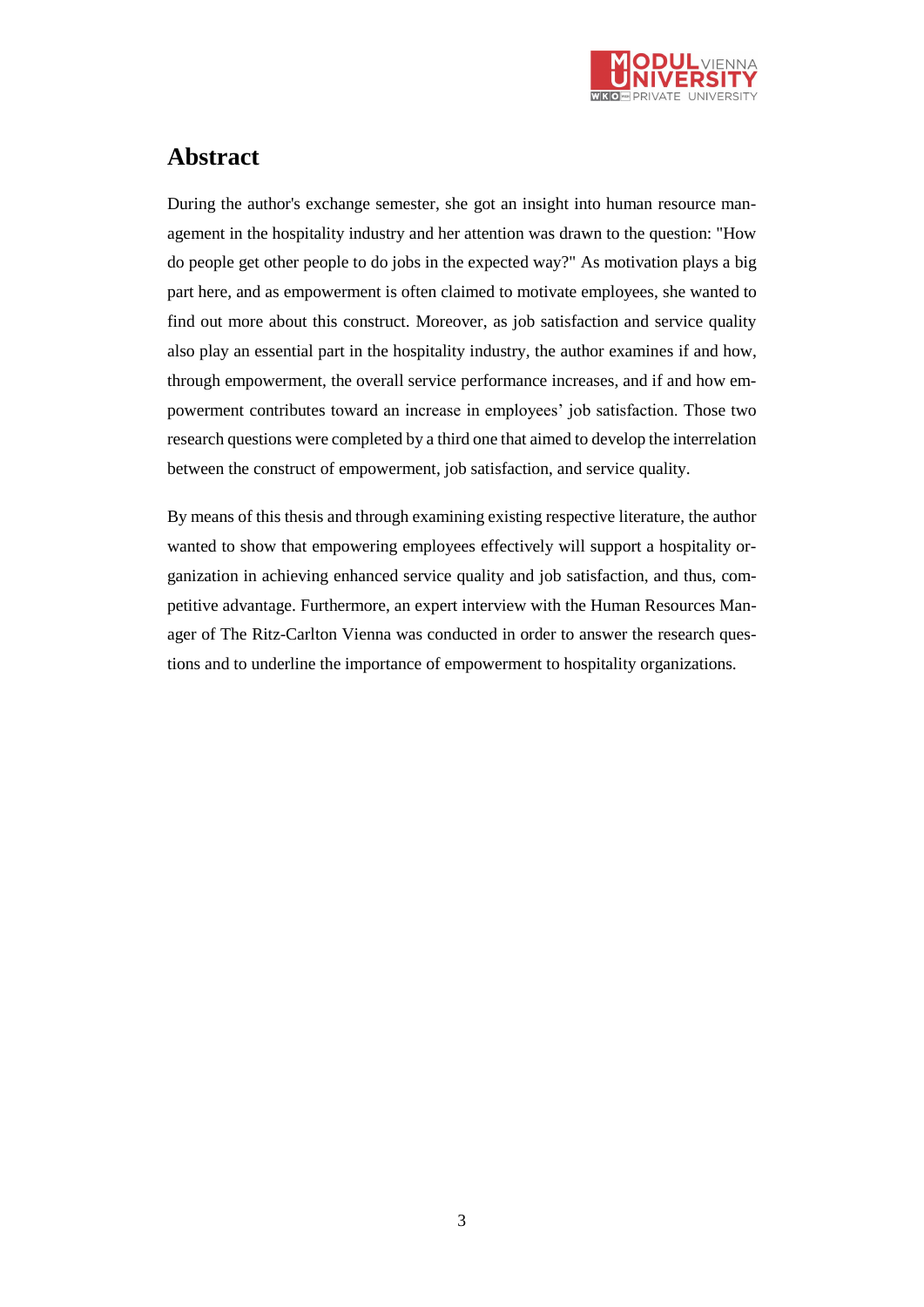

# **Table of Contents**

| $\mathbf{1}$   |       |  |  |  |  |
|----------------|-------|--|--|--|--|
|                | 1.1   |  |  |  |  |
| $\overline{2}$ |       |  |  |  |  |
|                | 2.1   |  |  |  |  |
|                | 2.2   |  |  |  |  |
|                | 2.2.1 |  |  |  |  |
|                | 2.2.2 |  |  |  |  |
|                | 2.2.3 |  |  |  |  |
|                | 2.2.4 |  |  |  |  |
|                | 2.3   |  |  |  |  |
|                | 2.3.1 |  |  |  |  |
|                | 2.3.2 |  |  |  |  |
|                | 2.3.3 |  |  |  |  |
|                | 2.3.4 |  |  |  |  |
|                | 2.4   |  |  |  |  |
|                | 2.4.1 |  |  |  |  |
|                | 2.4.2 |  |  |  |  |
|                | 2.4.3 |  |  |  |  |
|                | 2.4.4 |  |  |  |  |
|                | 2.5   |  |  |  |  |
|                | 2.5.1 |  |  |  |  |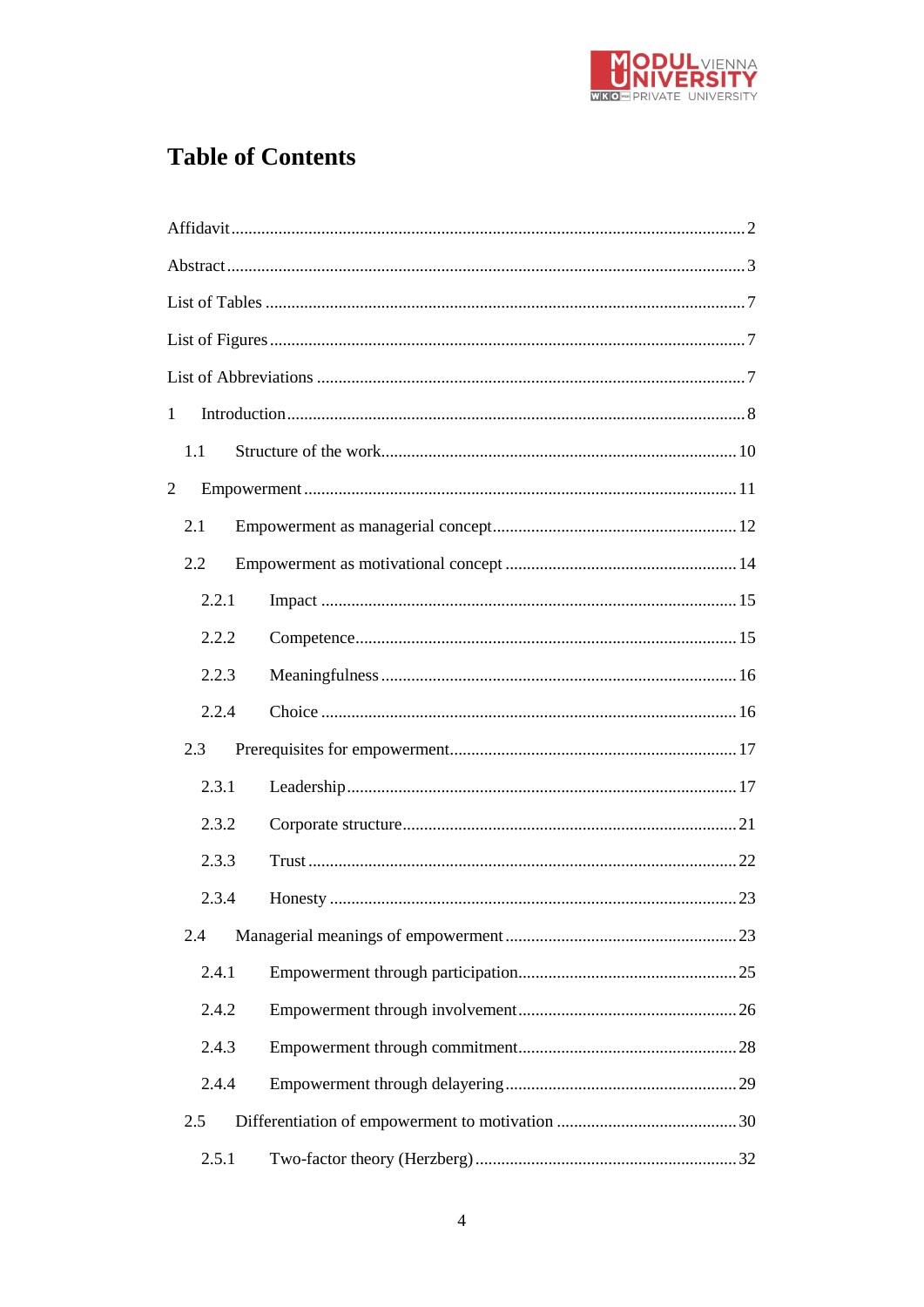

| 2.5.2 |                                                                 |  |
|-------|-----------------------------------------------------------------|--|
| 2.5.3 |                                                                 |  |
| 2.5.4 |                                                                 |  |
| 2.6   |                                                                 |  |
| 3     |                                                                 |  |
| 3.1   |                                                                 |  |
| 3.1.1 |                                                                 |  |
| 3.1.2 |                                                                 |  |
| 3.1.3 |                                                                 |  |
| 3.1.4 |                                                                 |  |
| 3.2   |                                                                 |  |
| 3.3   |                                                                 |  |
| 4     |                                                                 |  |
| 4.1   |                                                                 |  |
| 4.2   |                                                                 |  |
| 5     |                                                                 |  |
| 5.1   |                                                                 |  |
| 5.2   |                                                                 |  |
| 5.3   | Linkage of empowerment, job satisfaction, and service quality54 |  |
| 6     |                                                                 |  |
| 6.1   |                                                                 |  |
| 6.1.1 |                                                                 |  |
| 6.1.2 |                                                                 |  |
| 6.2   |                                                                 |  |
| 7     |                                                                 |  |
| 7.1   |                                                                 |  |
| 7.2   |                                                                 |  |
| 7.3   |                                                                 |  |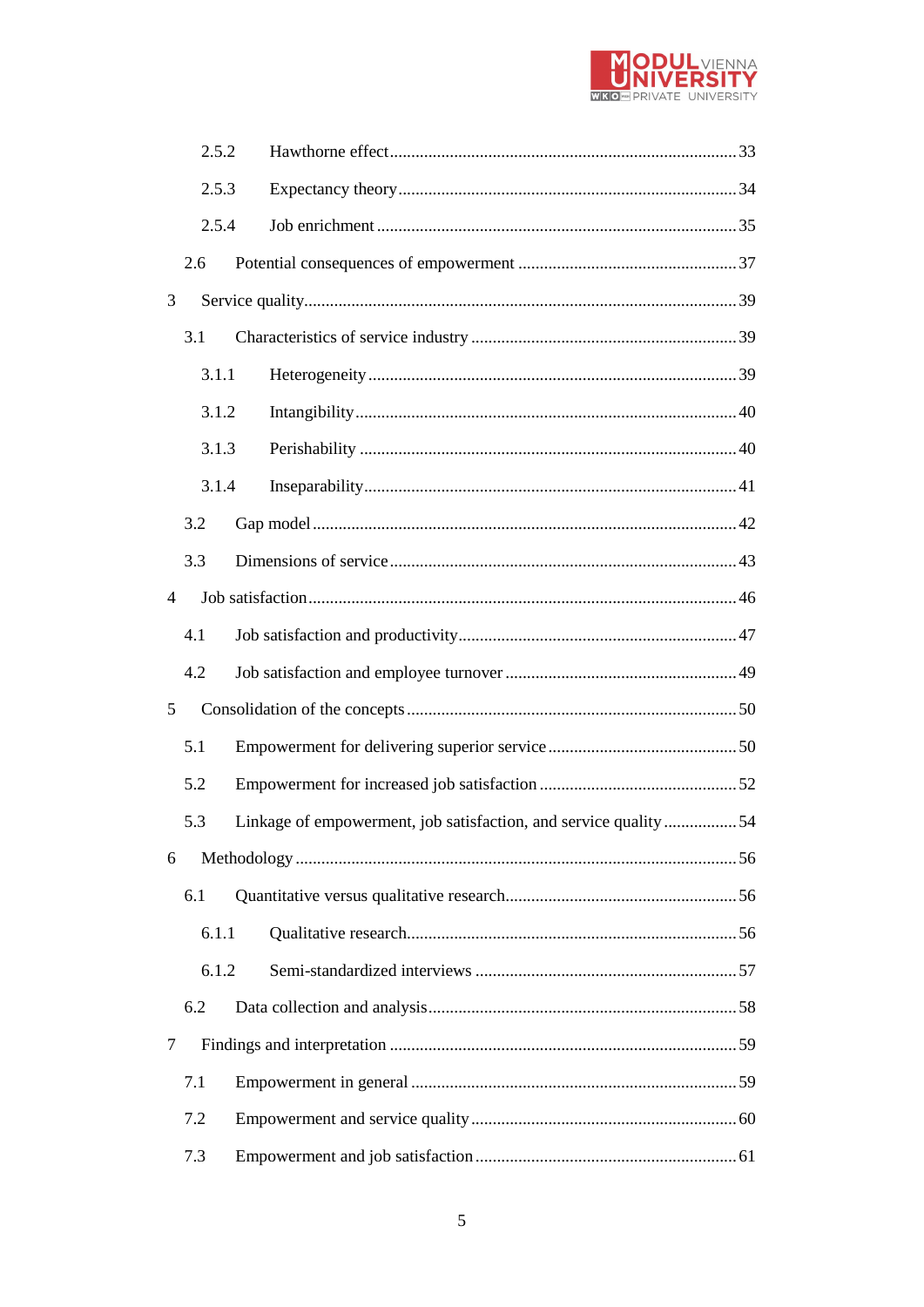

| 7.4 |  |  |  |
|-----|--|--|--|
| 7.5 |  |  |  |
|     |  |  |  |
| 8   |  |  |  |
|     |  |  |  |
|     |  |  |  |
|     |  |  |  |
|     |  |  |  |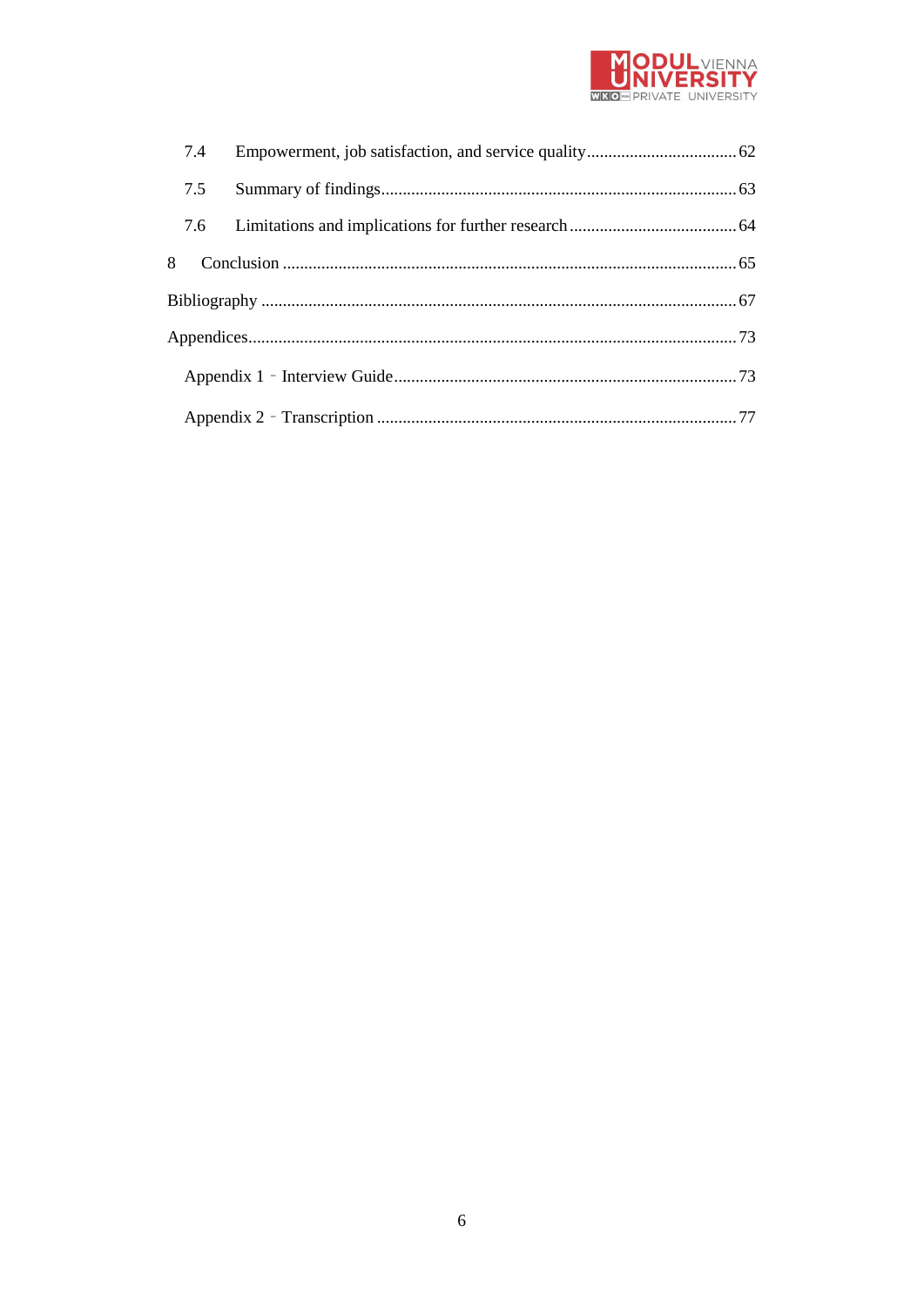

# <span id="page-6-0"></span>**List of Tables**

| Table 1: Managerial meanings and potential forms of empowerment, |  |
|------------------------------------------------------------------|--|
|                                                                  |  |
|                                                                  |  |

# <span id="page-6-1"></span>**List of Figures**

| Figure 2: Management structure with empowerment in form of a reversed             |  |
|-----------------------------------------------------------------------------------|--|
|                                                                                   |  |
|                                                                                   |  |
|                                                                                   |  |
| Figure 5: Determinants of perceived service quality, adapted from Zeithaml et al. |  |
| (1985b), modified according to Parasuraman et al. (1991) 44                       |  |

# <span id="page-6-2"></span>**List of Abbreviations**

HR Human Resources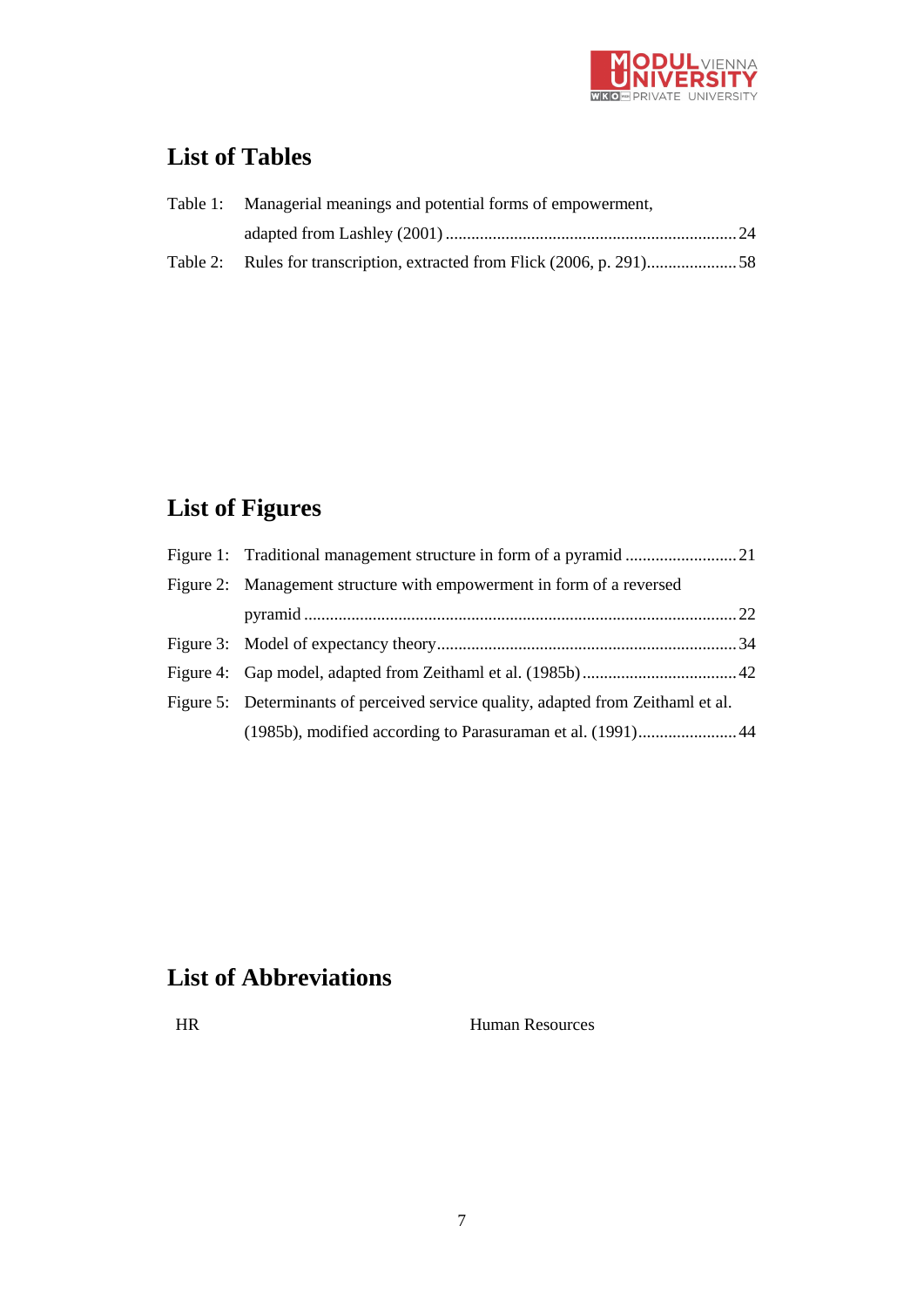

# <span id="page-7-0"></span>**1 Introduction**

Various factors, such as globalization, intensified competition, and a fast-changing environment, have required organizations to change the way they manage their human resources (Thomas and Velthouse, 1990; Koppermann et al., 1996). Managers were challenged to find a new, more creative way to exploit the maximal potential as well as all capabilities of their workforce in order to be able to compete on a global market. Employees should no longer be perceived as unskilled, lazy and irresponsible individuals, who need to be controlled constantly and reminded of their tasks and who represent a major matter of expense within the hospitality industry (Lashley, 2001). In fact, employees should be granted more power to influence decisions that affect their work, should be allowed to decide on how to accomplish the defined goals, should be able to perform tasks that are important for them, and should be supported by management to develop the necessary competence (Quinn and Spreitzer, 1997).

Although, the most encounters between the organization and its customers take place through the organization's front-line employees, who are responsible for performing quality service, they get the lowest pay and valuation by the organization (Baum, 2006). Various authors (e.g. Riley, 1996; Hoque, 2000) argue that hospitality is a very laborintensive industry and thus, people are crucial to its success. Although technology is constantly emerging, there will always be some personal contact required and desired between the supplier and receiver when it comes to the delivery of hospitality services (Baum, 2006). In former times, employees were mainly regarded as cost centers that needed to be reduced in order to be competitive on the market (Lashley, 2001). However, empowerment changed the way of how organizations obtain a competitive advantage. They are no longer cost leaders, but quality leaders.

The delivery of good service quality by front-line staff is crucial to the organizations' overall success, simply because delivering poor service is depreciated by customers, who can choose and reason what and from whom they purchase (Baum, 2006).

Being leader in quality delivery requires employees who are committed to delight customers, meaning to exceed their expectations through service performance. Committed employees are one potential benefit brought by the successful implementation of empowerment (Lashley, 2001). As argued by Riley (1996), the concept of commitment and empowerment work hand-in-hand and provide a basis for high quality. Empower-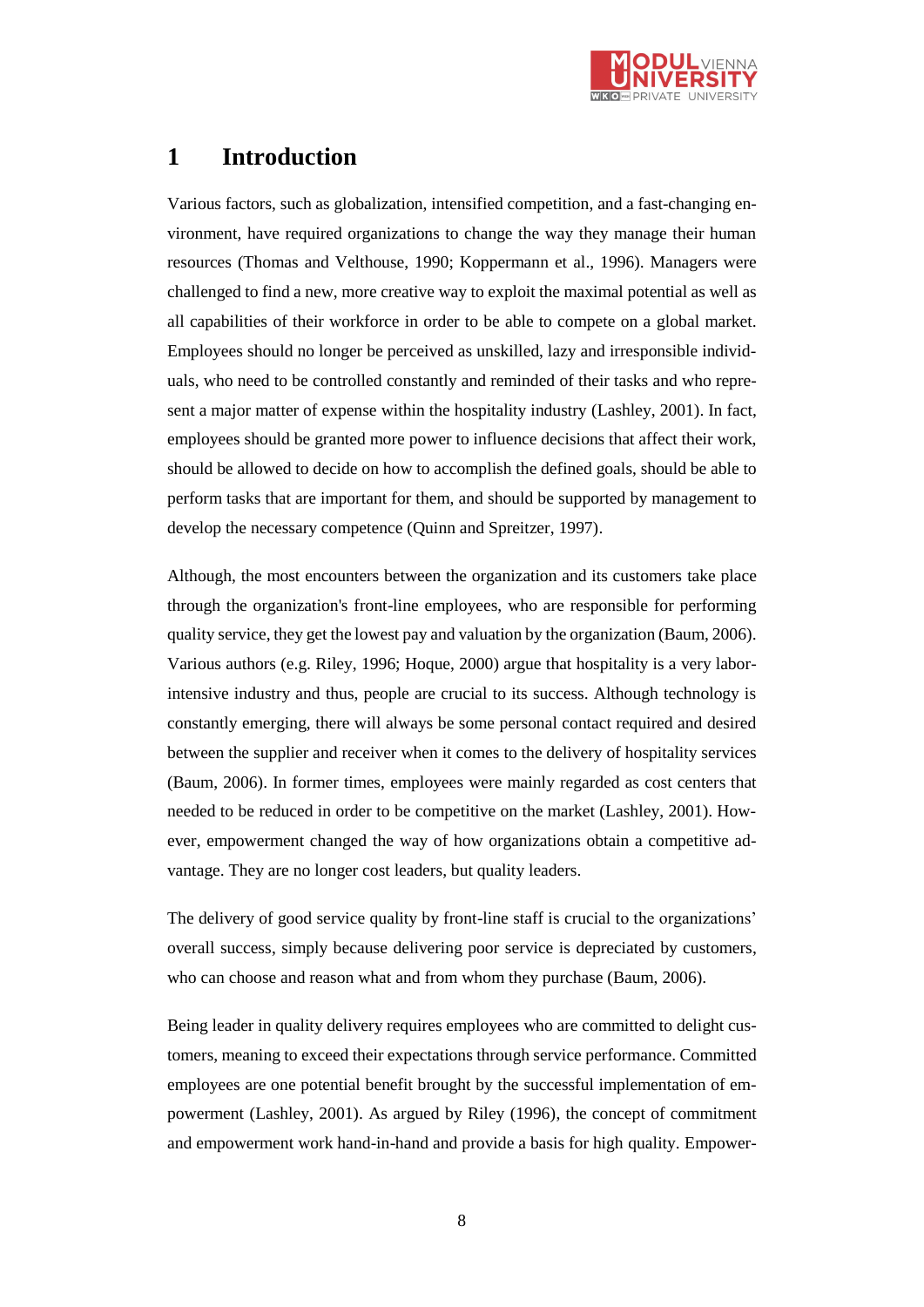

ment can be seen as an activity for enhancing commitment, which in turn helps to provide advanced service quality. Through implementing this concept, the employee performance turns from being a mean of service delivery to being part of the service itself.

The organizations' ability to gain competitive advantages and increased performance by empowerment can be explained by employees who are enabled to respond immediately to special customer needs and adapt the service accordingly, which is especially essential in cases of customer dissatisfaction (Lashley, 1996). Contacts between customers and front-line employees are described by Carlzon (1987, cited by Baum, 2006) as moments of truth and happen thousands of times each day in hospitality organizations. Moments of truth can be only short in time, such as the check-in at the hotel, but are crucial to the organization's success. Employees have the opportunity to either disappoint the customer through not meeting their expectations or to satisfy the customer by, in the best case, exceeding or at least meeting expectations (Baum, 2006).

Moreover, Lashley (1996) further describes that employees are likely to develop a sense of personal responsibility to or ownership of the task in order to ensure customer satisfaction.

What Riley (1996) perfectly points out is the fact that for delivering a high quality service in the hospitality industry, it is important to reduce labor turnover. Even if the constantly changing workforce is well trained, high labor turnover can never lead to consistent and high-quality service. Therefore, the focus of management should lie on keeping the existent employees, increasing their job satisfaction and reaching employee commitment to the company. To achieve higher commitment by employees, more sophisticated motivation practices must be implemented by management. Lashley (2001) links the importance of good service quality to increased customer satisfaction and retention, which in turn leads to employee satisfaction and lower turnover. Reduced turnover again leads to customer satisfaction as well as to good service quality and thus, the virtuous cycle is closed.

The question that now arises is how those employees can be motivated in order to make them not only perform their duties on a sufficient level, but also actively take responsibility in order to exceed what is expected from customers (Riley, 1996). According to research, empowerment can serve as a motivational tool to provide high-quality service, as it, if successfully implemented, addresses and fulfills some intrinsic needs, such as the need for self-actualization, power and achievement (Thomas and Velthouse,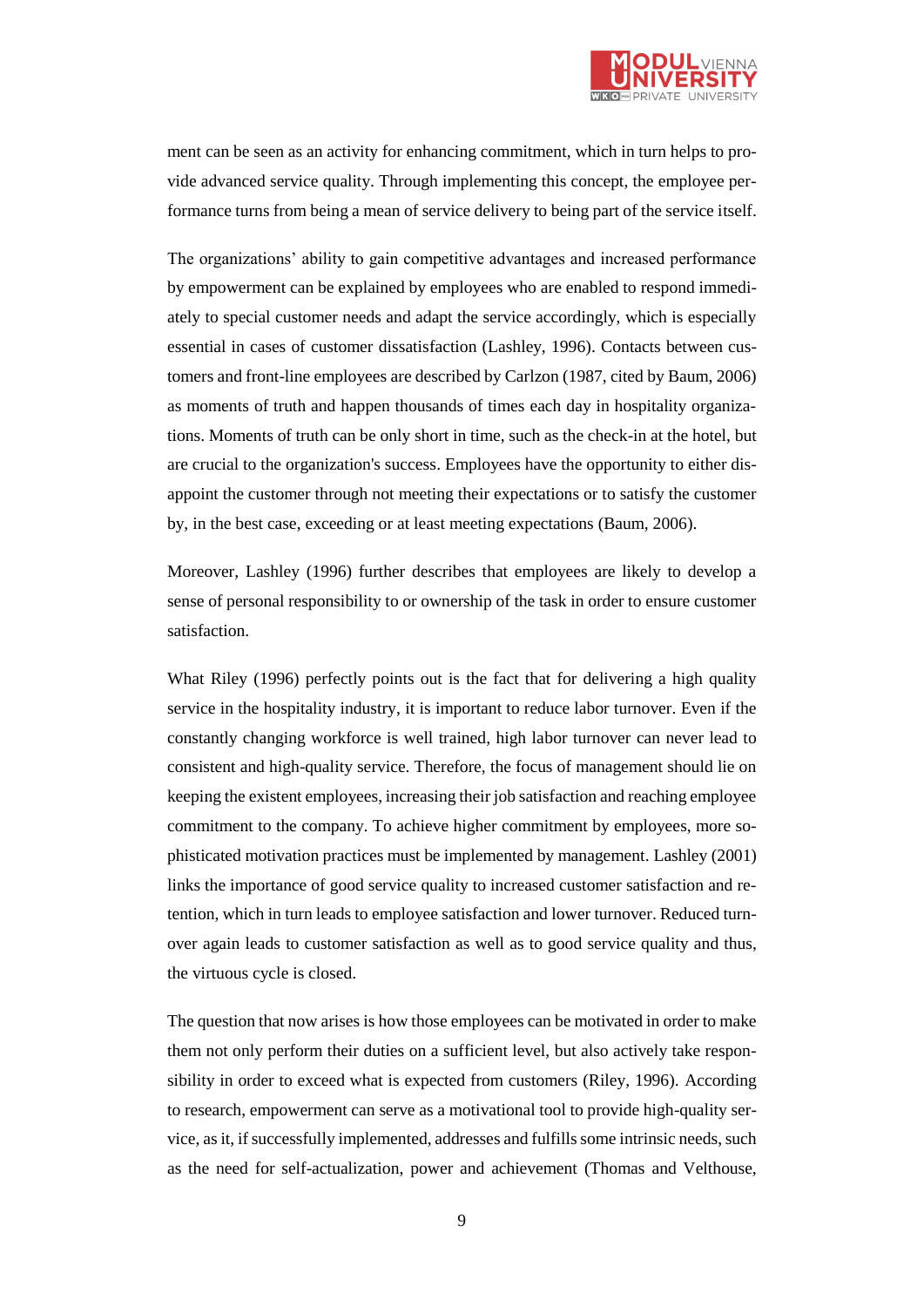

1990). In addition to that, some argue that empowerment also has the ability to enhance employee job satisfaction, as it provides intrinsic rewards when performing the job (Thomas and Tymon, 1994). In the following paper the author examines arguments of researchers about empowerment and its abilities to increase service quality as well as job satisfaction. Referring to this, the author formulated research questions to find out if and how empowerment influences service quality as well as job satisfaction and if and how those three concepts are interlinked.

# <span id="page-9-0"></span>**1.1 Structure of the work**

By writing this thesis, the author combines existing literature on the topics of empowerment, how empowerment can be explained as a motivational tool by relating it to some motivation theories, how empowerment is linked to service quality, and how it can lead to job satisfaction.

Chapter 2 will mainly deal with literature concerning empowerment: how the term can be defined, which different perspectives exist, what is necessary for empowerment to be implemented, which techniques can be used to empower people, how empowerment works as a motivational tool and what potential benefits a company can gain from empowerment.

Having examined empowerment in more detail, the author focuses on service quality in Chapter 3, followed by Chapter 4 which contains the concept of job satisfaction. Chapter 5 will then link empowerment to service quality, meaning how service quality can be enhanced by empowered employees, and to increased job satisfaction. The author also will provide an insight into the linkage of empowerment, job satisfaction, and service quality.

In Chapter 6, the methodology for research will be described in more detail. The findings of the expert interview and a discussion to the previously mentioned existing literature can be found in Chapter 7.

The final chapter will provide an overall conclusion and summary of the thesis.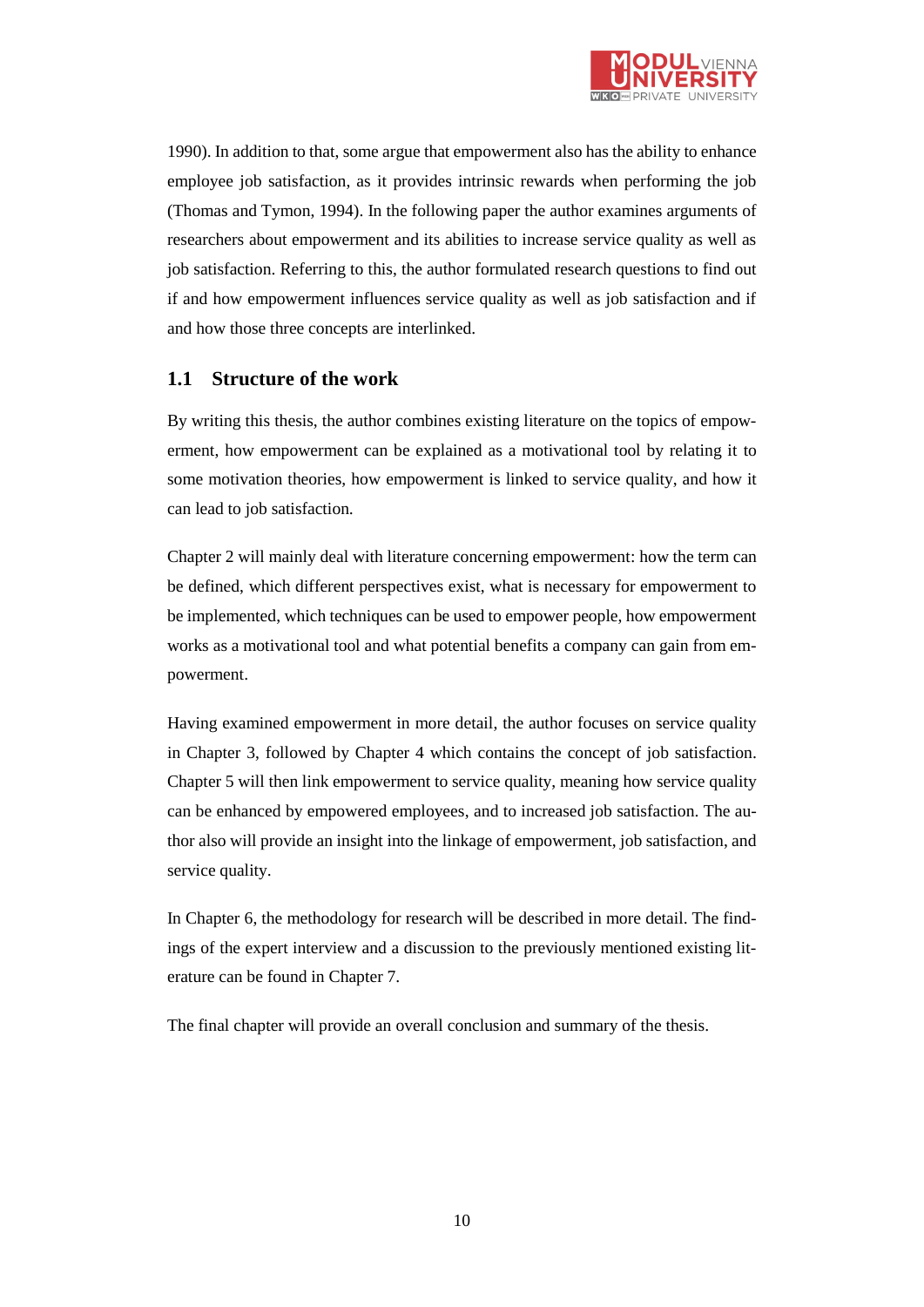

# <span id="page-10-0"></span>**2 Empowerment**

The term empowerment is already spread and used in a variety of contexts, such as psychology, social work, emancipation of women, politics, education, law, and employment (Conger and Kanungo, 1988; Lashley, 2001; FRIDE, 2006). This development into different directions and fields of usage caused the meaning of the word to become blurred (Lashley, 2001). As there is no universally accepted definition existing, depending on the context, several interpretations of the term *empowerment* can be observed: some define it as "an alternative strategy to the traditional way of promoting development", others as "the ability to make decisions in questions that affect the life of a person", and still others simply as "a change in the relations of power" (FRIDE, 2006, p. 4).

The latter definition comes close to how empowerment is perceived by some in employment contexts. Though, as described by Lashley (2001), empowerment can take different forms that also reflect different views about the construct. However, what many definitions in the employment field have in common is that managers who empower take the role of authorities for the employees who are empowered. This also implies that the "empowerer" works on a higher level than the empowered, to whom empowerment is done, sometimes without negotiating (Lashley, 2001). With this explanation, empowerment is often defined as sharing or delegating power or authority (Conger and Kanungo, 1988; Bowen and Lawler III, 1992b, cited by Lashley, 2001).

Other researchers focus on the potential of empowerment to intrinsically motivate employees and thus, define it as "enabling" (Conger and Kanungo, 1988). Some commonly suppose that employee empowerment leads to an increased commitment to the business' success and that empowered employees will use their full potential and expertise in order to reach the organization's overall goals (Lashley, 2001). For instance, Thomas and Velthouse (1990) build on these assumptions and further take the aspect of power seen as energy to define empowerment as "to energize" employees.

Generally, there are two main streams of empowerment: the managerial context of empowerment and the motivational context of empowerment, which will be further discussed in section 2.1 and 2.2, respectively.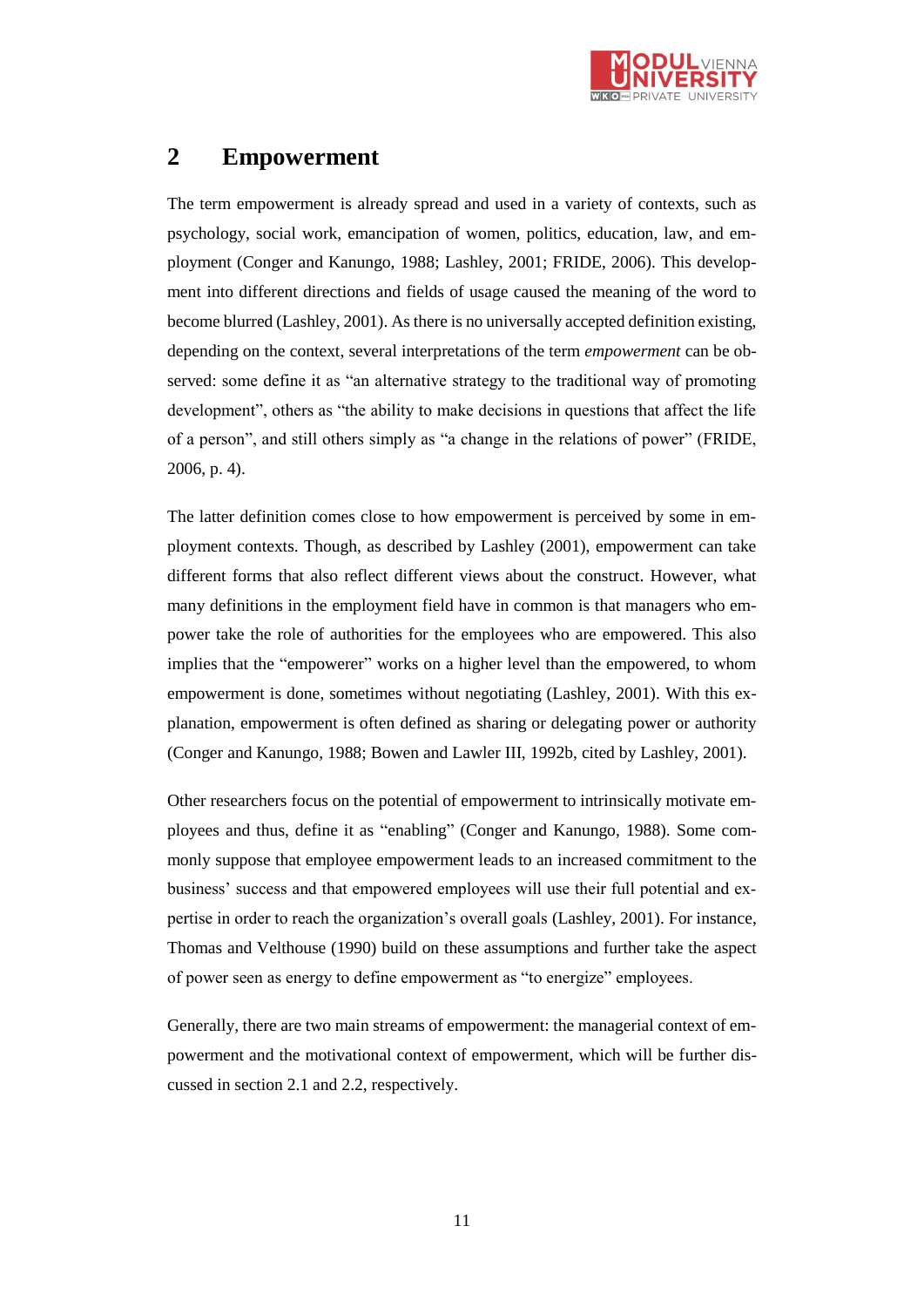

Concerning the definition by Bowen and Lawler III (1992b, cited by Lashley, 2001), where employees are given some decision-making power, through empowerment, employees are handed over more authority. This definition rather belongs to the managerial concept. That means in the ideal case, employees will be allowed to make decisions and correct issues themselves that lie within the boundaries of empowerment. In many service oriented organizations, this isimplemented through allowing front-line employees to do what is necessary to secure customer satisfaction, often after customers voiced a complaint. This definition of empowerment can also involve that employees have the freedom of ordering inventory or deciding on the way of how to achieve the targets set by the organization. If empowerment is implemented according to this definition, employees are likely to experience an increase in job satisfaction as well as they are able to contribute to an increased organizational effectiveness. It also allows employees to deal with problems faster and the decisions about immediate tasks lie within the scope of those who possess the operational experience to make the right decision (Bowen and Lawler III, 1992b). Having the freedom of self-determination about task accomplishment, which is related to empowerment as a motivational concept, is only one of four dimensions of intrinsic task motivation and thus, empowerment (Thomas and Velthouse, 1990; Spreitzer, 1995; Quinn and Spreitzer, 1997). However, to create a committed workforce through empowerment, also the three other dimensions must be considered, which will be further explained in section 2.2.

In section 2.3, some crucial requirements for empowerment in an organization will be mentioned.

Lashley (2001) provides some examples of the usage of the term empowerment within the hospitality industry, for instance, to describe quality circles, suggestion schemes, customer care programs, autonomous work groups, and delayering the organization. Further elaboration of forms of empowerment can be found in section 2.4.

The last section (2.5) of Chapter 2 will provide an insight into the benefits that empowerment can bring if established appropriately.

# <span id="page-11-0"></span>**2.1 Empowerment as managerial concept**

In business environments, empowerment is still not consistently defined. FRIDE (2006) describes it as "the process of the distribution of power that allows the employee greater capacity for decision-making and greater autonomy over his/her work".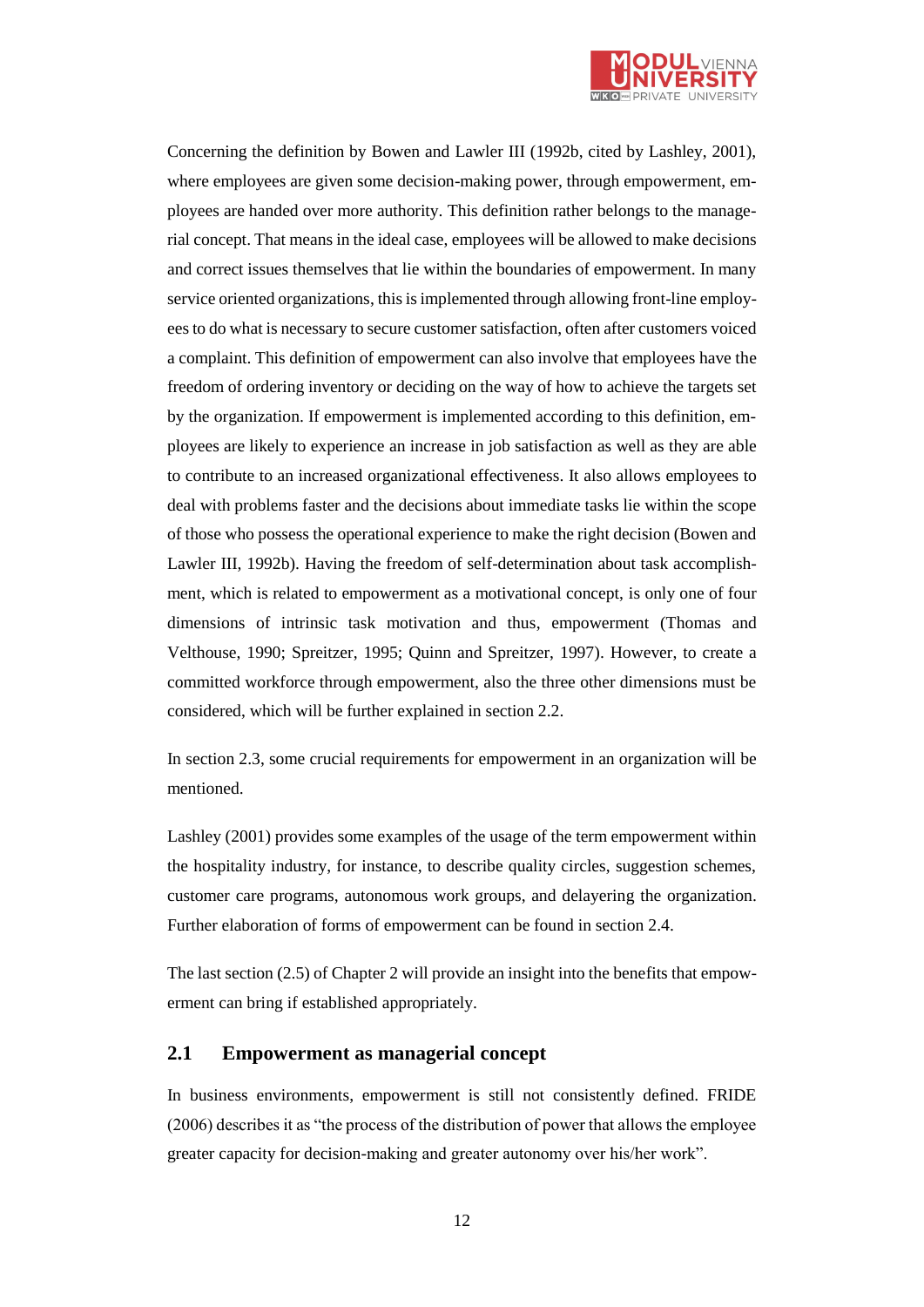

In the past, employers mainly assumed that employees are only working to earn money (Thomas and Velthouse, 1990), which made an authoritarian management style necessary to assure compliance to rules and regulations, decreasing the chance of experiencing empowerment for employees (Conger and Kanungo, 1988).

According to Thomas and Velthouse (1990), the term empowerment within businesses became popular when globalization and international competition forced organizations to change their management style in order to reach innovation, employee commitment, and willingness to take risks. Moreover, at this time research enforced empowerment's popularity as it drew the attention of managers towards the hidden capabilities and potentials of their workforce.

In management theory, according to Conger and Kanungo (1988), the term empowerment often implies delegating or sharing power with subordinates. When looking at this as a relational construct, it involves the assumption that one has power over others, which can be derived from one's position in the organization, personal characteristics, knowledge, or the access to resources (Conger and Kanungo, 1988).

#### **Power**

In order to better understand the concept of empowerment, it is important to think about power first. Power can be seen as the ability to do something (Stewart, 1997) or, more accurately described, as the "capacity to exert influence over others" (Greenberg & Baron, 2008, p. 471). Stewart (1997) describes three kinds of power supervisors carry out: power through position, power through knowledge, power through money.

#### **Power through position**

Position power bases to the ability to influence others on the particular position somebody holds in an organization (Greenberg & Baron, 2008) and also refers to the ability to decide on punishments (Steward, 1997), which is also called coercive power (Conger and Kanungo, 1988; Greenberg & Baron, 2008). Using coercive power – "Do what I say!" – might be useful in a situation where a crisis is approaching or where immediate reaction is required. However, there are still managers who use the threat of punishments to influence employees in the desired way because some think they need to keep control over their employees' work. Those supervisors will never be able to use all the capacity of their workforce effectively (Stewart, 1997). Coercive power is often used in the traditional way of managing people, where no power is granted to subordinates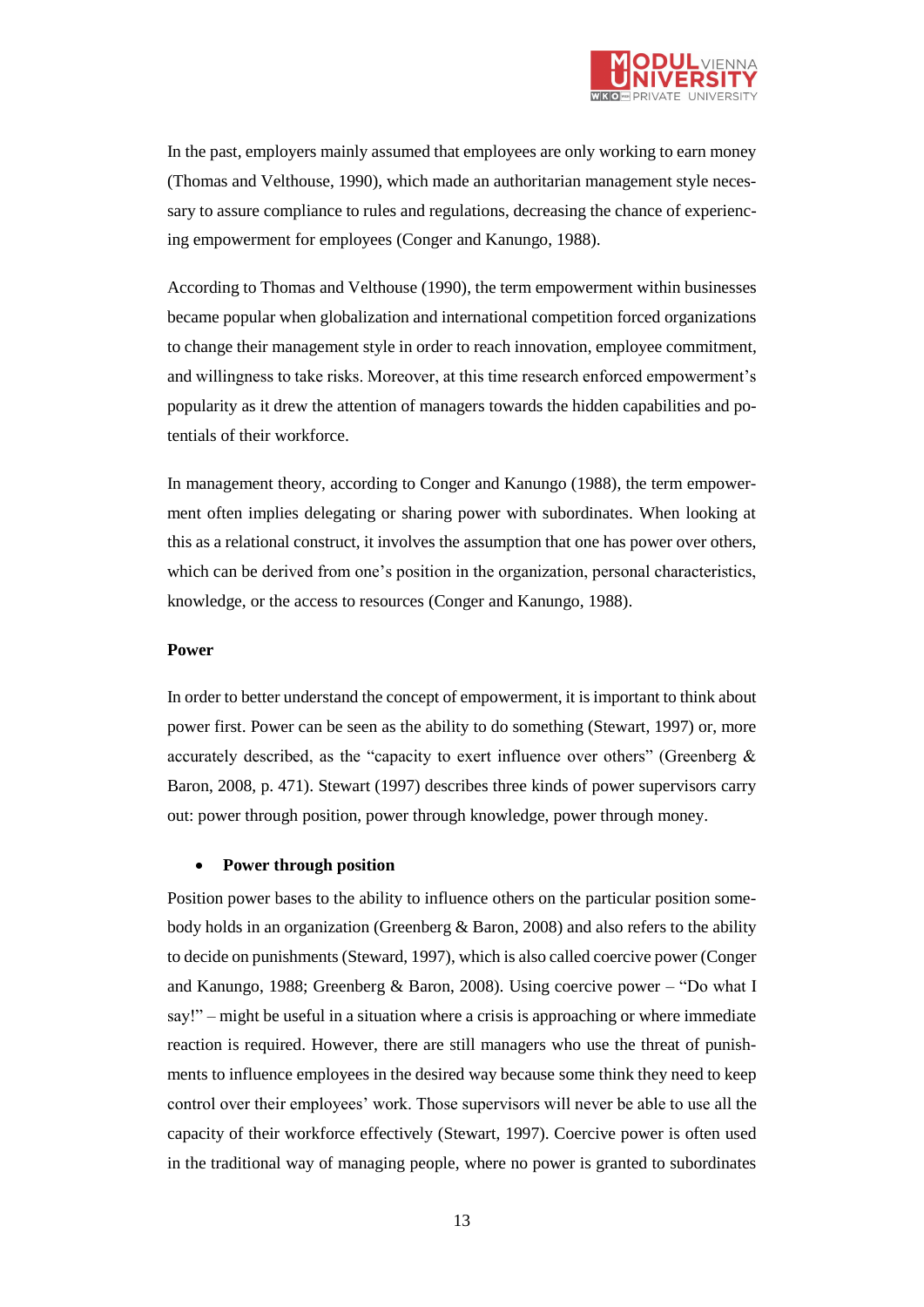

and where employees are explicitly told how to complete their jobs. If there is empowerment established, managers rather assist and guide their subordinates by using the power through knowledge (Greenberg & Baron, 2008).

### **Power through knowledge**

This particular kind of power relates to special skills, knowledge, and competences people possess (Stewart, 1997). If somebody is recognized as an expert in a particular area, people will tend to trust and do what this person says (Greenberg & Baron, 2008), which is evidence for good leadership (Stewart, 1997). Having such people as managers in an organization is an important basis for implementing empowerment. Additionally, as knowledge is power and power should be shared in the concept of empowerment, it would be important that managers of that ilk are willing to support their employees in increasing their education and skills and thus, also share their own knowledge (Stewart, 1997).

#### **Power through money**

The third type of power that is described by Stewart (1997) refers to the possibility to provide or withhold instruments in order to do a job. For managers, it is important to keep in mind that in order to motivate their employees, they have to supply them with the necessary means to complete a task. For empowerment, this might mean that the manager needs to share his or her power and duties (Stewart, 1997).

The form of power that should be implemented within an organization is power through knowledge, as sharing knowledge and developing capabilities in and among all levels is essential for creating an empowered workforce. Moreover, power through money as it is described by Stewart (1997), provides the perspective for managers to act as facilitators for employees to be able to complete work successfully.

# <span id="page-13-0"></span>**2.2 Empowerment as motivational concept**

The way empowerment is described above is often the way empowerment is regarded from management literature and includes the assumption that the individuals possessing more power are more likely to succeed in their actions than those who have less. The intention of management then was to shift some of the power from the more powerful individuals to the subordinates, often described as sharing power or delegating authority by implementing quality circles or management by objectives (Conger and Kanungo, 1988).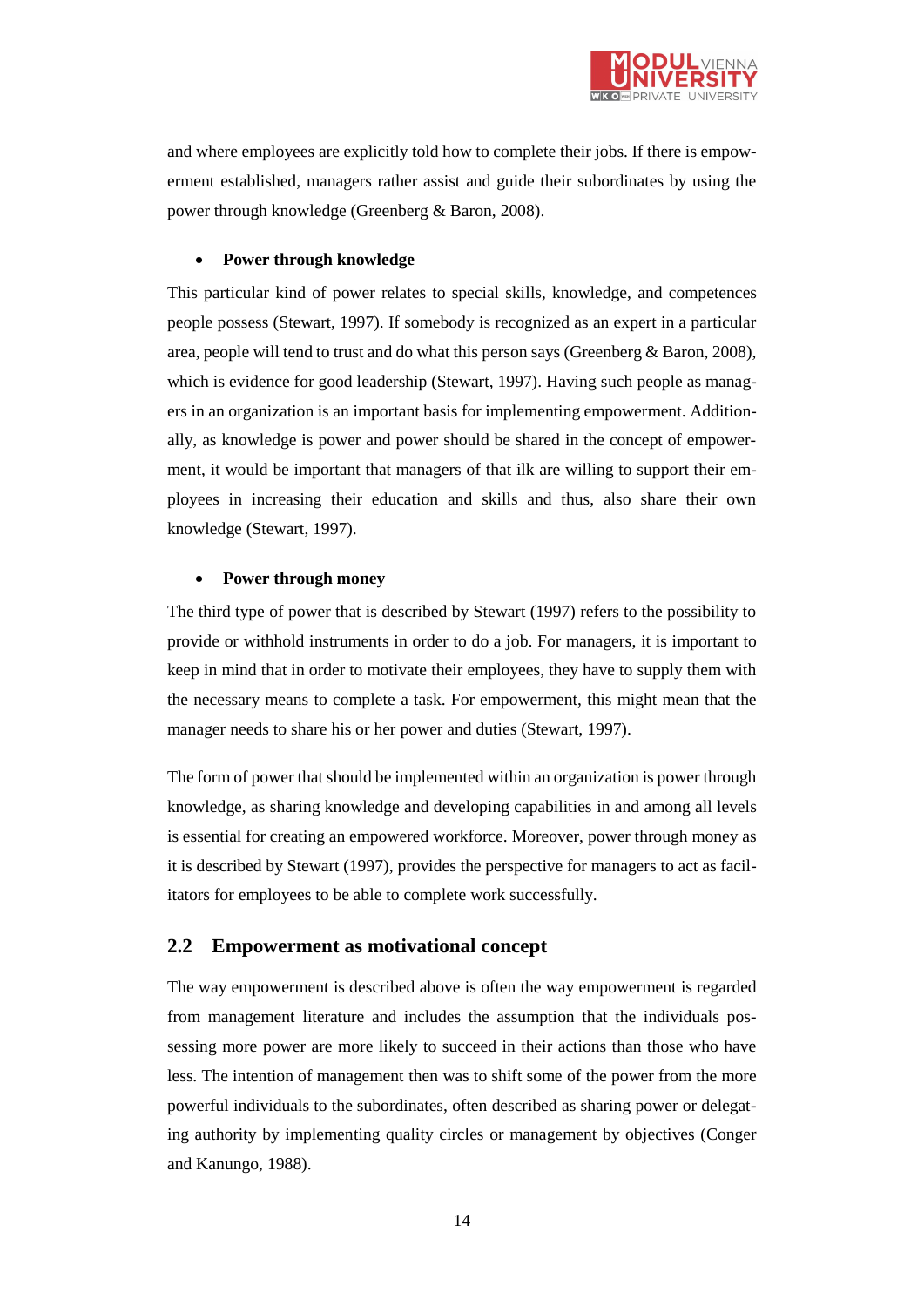

However, Conger and Kanungo (1988) tried to look at empowerment from a motivational perspective and described empowerment as "…a process of enhancing feelings of self-efficacy among organizational members through the identification of conditions that foster powerlessness and through their removal …" (p. 474). They assume empowerment being internal to individuals, as they explain that everybody has an intrinsic desire for power, referring to self-determination (Deci, 1975, cited by Conger and Kanungo, 1988) and self-efficacy (Bandura, 1986, cited by Conger and Kanungo, 1988). Moreover, they argue that empowerment should be regarded as enabling, meaning being motivated through a greater self-efficacy, rather than delegation. "Enabling implies creating conditions for heightening motivation for task accomplishment through the development of a strong sense of personal efficacy." (p. 474).

Thomas and Velthouse (1990) further elaborated this theory to what is called "cognitive model of empowerment". Because the new development in motivational theory through empowerment strives to increase employees' commitment to their tasks, they focus on intrinsic task motivation, which involves employee motivation to perform a task and satisfaction with tasks formed from prior experiences. The authors established four intrinsic dimensions ("task assessments") that determine motivation within employees: impact, competence, meaningfulness, and choice.

# <span id="page-14-0"></span>**2.2.1 Impact**

When people assess a task according to its impact, they focus on the degree of contribution their actions can make towards performing the task and reaching the goal. Impact is closely related to perceived control over the environment, as both convey the feeling of being able to make an impact through the behavior (Thomas and Velthouse, 1990). Referring to Quinn and Spreitzer (1997), empowered employees believe having an impact.

### <span id="page-14-1"></span>**2.2.2 Competence**

Competence is described as being able to perform tasks skillfully and competently (Thomas and Velthouse, 1990). This same concept was discussed by Conger and Kanungo (1988) under the term "self-efficacy". According to Quinn and Spreitzer (1997), empowered employees have a feeling of self-confidence in task performance, meaning they know that they are able to accomplish the task.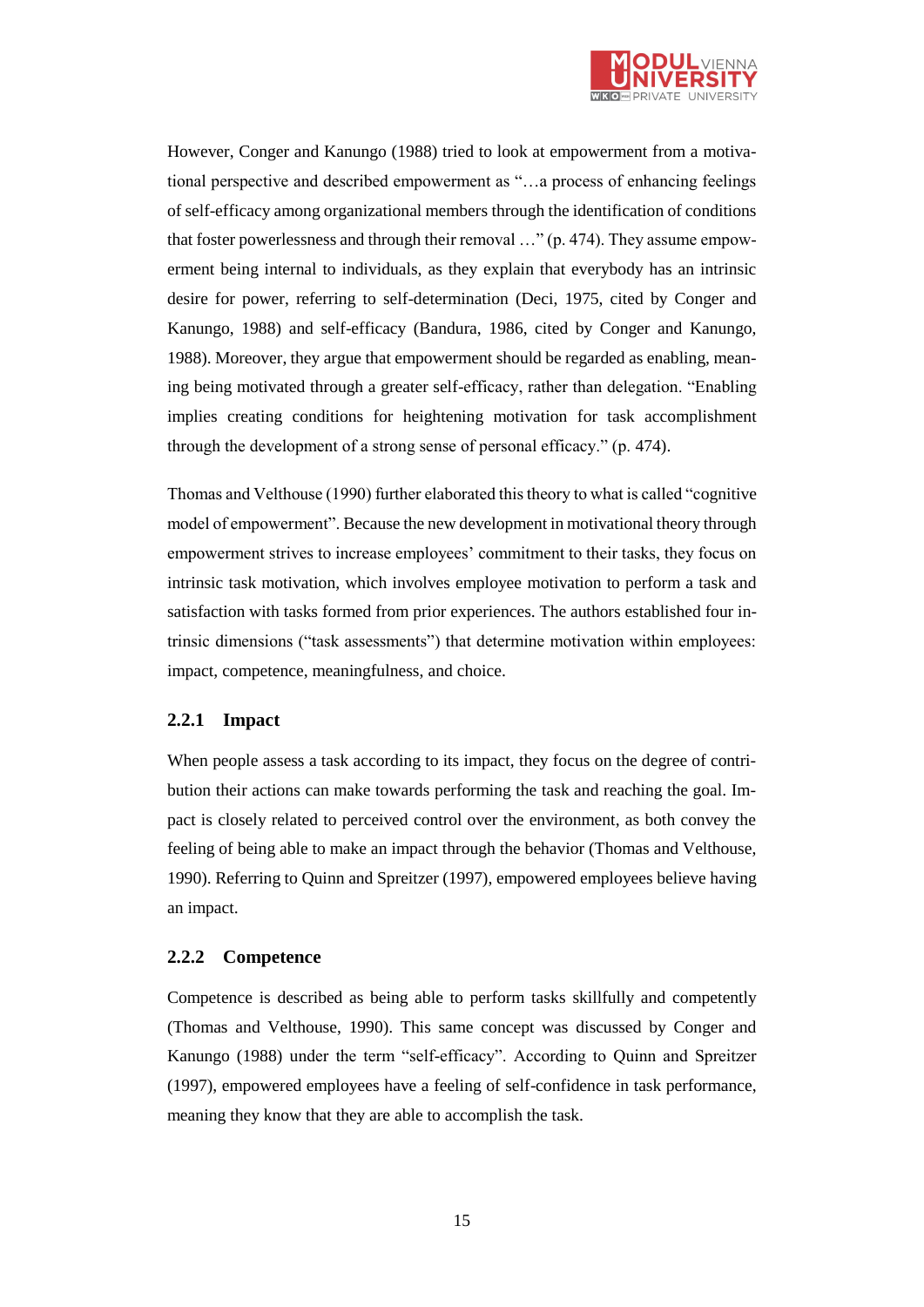

# <span id="page-15-0"></span>**2.2.3 Meaningfulness**

Employees judge the value of a task according to their individual expectations and ideals. The outcome of this judgment is directly related to the employees' willingness to put effort into the task (Quinn and Spreitzer, 1997). Therefore, if employees perceive this task to be important to them, they are committed to the task and eager to put effort into it (Thomas and Velthouse, 1990). Empowered employees create a feeling of meaning (Quinn and Spreitzer, 1997).

# <span id="page-15-1"></span>**2.2.4 Choice**

Thomas and Velthouse's (1990) "choice" is equivalent to the term self-determination, used by Spreitzer (1995). It describes the degree to which each individual is responsible and the cause for his or her actions. "Self-determination reflects autonomy in the initiation and continuation of work behaviors and processes;…" (Spreitzer, 1995, p. 1443). Quinn and Spreitzer (1997) further point out that empowered employees will establish a sense of self-determination, meaning a feeling that they are able to decide on how to complete the task by themselves.

Assessing tasks according to those four criteria will shape employees' future behavior and thus, the outcome of tasks. This can be seen as a circular development. For instance, when employees experience low impact or inability to perform the task, employees will be unlikely to take initiatives, hence resulting in further decrease of competence, impact and so forth. Nevertheless, this cycle can also develop in reverse direction. If employees are able to establish a sense of being capable of accomplishing meaningful tasks and impacting the goal, employees are more likely to initiate actions and persist on tasks when facing obstacles (Conger and Kanungo, 1988; Thomas and Velthouse, 1990).

The four dimensions are only related to the task itself. However, Conger and Kanungo (1988) argue that also external, contextual factors can influence motivation and satisfaction, such as bureaucracy and authoritarian management styles.

Management can create conditions or use a strategy, such as sharing decision-making power, to increase the feelings of self-determination and efficacy in order to make employees feel more empowered. Though, empowerment cannot, in contrary to many assumptions, be done to employees. Individuals must choose to be and perceive them-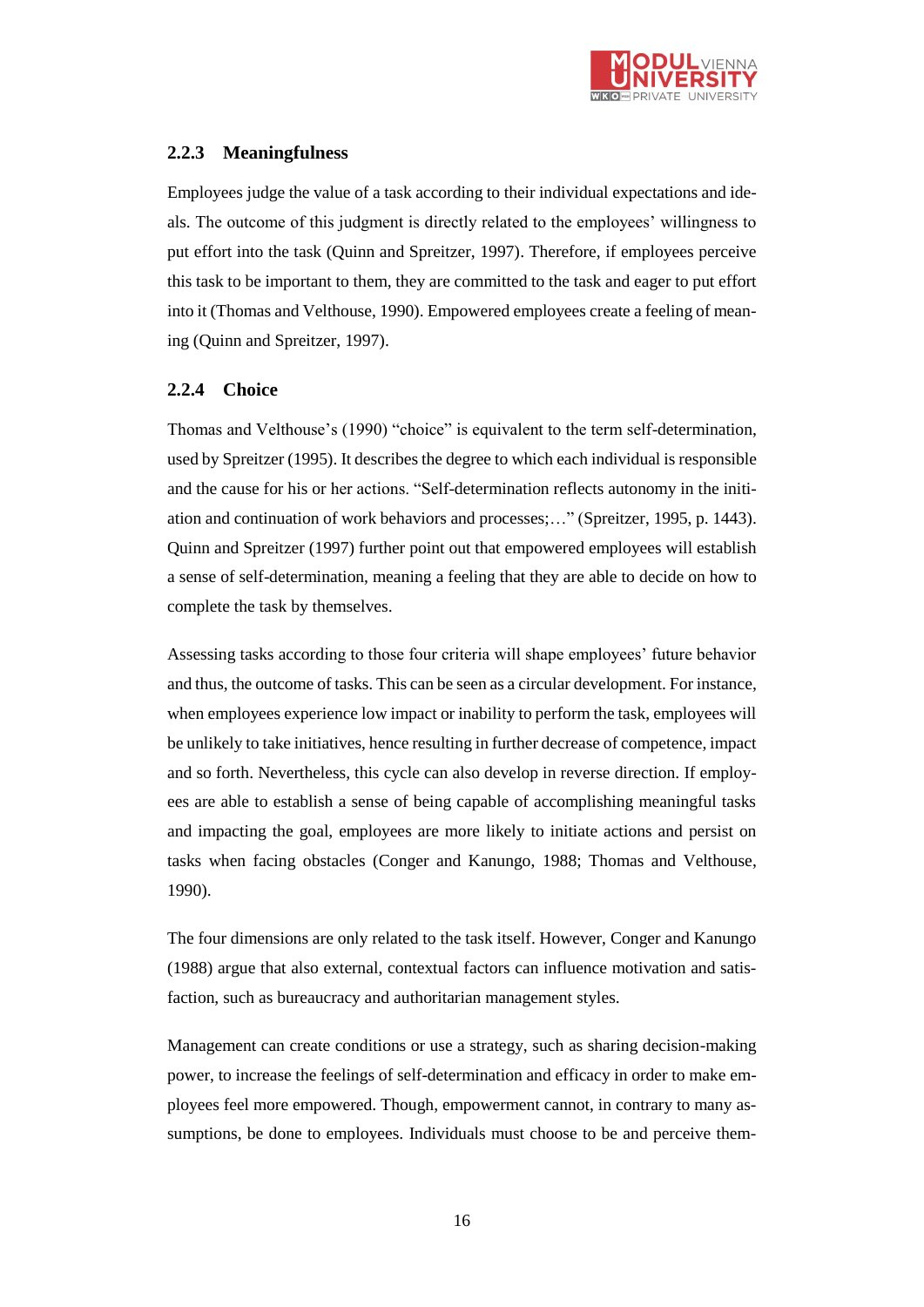

selves as being empowered. "They must see themselves as having freedom and discretion; they must feel personally connected to the organization, confident about their abilities, and capable of having an impact on the system in which they are embedded." (Quinn and Spreitzer, 1997, p. 41).

The author agrees with Conger and Kanungo (1988), Thomas and Velthouse (1990), Spreitzer (1995), and Quinn and Spreitzer (1997) that empowerment highly depends on the individual's feeling of being empowered and therefore can be seen as motivational and psychological construct. As it is argued by Matthews et al. (2003), there is not one right way of implementing empowerment. Elements of both of the two perspectives – managerial and psychological – should be included when implementing an empowerment program. So, the author further believes that through different managerial adaptations, organizations can develop conditions that enhance the employees' feeling of impact, competence, meaningfulness, and self-determination. The further literature review is mainly concerned with different managerial ways to establish empowerment that also have the ability to further enhance some of these intrinsic needs. However, it is important to keep in mind that not all of those tools will be appropriate to make employees feel empowered. Their ability to do so should be critically assessed and if necessary, they should be combined with other techniques. Lashley (2001) argues, motivational concepts enable a comparison of the way empowerment is established in an organization and if employees feel empowered through those initiatives. This analysis can help organizations to find out about techniques that develop this feeling and initiate them.

### <span id="page-16-0"></span>**2.3 Prerequisites for empowerment**

### <span id="page-16-1"></span>**2.3.1 Leadership**

The form of leadership that is exercised and hence, the way relationships are established between employees and supervisors, will largely influence the development of feelings of empowerment within employees' minds (Siegall and Gardner, 2000).

According to Douglas McGregor, every manager tends to one of two perceptions of his or her employees which also considerably influences the way those people are managed. Those two perceptions are called "Theory X" and "Theory Y" (Stewart, 1997).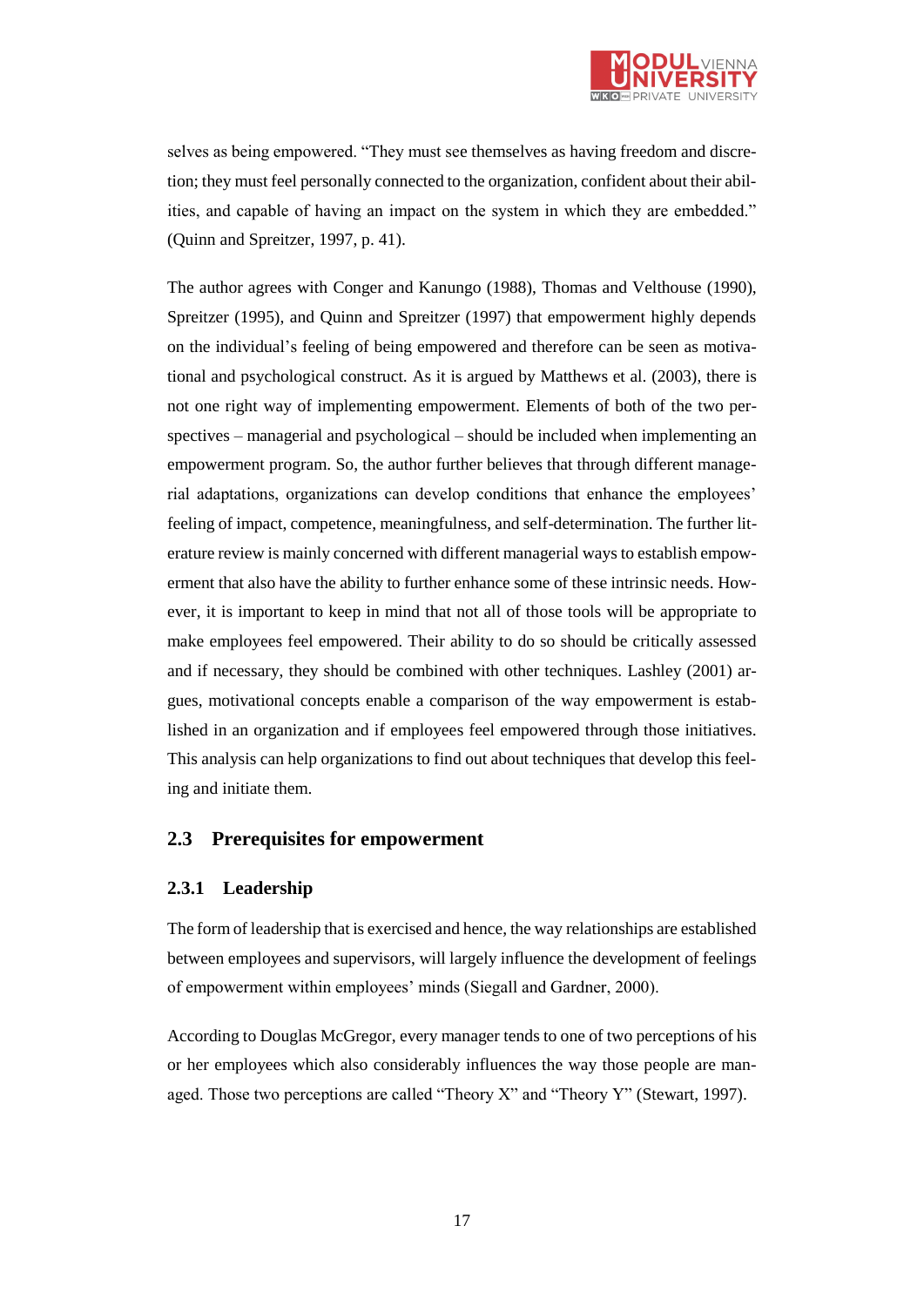

Theory X managers tend to think that their subordinates are lazy, unambitious, that they need to be forced to work, delegated, and do not want to take over responsibility. Moreover, according to this theory, employees are selfish and not interested in the overall performance or goal of the organization. People with this attitude about their workforce only delegate and control it with enforcement, reward, and punishment in order to comply with organizational standards (Stewart, 1997). In former times, when employees came from various social classes and different levels of education, this way of managing people eventually was appropriate.

However, as the education of people in every level of organizations continues to get higher and the gaps between social classes minimize, this theory gets more and more inapplicable. Thus, there is theory Y, in which managers believe that employees are capable and motivated to work towards corporate goals, if top-management provides the necessary conditions. Referring to this attitude, employees only act as described in theory X, if the organization ignores their capability of taking over responsibility. The main management task is to provide certain conditions that enable subordinates to reach their own personal goals by working towards corporate goals. (Stewart, 1997)

As easily seen, theory Y significantly fits better to the principle of empowerment. Managers who think about their employees as described in theory X form one major obstacle to the implementation of empowerment within the company (Stewart, 1997).

According to Stewart (1997), having managers who represent theory Y is not enough for empowerment, as it still means that they put themselves on top of the hierarchy and follow an autocratic management style, with which employees have to go along. Empowerment goes further, with the goal of recognizing, supporting and employing the staff's capabilities and knowledge to its full potential. Theory E describes this.

In theory E, like in theory Y, managers believe that employees can and want to do a better performance, if the necessary conditions are ensured by management. The difference between theory Y and E is that theory E goes beyond these common assumptions and focuses on the decentralization of power (Kantsperger, 2001). This is done through facilitating work of the workforce as well as supporting every individual and group, instead of delegating and playing the role of the leader. The role of supervisors change in a way that they are rather regarded as enablers or coaches (Kantsperger, 2001; Lashley, 2001). While delegating implies that the responsibility is handed over – the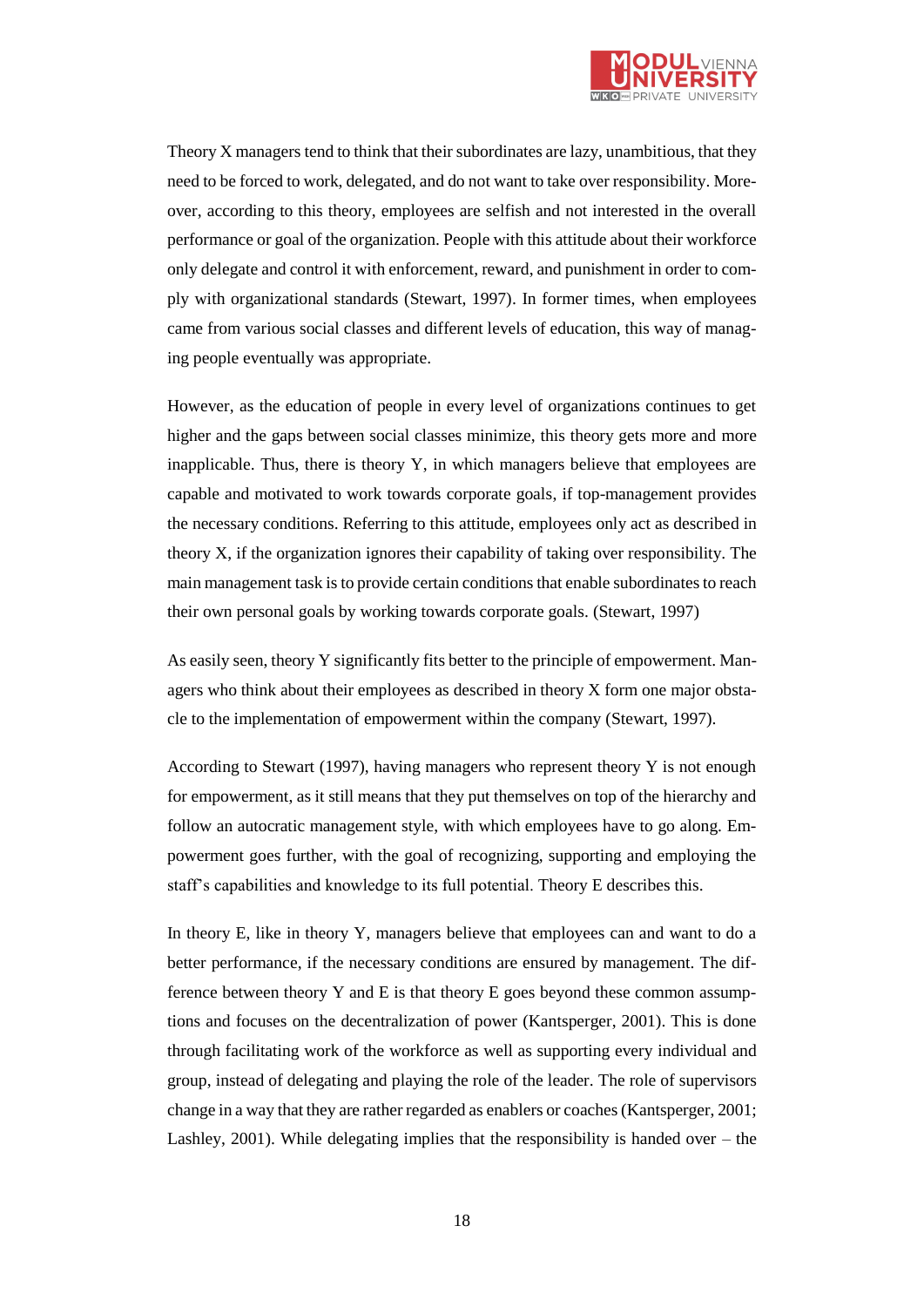

employee only functions as substitute –, and power stays with the manager, in decentralization, power, together with responsibility, is passed on to the employee, which means that this individual is fully responsible for tasks (Stewart, 1997). As argued by many researchers, additionally to this, managers also need to assure that employees perceive themselves as capable of performing those tasks; that they are able to create an impact; that those tasks are meaningful to the employee; and that they can selfdetermine of how to accomplish the goal (Conger and Kanungo, 1988; Thomas and Velthouse, 1990; Spreitzer, 1995; Quinn and Spreitzer, 1997).

#### **The idea of man**

Another way of thinking that can be related to empowerment in organizations is the self-actualizing and complex man.

#### **Self-actualizing man**

In empowerment theory, the human being is viewed as performing tasks initiatively and responsibly and it is assumed that employees are highly motivated if they are granted greater scope of their job and participation possibilities (Kantsperger, 2001).

According to Kantsperger (2001), the idea of man in empowerment complies very much with the one of the self-actualizing man. Ulich (1992, cited by Kantsperger, 2001) describes the concept of self-actualizing man as being a human who is looking for independency, self-control, and self-actualization. This idea also implies that employees are trying to satisfy their intrinsic needs and are rather motivated by these than by extrinsic factors, which also is in line with the cognitive theory of empowerment by Thomas and Velthouse (1990) and other researchers. Moreover, employees are commonly demotivated if they are not provided with the possibility of using their full potential of skills for work performance (Schein, 1980, cited by Kantsperger, 2001). In more detail, the idea of the self-actualizing man displays a contrast to Taylorism, suggesting that tasks will be completed holistically by individual employees, which creates a sense of impact. Employees will possess decision-making power, possibilities for participation, and increased scope which can be used responsibly. This will result in a flatter hierarchy within the organization (Kantsperger, 2001), where supervisors will take over the role of a facilitator – aiding in completing the more sophisticated tasks – , instead of a controlling authority (Ulich, 1992, cited by Kantsperger, 2001).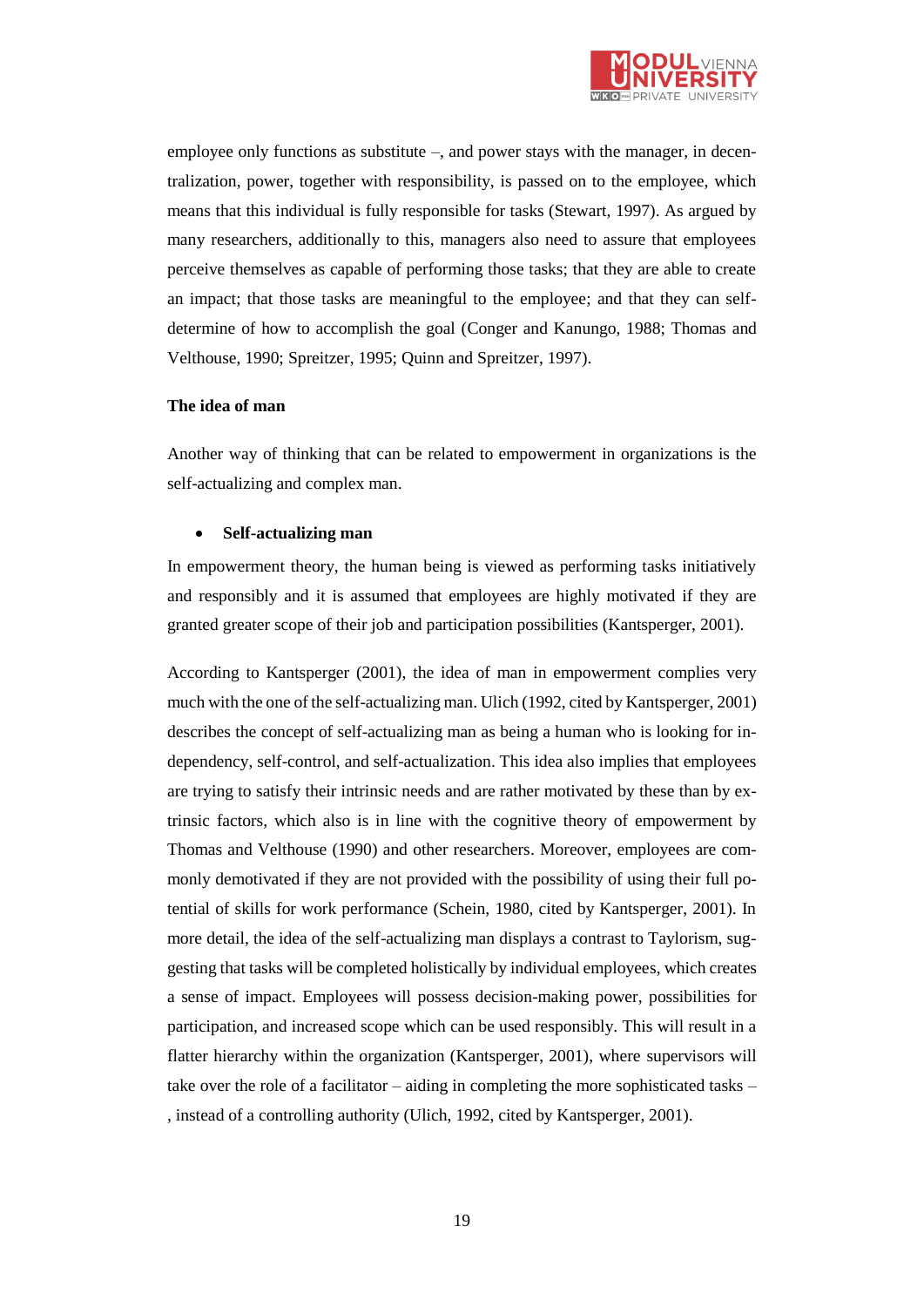

Numerous reasons exist why empowerment can be judged as serving as a tool for motivating employees as well as for increasing their job satisfaction. However, some problems in taking these assumptions for granted also may arise.

# **Complex man**

Although it seems logical that empowerment can serve as a great tool for motivating employees, it also has to be mentioned that empowerment is not a motivation for everyone. According to Ulich (1992, cited by Kantsperger, 2001), numerous studies prove that employees tend to respond differently to similar working conditions. Some tasks that are objectively judged as challenging and diversified could be perceived as boring and unsatisfactory. Also, the reverse option exists that tasks, objectively judged as monotonous and unaspiring, are by some perceived as exciting and satisfying.

However, still a great amount of employees experience increased motivation when challenged with sophisticated tasks and granted with more scope for performing the work. On the other hand, other employees might feel uncomfortable and unable to cope with the fact of being empowered (Kantsperger, 2001).

As the theory of self-actualizing man is therefore obviously challenged, Schein (1980, cited by Kantsperger, 2001) created the idea of man called "complex man". According to this, people differ in their individual needs and motivations over time.

The implication to this would be that it is impossible to implement empowerment without any recognition of employees' individual needs and in turn, without any differentiation for individual employees (Kantsperger, 2001).

Besides managers' perception of employees, also the structure within the company contributes to a successful implementation of empowerment, as it is described in the next section.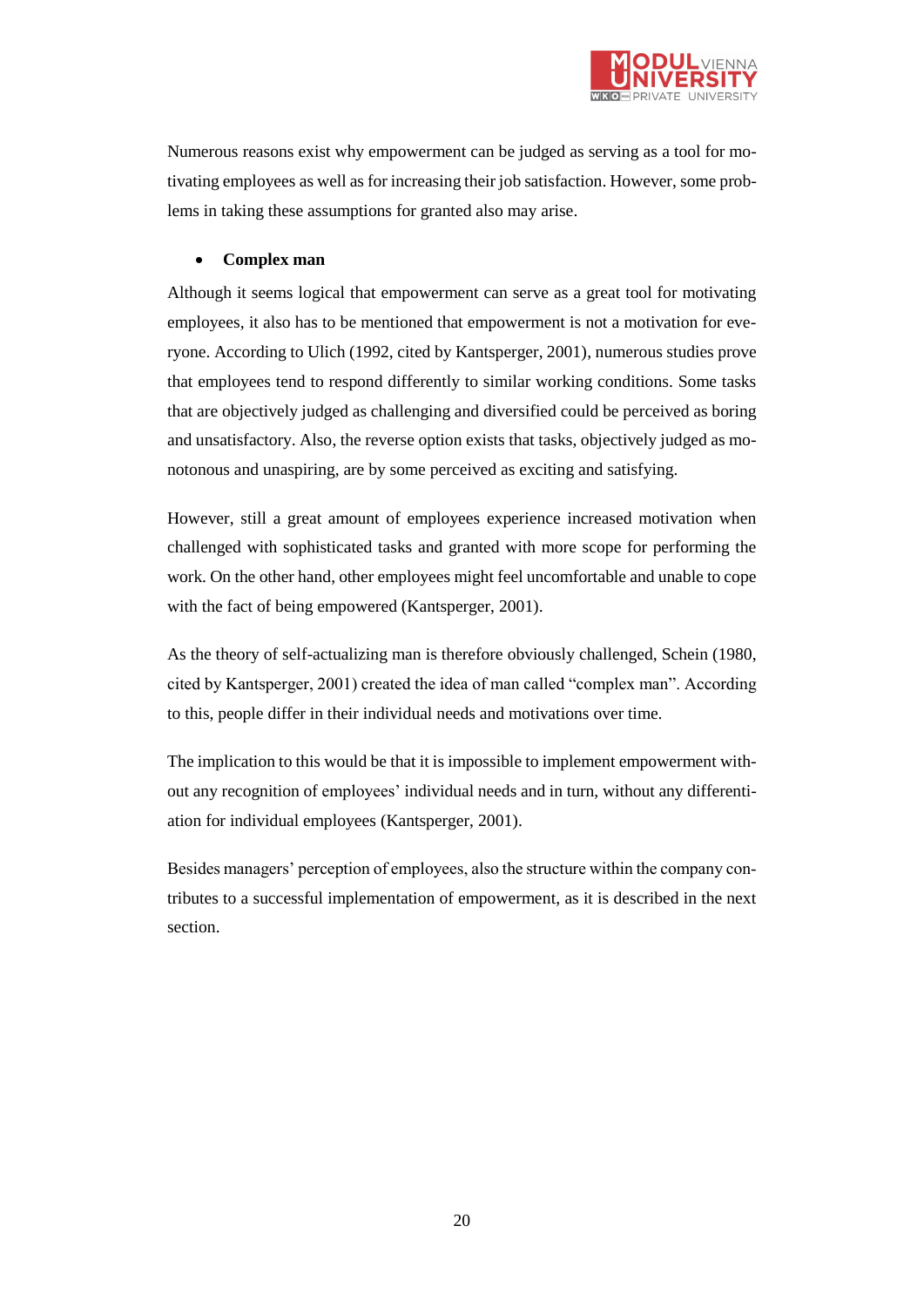

# <span id="page-20-0"></span>**2.3.2 Corporate structure**

The duties of managers involve planning, directing, or controlling at least one, but often more, subordinates. This results in the traditional way of organizing a company  $-$  a pyramid, as shown in Figure 1. It shows the hierarchy that exists in almost every company in some form, even if some management theories try to shorten the chains of



#### *Figure 1: Traditional management structure in form of a pyramid*

command by flattening the hierarchy (Stewart, 1997). This implies that top-management still tends to be far away from customers, so that it cannot rapidly react on customer demands (Lashley 2001).

To overcome this issue, employees are often delegated with additional responsibilities and/or increased authority, which extend the scope of their jobs. This aspect of empowerment enables employees to enhance their personal capabilities. However, for implementing an extended scope, managers need to take the role of coaches who support empowered employees until they are able to use their full potential in completing the job, rather than the role of controlling supervisors (Lashley, 2001).

Through empowerment, the organization also gets a less hierarchical structure, which also provides managers with more time to be spent on more strategic planning than on controlling. Implementing empowerment also implies changes within the corporate culture and relationship among employees. Managers would be forced to revise the way they are working with subordinates. Some of their "new" and important tasks would be to find out about the skills and intrinsic needs of employees; to train them to gain competence in accomplishing the task; to set boundaries of empowerment according to their capabilities and legitimate them; and to communicate the overall mission and vision of the company to ensure that employees keep on the right track (Lashley, 2001).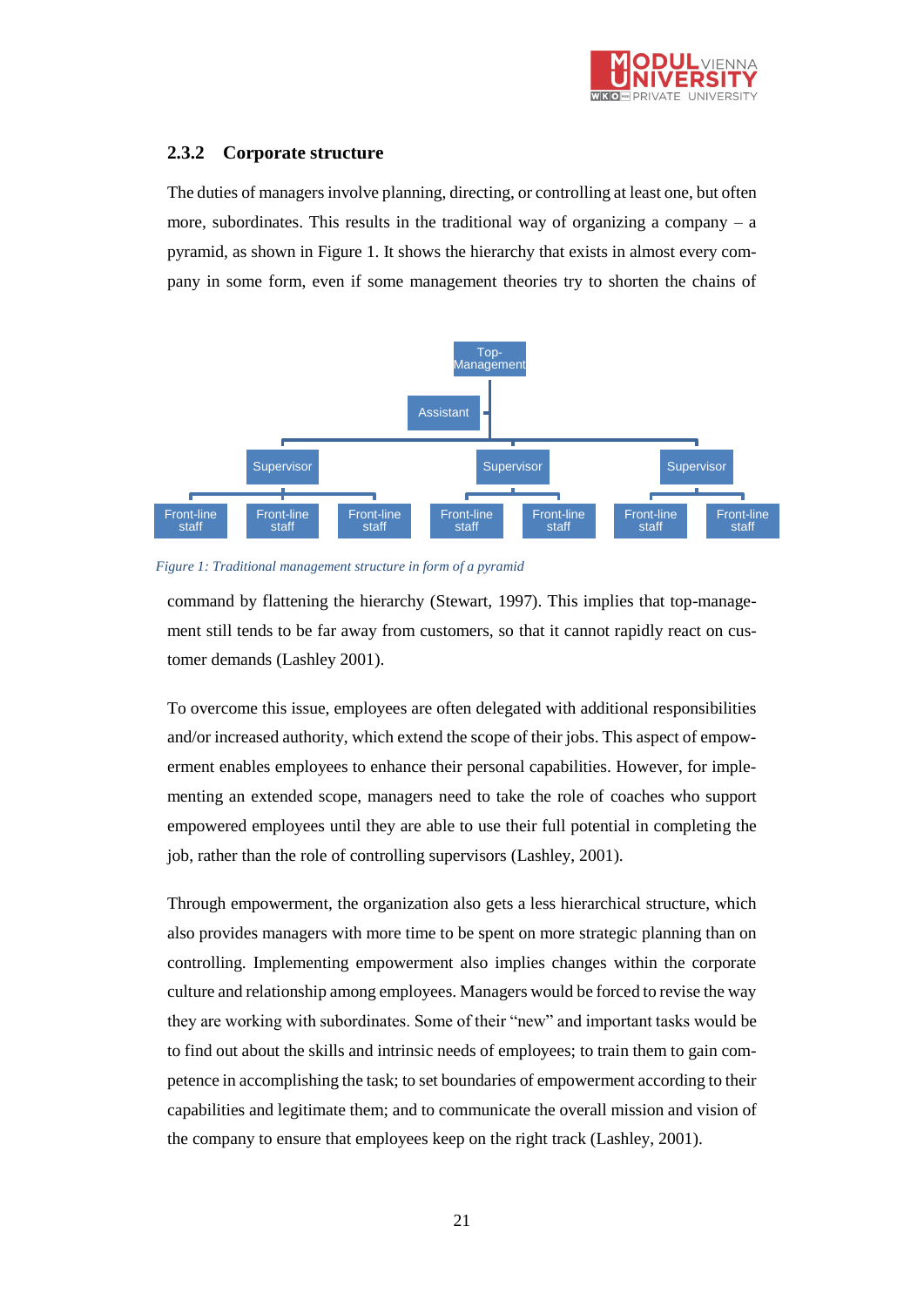

For visualizing empowerment in the organizational hierarchy (Figure 2), according to Stewart (1997), the organization can put the pyramid upside down and see the hierarchy from a different angle. Looking at the reversed chart, the more senior management gets a more supporting and facilitating role, representing a stable basis rather than the role of only leading and commanding top-down. Looking at the hierarchy in a different way, accredits the front-line staff more importance, because they are not seen in the lowest





position anymore, as it was done traditionally. The front-line staff is recognized on the top of the hierarchy, enabled by managers and in direct contact with the customers. The task of the manager would then be to provide the necessary means, such as information, knowledge, and development to ensure high quality service, whereas the front-line staff, additionally to providing satisfactory customer service, needs to ensure an efficient communication of customers' needs to management level (Stewart, 1997).

# <span id="page-21-0"></span>**2.3.3 Trust**

One of the most important prerequisites for empowerment in an organization is trust between supervisors and subordinates (Stewart, 1997; Quinn and Spreitzer, 1997). Lashley (2001) describes the culture within organizations that successfully empower employees as being based on trust. This introduces the ability to learn from mistakes and thus, creates self-confidence among employees. Trust is especially important when it comes to service failures. If employees need to take some risk in order to attain agreed-upon goals, they need to know that if they would fail, the supervisor would accept the failure (Stewart, 1997). Thus, two important responsibilities of managers would be to establish a working environment in which those who are empowered (1) do not have to be anxious when experiencing a problem within the job and experiencing the ability to frankly report any difficulties arising, and (2) are encouraged to take risks (Lashley, 2001). With a culture of trust, employees will be courageous and will be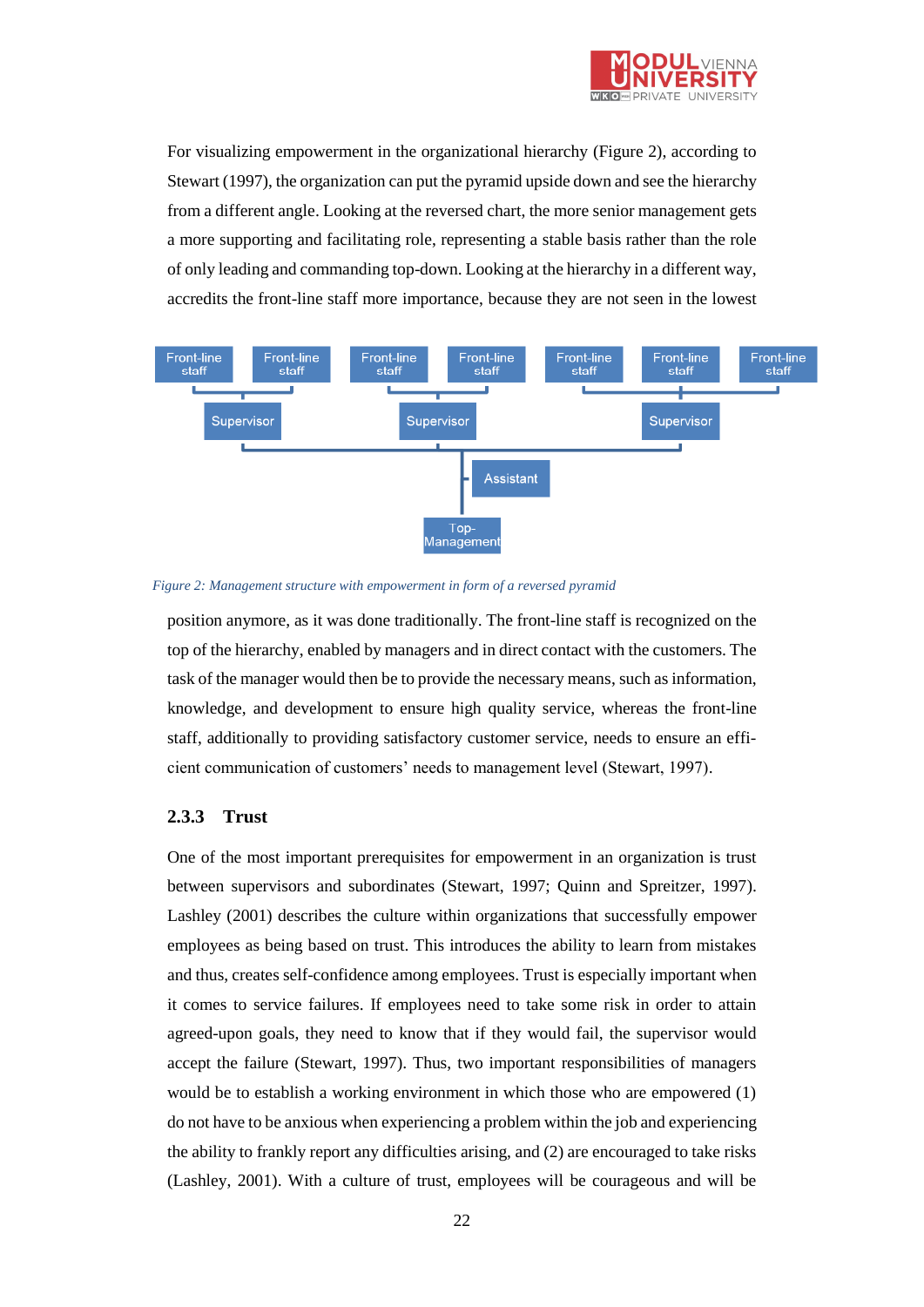

willing to take risks. Even if their intentions fail, managers will guide the employees toward learning from mistakes for future risk-taking which in turn contributes to their knowledge as well as self-confidence (Lashley, 2001) and enhances their sense of competence and personal efficacy (Thomas and Velthouse, 1990). The subordinates should be aware of the fact that they will rather be criticized if they do not even try to be successful than if the trial fails. If a failure occurs, the manager should explain how to avoid or correct future errors, without using abusive language. If the employees are scared of the reaction of the manager on a failure, they will try to hide it, which would be the worst case (Stewart, 1997).

# <span id="page-22-0"></span>**2.3.4 Honesty**

Moreover, employees should know that they can be honest about the failures that occur or that they can voice doubts or criticism frankly (Stewart, 1997; Lashley, 2001). In the same way as the employee should know about and try to fulfill the requirements management places on him or her, management should also be aware of suggestions and try to meet the expectations employees have (Stewart, 1997).

# <span id="page-22-1"></span>**2.4 Managerial meanings of empowerment**

According to Lashley (2001), the terms employee participation, involvement, empowerment and democracy are often used interchangeably in literature, although in reality they result in different implementations for organizations.

According to him and as described by Marchington et al. (1992), employee involvement includes employees providing information and consultation to management and enhancing the communication within and commitment to the organization.

Employee participation, on the other hand, implies that employees are involved in decision-making, which previously was solely the task of upper management. Such initiatives are often established by management, who also sets the limits of the impact of employee suggestions and their decision-making power, in order to meet operational needs and to effectively handle problems as they arise. However, what should be kept in mind is that employees need to develop internal feelings of being empowered and that management strategies can only try to enhance these feelings (Quinn and Spreitzer, 1997).

There are also activities within an organization that seek to establish possibilities for employees to contribute and exercise some control in decisions having an influence on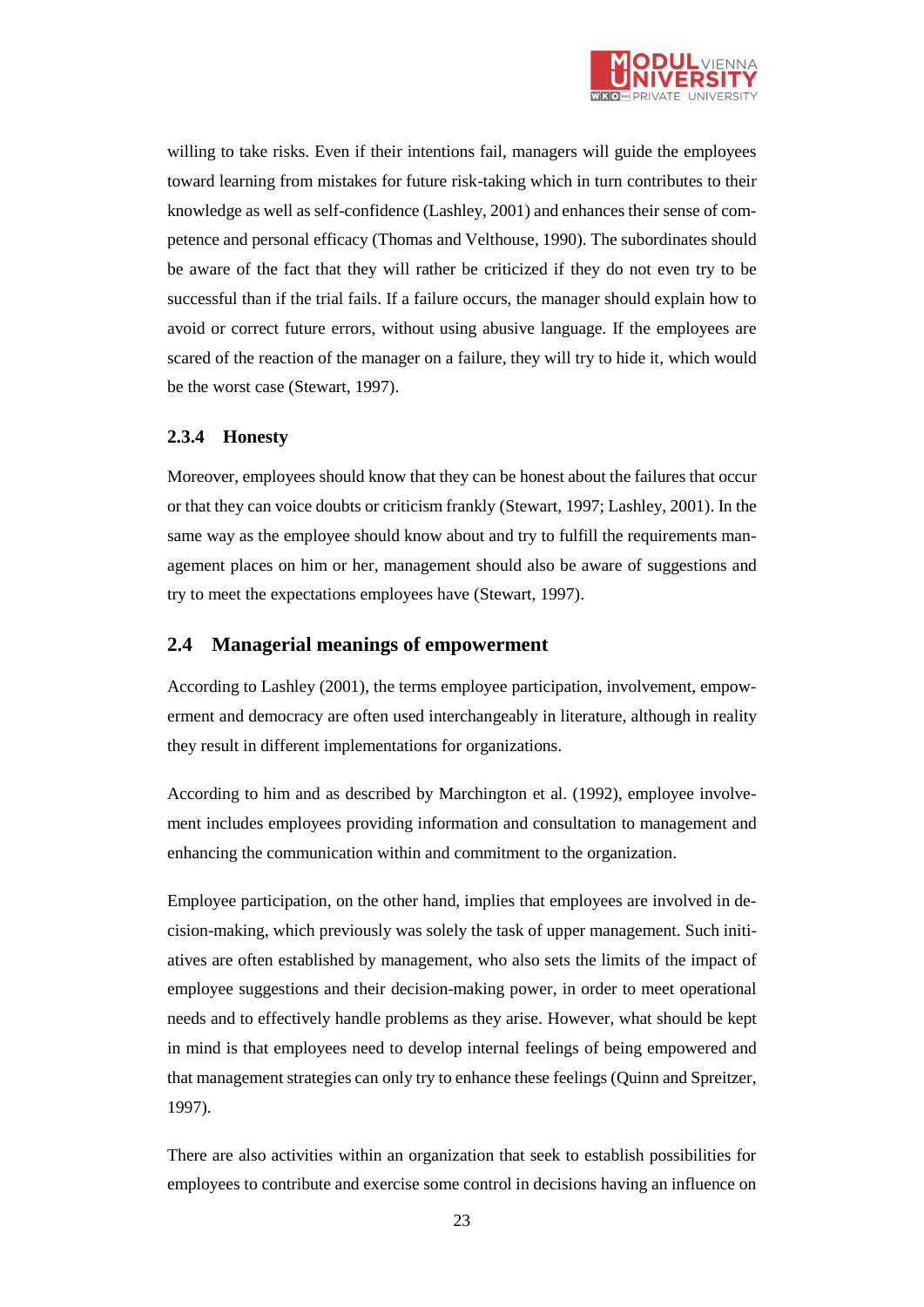

the organization. Those are summarized under the term industrial democracy (Poole, 1986, cited by Lashley, 2001).

Finally, employee empowerment is described (Lashley, 2001) as having some similarities and overlaps with the previously described initiatives, which is also the reason why those terms are sometimes used interchangeably, but empowerment initiatives can vary widely in the degree of employee influence, activities involved, and the reason why they were implemented. While all organizations try to gain the advantages of empowerment, the underlying needs and intentions for implementing might differ. The form of empowerment that will be used is influenced by these intentions accordingly.

In order to account for different intentions, Lashley (2001, p. 55) came up with a model that describes "four separate but overlapping meanings of empowerment in service industries", as shown in Table 1.

| <b>Managerial meaning</b>                | <b>Initiatives used</b>                                                                                                            |
|------------------------------------------|------------------------------------------------------------------------------------------------------------------------------------|
| <b>Empowerment through participation</b> | Autonomous work groups<br>Whatever it takes training<br>Job enrichment                                                             |
| <b>Empowerment through involvement</b>   | <b>Quality circles</b><br>Team briefings<br>Suggestion schemes                                                                     |
| <b>Empowerment through commitment</b>    | Employee share ownership<br>Profit sharing and bonus schemes<br>Quality of working life programs,<br>job rotation, job enlargement |
| <b>Empowerment through delayering</b>    | Job re-design<br>Re-training<br>Autonomous work groups<br>Job enrichment<br>Profit sharing and bonus schemes                       |

<span id="page-23-0"></span>*Table 1: Managerial meanings and potential forms of empowerment, adapted from Lashley (2001)*

Those examples represent different forms of empowerment that can vary in intrinsic and extrinsic motivation for employees and intensity toward achieving company goals. Each of those meanings and potentially involved initiatives of empowerment will be further described in the successive sections.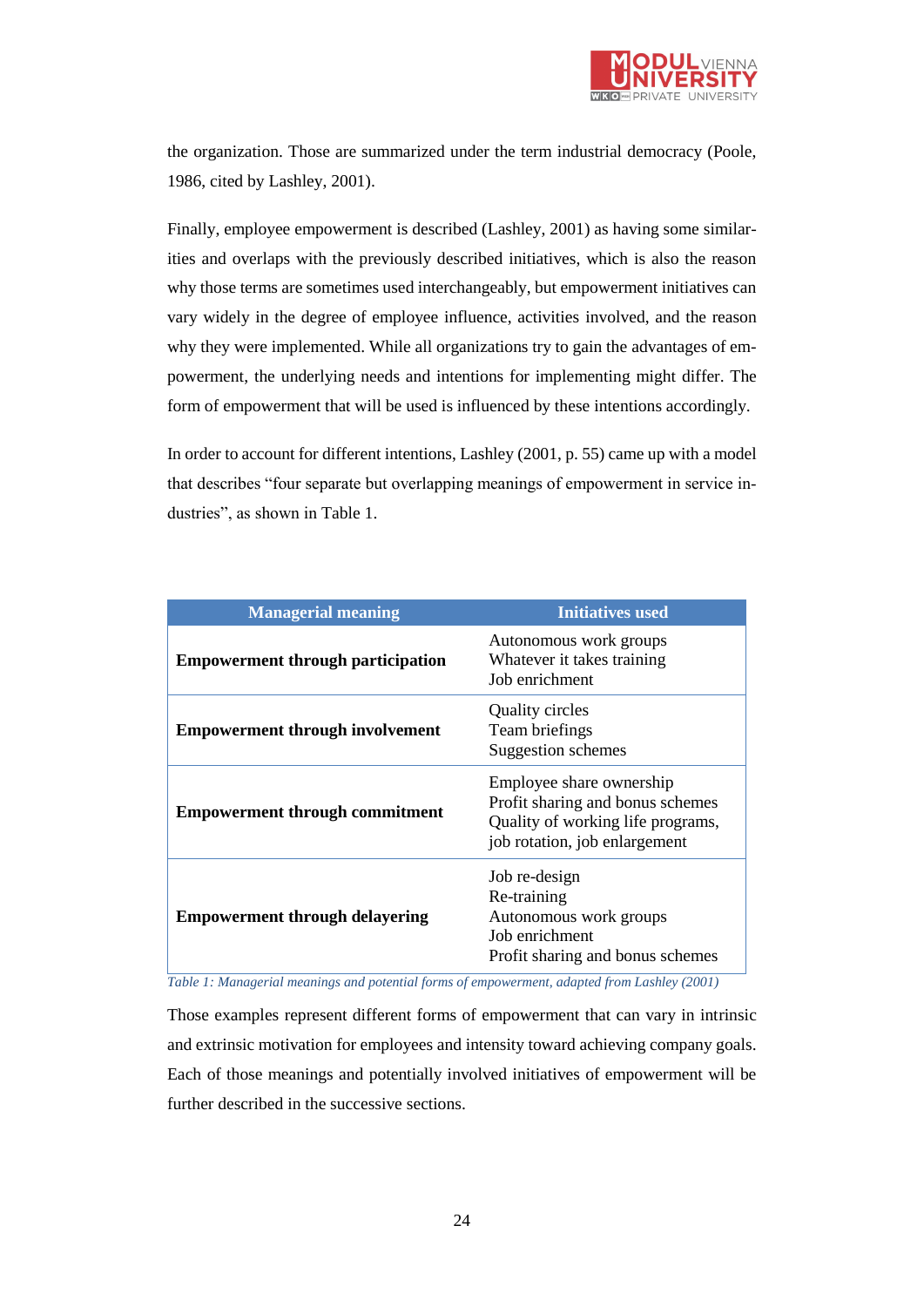

# <span id="page-24-0"></span>**2.4.1 Empowerment through participation**

As already mentioned above, forms of empowerment through participation allow employees to exert decisions that were previously made by upper management. Lashley (2001) distinguishes between empowerment on task level, which is related to decisions being made about the employees' direct tasks, and empowerment on non-task level, meaning employees are empowered to execute some control over decisions beyond their direct tasks.

#### *2.4.1.1 Task level empowerment*

The first form that is discussed within this category are working groups, no matter whether they are called autonomous work groups, self-directed teams, or semi-autonomous teams. Yukl and Becker (2006) describe self-managed teams as an important program to establish or increase the feeling of empowerment. Those teams form responsible units that work within the boundaries laid down and that are accountable for their actions (Lashley, 2001). With this form of empowerment in place, the working groups have the power to independently decide how the work will be completed, which tasks will be completed by whom, and how to increase the efficiency or productivity as well as the service quality within the overall limits set. Moreover, some groups might be empowered to reorder stock or to make other necessary expenditures (Yukl and Becker, 2006). However, the influence of those groups is mainly reduced to topics that are directly related to their immediate tasks. From a service organization's perspective, using working groups can be highly advantageous, as they can rapidly adapt to operational needs, for instance in the case of low demand by decreasing the number of employees, or in the case of high demand by assisting each other (Lashley, 2001). Moreover, cross-training increases the flexibility of the team, the variety of tasks they are able to perform, and the autonomy in accomplishing the work. Team members get a better understanding of the work processes, which enables them to better solve arising problems and suggest improvements. All these features are likely to create satisfied employees and thus, reduce labor turnover (Yukl and Becker, 2006). In addition to that, groups also function as a control feature, as they monitor the performance and efforts of individual members. From an employee's perspective working in teams can satisfy social needs (Lashley, 2001) that, according to the Hawthorne studies, serve as a motivation of employees (Go et al., 1996; Kantsperger, 2001) as well as can establish relationships between coworkers that might lead to feelings of belongingness and support, and again can turn into satisfaction. If self-managed teams are used in appropriate ways, for instance in complex and self-contained tasks, they have the potential to increase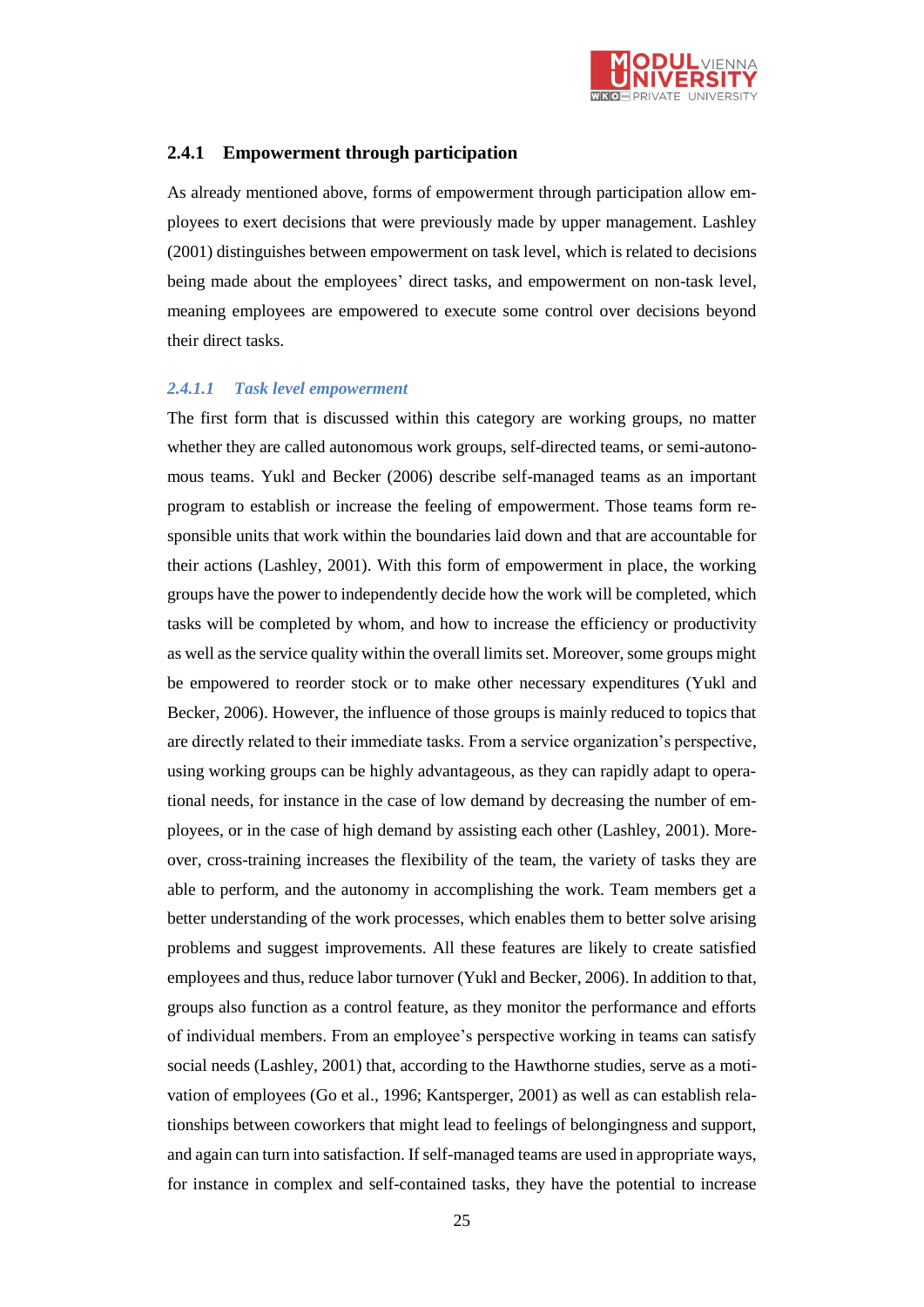

productivity and employee commitment and decrease labor turnover (Yukl and Becker, 2006).

The second important form of empowerment through participation described by Lashley (2001) is the one of job enrichment, which focuses on the empowerment of individual employees. Often front-line jobs are enriched by offering exceptional services or products or immediately responding to a customer complaint or problem to satisfy the customer. Therefore, it is necessary to invest resources into employee training as they need to identify, understand, and take the initiative to do "whatever it takes" to satisfy service needs. The organization applying job enrichment strives for improved service quality by providing extra service and a quick response when customers experience dissatisfaction. While it is true for job enrichment that managers act as coaches, there are not necessarily changes in the corporate structure or allocation of power and authority. In some cases, job enrichment applies self-controls and monitoring of service quality by the empowered. However, employees are still accountable for their operations, which will be monitored and eventually questioned by management.

#### *2.4.1.2 Non-task level empowerment*

Two forms, described by Lashley (2001), of non-task level empowerment include work councils and employee directors, where employees are able to participate in decisionmaking concerning issues that are not directly related to their task, but still affect them. This form of empowerment is named "democratic decision processes" by Yukl and Becker (2006), representing the development of industrial democracy. Those authors provide an example of some European countries, in which employees are required to be represented within the board of directors, enabling them to voice their concerns in some aspects of decision-making. Although this form does not empower individual employees, it empowers the common interests of employees to be represented in decision-making – interests which generally involve seeking for more democracy granted to employees.

### <span id="page-25-0"></span>**2.4.2 Empowerment through involvement**

Empowerment through involvement means that organizations involve employees but managers continue to make the final decisions, as opposed to empowerment through participation (Lashley, 2001). Employees are solely, often to a varying degree, involved for providing suggestions (Lashley 2001; Yukl and Becker, 2006) for, for instance new services, correcting common service failures, improving processes or procedures, and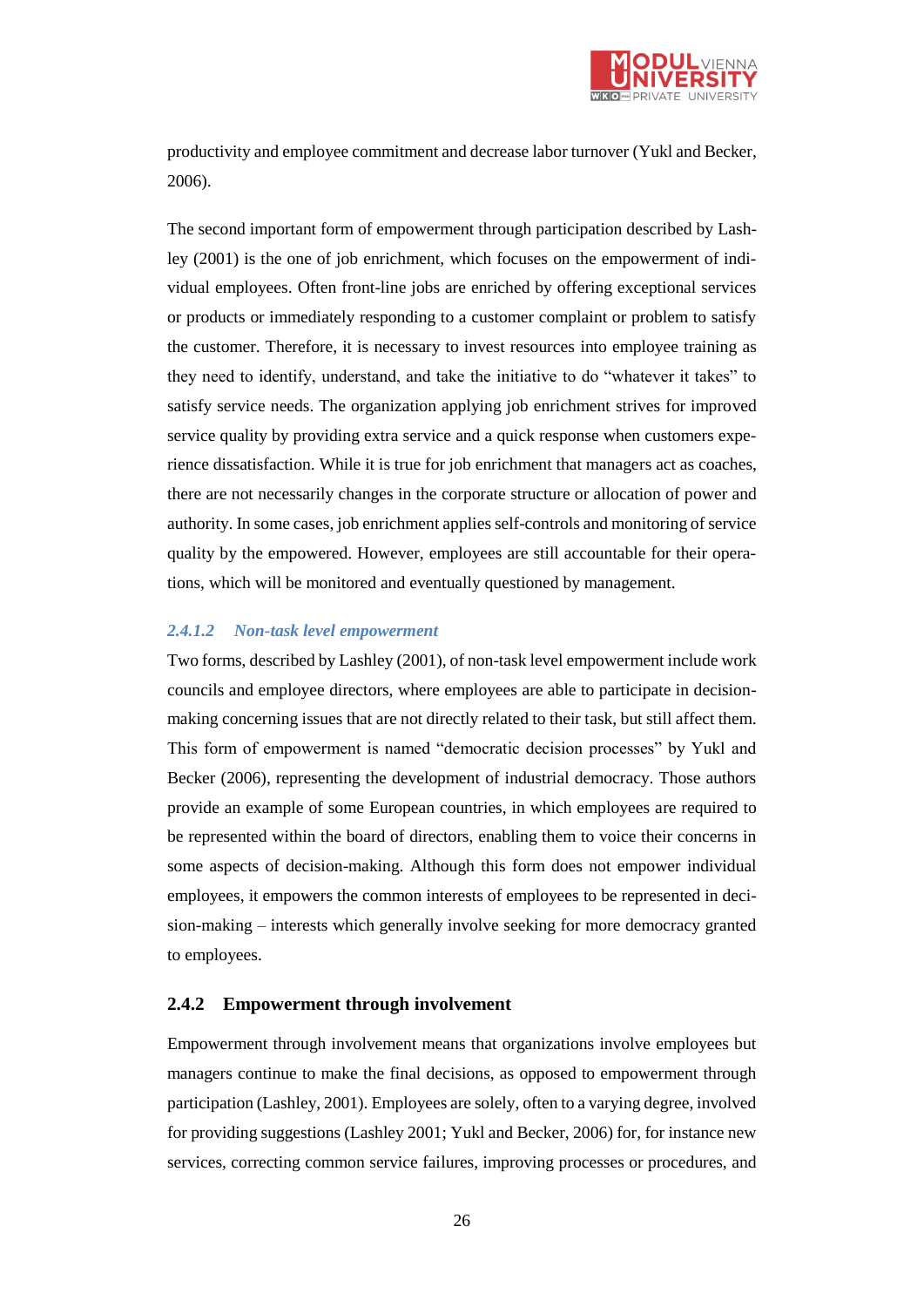

improving the company's overall performance (Koberg et al., 1999, cited by Lashley, 2001). Managers often use the advice from employees, gained through, for instance quality circles or team briefings as tool for making educated decisions. The aims of such initiatives are to motivate employees to look for quality improvements and to use their full capabilities to meet customer needs as well as providing suggestions for problem solving and thus, improving service quality (Lashley, 2001).

The main focus of quality circles lies on the involvement of employees and improvement of quality. Other reasons, also described by Dale and Lees (1986, cited by Lashley, 2001), might include enhanced communication and commitment to service quality. Quality circles are formed by volunteering employees, who meet regularly to discuss problems relating to productivity or, as the name implies, service quality. Moreover, quality circles provide an insight into employee experience that is used by management for educated decisions. Hence, those employees who participate in quality circles and take the chance to be more involved may experience the feeling of being empowered as well as belonging to the company. However, this form of empowerment is exclusive (Lashley, 2001; Yukl and Becker, 2006), meaning that not all employees are able to participate, which might lead to tensions among those who are involved and those who are not (Lashley, 2001). Another weakness of quality circles is that the decision-making power remains with the managers and thus, employees' influence is limited, which may not lead to the wished feeling of being empowered (Yukl and Becker, 2006). Nevertheless, quality circles have a great potential to contribute to a sense of meaning and employee worth.

Another form of empowerment through involvement is team briefings, which have in common with quality circles that the final decision-making is done by management. In this initiative, all employees are involved in regular meetings, but the degree of involvement can vary widely. The frequency such briefings are held can range from before and after each shift, where specific issues referring to the shift, such as anticipated demand, targets, and feedback are discussed, to a weekly or monthly basis, covering more generic topics like newly introduced products or policies and business performance. The latter team briefings have a greater focus on top-down communication than more frequently held meetings, where usually more emphasis is put on bottom-up suggestions (Lashley, 2001). Nevertheless, sharing information can be seen as basis for successful empowerment initiatives. According to Yukl and Becker (2006), who labeled Lashley's empowerment through involvement as "sharing information" and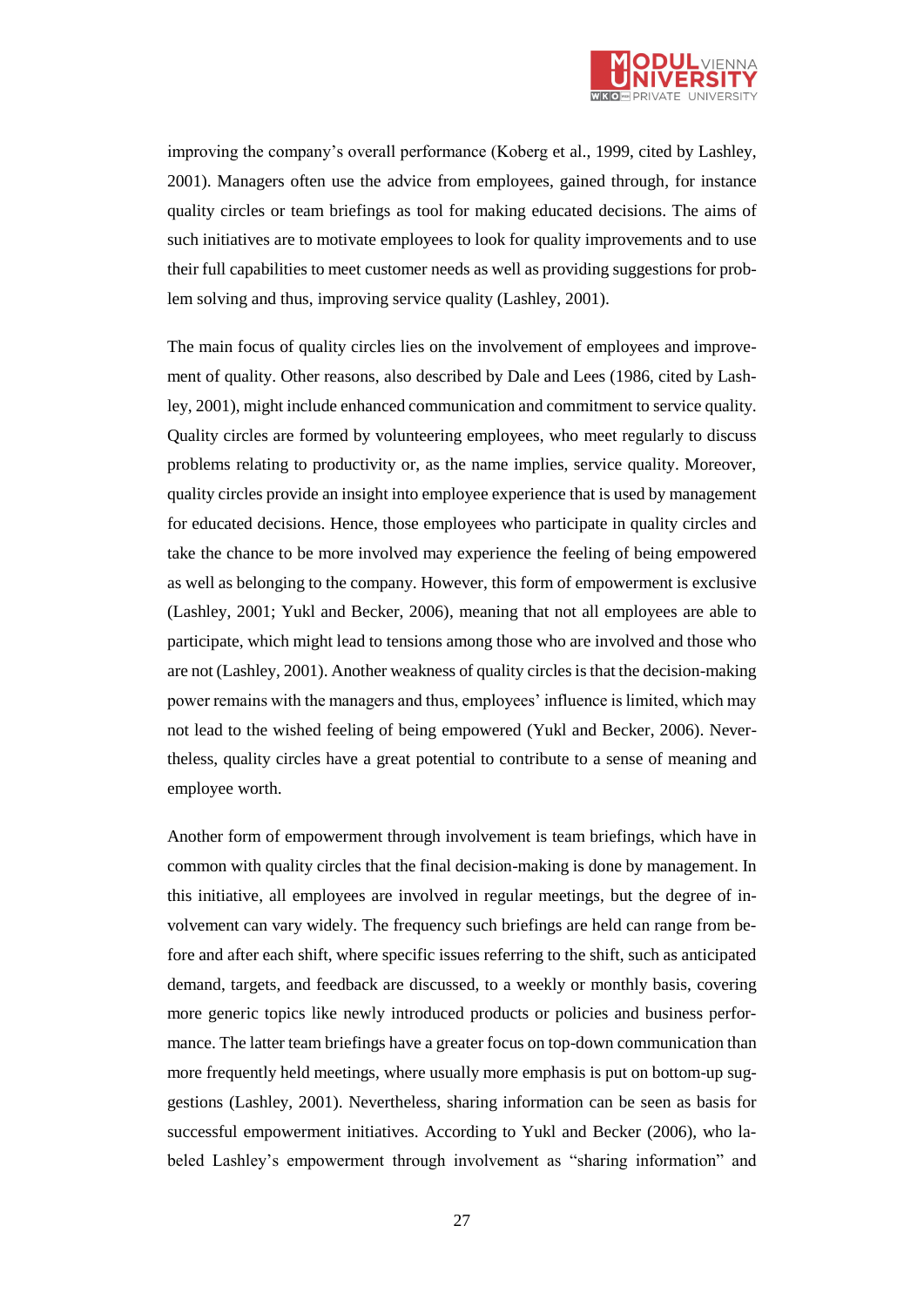

"sharing power through parallel structures", employees need to have access to business information, such as goals, strategies, or competitors in order to be able to contribute to organizational success in a meaningful way. Those authors also describe open-book management as an appropriate tool, which requires employee training in order to use business information for increasing performance. This tool can enhance employees' intrinsic feelings of making an impact as well as performing meaningful work through increased competences.

Through the correct implementation of such initiatives that strive for empowerment through involvement, employees could experience pride when their advices are applied, could be stimulated to recognize service failures, find potential solutions to increase the quality of service, and could be committed to satisfying customers' needs facilitating their full potential (Lashley, 2001). Those advantages may be derived from the positive assessment of some of the intrinsic task motivations. Next to those intrinsic benefits for employees, team briefings as well as quality circles also provide an advantage to the organization that is being able to draw strategic conclusions from frontline employees' experience referring to customer expectations.

### <span id="page-27-0"></span>**2.4.3 Empowerment through commitment**

Empowerment through commitment, as described by Lashley (2001), involves initiatives that aim to develop employee commitment to perform high quality service and satisfying the customer without necessarily focusing on involving employees through suggestions or decision-making. Empowerment is perceived as being able to establish greater employee commitment and eagerness toward their responsibilities in creating the service; toward the quality of service that is provided to customers; and toward the boundaries that are laid down. Referring to Lashley (2001), empowerment through commitment has the ability to create a minimum level of employee commitment that is necessary to implement other forms of empowerment such as through involving or participating. On the other hand, the benefits of these latter initiatives are mainly created through a greater commitment of employees. It therefore can be argued that employee empowerment and commitment are interdependent as a base level of commitment is needed to create empowered employees, while at the same time empowerment contributes to employee commitment (Lashley, 2001).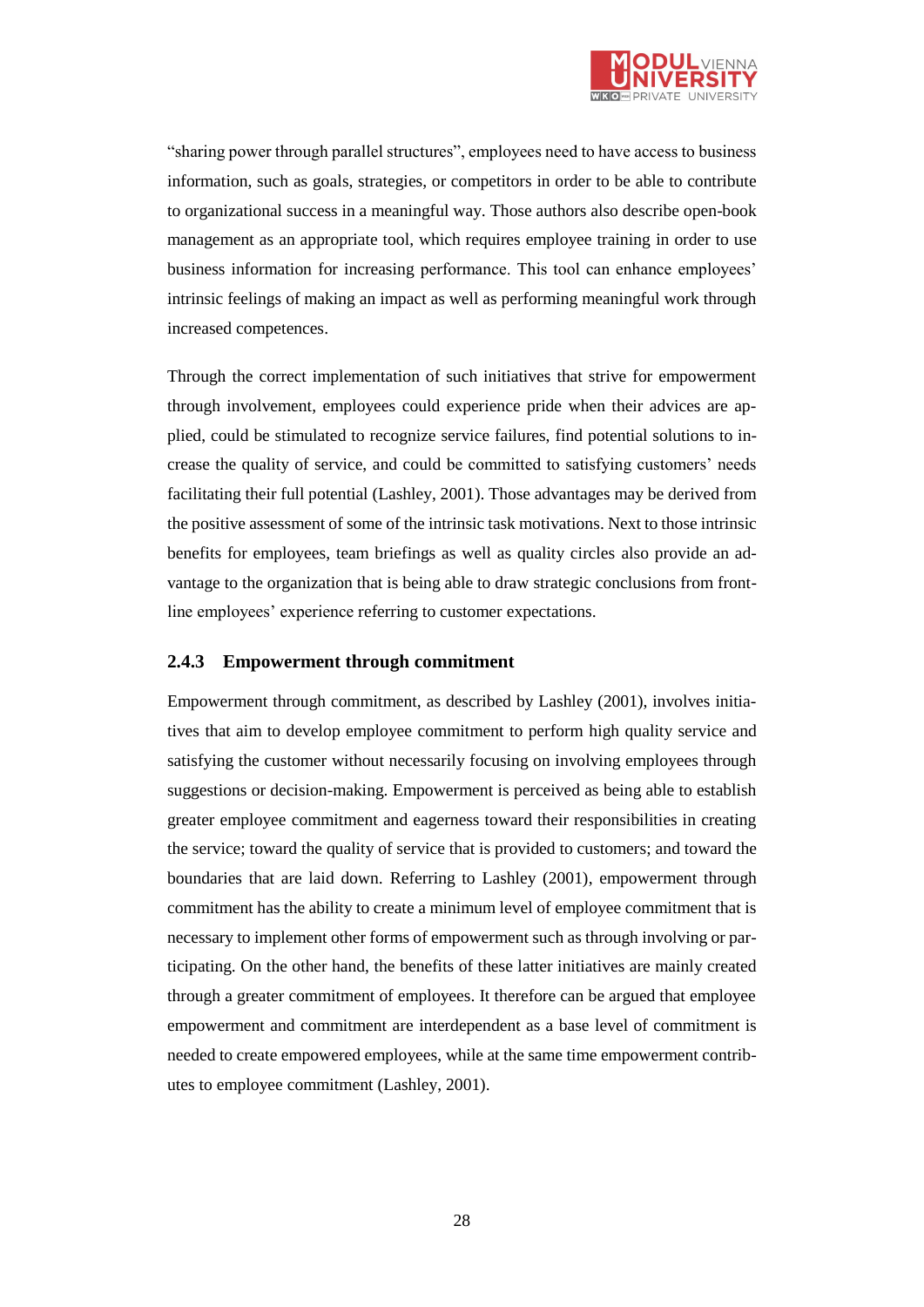

Employee commitment can be seen as either calculative or non-calculative. Calculative commitment means, as Lashley (2001) and Etzioni (1961, cited by Lashley, 2001) argue, that employees compare the material benefits of remaining with an organization to the costs related with leaving the organization. Such material benefits an organization can offer might include higher remunerations than normal in the industry, additional payments related to performance, and possibilities for development and promotion. In other circumstances, rather non-calculative commitment through a psychological bond to the company (Cooper and Hartlely, 1991, cited by Lashley, 2001) or moral commitment (Etzioni, 1961) is created. This emotional empowerment tries to establish commitment through creating a "sense of ownership" for service quality and thus, for company's success (Lashley, 2001, p.115).

The main form of empowerment through non-calculative commitment is recognition of employees' importance to service and business performance. This might lead to the feeling of worth to the organization and performing meaningful work, which in turn can contribute to feeling of being empowered.

Committed employees are more likely to stay with the organization, which is especially important for service industries. Often, by trying to enhance commitment, one potential target or part of the strategy is to reduce labor turnover. High labor turnover has a negative impact on training and recruitment costs, customers and coworkers. If a company experiences high turnover, it might not be willing to invest sufficient amount of money into training programs, which in turn has an influence on the service quality customers receive, customer satisfaction as well as employee job satisfaction. Hence, Lashley (2001) claims that commitment is necessary to attain higher quality service and thus, better satisfied customers. The topic of job satisfaction will be further examined in Chapter 4.

#### <span id="page-28-0"></span>**2.4.4 Empowerment through delayering**

Empowerment that strives for a flatter structure in organizations is delayering it, meaning that levels within the management structure are eliminated and some areas of responsibility and authority are transferred from top level management to line management. The main reasons of such re-structuring are to reduce the distance between customers and top management in order to create a more customer-oriented organization, to be closer to the customer and therefore being able to adapt to their changing needs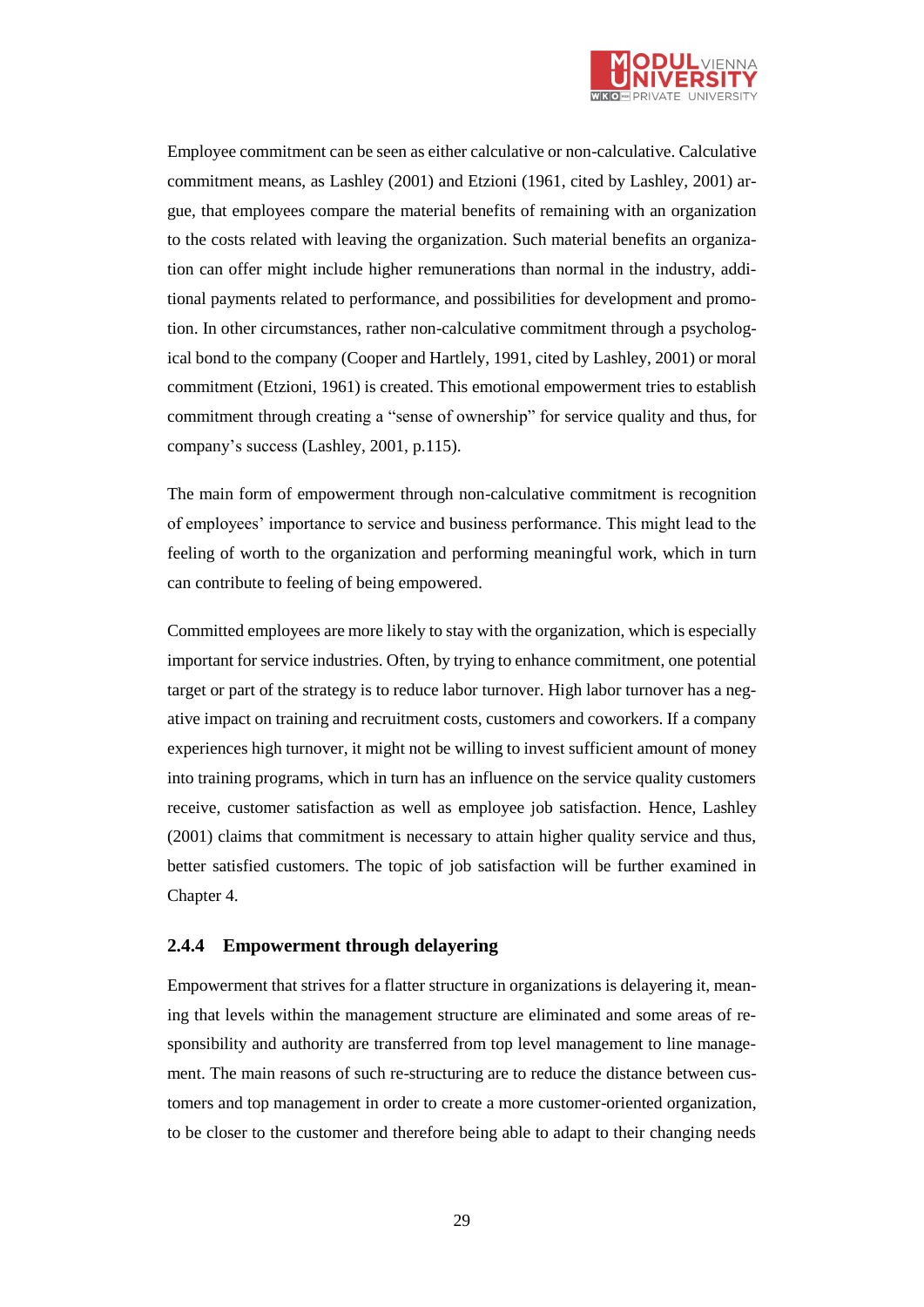

(Stewart, 1997; Lashley, 2001). Some may argue that the removal of middle management might also result in a reduction of costs. However, what needs to be considered here is that there is an increased necessity of training junior levels in the tasks formerly operated by middle management (Bowen and Lawler III, 1992a; Lashley, 2001). There are two other major drawbacks of reducing tiers in the management structure: (1) there are less promotions available for junior managers that strive to get a position in middle management, which can have negative influences on motivation and commitment, and (2) managers might see the increased responsibility without an additional material compensation as a negative development for them (Lashley, 2001). Although it is necessary to keep an eye on the negative aspects, empowerment through decentralization has the ability to increase employees' sense of self-determination in achieving the goal of providing customized services, which will lead to employees who will take initiatives (Yukl and Becker, 2006). Other benefits for organizations might include increased effectiveness of communication between employees and managers; senior management getting a clearer picture of operational performance; encouraged junior managers to adapt the operations under his or her control according to changes in demand; and shifting decision-making closer to the problem, while senior management can more closely focus on future strategies. As senior management will not be capable of controlling the increased number of subordinate managers, empowered junior managers will need to work autonomously within specified limits without constant supervision, which also implies that they are responsible and accountable for their undertakings (Lashley, 2001). Indeed, empowered managers have similarities to empowered employees. Managers need to create a sense of commitment and ownership of the sections they are responsible for as well as a sense of performing meaningful and important tasks, and being able to exert some control. Managers can be empowered individually or in form of semi-autonomous work groups. The latter approach would create the advantages of monitoring the performance of other team members as well as providing mutual support. Overall, it needs to be considered that people vary in their personalities and thus, in the ways they respond to changes in the structure and responsibilities (Lashley, 2001).

# <span id="page-29-0"></span>**2.5 Differentiation of empowerment to motivation**

As already mentioned in section 2.2, empowerment can be seen as a motivational construct. However, empowerment is not the same as motivation, but can lead to it. The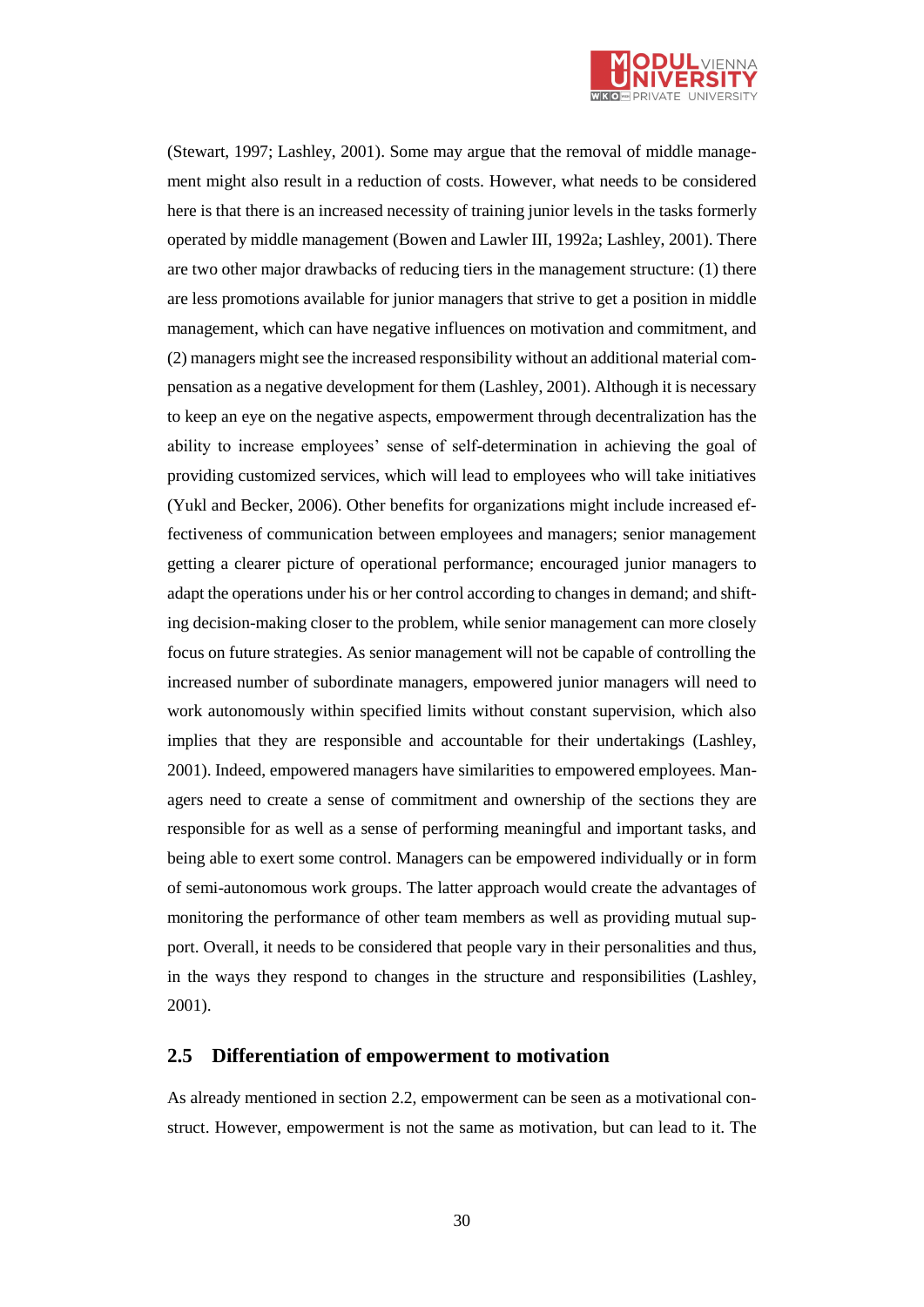

following introduction to motivation theories justifies the assumption that empowerment is able to motivate employees. Also other theories, such as Maslow's hierarchy of needs, might be able to explain empowerment as a motivational construct. However, some were not academically mentioned as related to empowerment and therefore are not included in this paper.

As people play an important part in hospitality industries (Riley, 1996; Hoque, 2000), managements' major goal is to ensure high performance of its staff. Thus, an important task of management is to motivate employees (Go et al., 1996). As justified by Go et al. (1996), motivation is directly connected to the satisfaction of employees and consistency in performance, which further links to ensuring service quality in the hospitality industry. Also Rosenstiel (2000, cited by Kantsperger, 2001) argues that motivation is of high importance to management as it is the employee's expression of willingness to execute high levels of performance. Therefore, supporters of the empowerment theory explain an increased job performance by higher motivation as a result of empowerment (Kantsperger, 2001). In simple terms, motivation can be defined as "…willingness to do something." (Tesone, 2005) or in more sophisticated terms as "…the willingness to exert high levels of effort toward organizational goals, conditioned by the effort's ability to satisfy some individual need." (Watkins, 1990, cited by Go et al., 1996). The latter definition accounts for the characteristic of motivation as being an internal state of employees that shapes their behavior (Go et al., 1996; Weightman, 2004; Tesone, 2005; DeNisi and Griffin, 2008). People search to fulfill internal needs and desires, which influences their willingness to exert effort in achieving company goals. However, needs vary from individual to individual and motivation comes from within a person and cannot be increased by external sources, such as managers (Tesone, 2005). Therefore, it would be crucial for management to understand what is important to employees and what the reason for their behavior is (Go et al., 1996). After understanding employees' needs, managers have the ability to design workplaces in a way that enables employees to meet their intrinsic needs, while at the same time produce performance that will reach company goals (Go et al., 1996; Kantsperger, 2001; Tesone, 2005). Referring to various authors (Conger and Kanungo, 1988; Thomas and Velthouse, 1990; Spreitzer, 1995), empowerment is a tool that seeks to meet employees' intrinsic needs of impact, competence, meaningfulness, and self-determination. In the following sections, the ability of empowerment to motivate employees will be challenged and examined, using some popular motivation theories and models.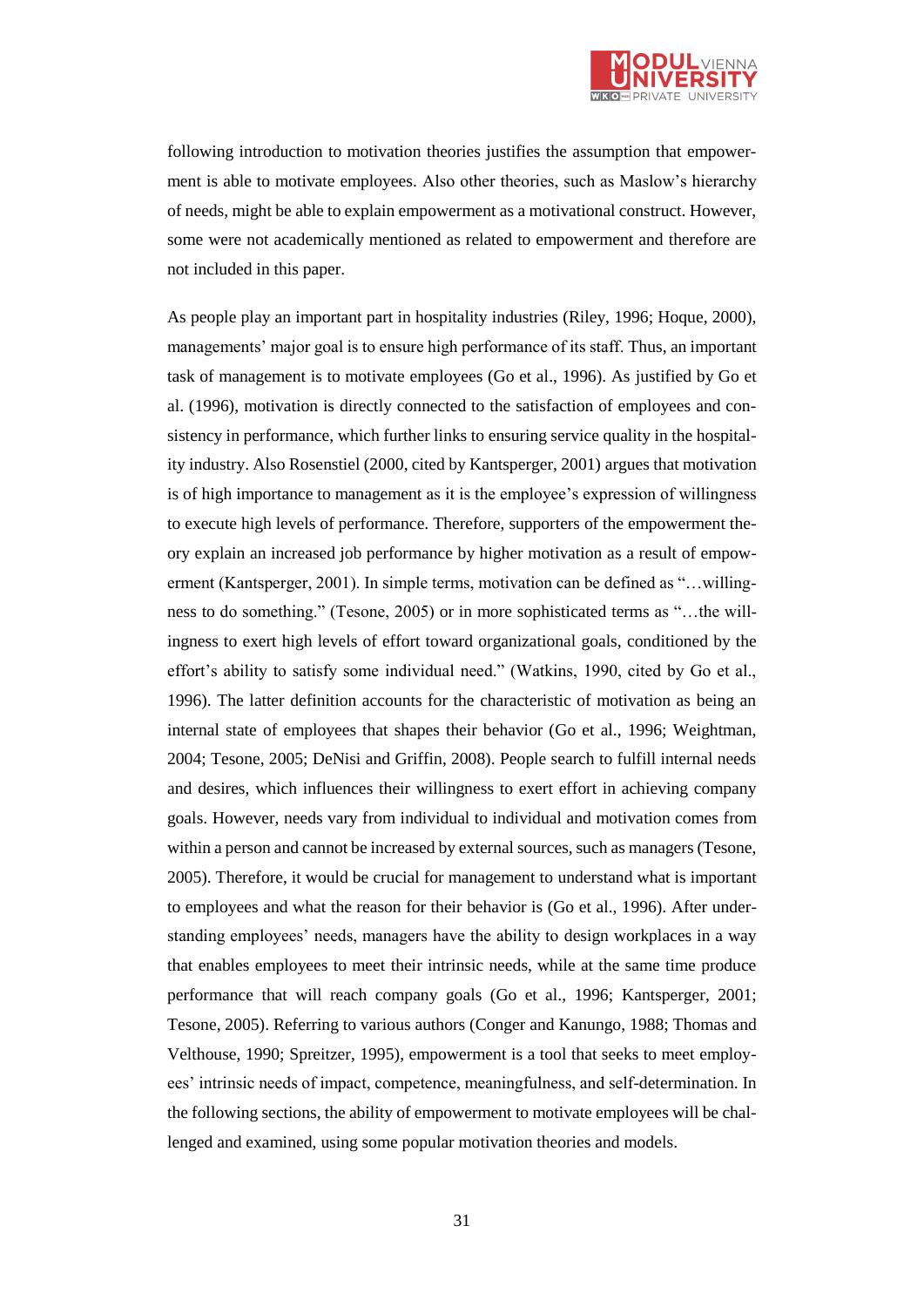

# <span id="page-31-0"></span>**2.5.1 Two-factor theory (Herzberg)**

This motivation and job satisfaction theory was developed by Frederick Herzberg in the 1960s. He argues that the fulfillment of a person's needs can have one of two effects: it creates job satisfaction or it prevents from job dissatisfaction, which implies that those two feelings are not opposites (Go et al., 1996). Those factors preventing employees from being dissatisfied with their work are named "hygiene factors", while those helping to make employees satisfied are named "motivators" (Weightman, 2004). The latter term also indicates that these factors can be used to drive employees' behavior into the wished direction (Go et al., 1996). In Herzberg's theory, first the hygiene factors, such as company policy, relationships with coworkers and supervisors, salary, working conditions, and security, need to be positive in order to prevent employees to be dissatisfied (Weightman, 2004). These factors, however, if fulfilled, will not lead to job satisfaction (Go et al., 1996; Kantsperger, 2001). On the other hand, in order to create job satisfaction among employees, it is necessary to meet individual needs through Herzberg's motivators, which are for instance achievement, possibilities for growth, recognition, responsibility, advancement, and the work itself (Go et al., 1996; Kantsperger, 2001; Weightman, 2004). If those motivators are not fulfilled, people will not be dissatisfied, they solely will be not satisfied. The same applies to the hygiene factors: if they are fulfilled, people will not be satisfied, but rather be not dissatisfied (Manktelow, n.a.).

Herzberg's theory can also be compared and shows some similarities with the "hierarchy of needs theory" of Maslow (1943). The hygiene factors, which form the foundation for applying motivators in order to achieve job satisfaction, are similar to Maslow's lower-level needs. Those needs first have to be fulfilled in order to move to higherlevel needs, such as self-esteem and self-actualization, which correspond to Herzberg's motivators (Go et al., 1996; Tesone, 2005). Moreover, his theory states that individual needs can be met through the work itself, which reflects the intrinsic motivation of employees, for instance through achievement and recognition that exhibit the strongest influence on job satisfaction (Go et al., 1996; Rosenstiel, 2000, cited by Kantsperger, 2001).

Rosenstiel et al. (1995, cited by Kantsperger, 2001) applied Herzberg's theory in order to identify and create working conditions that help to motivate employees. Those recommendations are: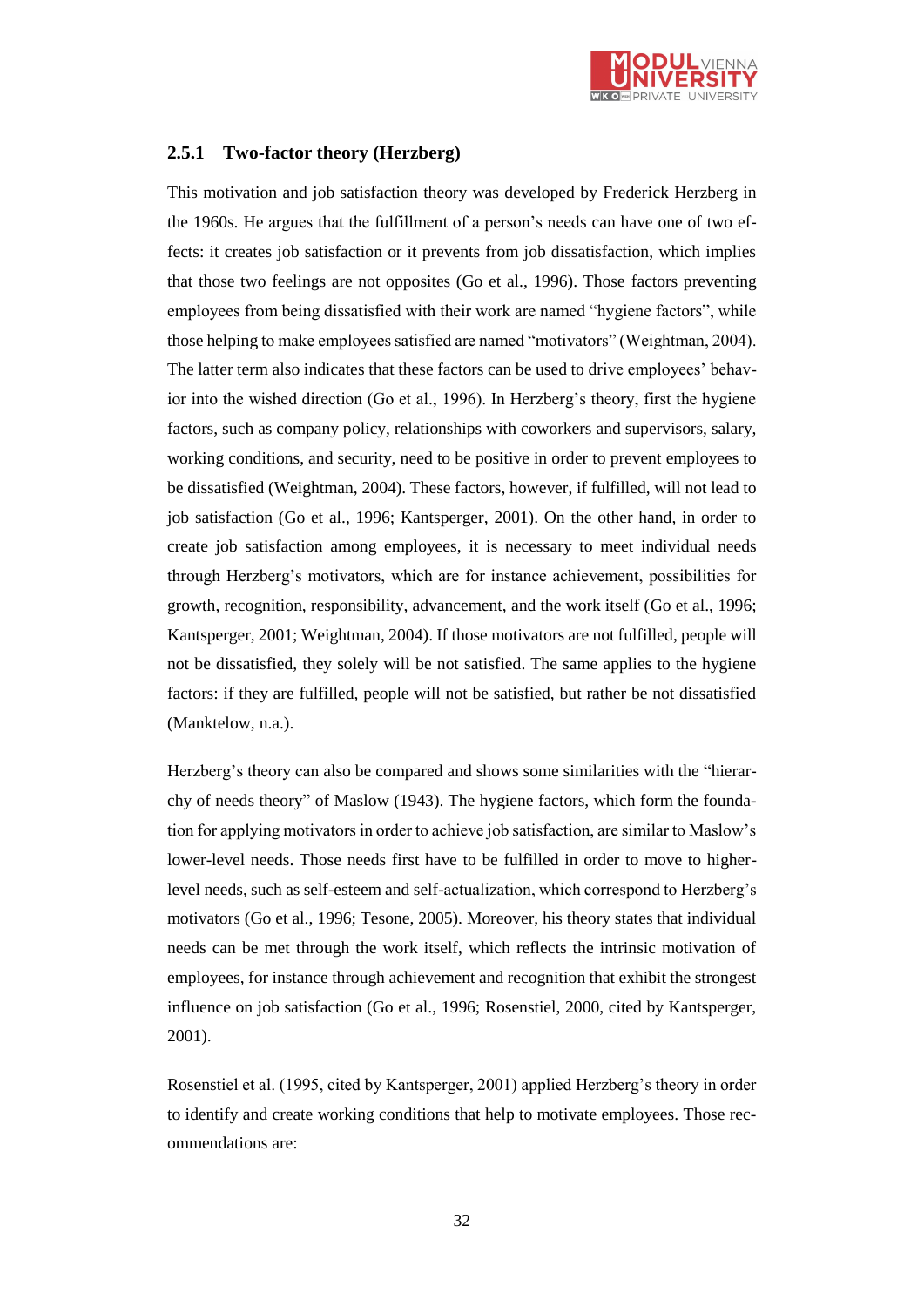

- Performance: Employees should focus on achieving clear and specific objectives. Those objectives should be determined by the supervisor and the subordinate. Feedback according to the degree of achievement should be provided.
- Recognition of performance: Feedback from the supervisor, in form of praise or criticism, should be an important part of leadership.
- The work itself: The work for every employee should be designed according to the individual capabilities and should challenge the employee appropriately. This implies that employees would need to be given an appropriate scope of their jobs.
- Responsibility: By delegating tasks, each individual should also take responsibility of performing tasks satisfactorily.
- Promotion: Employees should be able to reach higher positions, in order to gain greater job content as well as more responsibility.
- Possibilities for growth: Providing possibilities for growth does not only mean granting employees more scope, but also offering possibilities to constantly learn and expand their horizon within the job in order to qualify for future tasks through for instance (cross-)trainings.

Such a motivating environment for employees, which is based on Herzberg's two-factor theory, shows similarities to the implementation of empowerment and therefore, it can be argued that empowerment can lead to an increase of the intrinsic motivation of employees (Kantsperger, 2001).

# <span id="page-32-0"></span>**2.5.2 Hawthorne effect**

The Hawthorne effect claims that the performance of individuals is affected by group influences, such as group standards and norms, and that the needs of individual employees cannot be effectively satisfied only by money (Go et al., 1996). The dominant assumption of this theory is that human beings are best motivated through social needs that can be met by interacting with their coworkers (Weinert, 1984, cited by Kantsperger, 2001; Go et al., 1996) and influenced through the behavior of their working environment or colleagues (Weinert, 1984, cited by Kantsperger, 2001). According to Go et al. (1996), two important findings of the Hawthorne studies can be applied to the motivation of employees. First, it should be kept in mind that intrinsic needs of em-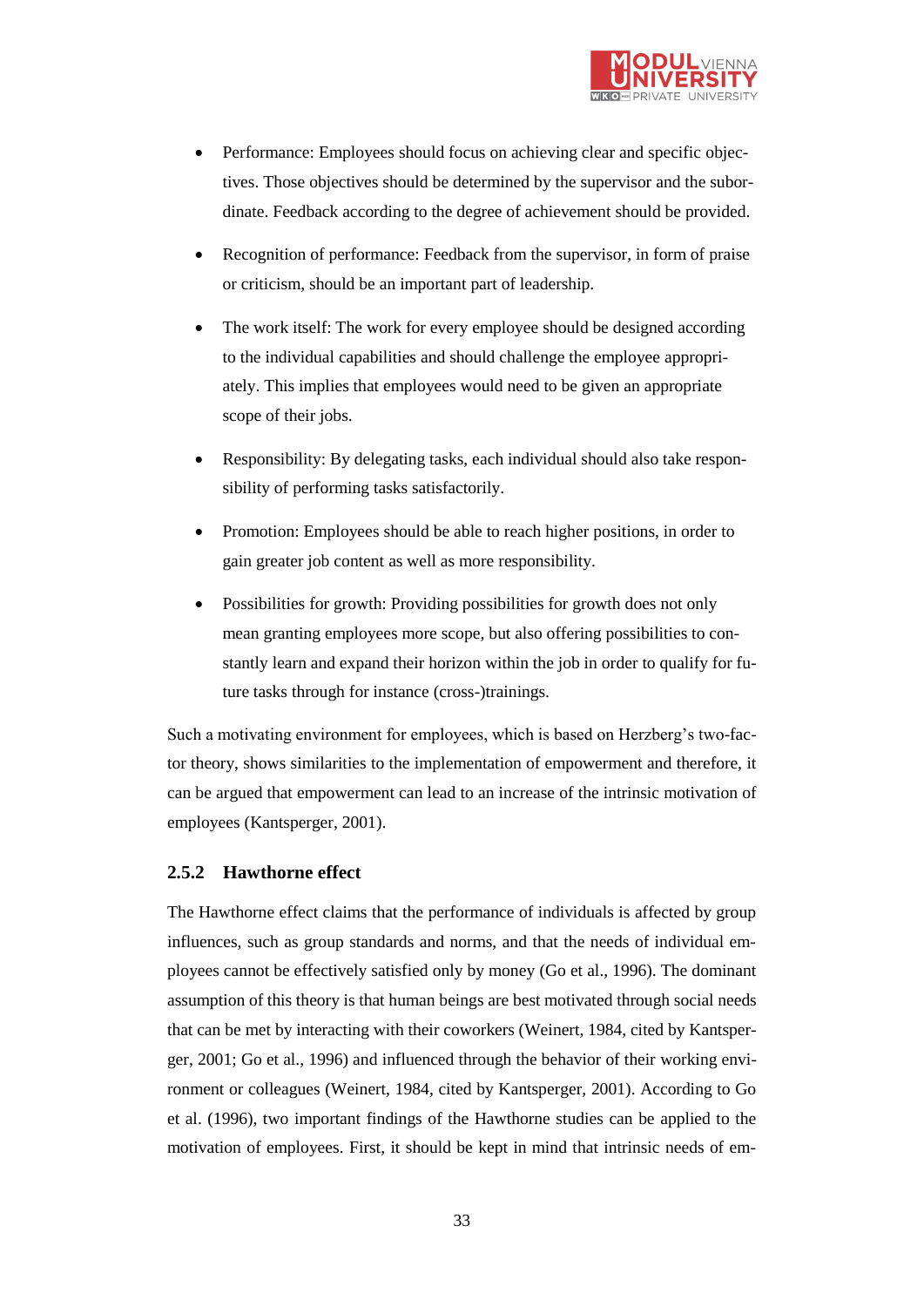

ployees, such as social needs, when fulfilled, can serve as motivation. Second, managers should consider the influence of groups on employee motivation and productivity. As a result, the establishment of work teams as well as sophisticated information and communication systems were drawn a lot of attention to (Ulich, 1992, cited by Kantsperger, 2001), which is also part of empowerment theory.

In the Hawthorne theory, it is also claimed that supervisors rather should put their attention to supporting and listening to subordinates and to understanding their needs instead of constantly trying to control them (Schein, 1980, cited by Kantsperger, 2001). These arguments are in line with the theory of the self-actualizing man that can be seen as a foundation to empowerment. What is also of interest here, is that within the theory of empowerment, the focus often lies on team work and communication among employees but also between entry-level staff and management. Moreover, supervisors serve more as function of coaching instead of controlling (Kantsperger, 2001). Therefore, also this motivation theory has similarities with empowerment theory, which results in the assumption that empowerment can be used for motivating employees.

### <span id="page-33-0"></span>**2.5.3 Expectancy theory**

Expectancy theory includes the three components of effort, performance, and outcomes, and is concerned with the links between these (DeNisi and Griffin, 2008).



#### <span id="page-33-1"></span>*Figure 3: Model of expectancy theory*

As shown in Figure 3, the first link in this theory is between the level of the employee's effort in performing work and the resulting level of performance (Go et al., 1996). This so-called "…effort-to-performance expectancy is the person's perception of the probability that an increase in effort will result in an increase in performance." (DeNisi and Griffin, 2008, p.434). Therefore, the first step for an employee to be motivated would be to expect a higher effort that has to be executed in order to achieve more satisfactory performance (Go et al., 1996). The second link, the one between performance and outcome, also called performance-to-outcomes expectancy, describes a "…person's perception of the probability that improved performance will lead to certain outcomes." (DeNisi and Griffin, 2008, p. 434). To make this theory complete, the valence of the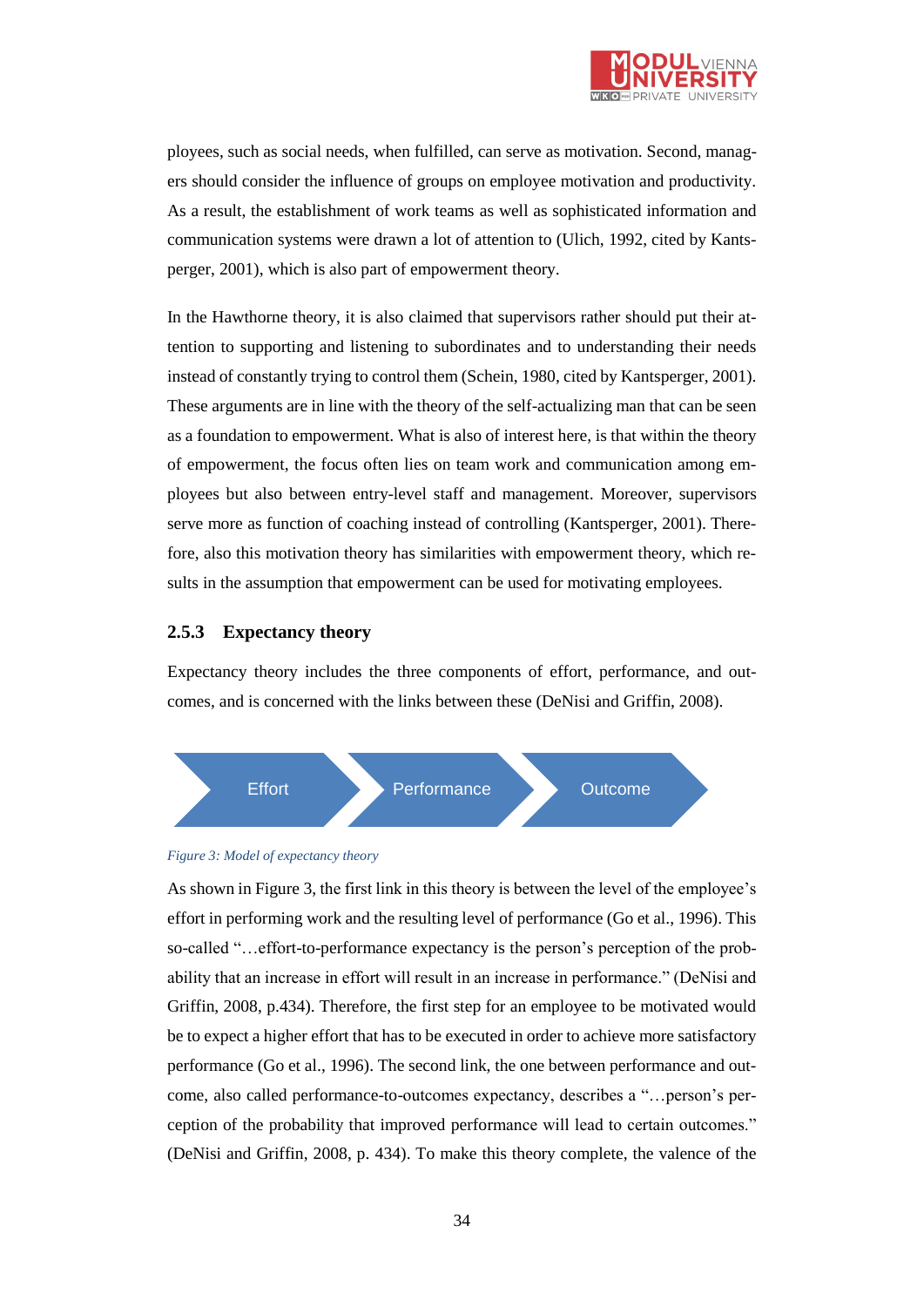

outcome is another important aspect to consider. The outcome that is created after performing satisfactorily needs to have high value to the individual employee in order to serve as a motivator. Thus, in order to motivate employees to put reasonable effort into work, they must believe that the outcome in the end will be desirable to them (Go et al., 1996; DeNisi and Griffin, 2008). Expectancy theory is built on the basic assumption that employees tend to behave in a certain way in order to be rewarded, which suggests that employees behave more rational and calculating than they are in reality (DeNisi and Griffin, 2008). Moreover, this theory is often associated with material outcome, such as a raise in pay (Tesone, 2005; DeNisi and Griffin, 2008). What is not considered here is that also emotions and intrinsic needs can trigger employee behavior (Go et al., 1996).

Conger and Kanungo (1988) argue that empowerment can be explained as to strengthen individuals' sense of self-efficacy. Translating this to expectancy theory, Bandura (1986, cited by Conger and Kanungo, 1988) explains the link between effort and desired level of performance as self-efficacy expectation. Through empowerment, employees will develop a positive attitude that they are able to master the task. It will enhance their belief in their own effectiveness and ability to perform to the desired level. In other words, the empowerment experience leads to employee feelings of being able to complete tasks competently and enhance performance if reasonable effort is exerted. Further, empowerment can enhance the feeling of making an impact as well as meaningfulness, which would represent the performance-to-outcome expectancy and valence of the outcome, respectively. According to Oldham's (1975) study, the work performance of an employee will be enhanced as the positive internal feelings, stemming from effective performance, increase. Moreover, he found out that the more internally motivated an employee is, the greater will be the quality of his or her performance and the more effort he or she is likely to put into the job. Thomas and Velthouse (1990) argue that each of the four intrinsic needs – impact, meaningfulness, competence, choice – can function as reward for individual employees during an activity, which they can give themselves and which will lead to continued ambition.

### <span id="page-34-0"></span>**2.5.4 Job enrichment**

Often job enrichment, basically a technique to redesign jobs, is claimed to be motivating (Go et al., 1996; Tesone, 2005), as it not only increases the range of tasks performed by an employee, but also the control employees possess over these tasks. Managers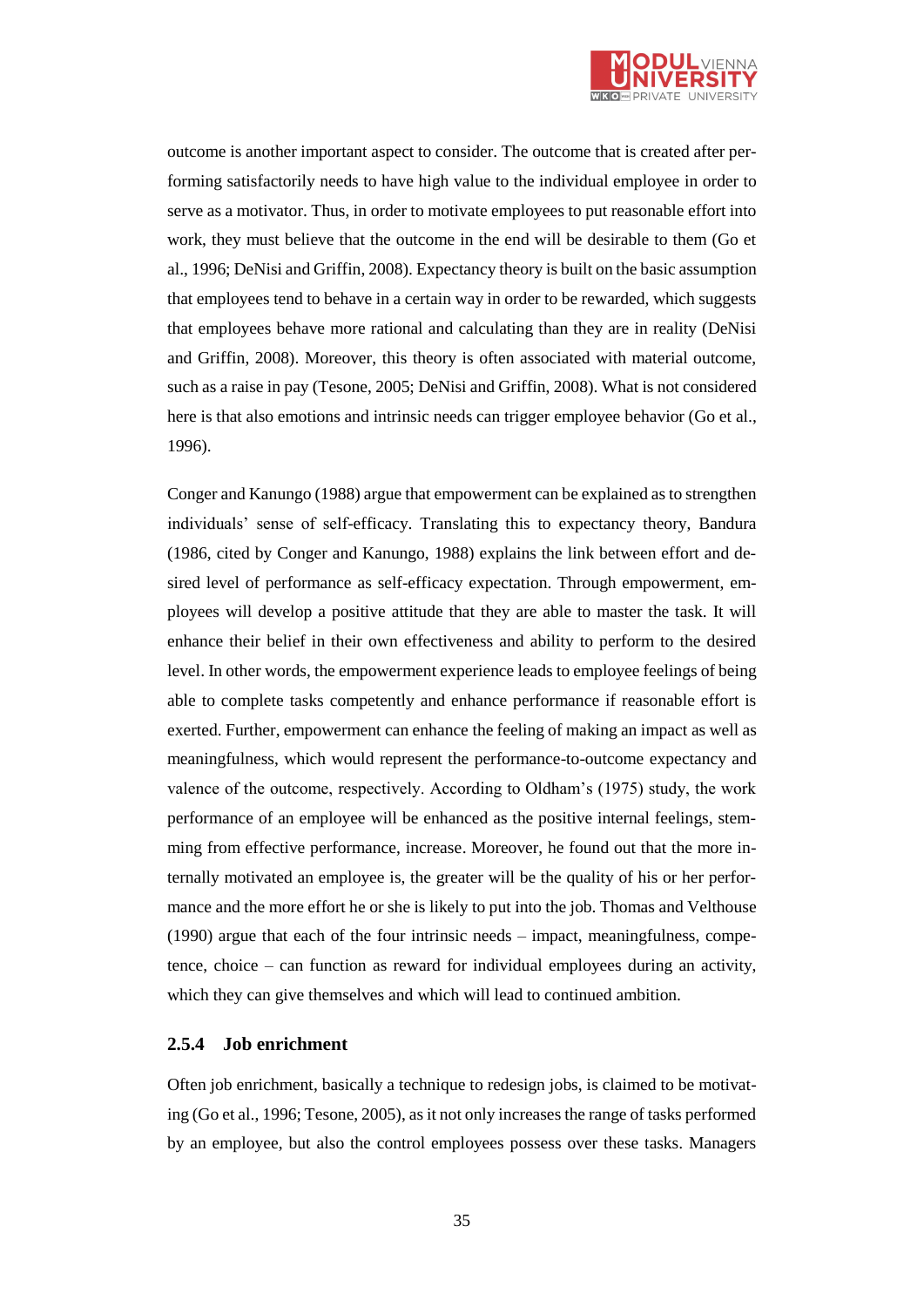

grant more authority to subordinates, who perform holistic tasks, leading to an increased sense of ownership of and responsibility to the job. Moreover, through job enrichment, employees will be enabled to take over new and more challenging tasks (DeNisi and Griffin, 2008). These characteristics are in line with what empowerment attempts to achieve. As employees will be able, through increased training and management acting as coaches, to take over responsibilities that require new ways of approaching, they will be highly motivated if their need for achievement is high. They will experience an increased feeling of personal efficacy and impact. As employees will also be enabled to work on complete tasks, the meaningfulness of tasks will be enhanced. Moreover, as more authority is granted to employees, this restructuring is likely to reinforce their perceived self-determination.

Looking at different motivation theories and models in order to understand the way empowerment can enhance employees' motivation is crucial for management. However, with all these techniques, it needs to be considered that not every employee can be motivated by same factors (Tesone, 2005). As motivation comes from within an employee, so does empowerment. Empowerment and motivation are related to individuals' perceptions of intrinsic needs and feelings that vary from person to person and from time to time. Therefore, it is even more crucial for managers to understand the unique employee needs. Managers can only try to establish conditions that can help to meet those needs or enhance such feelings like meaningfulness, self-determination, self-efficacy, or the sense of impact. But employees choose themselves to be motivated and thus, empowered. (Quinn and Spreitzer, 1997)

In this section, the author examined the motivational aspect of empowerment. According to the above literature review, empowerment has the ability to increase employees' motivation as it ensures the satisfaction of various intrinsic needs. Thus, it can be argued that indeed, empowerment is a motivational construct and can be used to motivate individuals as it is argued by numerous researchers (e.g. Conger and Kanungo, 1988; Thomas and Velthouse, 1990; Spreitzer, 1995). However, it needs to be kept in mind that intrinsic needs and their importance vary from employee to employee and therefore, also the way they are motivated. Nevertheless, successful implementation of empowerment as a motivational construct is likely to be highly advantageous, not only for employees but also for employers. Several benefits that can be gained will be presented in the next section.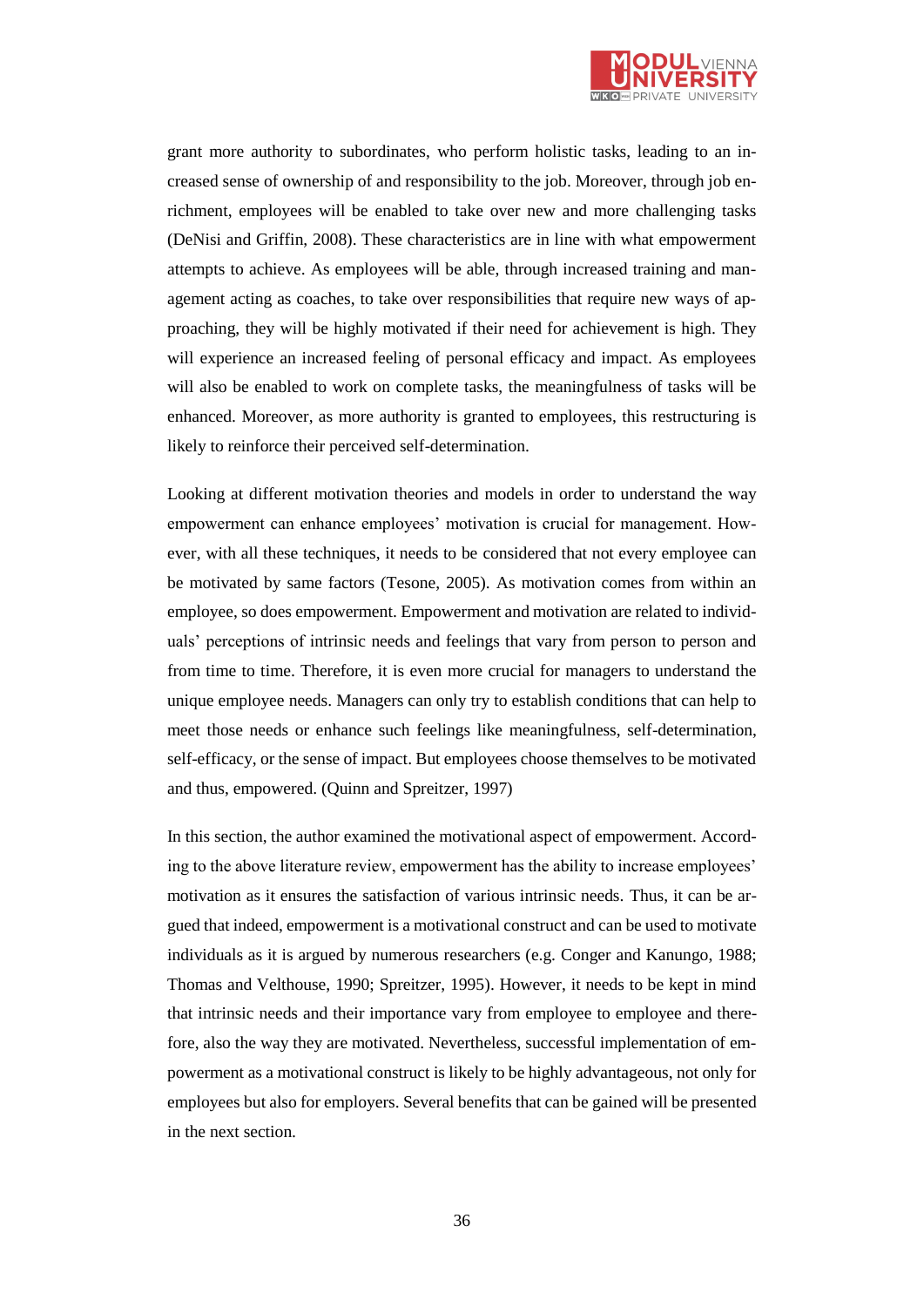

### **2.6 Potential consequences of empowerment**

Lashley (2001) explains that most of the claims what benefits empowerment can bring to the organization, involve the greater commitment of employees. Commitment of employees toward organizational goals and customer service can be understood as the key of competitiveness, performance, and customer and employee satisfaction. The author further perceives the skills and capabilities of employees, and their willingness to do their best to contribute toward achieving organizational goals as essential when it comes to competitive advantages of service organizations – aspects that are typically enhanced through successful empowerment.

Lashley (2001) describes that employee empowerment creates mutual benefits for both employees and employers. Empowered employees are supported in learning on the task; developing a greater commitment to the achievement of tasks through the additional responsibilities (Lashley, 2001) and greater self-confidence (Thomas and Velthouse, 1990); experiencing an increased job satisfaction through the ability of using their full potential; being valued by the organization and more involved in decisionmaking, which all leads to a greater self-efficacy (Conger and Kanungo, 1988; Lashley, 2001).

Bowen and Lawler III (1992a) mention even more advantages, such as employees being more enthusiastic about their jobs and create positive attitudes, which can also be recognized by customers. Employees tend to feel satisfied with their jobs as they perform meaningful jobs for which they are responsible, resulting in an increased sense of ownership and self-efficacy. Moreover, they state the employees' ability to immediately respond to special customer needs and to adapt the service accordingly as another major advantage of empowerment. Thus, employees have the ability to delight the customer. Especially in the case of service failure, empowerment can turn the dissatisfied customer into a satisfied one.

All these advantages can be seen as advantages for employees and employers alike. Lashley (2001) continues to point out that employers who empower their employees gain an overall enhanced business performance through the increased effectiveness of satisfying customer needs and wants as well as the increased ability to compete in the industry. Those benefits, in turn, are created through facilitating experiences and expertise of front-line employees in decision-making; through gaining a more knowledgeable, focused, and committed workforce; and through creating a better service quality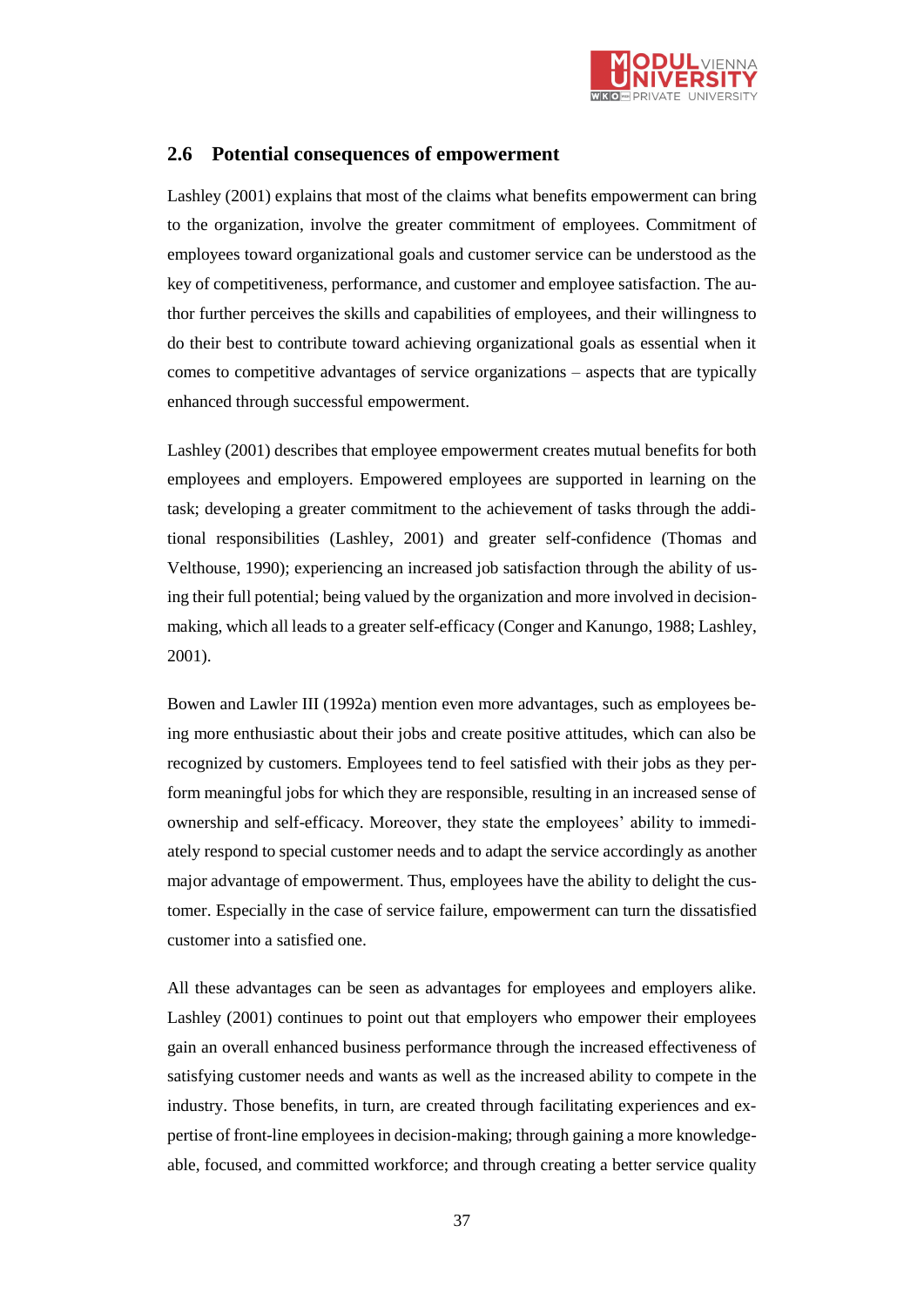

for customers and productivity by means of diminished labor turnover (Bowen and Lawler III, 1992a; Lashley, 2001). Moreover, Bowen and Lawler III (1992a) mention that the organization can use employees' experience and knowledge to create new services and further improve service quality, which also enhances customer loyalty and positive word-of-mouth. Also, Lashley (2001) argues that empowered employees are emotionally "bound" to the organization as they experience the feeling of belonging to the company and being excited about the job.

Further benefits of empowerment will be discussed in Chapter 5.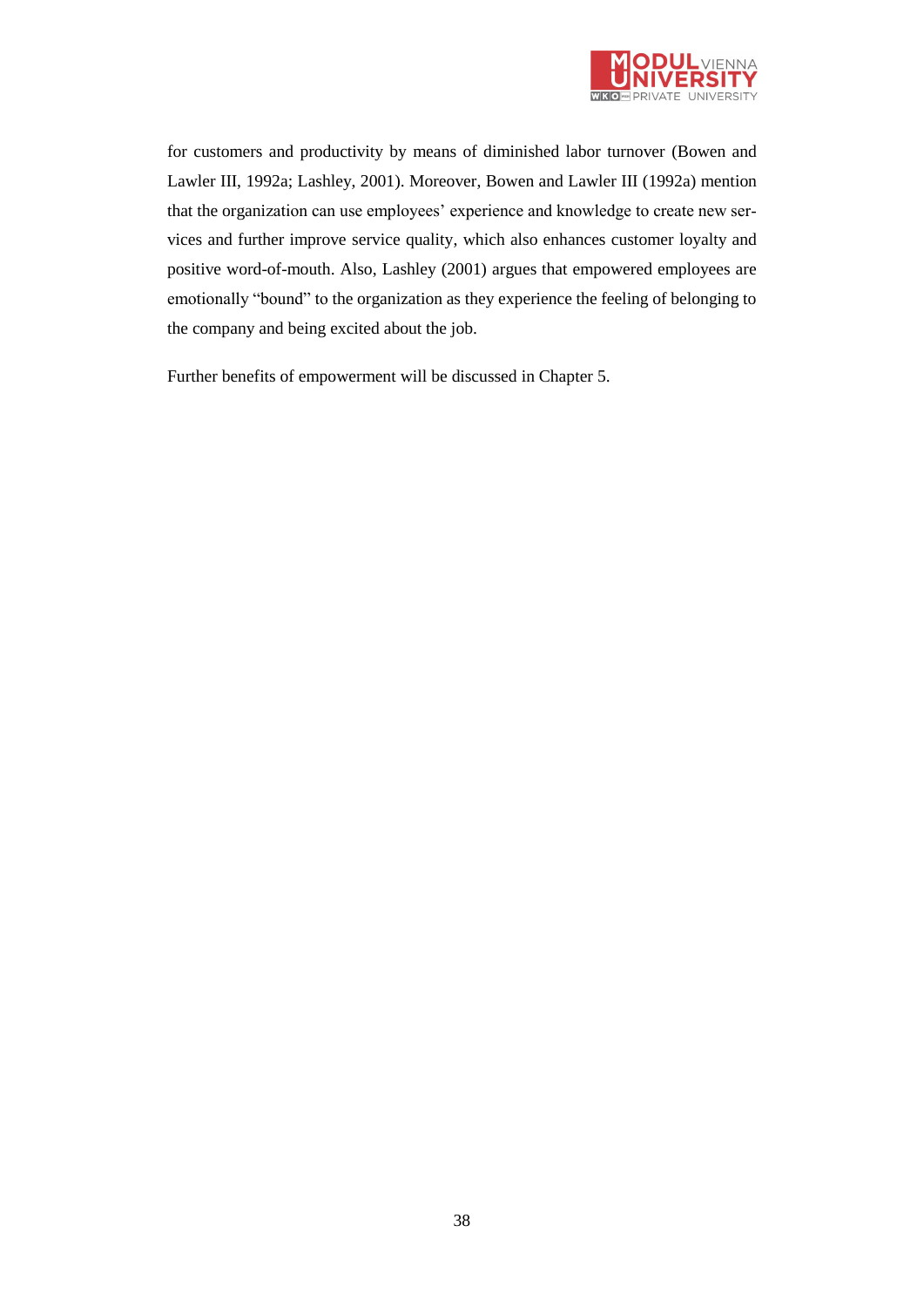

# **3 Service quality**

It is argued by many researchers, that empowerment and the resulting motivation of employees has positive effects on organizational innovation, decisions being made, and service quality (e.g. Parasuraman et al., 1991; Lashley, 2001; Yukl and Becker, 2006). To better understand how empowerment can influence service quality, it has to be kept in mind that empowerment serves as a tool to enhance employees' commitment and motivation in service delivery. This chapter will examine some general, critical facts about the service industry. The impact of empowerment on service quality will more closely be discussed in Chapter 5.1.

## **3.1 Characteristics of service industry**

Within the hospitality industry, managers, employees as well as customers have to deal with the unique characteristics of services they offer, implying some difficulties when trying to manage services. Those four characteristics are commonly summarized as heterogeneity, intangibility, inseparability, and perishability.

### **3.1.1 Heterogeneity**

Zeithaml et al. (1985a, 1985b) explain heterogeneity of services as certain variability in the service delivery. This is especially true for services that require a high amount of employees to perform the service, as the quality of delivery may vary from person to person, from guest to guest, and from time to time. Lashley (2001) further points out that because of the personal contact in many service industries between customer and employee, services are difficult to standardize. People are likely to have different degrees of commitment to service quality or interpret customer needs in different ways. But also the expectations of customers, which will determine the level of satisfaction, can vary widely.

However, exactly this heterogeneity can also be seen as positive as it allows the service organization to include a degree of personalization and customization (Onkvisit and Shaw, 1991, cited by Wolak et al., 1998), which in turn can form some part of differentiation and competitive advantage (Wyckham et al., 1975, cited by Wolak et al., 1998). But the success of the service still depends on the individual employee, who should be able to anticipate customer needs and wants and who should also be empowered to bring the service performance in line with their expectations (Lashley, 2001).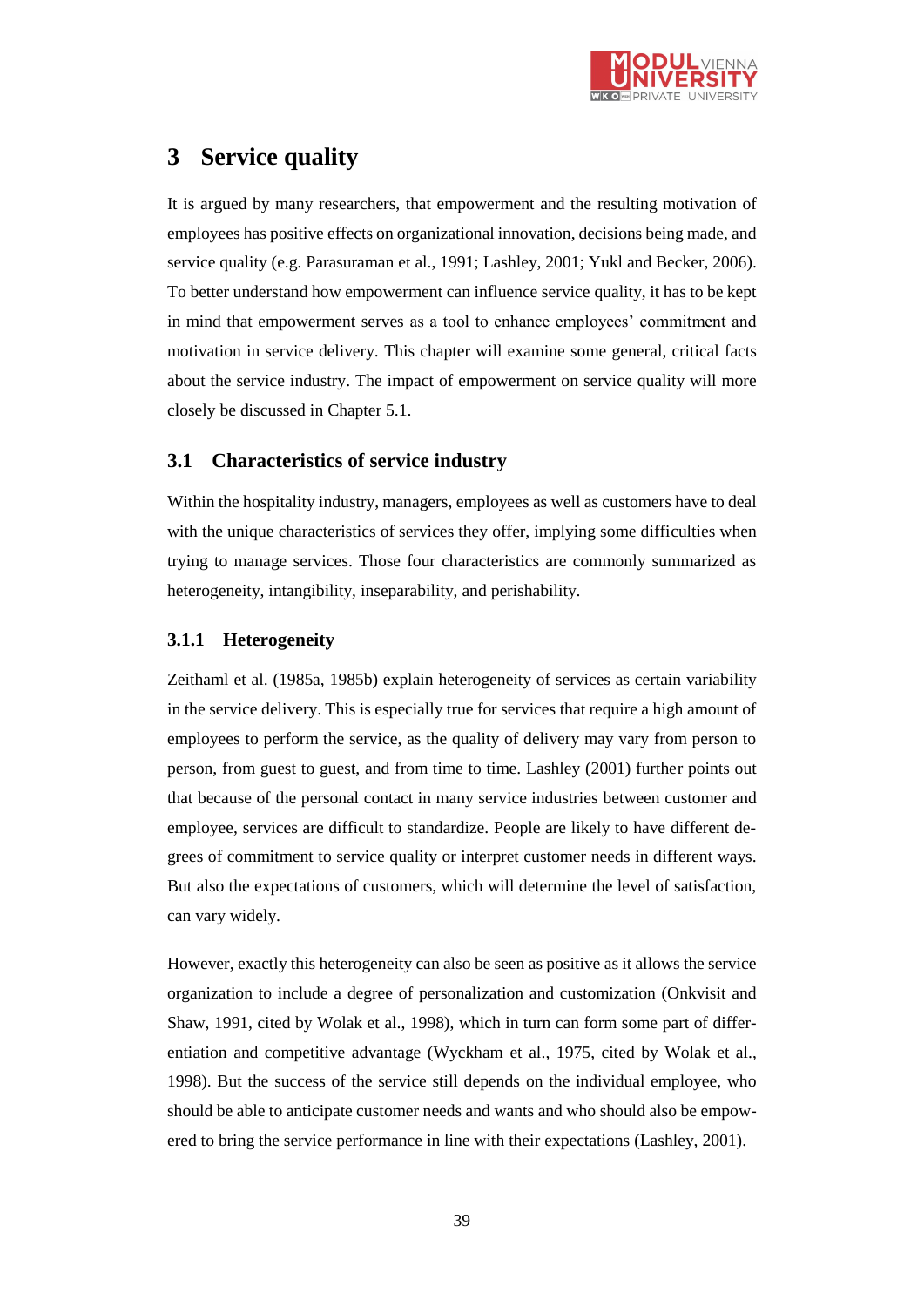

### **3.1.2 Intangibility**

Working according to customers' needs and expectations is especially important for services, as they incorporate many, however in varying amounts, intangible aspects, such as the processes involved or the knowledge, professionalism, and attitude of staff (Wirtz et al., 2009). Due to this characteristic, services can hardly be tested before purchase (Zeithaml et al., 1985b), nor can they be seen, tasted, nor touched (Zeithaml et al., 1985a). This makes it difficult for companies to set standards for services and measure their quality, but also generate difficulties of understanding how customers perceive and evaluate the services received (Zeithaml, 1981). From customers' perspective, and as described by Lashley (2001) and Wirtz et al. (2009), deciding for a service that cannot be tested and quality that cannot be verified until the service is purchased and received, creates some uncertainty and perceived risk for the customer. Additionally, intangible elements of services make it harder for customers to distinguish between the quality of competing firms, thus, make it harder for companies to anticipate customer expectations, and harder for employees to evaluate expectations of management of what should be delivered. Many firms used the benefits of intangibility to create competitive advantages, often communicated as emotional benefits for customers, which are difficult to copy for competitors. This means keeping the promised benefits to customers also requires the appropriately empowered workforce to deliver the emotional service (Lashley, 2001).

### **3.1.3 Perishability**

Keeping the promise is essential for services as they are perishable. Perishability of services does not only imply that unused services at a time cannot be stored as inventory for later use (Zeithaml et al., 1985a; Wirtz et al., 2009), but also means that once the service has been delivered, it can hardly be repaired and returned to the customer in case a failure occurred (Lashley, 2001). Because of that very reason, it is important to satisfy customer needs when they arise and to do it right the first time.

Moreover, Zeithaml et al. (1985a) point out that there are times where there is too much demand and customers need to be turned away, and there are times where there is too little demand, which means that there is left capacity and revenue that is lost forever. Those peak times and off-peak times comprise difficulties for managers in planning the service delivery (Lashley, 2001).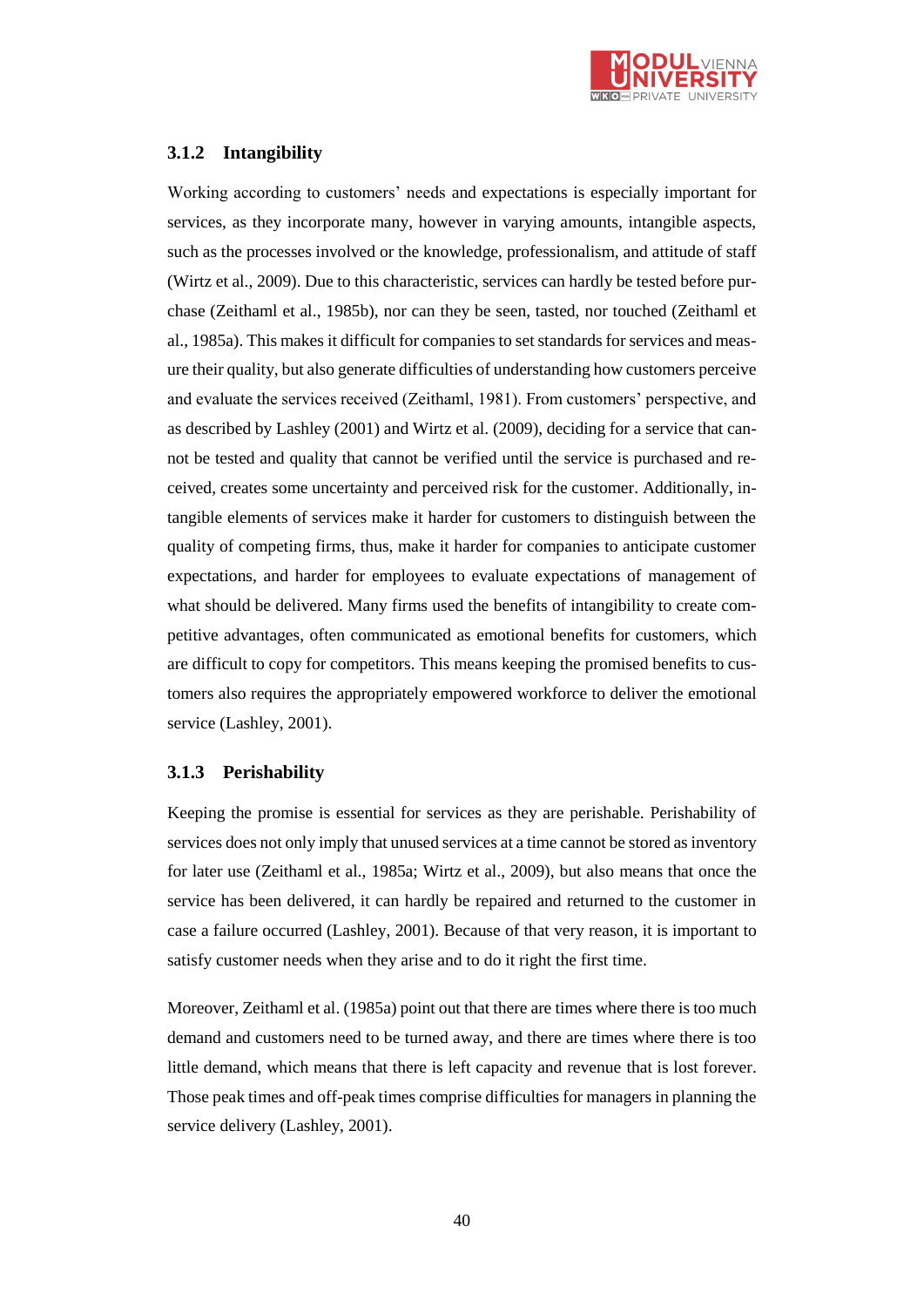

The characteristics of perishability and intangibility create a service for customers that is temporary and hard to remember. Those characteristics make sure that customers usually do not have lasting memories about the service and its benefits, which implies problems for loyalty and repeat purchases (Lashley, 2001).

### **3.1.4 Inseparability**

The inseparability of consumption and production in services is the fourth characteristic. It takes into account that consumption and production happen at the same time and that customers are part of the service delivery, which can have an influence on the final quality of performance (Zeithaml, 1981). Customers participating in the service delivery are forced to communicate and interact with employees who deliver the service, with the place and the surroundings where the service takes place, and with other customers that are present (Lashley, 2001). All these physical and intangible cues, such as buildings, interior design, equipment, appearance of employees, their behavior, the relationship they establish with customers, and the language they use, have the ability to impact customers' perceptions of the service performance (Lashley, 2001; Wirtz et al., 2009). Through empowerment, employees would be able to establish the feeling of personal efficacy to correctly interpret customer expectations, create the appropriate relationship with them, and thus shape the service performance received (Lashley, 2009).

According to Lashley (2001), a successful service delivery may be perceived differently by customers, depending on the personal interpretation and experience, which makes it difficult to define and deliver consistent service to all customers and consistently measure service quality. What Zeithaml et al. (1985b) further found out is that many researchers and practitioners agree that service quality experienced by customers is determined by a comparison between prior formed expectations and the perception of service performance received, which also shapes customer satisfaction.

In a study that was conducted by Zeithaml et al. (1985b, p. 44), a model showing "a set of key discrepancies or gaps [that] exist regarding executive perceptions of service quality and the tasks associated with service delivery to consumers." was created. Those gaps can be seen as potential areas where the service delivered does not comply with the service expected, leading to potential customer dissatisfaction (Lashley, 2001). Figure 4 visually represents the gap model, showing the lower section consisting of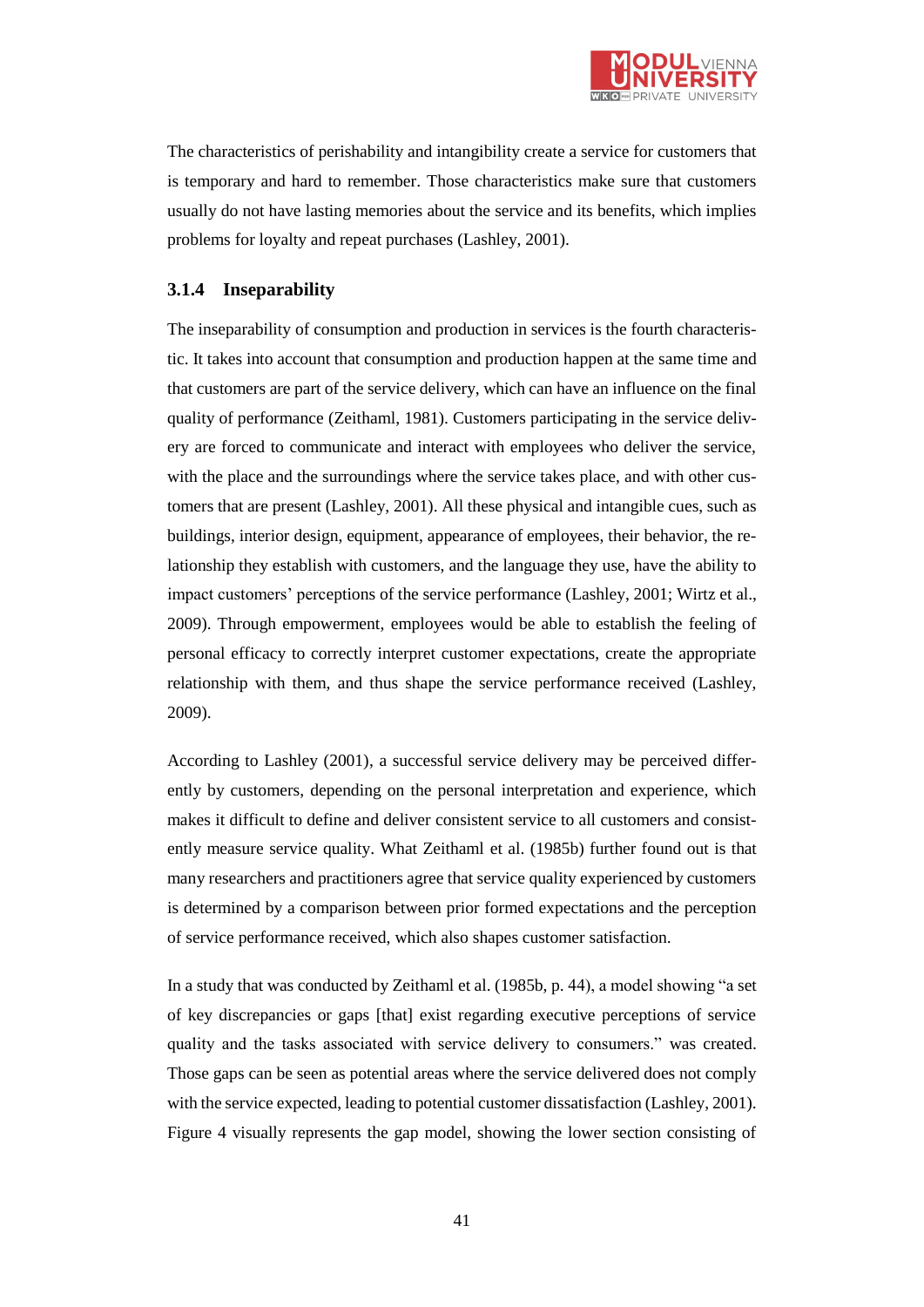

gaps for which companies are responsible and the upper section representing customers' evaluation of service quality.



*Figure 4: Gap model, adapted from Zeithaml et al. (1985b)*

### **3.2 Gap model**

Zeithaml et al. (1985b) found out that the first gap arises between the actual customer expectations and what management thinks those expectations are. They propose that this gap, if not closed, can lead to a negatively perceived service delivery as all further actions are based on management's understanding of customer needs.

The second gap that affects service quality lies between the management's expectations of customer needs and the service quality specifications implemented. Even if management is able to capture customer expectations correctly, there may be a lack of resources, such as skilled labor or management's commitment to service quality.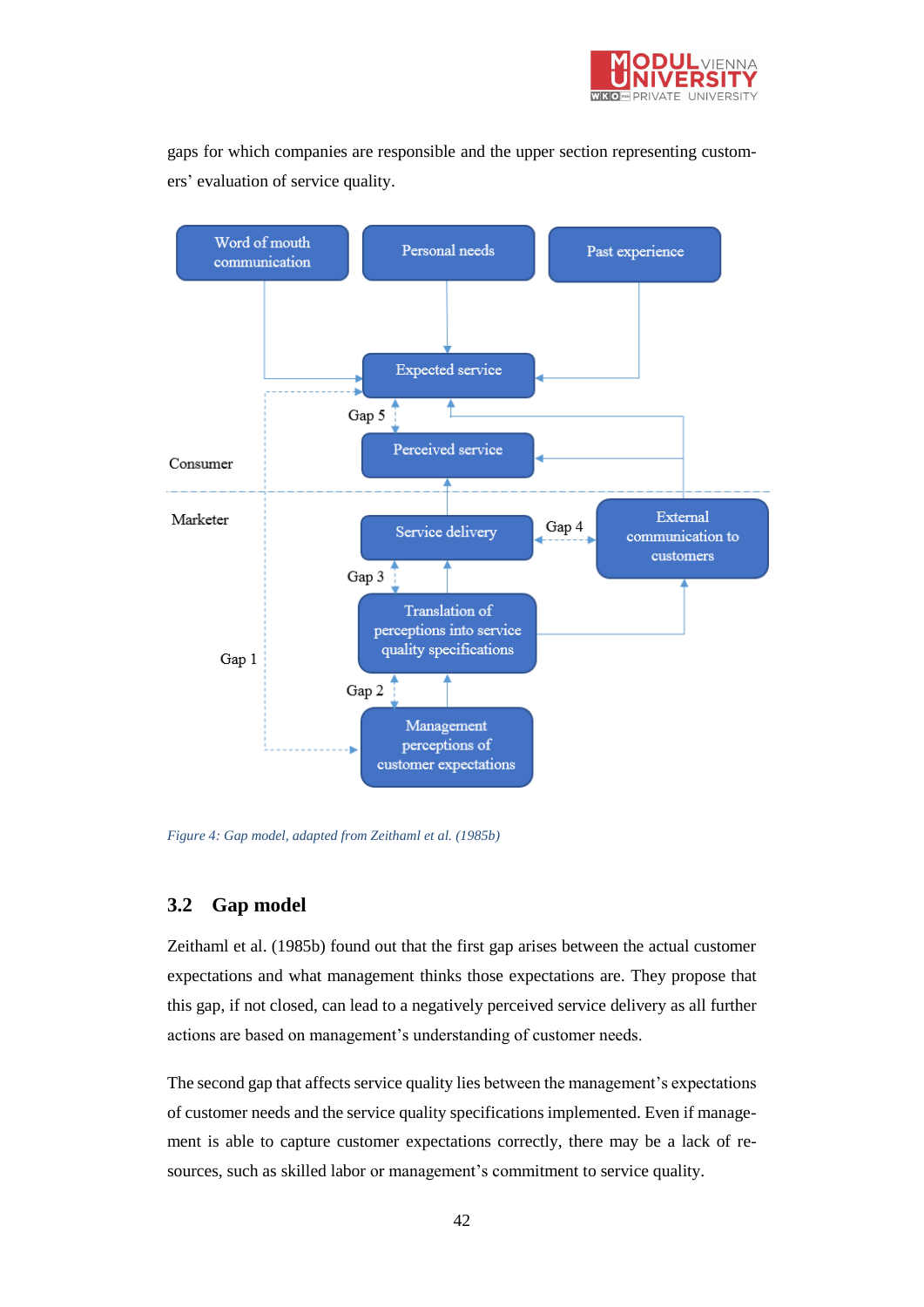

The third gap arises between service quality specifications and the actual service delivery. Although management might know about customer expectations and implemented appropriate service quality specifications to ensure the expectations are met, the actual quality delivered depends on the individual employee performing the service. These standards cannot always be met as the performance of employees varies and services are hard to standardize.

The service delivery-external communications gap can have an influence on customer perceptions and customer expectations about the service. If the company takes outstanding effort to ensure a high quality service, which is generally not visible to customers, but communicated to them, it can favorably impact the customer perception of service quality. The gap exists if this effort is not communicated. The gap between service delivery and external communication that influences customer expectations is due to promises about the service being made by marketing activities that the firm is unable to fulfill in the end.

Due to findings of the study, Zeithaml et al. (1985b) were able to reinforce the assumption that customers evaluate the quality of a service as a comparison of prior expectations and perceived service performance. As shown in Figure 5, they suggest that expectations are influenced by personal needs, word-of-mouth, and past experience with a similar or the same service.

Moreover, for the gap between customers' perceived and expected service quality, Zeithaml et al. (1985b) found ten key criteria that are commonly used by customers when evaluating service quality. Further research on these determinants has been carried out, which combined and relabeled them as "five dimensions of service": reliability, tangibles, responsiveness, assurance, and empathy (Parasuraman et al., 1991).

### **3.3 Dimensions of service**

According to Parasuraman et al. (1991), reliability, involving the dependable and accurate performance of the promised service, is the most important dimension in shaping expectations. Reliability is concerned with the outcome of a service. This implies that customers expect service organizations to simply deliver what they have promised and are supposed to deliver. However, in order to exceed customer expectations, they found that the other dimensions, especially responsiveness ("The willingness to help customers and provide prompt service."), assurance ("The knowledge and courtesy of employ-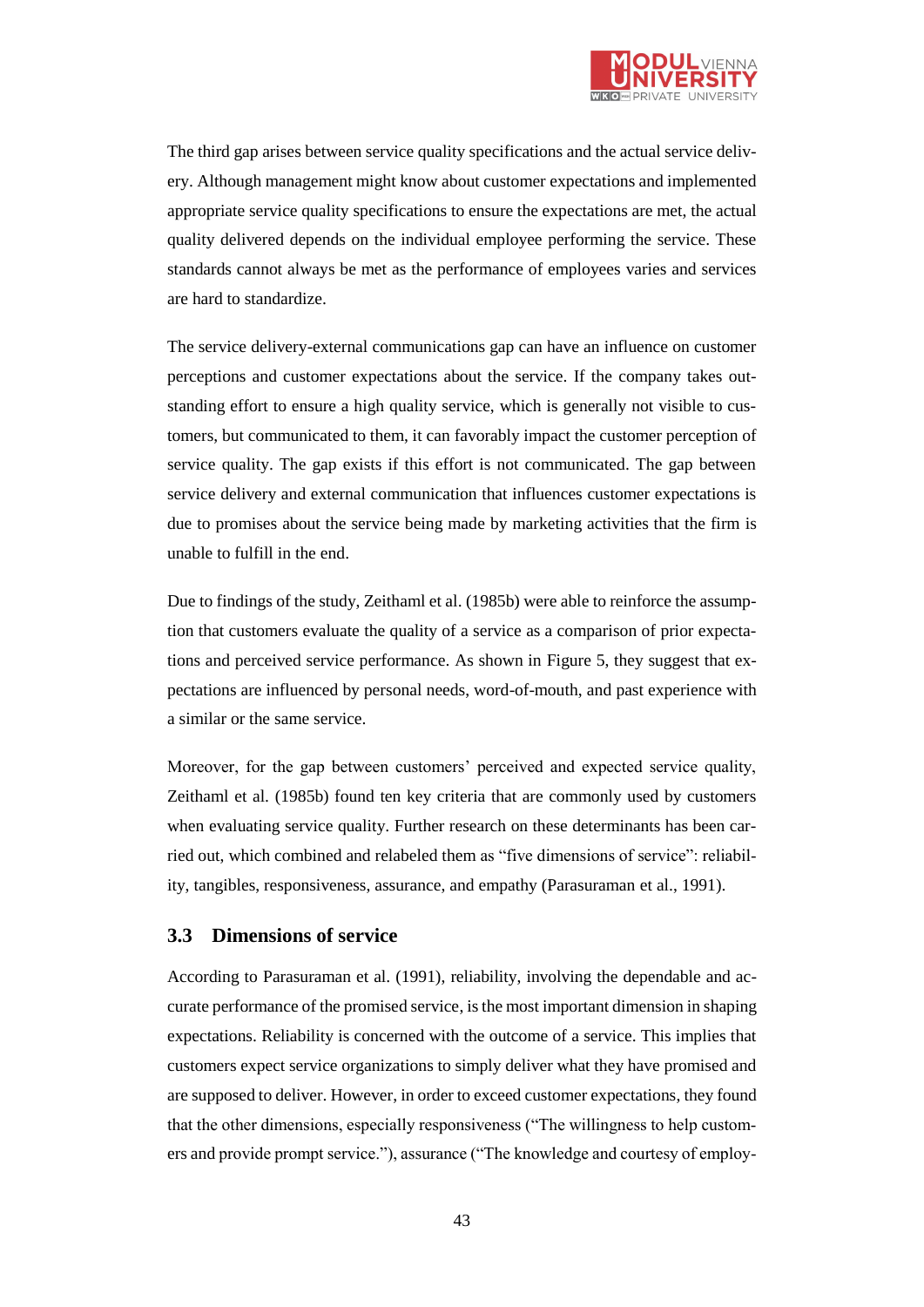

ees and their ability to convey trust and confidence."), and empathy ("The caring, individualized attention provided to the customer") have the ability to serve the customer beyond the expected level (Parasuraman et al., 1991, Table 2). Also, Lashley (2001, p. 220) argues that "…the performance of service employees in the service interaction appear to play a significant role in shaping customer evaluations of satisfaction [and] quality …". In short, companies need to be reliable in order to match their customers' expectations and to be able to compete against competition. If companies can also perform well in the other dimensions, they are able to exceed customer expectation, make them feel satisfied, and return to the company. Thus, companies get the chance to prevail against competition. Using these three dimensions to gain competitive advantages, involves a number of actions concerning creating a workforce that is able and committed to delivering high service quality, for instance providing continuous training, attractive rewards as well as empowerment to be able to interpret customers' individual needs and adapt the service accordingly (Parasuraman et al., 1991).

As illustrated in Figure 5, each of those dimensions has an impact on either the expectations formed by customers or the perceptions of the service performance (Zeithaml et al., 1985b). Moreover, also the degree of experiences customers have, can shape expectations, as those who are experienced with a service are likely to have higher expectations than those who are less experienced (Zeithaml et al., 1985b; Lashley, 2001). The bottom line should be that mangers understand customer expectations and



*Figure 5: Determinants of perceived service quality, adapted from Zeithaml et al. (1985b), modified according to Parasuraman et al. (1991)*

that they are shared with employees, who have the responsibility to perform the service in a way that satisfies them (Lashley, 2001).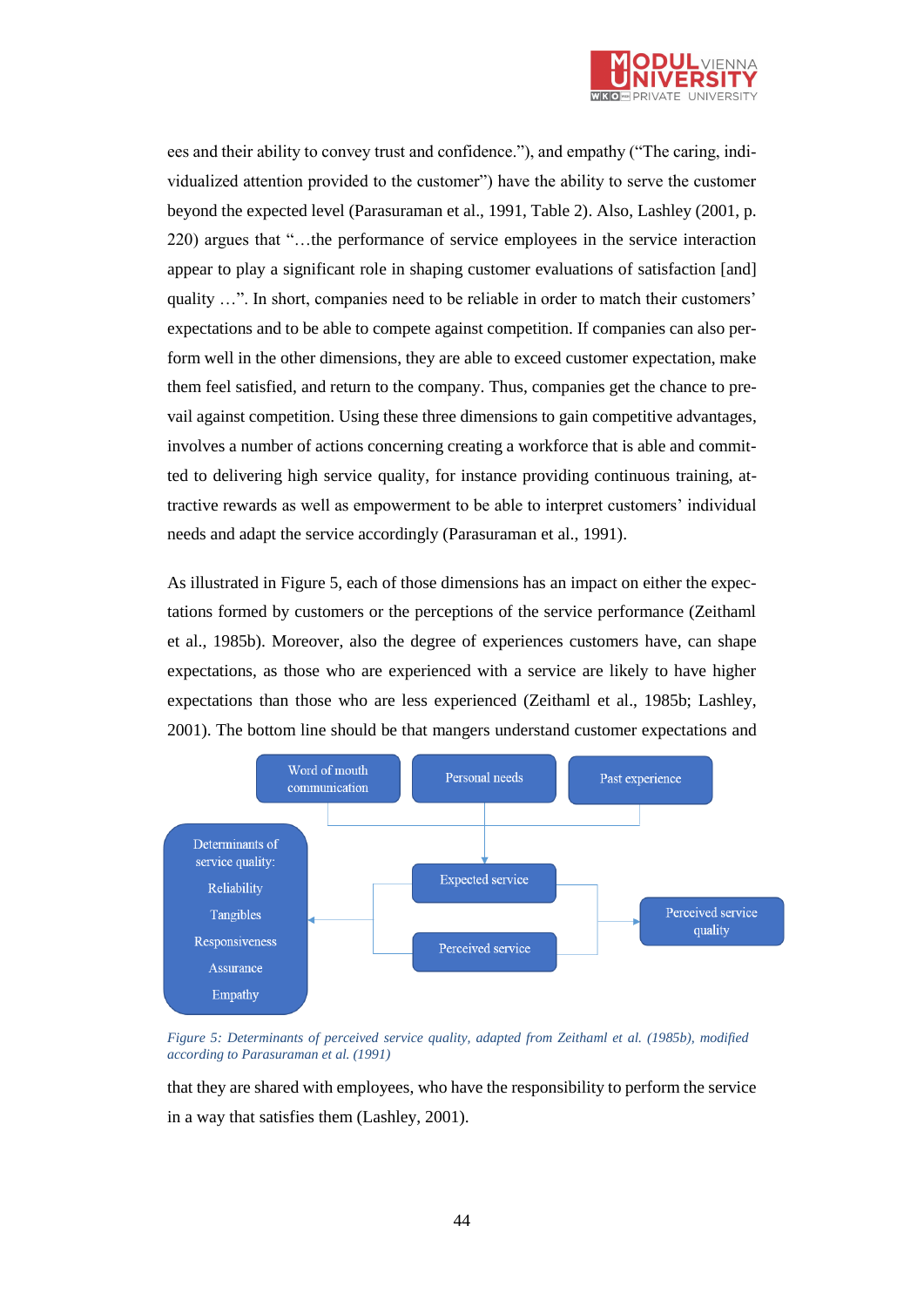

The last section showed unique characteristics of service and the importance of service quality for business' success within the hospitality industry. It is the service aspect that makes guests satisfied and returning, representing the goal of every service organization. Moreover, happy customers tend to spread positive word of mouth, which is another reason why service quality needs to be in management's focus. However, the service is delivered by subordinates, who need to be motivated and committed to meet guests' expectations in order to constantly strive towards corporate success. As mentioned in section 2.5 and 2.6, empowerment is beneficial for employees' motivation, which in turn can lead to a committed workforce as well as better service performance. The usefulness of empowerment to enhance the quality will be further discussed in Chapter 5.1. The following part of the paper will deal with the topic of job satisfaction and how it influences business' productivity and turnover rate. In turn, an organizations' employee turnover and satisfaction may also impact the quality of service delivered.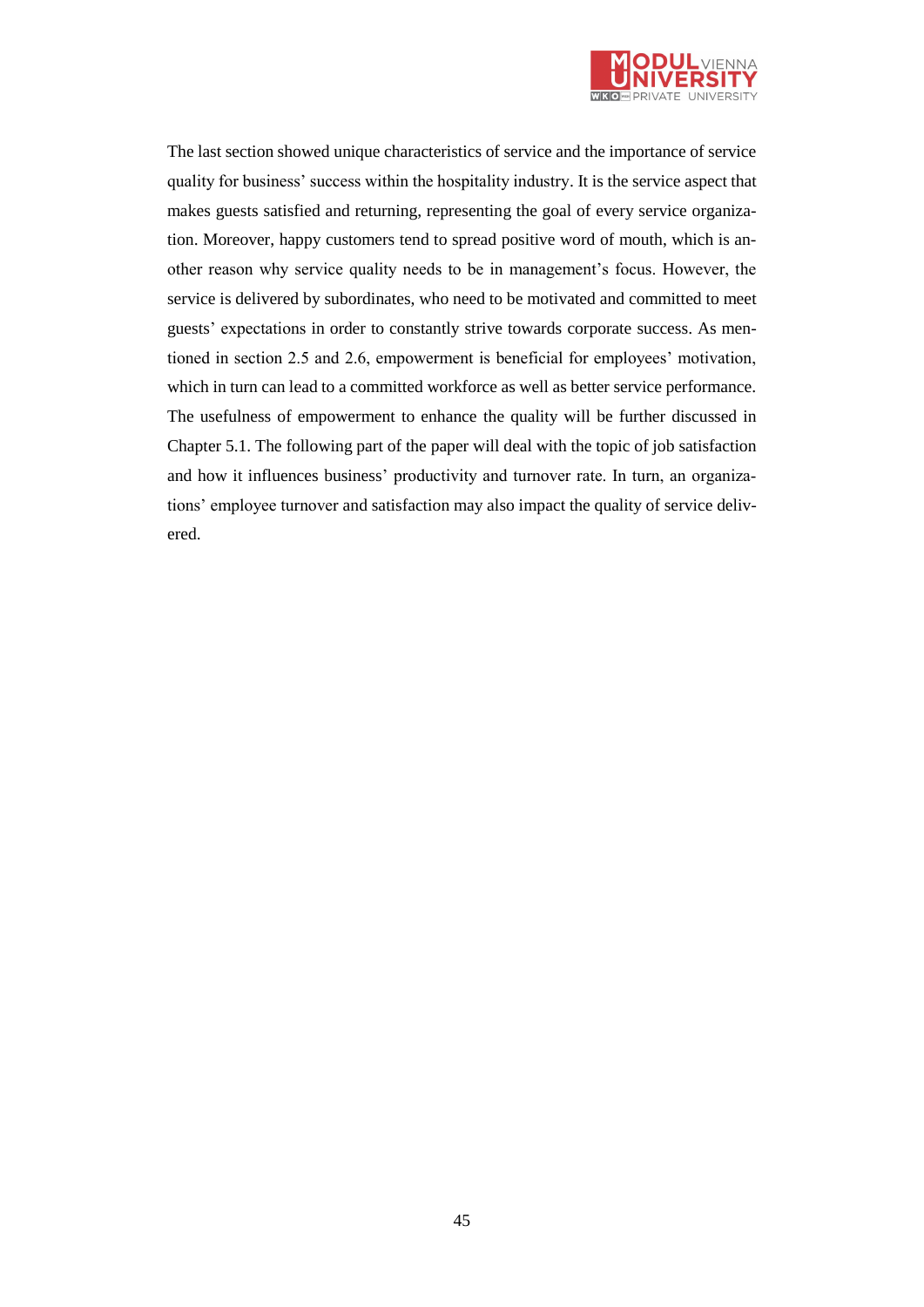

# **4 Job satisfaction**

As well as service quality, also employees' job satisfaction might be a crucial factor that determines an organization's success within the hospitality industry. Job satisfaction is a construct to which a lot of attention has been paid in the last decades (Weir, 1976; Cranny et al., 1992). Job satisfaction has become especially important during the human relations movement in the 1930s, which resulted from the Hawthorne studies. During this time, more emphasis was placed on employees' satisfaction, leadership styles, and personal relations, than in the, at that time dominant, concept of Taylorism, which embodied fragmented and meaningless tasks. According to Karl Marx (cited by Gruneberg, 1979), work settings after Taylor's theory caused feelings of misery and lack of fulfillment. The human relations movement was extended by Maslow's hierarchy of needs, which basically describes a theory of human motivation including more than social relationships, and by Herzberg's theory, which shed more light on job dissatisfaction and job satisfaction, influenced by various factors (Weir, 1976). Resulting from all that, job design became an important issue, which is defined as "specification of the contents, methods and relationships of jobs in order to satisfy technological, and organizational requirements as well as the social and personal requirements of the job holder" (Davis, 1966, p. 21). To summarize this definition, not only the company goals should be achieved, but also the employees' individual needs should be considered and fulfilled in order to enhance motivation, satisfaction and performance (Weir, 1976). Referring to Gruneberg (1979), various factors play a role in determination of job satisfaction, such as the design of jobs, social relationships, payment, and supervisory hierarchies. For management, it is crucial to recognize job satisfaction's determinants and consequences to understand employee behavior at work. Although job satisfaction is not universally defined, many definitions describe job satisfaction as an emotional reaction to a job. This reaction is determined by the individuals' comparison of desired and actual outcomes (Cranny et al. 1992). This common element of job satisfaction stays in line with the argument of Gruneberg (1979) that it is essential to take into account dissimilarities of human beings and variations of their intrinsic needs.

As Gruneberg (1976) argues, the nature of job satisfaction involves very controversial views. Some argue that job satisfaction is determined by the total amount of feelings that an employee experiences about the job, which involves feelings about the nature of the job, the remuneration, possibilities for promotions, the supervision, et cetera. The degree of overall job satisfaction is then the degree of the sum of those aspects creating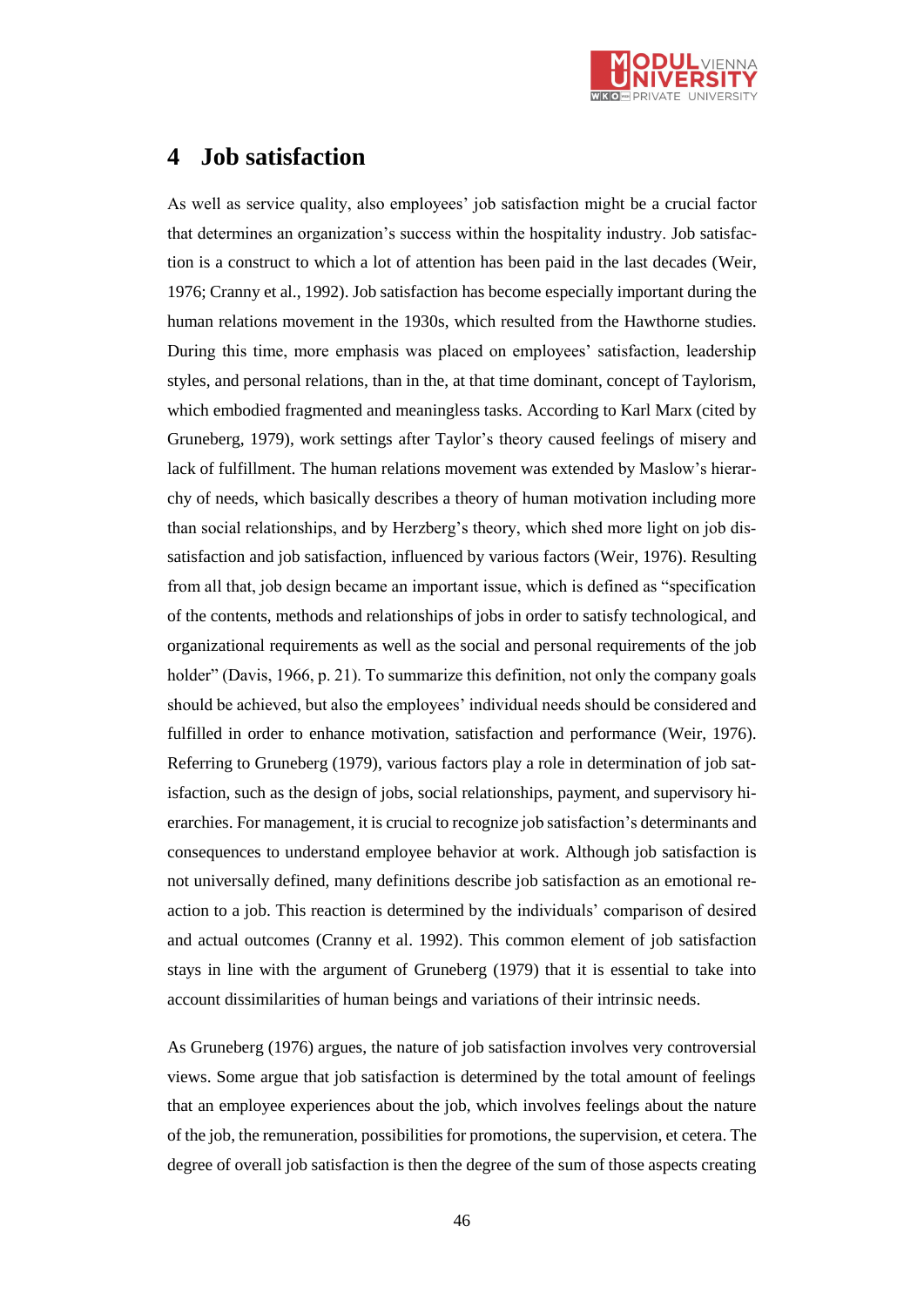

the feeling of satisfaction or dissatisfaction. Some others might argue that considering the nature of the job itself is not enough to understand this concept. (Gruneberg, 1976) Also, employees' expectations about the job need to be taken into account as influencing job satisfaction. If the job fails to meet such expectations, employees tend to be dissatisfied. Again, it needs to be respected that expectations may vary from employee to employee and from time to time. According to this view, overall job satisfaction can be explained by the sum of individual satisfactions with the different parts of the job. However, next to expectancy theory, there is also the two-factor theory developed by Herzberg, which explains job satisfaction. According to this theory, job dissatisfaction and satisfaction are not caused by the same conditions. Herzberg (1968) also states the importance of job enrichment to overcome the trend of fragmented tasks, allowing more decision-making and the usage of employees' full potential to increase job satisfaction (Gruneberg, 1976). Gruneberg (1976) further points out that the theory of job enrichment was further developed and studied, resulting in the importance of changing the nature of the job for increased job satisfaction. Three main characteristics a motivating job must have, as provided by Porter et al. (1974, cited by Gruneberg 1976), are (1) creating a sense of ownership; (2) tasks should result in a meaningful outcome; and (3) the tasks should allow the employee to make an impact and give feedback on what is accomplished.

The advent of job satisfaction studies helped managers in changing the design of jobs in a way that motivates employees, but also brought to their attention that enhanced job satisfaction could result in an increased productivity and decreased turnover. The following sections will further elaborate these relationships.

#### **4.1 Job satisfaction and productivity**

One of the main reasons why job satisfaction became such a popular topic is that many believed it would contribute to enhanced performance output. This assumption was confirmed during the human relations movement through various studies, one being the Hawthorne study, which claims that increased job satisfaction, caused by friendly supervision, leads to enhanced productivity (Lawler III and Porter, 1967; Gruneberg, 1979). Due to such findings, managers as well as scientists assumed a relationship between a decreased dissatisfaction and increased job performance (Lawler III and Porter, 1967). However, some other studies on job satisfaction and productivity, such as the one from Brayfield and Crockett that is mentioned by Lawler III and Porter (1967), did not find any relationship between the two variables. Such results abandoned the naïve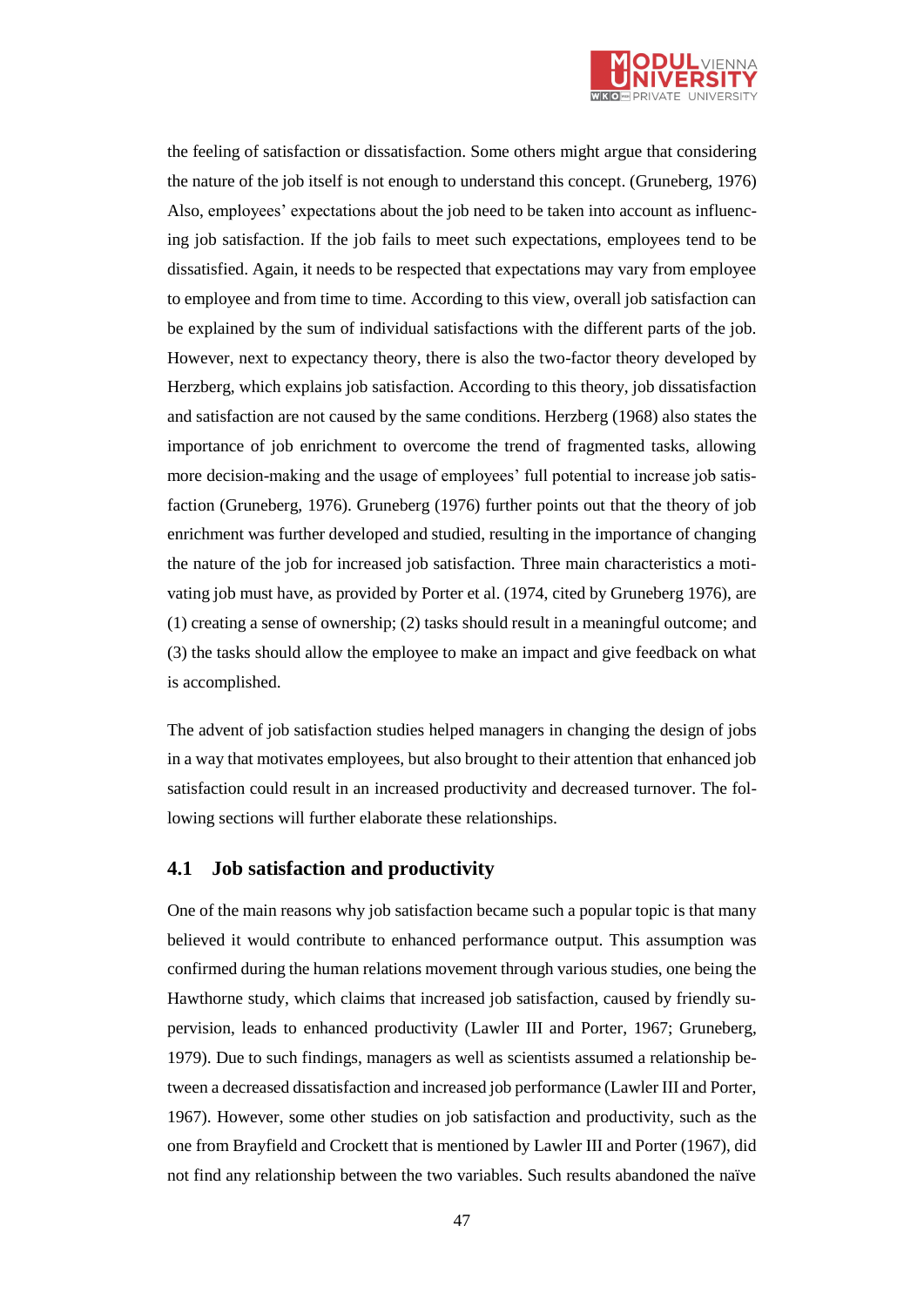

assumption of satisfaction leading to high performance. Further studies found a low correlation, which makes both the naïve and pessimistic view of the relationship between satisfaction and performance unjustified (Gruneberg, 1979). Lawler III and Porter (1967) also offer another study, conducted by Vroom, which shows quite low correlations, but those correlations are consistently positive in direction. In short, after various studies were conducted, the strong relationship between job satisfaction and performance had to be rejected, but there is evidence that a low, positive correlation exists.

The complex rather than straight-forward relationship may also be the other way around: job satisfaction is caused by job performance. This relationship was further elaborated according to expectancy theory by Lawler III and Porter (1967). They argue that the correlation can be explained by a third variable: rewards. According to them, good performance has the ability to cause rewards and valued rewards lead to satisfaction. These rewards can be extrinsic or intrinsic in nature. Extrinsic rewards, representing Maslow's lower level needs, such as payment, security, and promotion are granted by the company and often do not directly relate to actual performance. Therefore, it may be argued that extrinsic rewards do not contribute to job satisfaction (Gruneberg, 1979), while intrinsic rewards, representing Maslow's higher level needs, such as the feeling of being able to accomplish something meaningful, are more directly related to satisfaction (Lawler III and Porter, 1967). Intrinsic rewards are given by an employee to him- or herself for accomplishments. Lawler III and Porter (1967) tested their model and found a significant relationship between job performances causing job satisfaction. Moreover, it was confirmed that the fulfillment of higher-order needs (self-actualization, self-esteem, or growth needs) are closely related to productivity and satisfaction. This finding stays in line with the results of studies conducted by Slocum (1971, cited by Gruneberg, 1979) and Hackman and Lawler III (1971, cited by Gruneberg, 1979), showing satisfaction of higher-order needs having an influence on the relationship of job performance and job satisfaction. Self-esteem relates to the perceived competence of completing the job, which may lead to enhanced performance being the source of satisfaction (Korman, 1977, cited by Gruneberg, 1979). Furthermore, Gruneberg (1979) mentions the degree of control an employee has over the task as an even more important influence on this relationship. Hackman and Lawler III (1971, cited by Gruneberg, 1979) further divided the job into four dimensions that are positively correlated to productivity: autonomy, variety, identity, and knowledge of results. They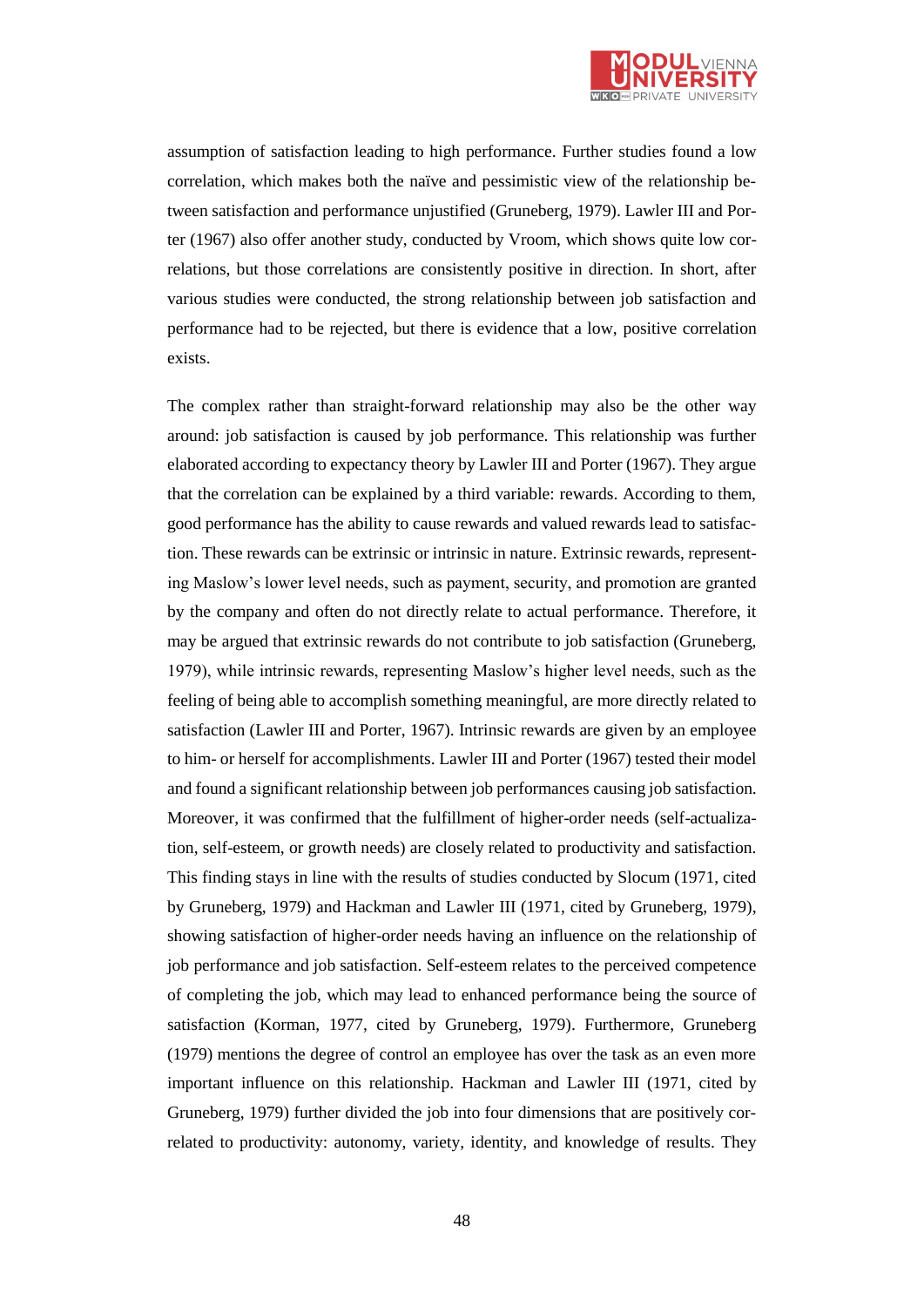

found that the sum of the satisfaction with those dimensions determines the overall job satisfaction and productivity.

### **4.2 Job satisfaction and employee turnover**

Various studies also mentioned that there is a significant relationship between job satisfaction and employee turnover (Lawler III and Porter, 1967; Gruneberg, 1979). Therefore, understanding job satisfaction is also crucial for managers who want to reduce labor turnover.

Hospitality is claimed to be one of the industries with the highest turnover rates, which means that employees stay a relatively short time with an organization. A certain degree of turnover can be helpful for businesses, however too high turnover rates may be extremely costly for an organization. This is especially true for jobs where a high amount of on-the-job training or education is needed for new entrants, as it is often the case in hospitality industries. If employees leave the organization, knowledge and skills are also gone with these employees. Building up a new workforce that provides the same capabilities and competences as the one that is lost, can require substantial amount of time and money (Kysilka and Csaba, 2013).

On the one hand, job dissatisfaction is likely to lead to labor turnover (Gruneberg, 1979). And on the other hand, job satisfaction can be seen as being able to reduce labor turnover. People who experience high probabilities of receiving rewards after completing the job are likely to be motivated to go to work where his or her individual needs are fulfilled. The satisfaction of individual needs results in job satisfaction, which in turn leads to decreased labor turnover (Lawler III and Porter, 1967). Kysilka and Csaba (2013) argue that hospitality organizations that are effective in retaining their current employees are able to establish a sustainable competitive advantage.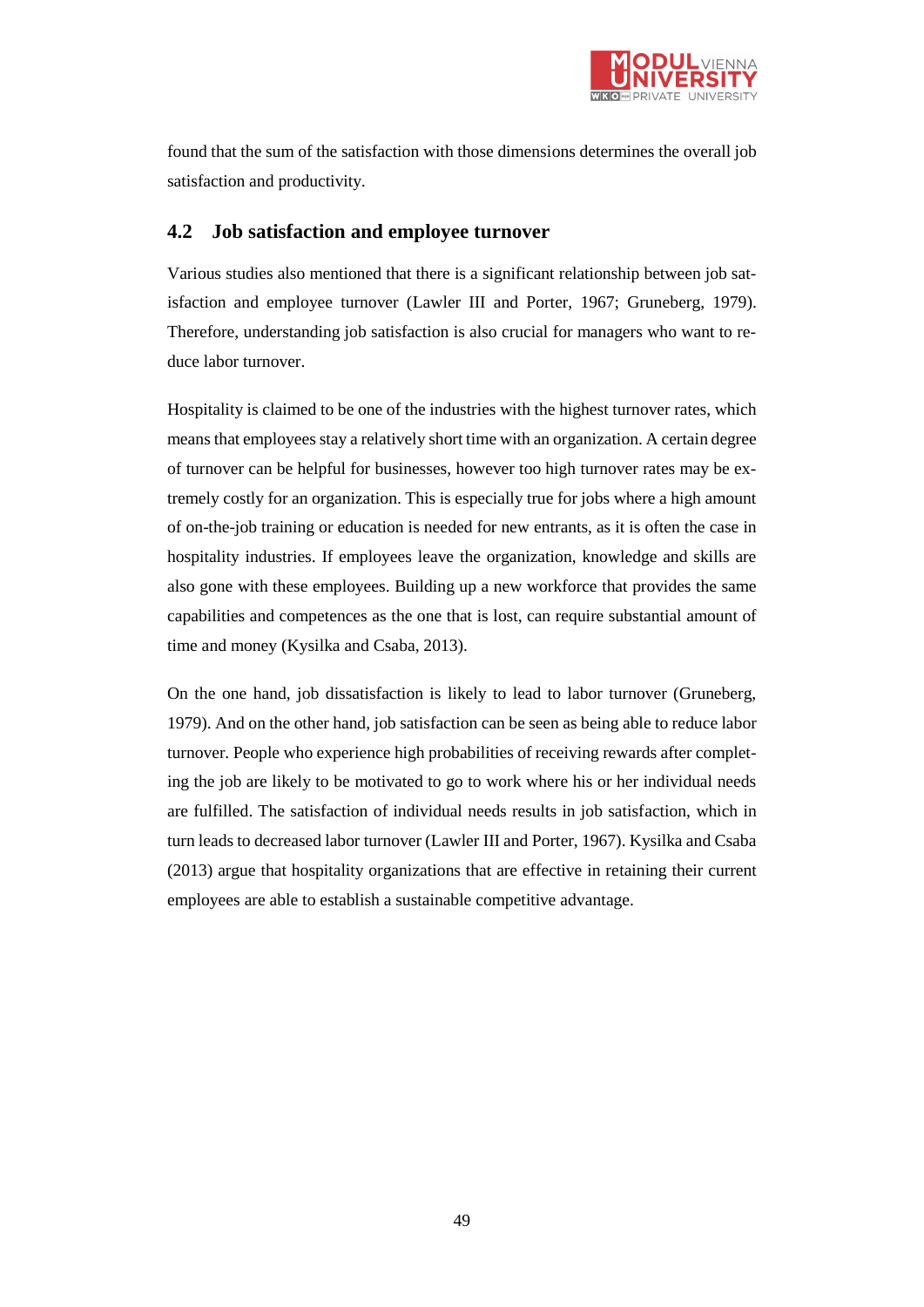

# **5 Consolidation of the concepts**

This chapter will bring together the concept of empowerment with service quality, as well as with job satisfaction. It will be further elaborated how empowerment can be used to deliver superior service (5.1) and how it contributes to increased job satisfaction (5.2). Section 5.3 will provide an insight into how all the three concepts may be interlinked.

#### **5.1 Empowerment for delivering superior service**

Research on empowerment supports the assumption by Parasuraman et al. (1991) that employees play a crucial role in delivering high quality services, shaping customer satisfaction, creating competitive advantage, and enhancing organizational performance (Guiry, 1992; Lashley, 2001; Chiang and Birtch, 2010; Coelho et al., 2011). However, in former times numerous companies within the service industry perceived employees as major cost centers, which needed to be reduced in order to gain a cost competitive advantage. The results were low remunerations, poor employee skills due to poor training, low motivation, low job satisfaction, and thus high labor turnover. Lashley (2001, p. 221) mentionsthat "…these 'cost leadership strategies' are incompatible with a quality based strategy and with empowerment". The two major problems managers have to deal with in service organizations are high labor costs and the inability to constantly control employee performance. After having examined the crucial role of employees in the service encounter, companies should focus on gaining competitive advantage through the quality of service they deliver, instead of cost reductions. For doing so, employees need to be trained to develop skills needed for a successful service delivery, be informed about and involved in the organization, and be committed to satisfying customers (Lashley, 2001). The second issue relates to the complexity of service encounters and customer needs that make it difficult for managers to control every work done by front-line employees. According to Lashley (2001, p. 226), empowerment can help to overcome these problems, as it enhances employees' "...motivation to be involved and committed to customer satisfaction." Bowen and Lawler III (1992a) also mention that through empowerment, employees will be enabled to spontaneously adapt the service delivery according to individual customer needs and to be confident about their competence of satisfying customer expectations. This is especially important if there are customer complaints about service quality. Empowered employees who take the responsibility to solve the experienced problems according to customer needs have the chance to turn a dissatisfied customer into a satisfied and loyal one. Empowerment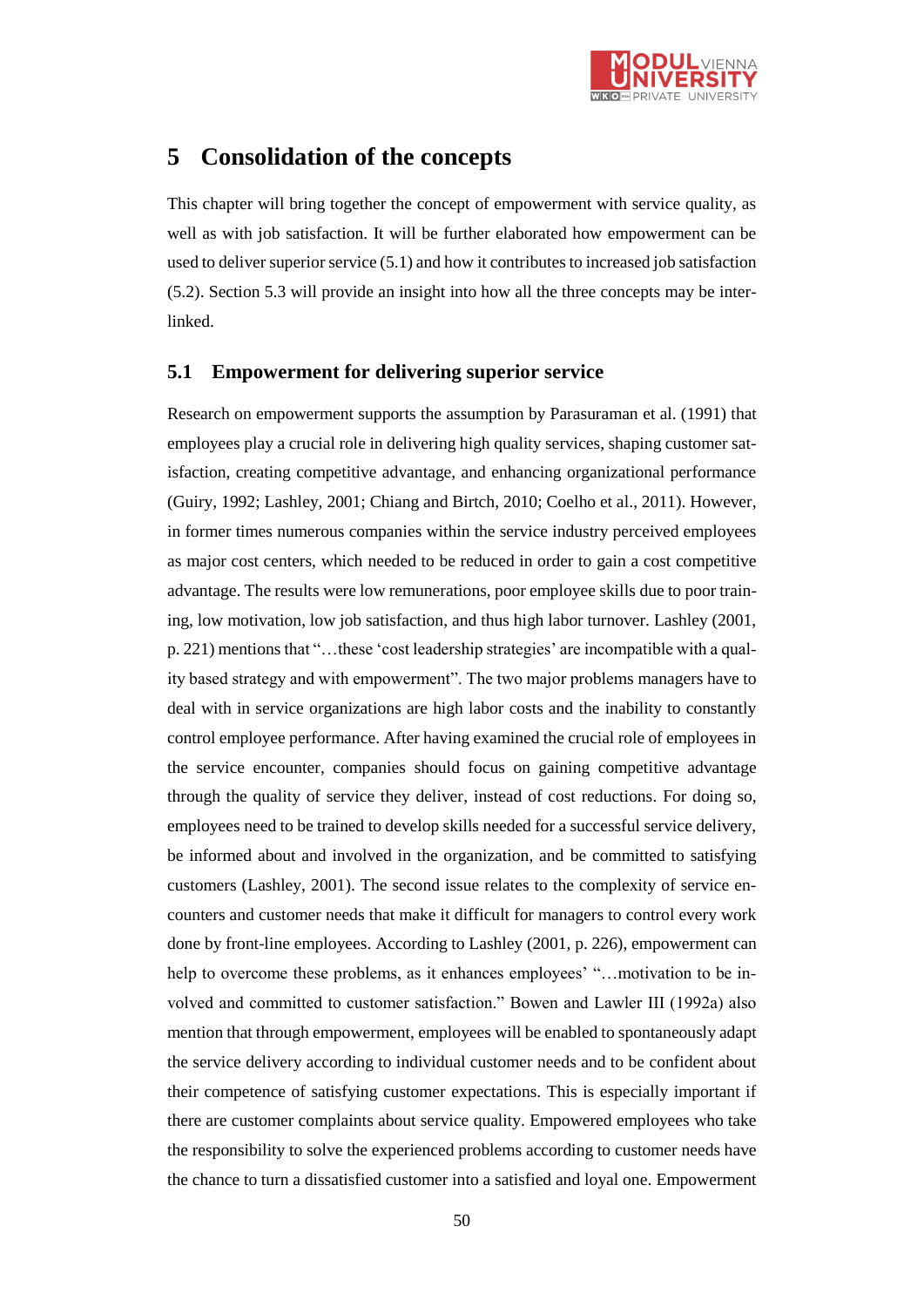

typically leads to an increased job satisfaction, which, according to Bowen and Lawler III (1992a), will shape the service experience perceived by customers. Moreover, providing a satisfying experience to customers can be ensured through creating a sense of ownership and personal efficacy as well as commitment within employees. As argued by Yukl and Becker (2006), enabling employees to make decisions and create impact is likely to increase employees' responsibility, sense of ownership, and motivation to deliver high quality services. After realizing this and getting some training, employees will work according to company standards and service specifications, which create the ability of moving control away from managers towards front-line employees. Through introducing self-managed teams and through the shift in responsibilities and granting more of it to individual employees, companies have the chance to decrease management costs in the long run (Yukl and Becker, 2006), enhance business performance due to increased responsiveness of employees to customer expectations, and thus, increase customer satisfaction and loyalty (Lashley, 2001).

Furthermore, the author argues that empowerment can be used to close some of the gaps between expectations and delivery, introduced by Zeithaml et al. (1985b). Gap 1 that refers to the managements' understanding of customer expectations and their real expectations might be closed through information derived from front-line employees' suggestions, if they are empowered through forms of involvement, such as suggestion schemes. If there is a lack of skilled labor to work according to customer expectations, which forms gap 2, companies could consider to apply empowerment through participation in form of job enrichment, including detailed training that enables employees to take the authority and responsibility to adapt the service in a way that meets customer needs. If there is a gap between expected service by management and actual service delivered by employees, empowerment can increase employees' motivation and commitment toward providing highly satisfying services and enhancing business success. Creating commitment to organizational goals can be seen as the overall objective of every empowerment strategy. This objective is also presented in the gap between external communication and actual service performance. Through empowerment, employees are likely to feel more committed to deliver performance that is communicated to the outside environment. Finally, gap 5, which is the difference between customer expectations and the perceived service delivery, can be overcome, as already previously mentioned, by focusing on the three dimensions of how service is delivered by employees: their responsiveness to customers' special needs, assurance, and empathy (Par-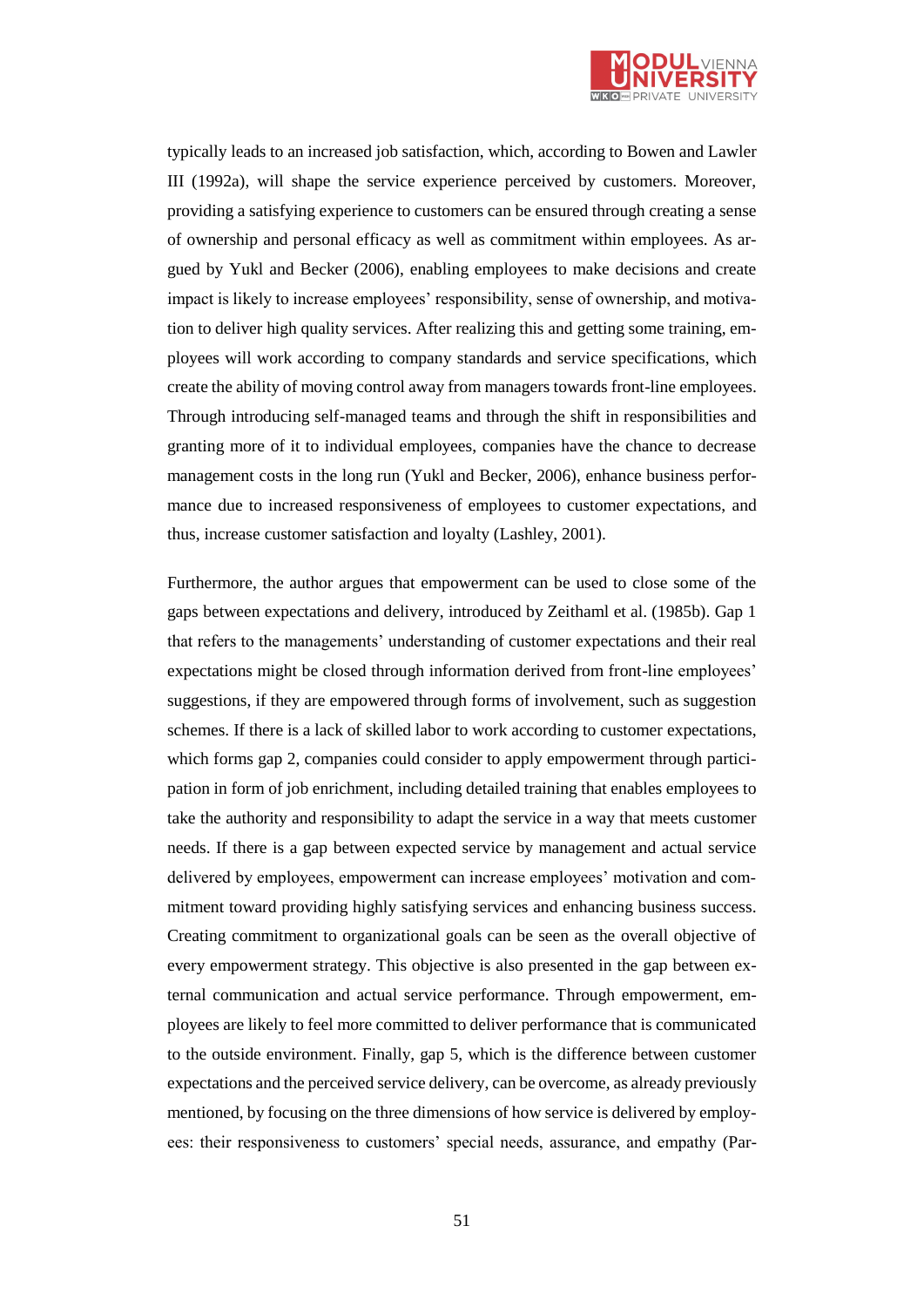

asuraman et al., 1991). Using forms of empowerment, for instance, through participation enables employees to interpret customer needs and create a service that is tailored to them, as well as to communicate self-confidence in and being committed to delight the customer. Also empowerment through commitment can be used to enhance employees' responsibility for their actions and create ownership of delivering quality (Lashley, 2001).

### **5.2 Empowerment for increased job satisfaction**

Companies find themselves more and more under external pressure, resulting from intensified economic conditions, as well as internal pressure, due to unsatisfied employees (Keis, 2000). Challenges, such as the continuously growing global competition, rapid changes in a company's environment, and demand for increased quality and better service, can only be handled if the company understands how to use the full potential of their human resources (Koppermann et al., 1996).

The roots of empowerment can be traced back to the 1950s when the Taylorism was still the dominant theory in designing work places (Keis, 2000). However, this management theory did not contribute to motivation, in contrary, it led to increased unresponsiveness of employees. The theory was criticized to create repetitive tasks which result in the abasement of humans (Kieser, 1999, cited by Kantsperger 2001). Therefore, scientists claimed to stop the breaking down of tasks into tiny steps in order to provide the employees with a chance of self-actualization through performing the work holistically (Keis, 2000).

Since then, also the expectations of employees towards their work changed. In former times, employees' main requirement to the job was having a secure payment and employment. Those expectations changed to an increased importance in being able to perform tasks that require more responsibility as well as employees' own initiative (Rosenstiel, 2000, cited by Keis, 2000). As empowerment is able to satisfy those expectations and also higher order, intrinsic needs, it may lead to increased job satisfaction. Other authors who support the relationship between empowerment and job satisfaction are Thomas and Tymon (1994, cited by Wang and Lee, 2009), Spreitzer et al. (1997), Yukl and Becker (2006), and Harris et al. (2009), for instance because empowerment generates intrinsic rewards, which are generally related to increased job satisfaction (Thomas and Tymon, 1994).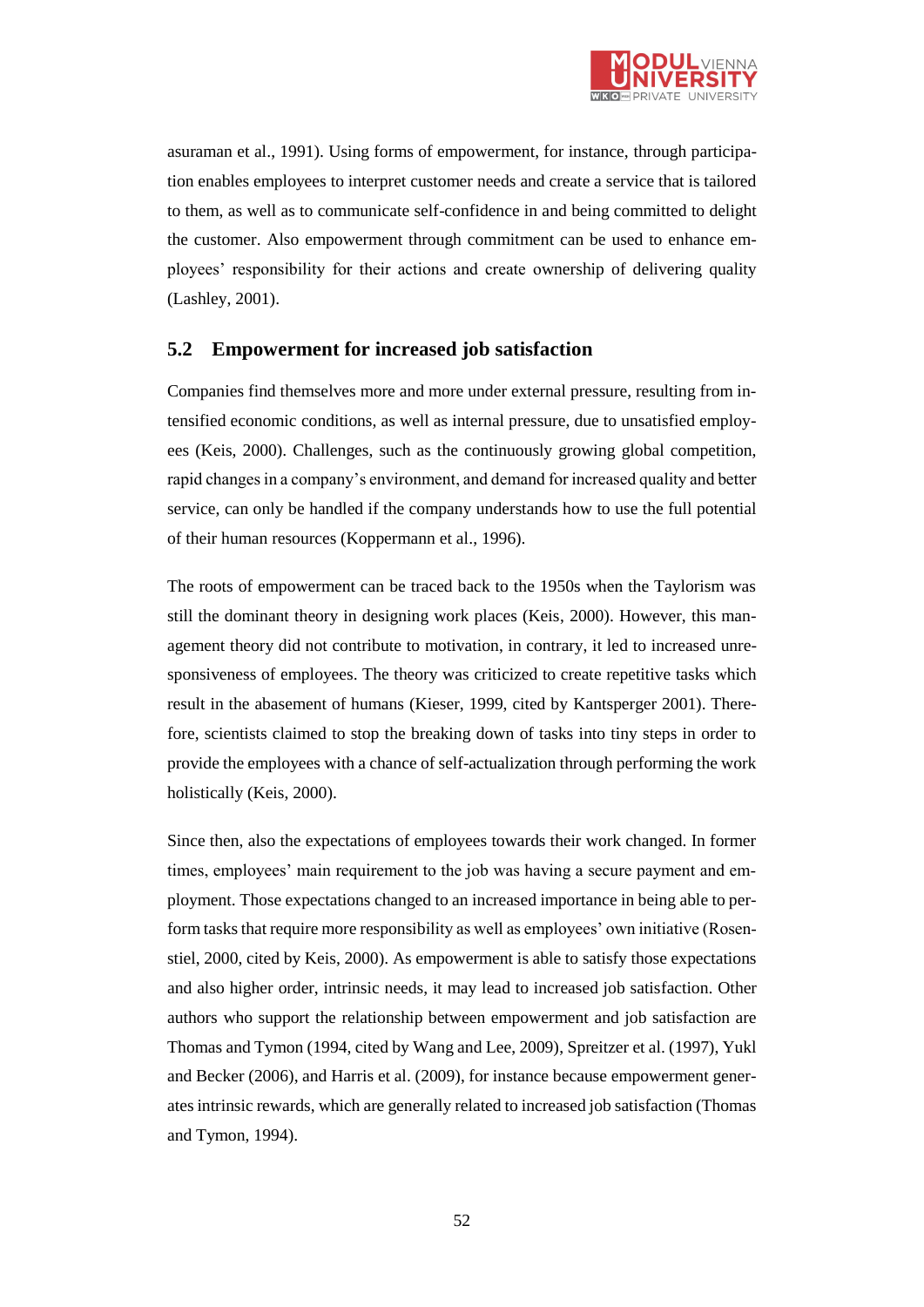

Some researchers (Spreitzer et al., 1997; Wang and Lee, 2009) examined the four dimensions of empowerment and how they relate to some job outcomes, such as job satisfaction. Spreitzer et al. (1997) viewed the influence of meaning, choice, impact, and competence on job satisfaction individually and found a strong, positive relationship between meaning and job satisfaction. This stays in line with what Thomas and Velthouse (1990) argue, namely that a task that is meaningless to an employee usually results in apathy and job dissatisfaction. Wang and Lee (2009) reviewed and collected more studies based on empowerment and job satisfaction, which resulted in differing outcomes. They claim that most of this research confirmed a positive relationship between job satisfaction and meaning, as well as choice, whereas the results varied widely for the relationship between job satisfaction and impact and competence. Wang and Lee (2009) explain these varying results of other authors to some extent by the fact that those disregard the interaction among the four dimensions of empowerment in influencing job satisfaction. In other words, Wang and Lee (2009) claim that the interlinking between empowerment's dimensions has a great impact on job satisfaction.

In contrary to what Spreitzer et al. (1997) argue – that employees need to experience the most of every dimension in order to increase job satisfaction –, Wang and Lee (2009) claim that there might also be too much of one dimension and that the right balance between the dimensions have to be found in order to maximize job satisfaction. They found meaningfulness as being the one dimension that has a positive correlation with job satisfaction, regardless of the other three dimensions. Therefore, Wang and Lee (2009) examined the interaction between the three dimensions of impact, choice, and competence. On the one hand, they conclude that the dimensions might reinforce each other, for instance situations with low choice, high competence and high impact have a strong positive influence on satisfaction. If, in this case, also greater choice would be granted to employees, satisfaction would be slightly lower. On the other hand, the dimensions can also suppress each other, for instance in a situation with low impact and low competence, higher level of choice would lead to less satisfaction. From a managerial perspective, this can be explained by the resulting stress and ambiguity that employees feel not capable or motivated to complete the job. Wang and Lee (2009) further suggest, among other relationships, that when introducing empowerment to increase employees' choice, it should be considered to also increase employees' competences if the impact of the job is low, or increasing the perceived impact if the competences are low. Similarly, if empowerment seeks to increase competence, for instance through training, an increase in perceived job impact or choice should also follow.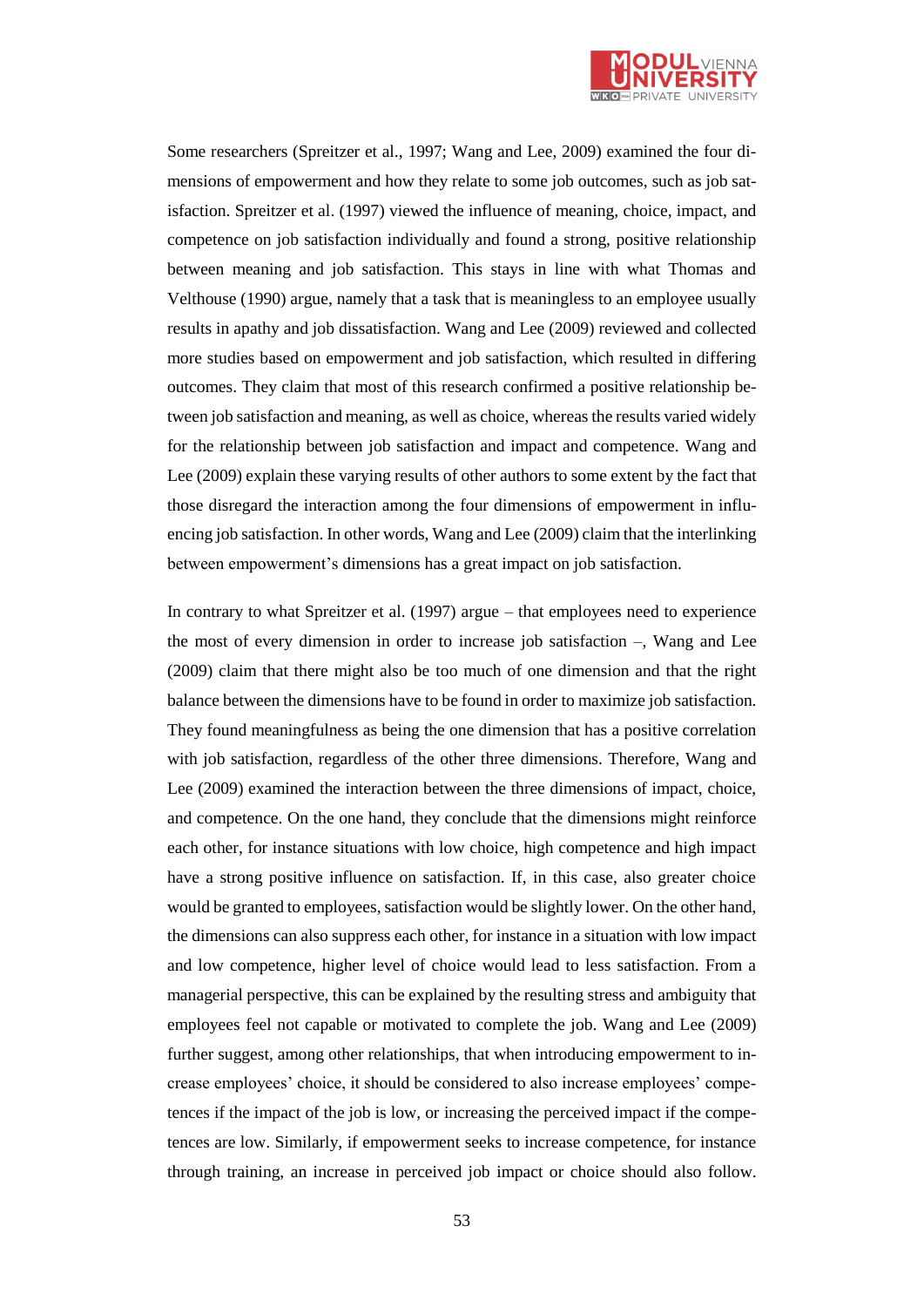

However, meaningfulness is claimed to enhance job satisfaction in any situation. As already mentioned before, those relationships should be monitored thoroughly in practice in order to find the right balance of empowerment dimensions (Wang and Lee, 2009).

### **5.3 Linkage of empowerment, job satisfaction, and service quality**

Although many researchers claim that there is no, or a low, correlation between job satisfaction and productivity, some other studies show that there is a strong correlation between job satisfaction and service quality in service industries (Yoon et al., 2001; Snipes et al., 2005; Yee et al., 2008). For instance Snipes et al. (2005) found that job satisfaction can impact service quality significantly and therefore, also the effectiveness of a service organization. Moreover, they used extrinsic as well as intrinsic job satisfaction facets to determine the relationship to perceived service quality. It was revealed that intrinsic job satisfaction facets are more significantly leading to job satisfaction, whereas among the extrinsic facets only one seemed to be significant. Because of these results, Snipes et al. (2005) point out that often the work itself can be enjoyable, fulfilling, and thus, motivating. Service employees who experience high intrinsic motivation are likely to perform better customer service. Snipes et al. (2005) also tested the relationship between feelings of empowerment and job satisfaction, which revealed a strong correlation. Therefore, it can be concluded that overall empowerment provides employees with intrinsic rewards of doing their jobs, which has a positive impact on job satisfaction. Further, job satisfaction is able to lead to increased service quality (Snipes et al., 2005; Yee et al., 2008) and also directly influences customer satisfaction, which in turn leads to increased profitability (Yee et al., 2008).

Lashley (2001) concludes that there is a relationship between customer satisfaction, customer turnover, employee satisfaction and turnover. In case of a good service quality, a virtuous cycle will be created, meaning that good service will result in customer satisfaction and low customer turnover, which in turn leads to higher profit margins and employee satisfaction, which also results in decreased labor turnover. Low employee turnover further links to customer satisfaction to close the circle. On the other hand, there might evolve a vicious cycle in the case of poor service quality. Customer satisfaction will be reduced due to poor service quality, which results in decreased customer retention and lower profit margins. Employees would need "…to work harder to recruit new customers which reduces employee satisfaction and increases employee turnover, which in turn impacts on customer satisfaction." (Lashley, 2001, p. 224).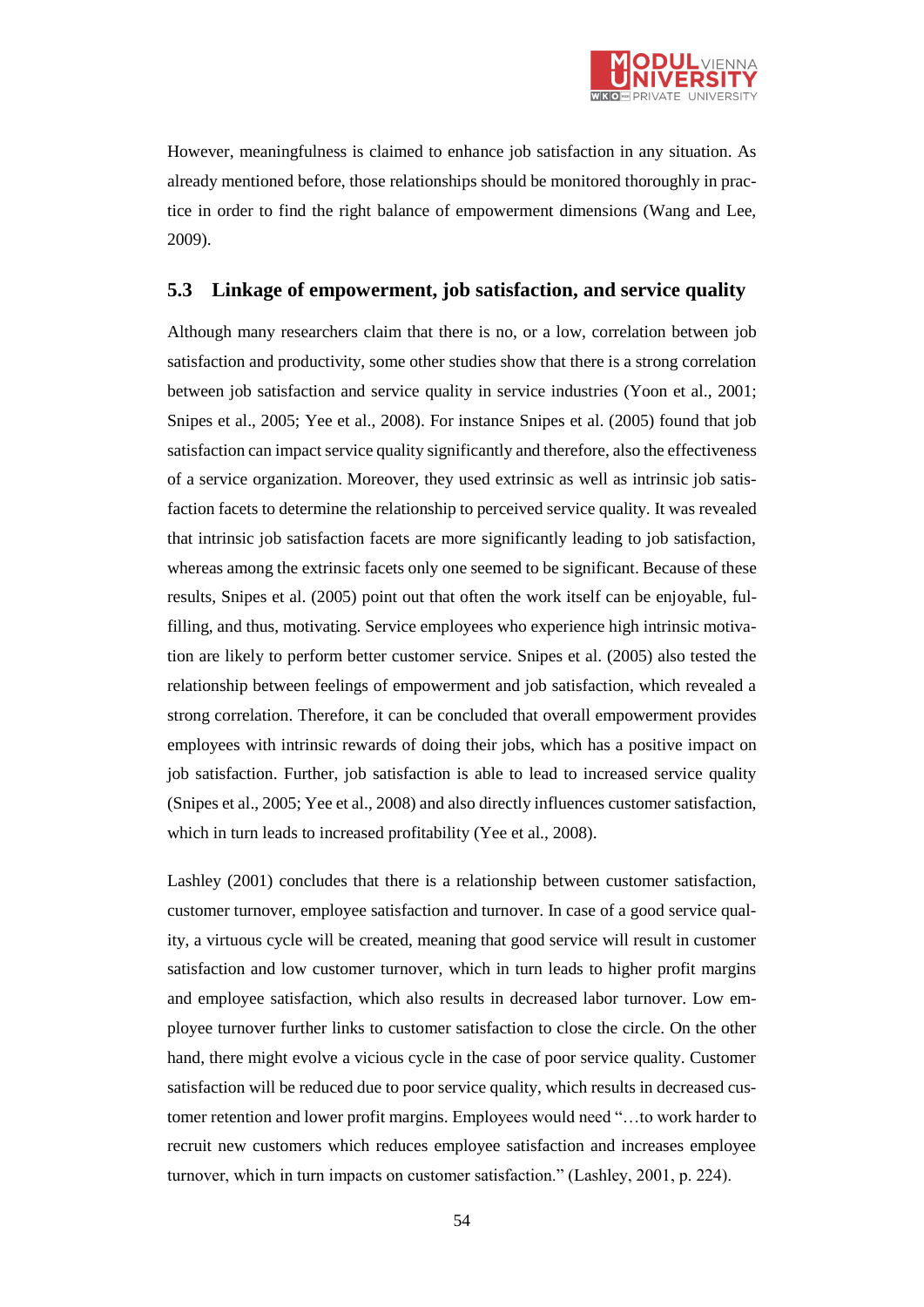

Literature review about empowerment, service quality, and job satisfaction revealed three important aspects. Firstly, it can be argued that empowerment is a motivational construct. The way of how empowerment increases employees' motivation is explained by several popular motivation theories. Those theories show that empowerment has the ability to fulfill various intrinsic needs that vary in importance from person to person. Secondly, as motivation is a major tool to increase service quality, so is empowerment. Motivated and committed employees tend to provide better performance, which results in satisfied guests. Thirdly, it is explained that the satisfaction of internal needs will also result in job satisfaction. Therefore, it is claimed by many researchers that empowerment is capable to increase employees' satisfaction, which in turn results in enhanced service quality. But also good service quality, satisfied guests, and business' success can lead to greater job satisfaction. All in all, empowerment can be seen as highly beneficial for organizations within the hospitality industry, as it ensures happy employees as well as happy customers.

In the following chapter, the research methodology will be described. The empirical part consists of an expert interview with the Human Resources Manager of The Ritz-Carlton Vienna. Findings and interpretations of this interview will be presented in Chapter 7, followed by an overall conclusion.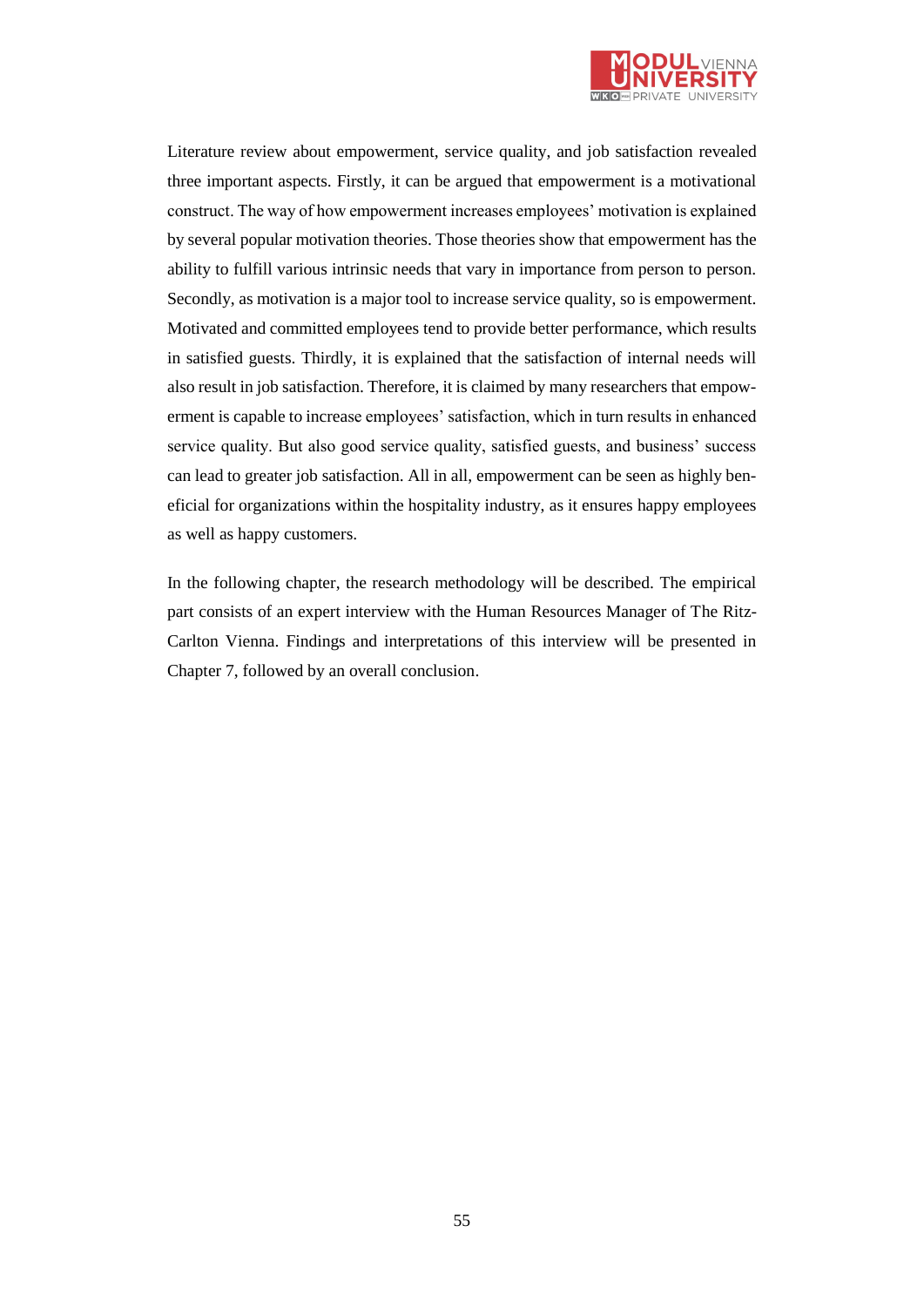

# **6 Methodology**

In this chapter, quantitative research methodologies are described in a brief, and qualitative research methodologies in a more extensive way. Moreover, the author also provides the reasoning of choosing qualitative research as appropriate for the empirical part. Expert interviews as special form of semi-structured interviews will be presented in more detail as it embodies the technique used for the research of this paper.

### **6.1 Quantitative versus qualitative research**

In general, research methodologies can be categorized into quantitative and qualitative approaches. Quantitative research requires observations to be measureable, which are then statistically processed. For this type, one will need to formulate hypotheses that need to be tested and then judged to be confirmed or rejected. In qualitative research, researchers are more interested in attaining a detailed and holistic picture from the case under study, which is derived from asking fewer, thoroughly chosen participants open questions that should be answered spontaneously. One of the three approaches of qualitative research aims to find out about the subjective meaning of an issue from the participants' perspective (Flick, 2011). Due to the fact that this thesis deals with empowerment, which is a subjective theory, the author claims that qualitative research would fit best for answering the research questions.

### **6.1.1 Qualitative research**

A crucial question that arises after choosing the qualitative approach is which methods to use. Researchers distinguish between studies where events are directly analyzed through observations or interaction studies, and studies where reports of the events are analyzed, through interviews or narratives (Flick, 2011). The author decided to use verbal data instead of observations, as empowerment is an intrinsic construct, which might not be visible to externals.

The three basic types among methods to collect verbal data are narratives, focus groups, and interviews. Narrative methods are often used in biographical research and can be described as encouraging the interviewee to tell stories about their experience with the topic under study. Focus groups involve a small group of people, discussing the topic under study, while the interviewer moderates the discussion according to a more or less specified structure. Finally, interviews usually take place only with one participant at a time, using more open questions than in questionnaires, which allows interviewees to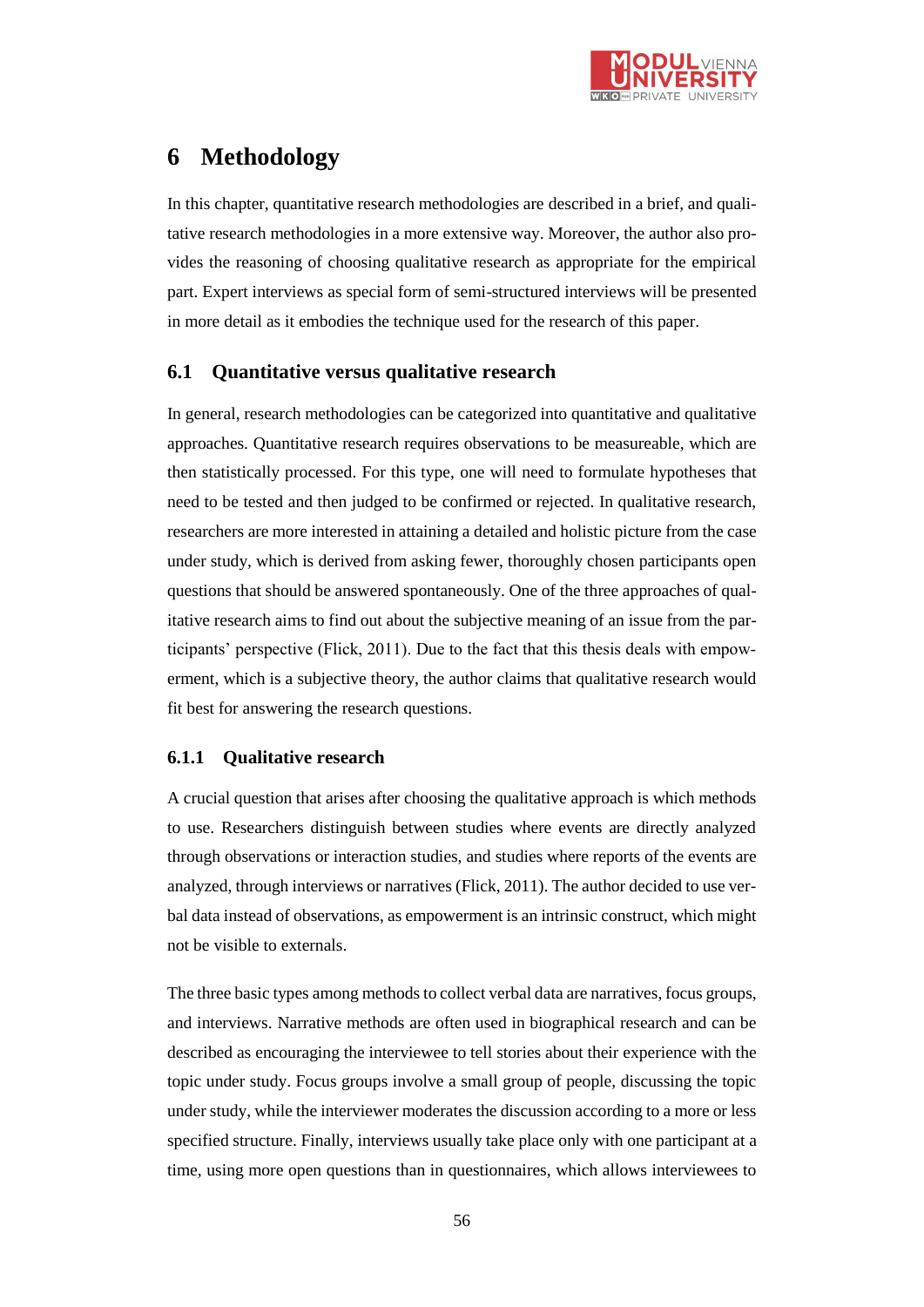

express their viewpoints more extensively (Flick, 2006). Moreover, interviews as opposed to narratives focus more on the perceptions of participants concerning the topic under study, than on the individuals themselves and their history and experience with the topic (Flick, 2011). As the author aims to find out how individuals might perceive empowerment in hospitality industry and is not so much interested in the personal experience of individuals with empowerment, she decided to use interviews as a data collection tool. Moreover, she preferred interviews over focus groups because group discussions are not as useful to examine a topic such as empowerment, which is implemented differently in various organizations, causing people having varying understandings of the construct. This could lead to misunderstandings during group discussions.

#### **6.1.2 Semi-standardized interviews**

Interviews can be further distinguished into several forms: focused interviews, semistandardized interviews, problem-centered interviews, expert interviews, and ethnographic interviews. Flick (2006) further describes all of those forms and names semistandardized interviews as a method for reconstructing subjective theories, which best fit to the research of this thesis. "The term 'subjective theory' refers to the fact that the interviewees have a complex stock of knowledge about the topic under study." (Flick, 2006, p. 155). In order to surface this knowledge, different kinds of questions need to be asked, that are noted in the interview guide (see Appendix 1). First, in order to introduce each subtopic, an open question is asked, followed by more detailed and theorydriven questions. Before closing each subtopic, a confrontational question is to be asked in order to critically reconstruct the interviewee's opinion. Flick (2011) also mentions expert interviews as being part of semi-structured interviews. He describes it as a method where the questions are more closely linked to the aims of the research – that is deriving the expertise and knowledge of interviewees in a particular field – than to the personality of the individual and his or her experience. Due to this, the author decided to conduct an expert interview as a special form of semi-standardized interviews for her study. The reason why only one interview was conducted is that it was aimed to provide exemplary results. For a representative outcome, the author would have needed to interview a large number of experts, which would have gone beyond the scope of this thesis.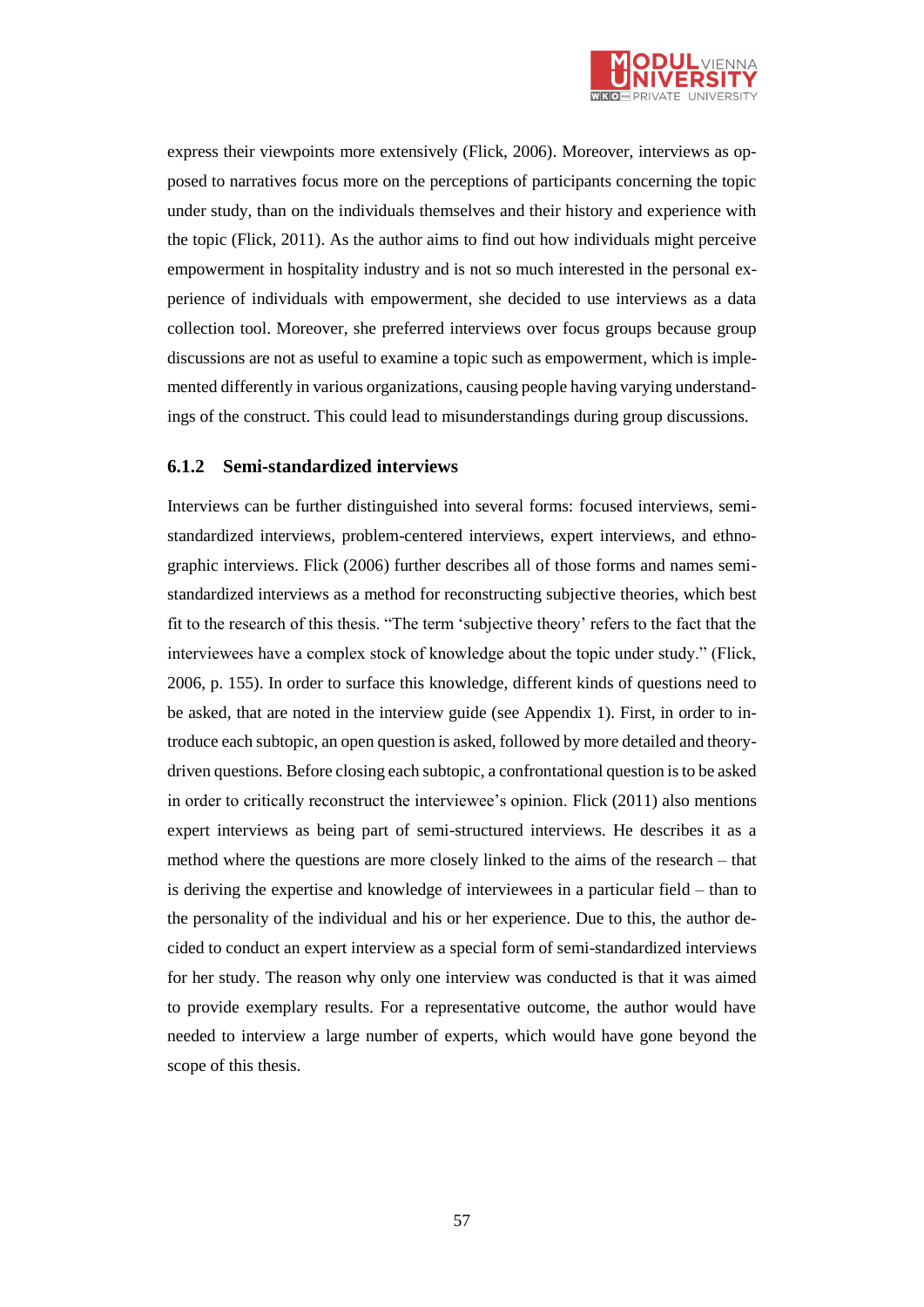

## **6.2 Data collection and analysis**

For examining the construct of empowerment and in order to answer the research questions, the author chose to interview the Human Resource Manager of The Ritz-Carlton Vienna, as the brand Ritz-Carlton is one of the most renowned companies within the hospitality industry that incorporate empowerment of front-line employees. The interview with the expert was recorded and subsequently transcribed into written form, which can be found in Appendix 2. For the transcription, rules describes in Table 2 were applied.

| <b>Designation in transcript</b> | <b>Meaning</b>           |
|----------------------------------|--------------------------|
| $\ast$                           | Short break              |
| $**$                             | Long break               |
| $Abc-$                           | Break off word           |
| $Abc-$                           | Break off sentence       |
| $\#abc\#$                        | Simultaneous talk        |
| (comment)                        | Paralinguistic utterance |
|                                  | <b>Interviewer</b>       |
| IP                               | Interviewee              |
|                                  |                          |

*Table 2: Rules for transcription, extracted from Flick (2006, p. 291)*

The data obtained was analyzed using qualitative content analysis after Mayring (1983). There are three analytic techniques provided: summarizing content analysis, explicative content analysis, and structuring content analysis (Flick, 2011). In the case of this thesis, structuring content analysis was used as it deals with "…specific topics or domains which characterize the texts…" (Flick, 2011, p. 139). This structure is also called content structure, which is built upon the interview guide and literature review. By using this approach, the author will reassess the findings against existing literature, and thereafter will provide the interpretation and answer to the research questions.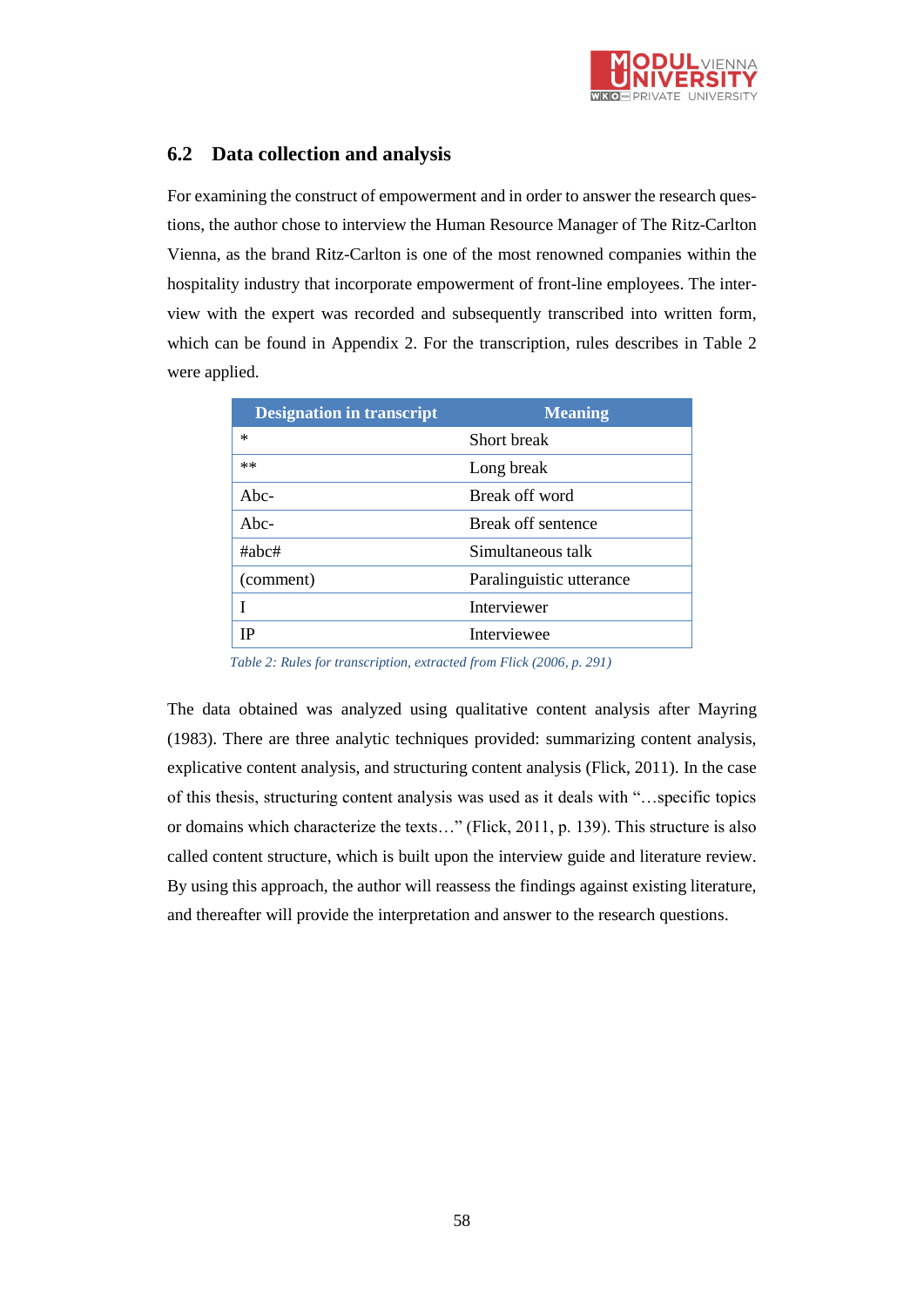

## **7 Findings and interpretation**

In this chapter the results of the expert interview concerning the relationship between empowerment, service quality and job satisfaction will be presented. The successive sections are grouped according to the coding applied. Although the first section, which deals with general findings about empowerment, is not essential to answer the research questions, it provides relevant insights into the view of empowerment by the expert. Section 7.2 and 7.3 will be concerned with results of how empowerment with its four dimensions relates to service quality and job satisfaction, respectively. Thereafter, findings of the relation between empowerment, job satisfaction, and service quality will be presented and discussed. Assessing all findings against existing literature will provide the author with the possibility to answer the research questions about if and how empowerment contributes to an increased overall service performance; if and how empowerment contributes toward an increased employees' job satisfaction; and if and how empowerment, job satisfaction as well as service quality are interrelated.

### **7.1 Empowerment in general**

The findings of the interview show that the expert's opinion about empowerment is concerned with both perspectives, empowerment as a managerial and empowerment as a motivational concept. Although the term for her means granting decision-making power, as it is also described by some researchers, it also deals with the motivational aspect and feelings of empowerment. The expert confirms what is argued by Conger and Kanungo (1988), Thomas and Velthouse (1990), Spreitzer (1995), and Quinn and Spreitzer (1997), namely that it is crucial for employees to feel empowered. Employees need to see a sense behind the tasks they are performing and need to understand what they are working for in order to feel empowered. The Ritz-Carlton Vienna provides meaningful jobs in every department, all contributing to one goal, which is constantly transmitted to every employee. Also, the expert mentions that the reason why a goal has been achieved needs to be communicated. *"(…) tell your team this is what we achieved, and this is why we achieved it. So that the people say that it was actually their impact why we achieved the goal." (Line 52-53).* Management needs to acknowledge the fact that employees are the drivers of achieving a goal, that they have an impact on the overall success. This also contributes to the feeling of being empowered. The expert was not too clear about the dimensions self-determination and competence and how they lead to the feeling of empowerment. However, she argued that at Ritz-Carlton, it is important to make people know first about the hotel's culture and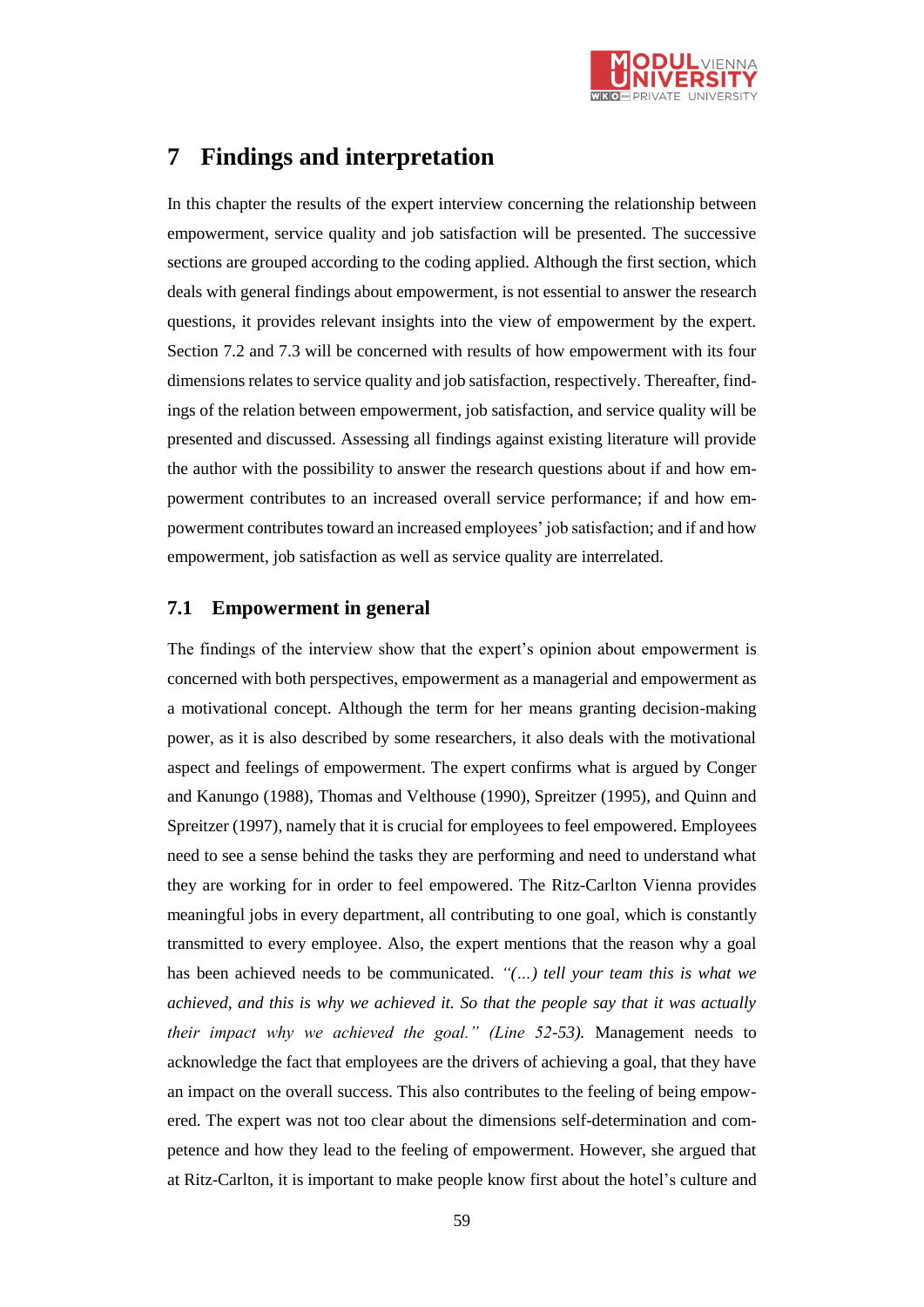

standards in order to judge what is right and what is wrong before it comes to granting decision-making power. Moreover, she mentions that employees first need to be developed and trained in order to become empowered. *"I cannot give someone the power to make decisions (…) if they do not have the skills for it, if they do not have the knowledge (…) these are the basics that need to be there and that need to be also trained (…) before the people can get the power." (Line 74-78).* She explains, that necessary skills need to be acquired first, before power can be granted. This assumption is in line with what Spreitzer (1995) and colleagues claim, namely that the feeling of competence leads to empowerment. In general, the expert believes that empowerment is very beneficial to a hotel and can impact its success. *"Well, my general opinion is that empowerment is very important (…) I can only say that it is really a big key success factor as well because it also makes the Ladies and Gentlemen (…) stronger, it just gives better quality and better service to our guests." (Line 82-87).* Through empowerment, employees constantly learn from each other, get stronger, and provide enhanced service quality. They are given possibilities for self-determination and growth instead of predefined guidelines for processes, procedures and activities.

### **7.2 Empowerment and service quality**

Concerning the importance of service quality to hospitality industry, the expert argues that service quality is the one major topic as it is the aspect that makes customers satisfied and returning. In general, service quality can be enhanced by empowerment as employees have the freedom to do anything that is necessary – staying in line with core values and standards – to satisfy the customer. This argument complies with Bowen and Lawler's (1992a) assumption that empowerment enables employees to adapt the service according to customer needs. Other aspects that have the ability to improve service are the presence of trust and respect in the company as well as the possibility to voice ideas or feedback that are also listened to by management. Such a culture is able to motivate individuals to perform a good job and is also described by various researchers as important for implementing empowerment (Stewart, 1997; Quinn and Spreitzer, 1997; Lashley, 2001). Empowerment's dimension of meaningfulness plays a major part in providing quality. Employees need to believe in the work they are performing, in the brand, and in service quality. Perceived meaningfulness will make employees feel comfortable, happy and proud of their jobs. *"(…) they would deliver better service and they would feel more comfortable, they would just be happy at their job, they would probably be proud at the place that they are working and they would be proud of themselves*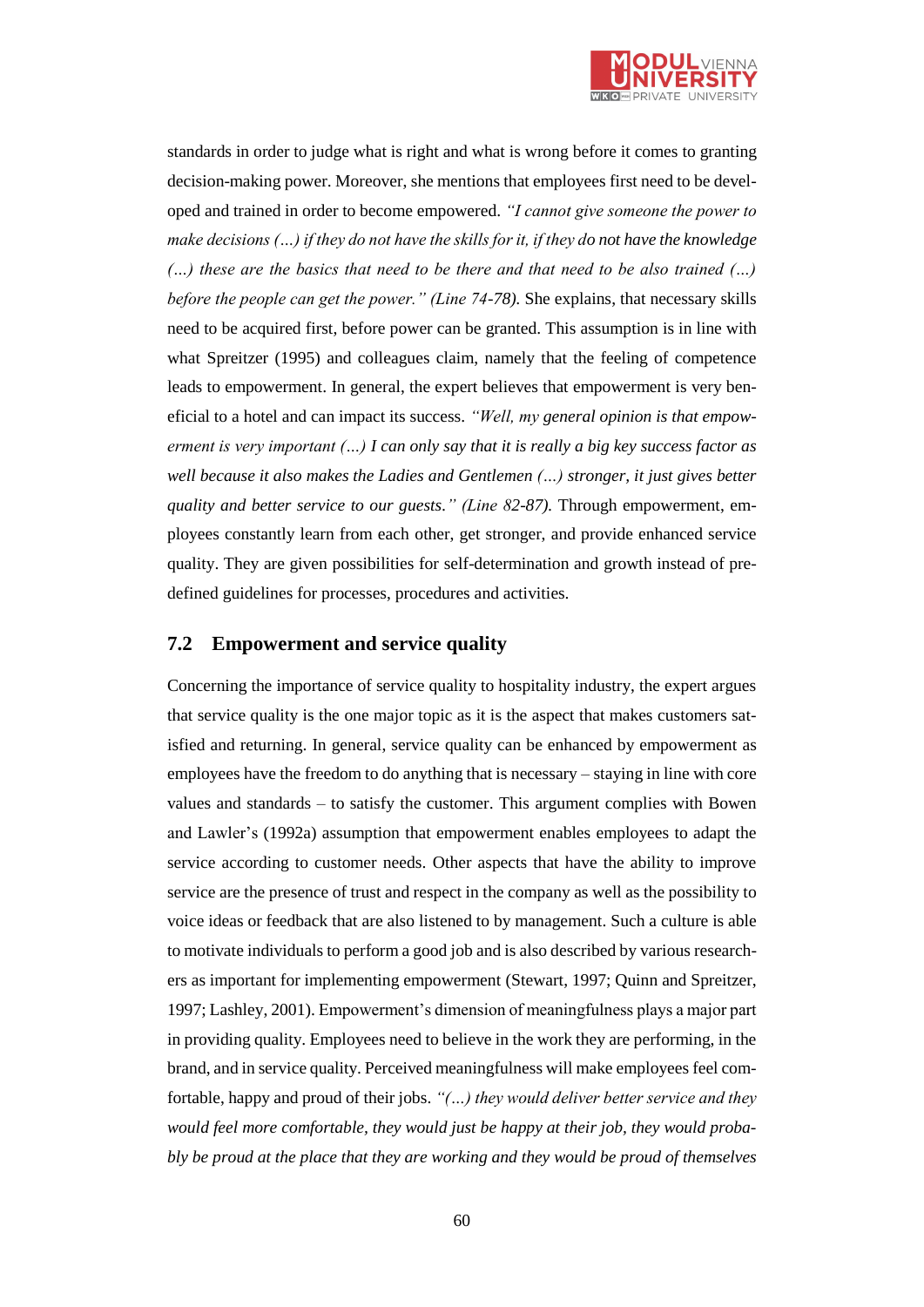

*if they see that guests are (...) happy and satisfied." (Line 241-245).* Also, if employees feel that they are having an impact on the satisfaction of guests, they will take the task more serious. *"If you have the feeling that you are important and that you have an impact to achieve something, then of course you would (...) automatically take everything some more serious." (Line 249-251).* Therefore, service quality can be enhanced as employees see they are impacting the overall goal of meeting guests' expectations. Moreover, good service quality depends on the degree of self-determination. *"I think it also (…) helps to achieve it, better service quality. Because it's (…) also then more authentic." (Line 255-256).* Granting employees some choice on how to complete the job instead of using checklists or guidelines, makes the service more authentic and increases the chances of satisfying the guest. Also, competence resulting from training and education enhances service performance. In general, the expert believes that empowerment is one big key to increase service quality. *"I would say (…) that empowerment is a big key to increase the service quality. Of course, with guidance, with supervision, there is no doubt about that. But still, empowerment is a very big and very important key." (Line 272-274).* Looking at the expert's opinion how empowerment and its dimensions can manage enhanced service quality, leads the author to the assumption that empowerment, in fact, has the ability to impact quality. This assumption is supported by the existing literature of how empowerment can be used to deliver superior service, written by authors like Bowen and Lawler III (1992a), Lashley (2001), and Yukl and Becker (2006).

#### **7.3 Empowerment and job satisfaction**

Another important aspect to satisfy guests is employees' job satisfaction. The expert claims it needs happy employees to make happy guests. Job satisfaction can be ensured not only through hygiene factors, such as the property, colleagues, money, and other circumstances, but also through intrinsic motivators, such as the way employees are treated, the way their feedback is recognized, and the degree of impact and meaningfulness they experience. As empowerment is claimed to meet those intrinsic needs, it can also lead to enhanced job satisfaction (Thomas and Tymon, 1994). The expert believes that tasks must be meaningful to employees to make them happy and successful. *"(…) you need to like the task that you are doing to be successful, to be happy, and (…) to do a good job." (Line 299-300).* The importance of meaningful tasks for employee satisfaction is confirmed by researchers such as Spreitzer et al. (1997), Thomas and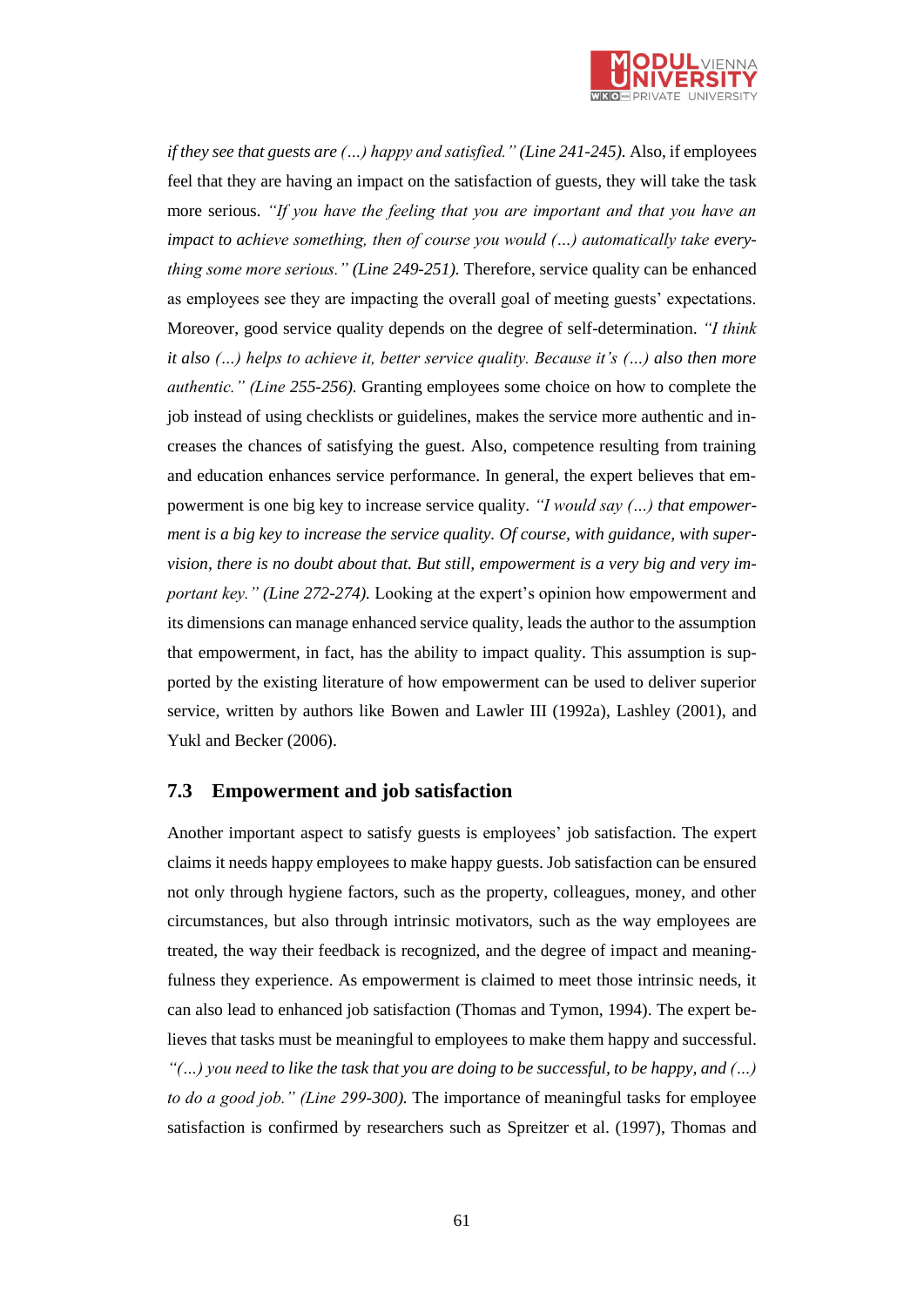

Velthouse (1990), and Wang and Lee (2009), who found a significant positive relationship between these two. Moreover, the expert argues that choice and impact lead to job satisfaction but does not further elaborate on those relationships. Also, perceived competence is said to lead to job satisfaction as it means that the organization invests resources in trainings and career development. *"(…) if Ladies and Gentlemen see that (…) they are also giving me something, they are investing in me as a person, in my career, that should lead to [job satisfaction]." (Line 320-323).* In general, the expert considers empowerment as being able to contribute to increased satisfaction, which is in line with what Spreitzer et al. (1997) argue. "*[Empowerment] is a big impact, I would say. It is a big impact for job satisfaction, for the quality of the service. Yes, I would say so." (Line 336-337)*. However, according to Wang and Lee (2009), the right degree of choice, impact, and competence need to be found in order to enhance job satisfaction. As there are various perspectives regarding the interaction of those two concepts and as the expert was not able to elaborate on some relationships, the author is able to answer the second research question only partially. She concludes a positive relationship between the overall feeling of being empowered and job satisfaction, due to some existing literature (e.g. Spreitzer et al., 1997; Yukl and Becker, 2006; Harris et al., 2009), the expert's view, and her personal experience.

### **7.4 Empowerment, job satisfaction, and service quality**

The last main topic was concerned with bringing the concepts of empowerment, job satisfaction, and service quality together. The expert argues that those three concepts are crucial for achieving the goal of satisfying the customer and therefore, for a hotel's success. *"(…) I think these are all big points, the main points that at the end come to a goal that the guest is happy and satisfied." (Line 343-344). "(…) this is all pretty much combined and very important to get to the goal that every hotel has – to fill it with satisfied guests." (Line 348-349).* She explains that if employees are not empowered, meaning not self-confident in performing the tasks skillfully, not knowing about their impact and meaningfulness, and not granted choice in performing the job, they will be unable to supply superior service. *"(…) if you are not empowered, if you are not selfconfident, and not know what you can do and have to always ask people how to make the guest satisfied, then the guest will leave." (Line 345-347).* Moreover, empowerment leads to happy employees, who are caring to make the guests happy as well, which results in an increase of service quality. *"If you are not happy at your job, you will not care to make our guests happy." (Line 347).* The expert's statements are supported by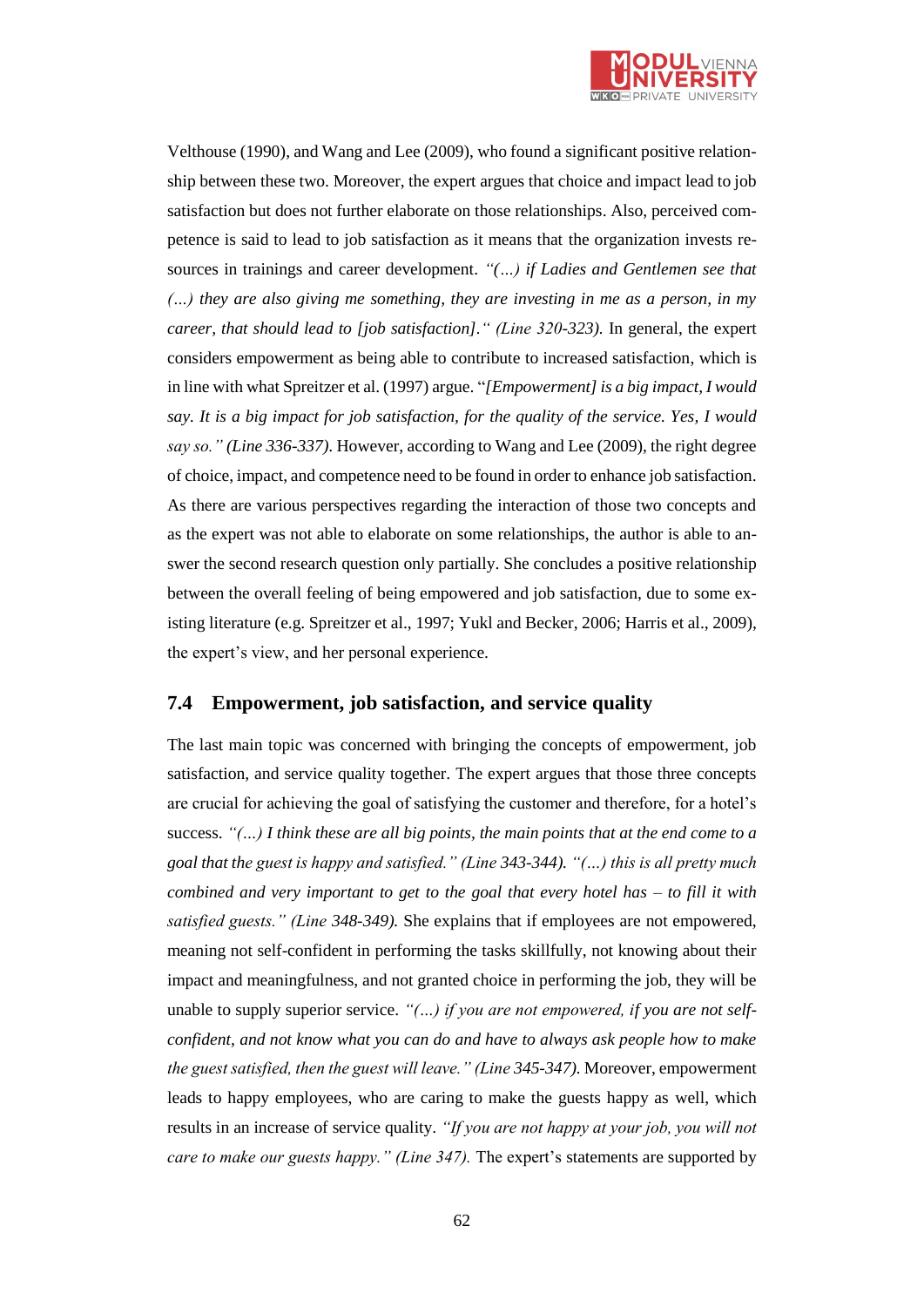

various studies, such as Yoon et al. (2001), Snipes et al. (2005), and Yee et al. (2008). The ability of empowerment to satisfy intrinsic rewards, which is important for the overall job satisfaction is supported by Snipes et al. (2005). They and some more researchers (Yoon et al., 2001; Yee et al., 2008) additionally found a strong positive relationship between job satisfaction and service quality in service industries. Also, service quality directly impacts customer satisfaction, in turn leading to increased profitability (Yee et al., 2008).

### **7.5 Summary of findings**

Overall, it can be argued that the expert's view about empowerment is consistent with Conger and Kanungo (1988), Thomas and Velthouse (1990), Spreitzer (1995), and Quinn and Spreitzer (1997). They all claim that empowerment is a motivational construct and that it cannot be done to employees. Instead, employees need to feel that they perform meaningful tasks, which are able to impact the overall goal of the organization. Further, also the feeling of self-determination and competence are crucial emotional states for successful empowerment.

When it comes to service quality and empowerment, the author found that not only researchers but also the expert believe an empowered workforce to have positive influences on the quality of service delivered. The expert mentions that the implementation of all four dimensions of empowerment has the ability to motivate employees to perform enhanced service. This in turn will satisfy and retain guests, which is the major goal of every hospitality organization. All in all, it can be argued that empowerment is a beneficial tool for the motivation of employees and satisfaction of guests.

As empowerment in general has the ability to fulfill intrinsic needs, it will lead to greater job satisfaction among employees. However, neither researchers, nor the expert clearly point out how each of the four dimensions contributes to it. Nevertheless, it can be concluded that the overall feeling of being empowered leads to increased satisfaction. Moreover, the expert mentions that job satisfaction is a crucial aspect within hospitality organizations, as it needs happy employees to make happy guests and thus, to be successful.

Finally, by reviewing existing literature and the expert's view, the author concludes that there is an interrelation between empowerment, job satisfaction, and service quality. As empowerment will enhance individuals' motivation and fulfill their intrinsic needs, employees will be committed to the delivery of high quality service and will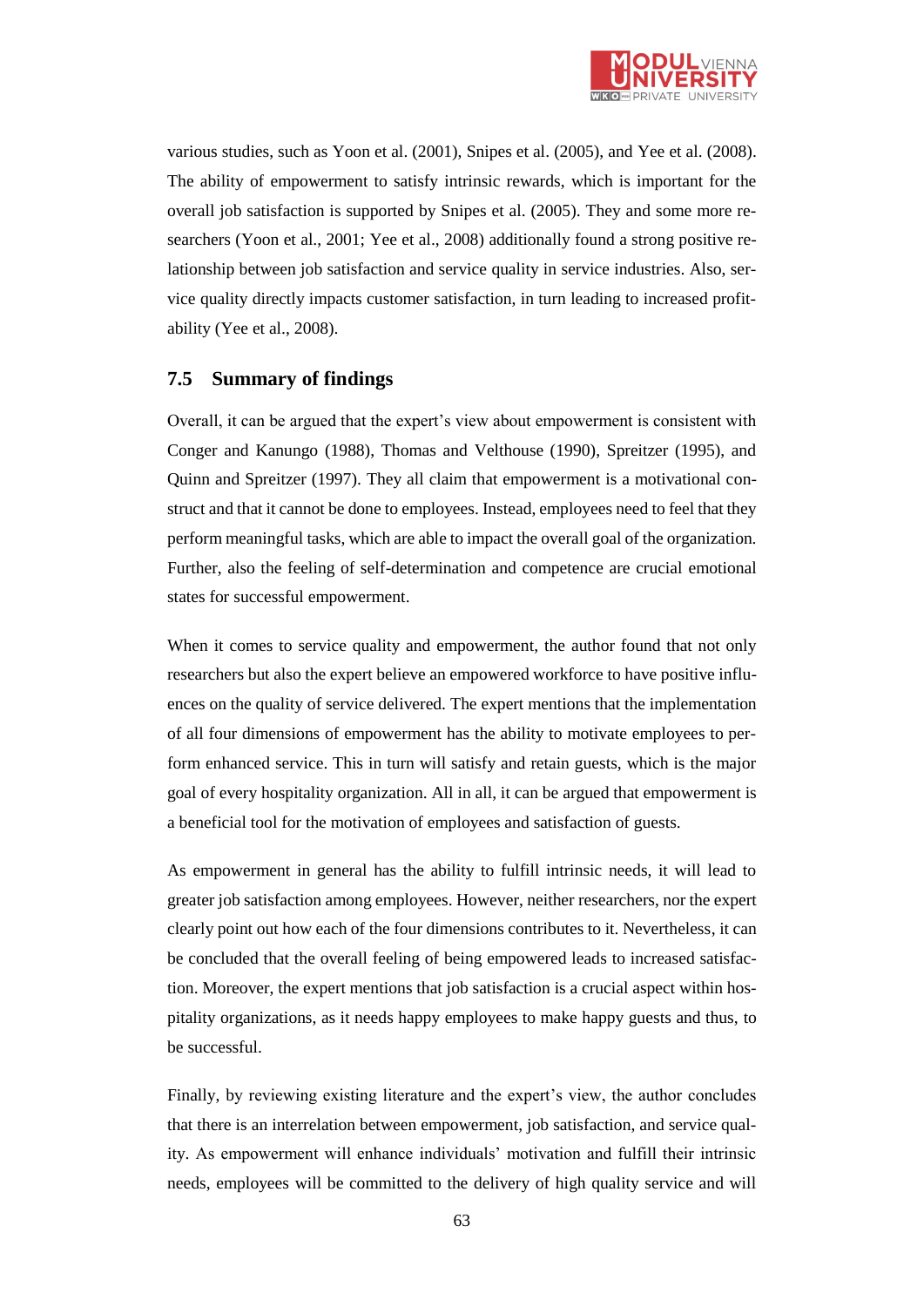

experience higher job satisfaction. Therefore, the author assumes that empowerment has the ability to increase service quality as well as job satisfaction. Further, she believes that generally, happy employees perform superior service and thus, are more likely to strive towards satisfaction of guests.

Overall, the conducted research reveals that a successful implementation of empowerment is highly beneficial for hospitality organizations, as it not only satisfies employees, but also customers.

### **7.6 Limitations and implications for further research**

The empirical research in this thesis can be seen as an exemplary demonstration of how empowerment can be regarded by an expert in the hospitality industry. However, as the sample only comprises one expert, the results cannot be generalized, nor are they valid. It needs to be kept in mind that empowerment is a subjective theory and perceived in various ways by individuals. In order to better understand the feeling of empowerment and its dimensions as well as how they link to service quality and job satisfaction, individual employees in positions that claim to be empowered can be researched. It could be examined how service quality and job satisfaction change with the feelings of empowerment, resulting from an effective introduction of the concept. This thesis only brings together existing literature and an expert's view about empowerment and intends to stimulate other researchers to further elaborate the relationships discussed.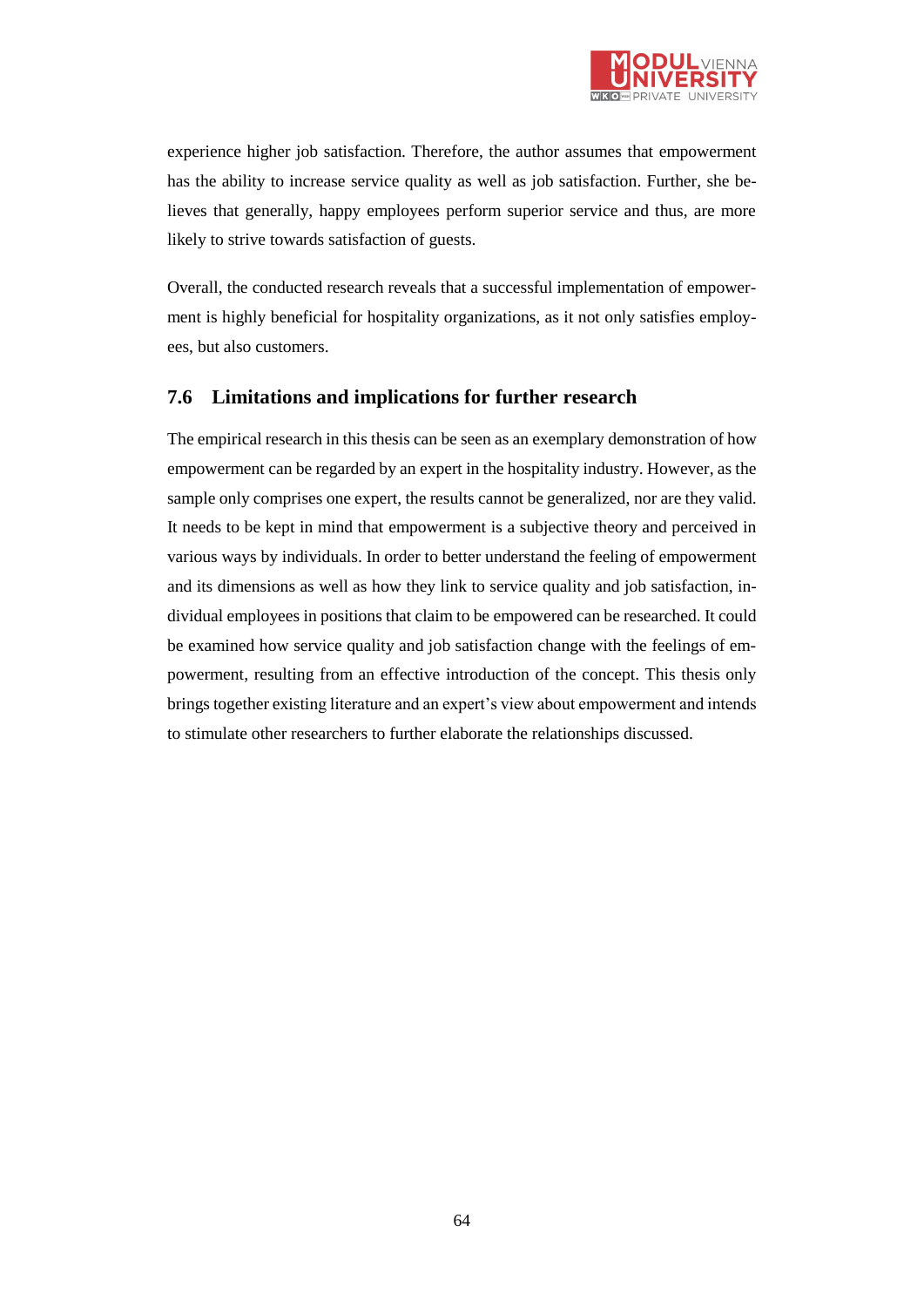

# **8 Conclusion**

The aim of this thesis was to examine existing literature about empowerment, service quality, job satisfaction and how empowerment has the ability to influence the two latter concepts. Moreover, in course of the paper the author conducted an expert interview with the Human Resource Manager of The Ritz-Carlton Vienna in order to find out more about the interrelations between the three constructs.

Firstly, it can be concluded that empowerment can only be successful within a company if employees feel empowered. The author suggests that only if this condition is fulfilled, empowerment is able to create the desired benefits. She also agrees with various researchers and the expert that the feeling of empowerment includes four dimensions: meaningfulness, choice, impact, and competence. If employees perform meaningful tasks, if they can exercise some form of impact on the overall goal, if they are granted freedom to decide how to complete the job, and if they are self-confident to perform the tasks skillfully, employees are likely to be motivated to do a good job. Therefore, empowerment with its four dimensions can be seen as a motivational construct.

Secondly, empowerment is judged as a very important concept to increase service quality in hospitality organizations. The author argues that if employees feel empowered and have the necessary support from management, they are able to adapt the service according to individual customer needs. This way, hospitality organizations will be more effective in satisfying customer expectations and ensure returning customers, which is the key to success.

Thirdly, through empowerment also experienced job satisfaction can be increased. Employees are said to feel more meaningful to the company as they can impact the organization's goal, feel more competent through sufficient training in course of empowerment strategy, and feel more trusted from management as they are able to have freedom in decision-making and how to complete the job. Performing meaningful tasks seems to be the most significant factor influencing overall job satisfaction. Although the results of other dimensions' impact varies from study to study, the author proposes that the overall strategy of empowerment has the ability to affect employees' job satisfaction positively.

Generally, it is concluded that empowerment is a crucial concept for organizations within the hospitality industry. The author supports the assumption that empowerment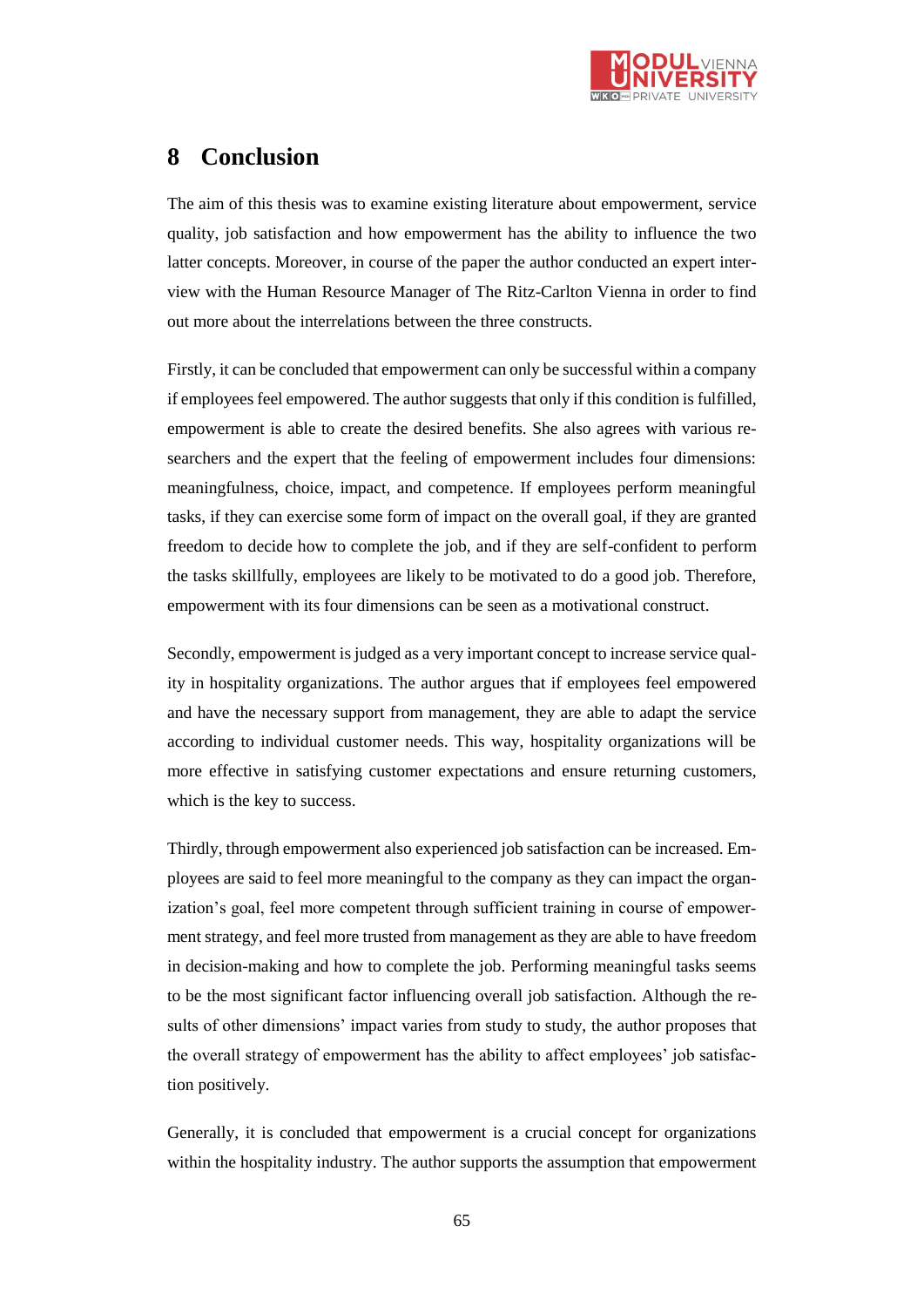

is able to motivate employees to perform tasks to guests' full satisfaction, which in turn leads to returning customers and positive word of mouth. Satisfied guests and employees' knowledge that, through empowerment, they actively contribute to the business' success, leads to job satisfaction and a low turnover rate. Low turnover rates can impact service quality positively as it means that trained, knowledgeable, and professional employees are performing the service. This fact again results in satisfied guests, which is the main and common goal across all hospitality organizations.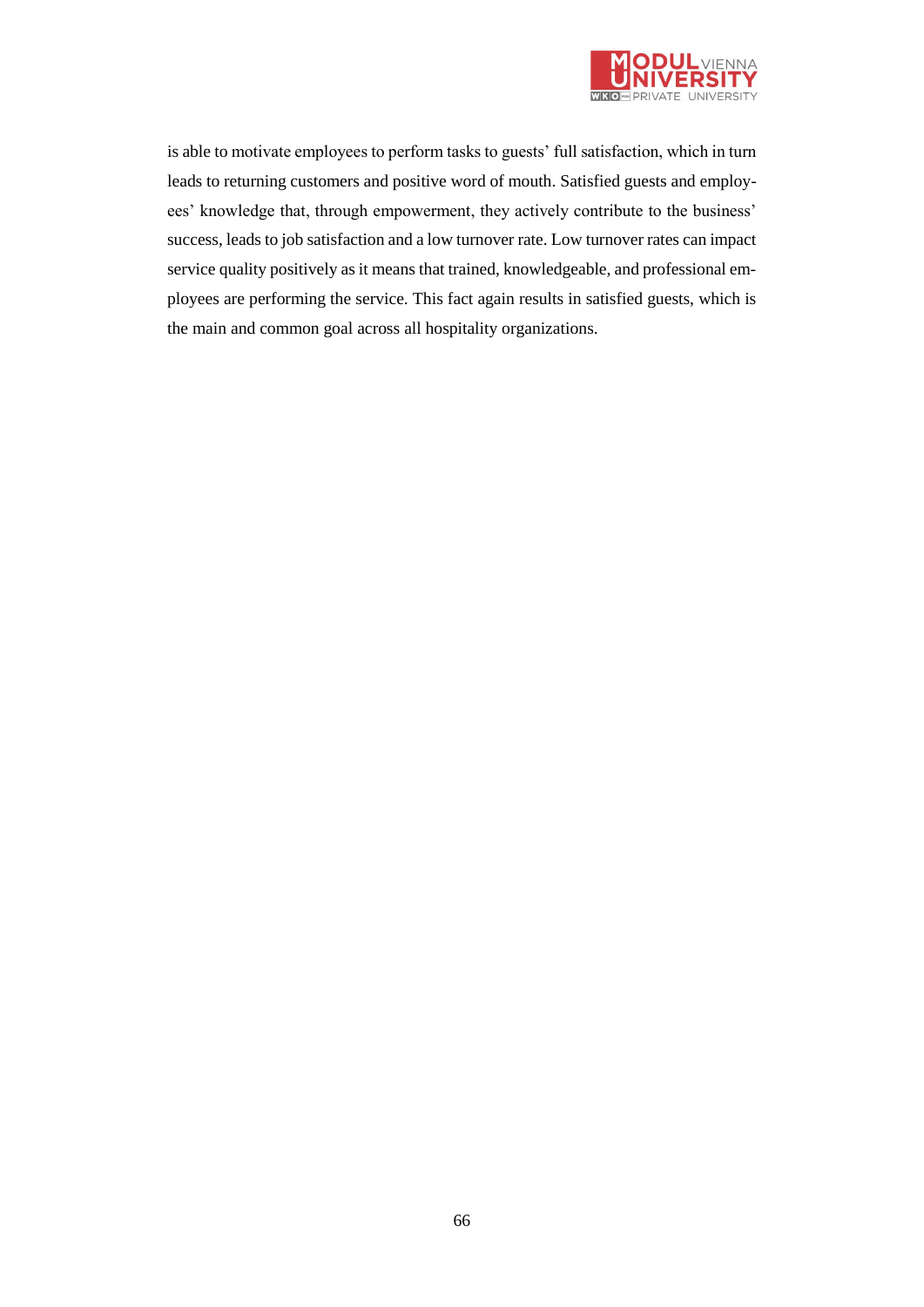

# **Bibliography**

Bandura, A. 1986. Social foundations of thought and action: A social-cognitive view. Prentice-Hall: Englewood Cliffs, NJ.

Baum, T. 2006. Human Resource Management for Tourism, Hospitality and Leisure: An International Perspective. Thomson Learning: London.

Bowen, D.E.; Lawler III, E.E. 1992a. The Empowerment of Service Workers: What, Why, How, and When. Sloan Management Review, Vol. 33, No. 3, pp. 31-39.

Bowen, D.E.; Lawler III, E.E. 1992b. Strategies for Creating Customer Oriented Organisations. In Teare, R.; Olsen, M. (ed.). International Hospitality Management: corporate strategy in practice. Pitman: London.

Carlzon, J. 1987. Moments of Truth. Ballinger: Cambridge.

Chiang, F.; Birtch, T. 2010. Pay for performance and work attitudes: The mediating role of employee–organization service value congruence. International Journal of Hospitality Management, Vol. 29, No. 4, pp. 632-640.

Coelhoa, F.; Augustob, M.; Lages, L.F. 2011. Contextual Factors and the Creativity of Frontline Employees: The Mediating Effects of Role Stress and Intrinsic Motivation Journal of Retailing, Vol. 87, No. 1, pp. 31-45.

Conger, J.A.; Kanungo, R.N. 1988. The Empowerment Process: Integrating Theory and Practice. Academy of Management Review, Vol. 13, No. 3, pp. 471-482.

Cooper, J.; Hartely, J. 1991. Reconsidering the Case for Organizational Commitment. Human Resource Management Journal, Vol. 1, No. 3, pp. 18-32.

Cranny, C.J.; Smith, P.C.; Stone, E.F. 1992. Job satisfaction: How People Feel About Their Jobs and How It Affects Their Performance. Lexington Books: New York.

Dale, B.G.; Lees, J. 1986. The Development of Quality Circle Programmes. Manpower Services Commission: Sheffield.

Davis, L.E. 1966. The Design of Jobs. Industrial Relations: A Journal of Economy and Society, Vol. 6, No. 1, pp. 21-45.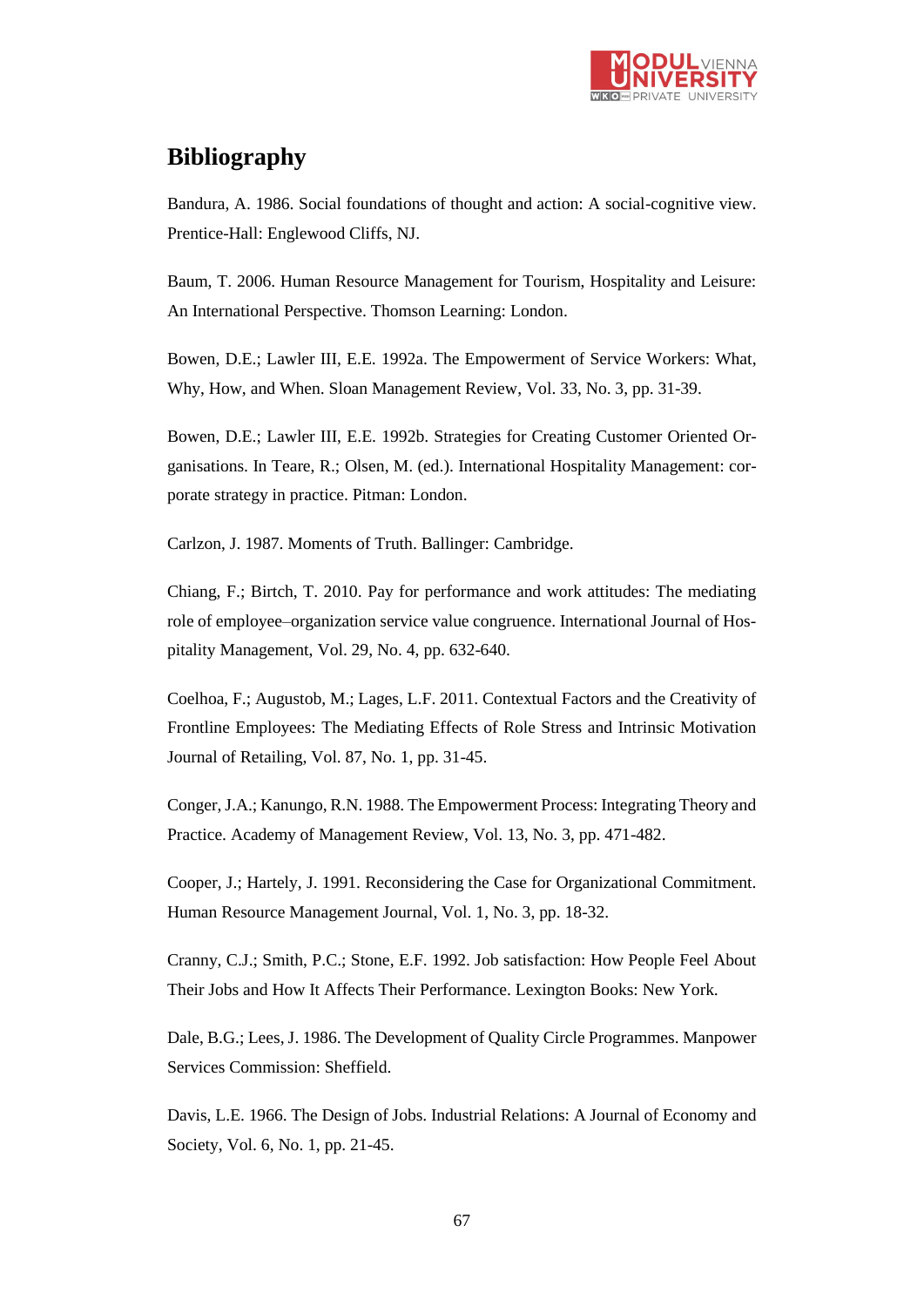

Deci, E.L. 1975. Intrinsic motivation. Plenum: New York.

DeNisi, A.S.; Griffin, R.W. 2008. Human Resource Management. 3rd edn. Houghton Mifflin: Boston.

Etzioni, A. 1961. A Comparative Analysis of Complex Organisations. Free Press: New York.

Flick, U. 2006. An introduction to qualitative research. 3rd edn. SAGE: London.

Flick, U. 2011. Introducing Research Methodology: A Beginner's Guide to Doing a Research Project. SAGE: London.

FRIDE. 2006. Empowerment. http://www.fride.org/descarga/bgr\_empowerment\_eng\_may06.pdf - retrieved on: 09 Feb. 2014

Go, F.; Monachello, M.; Baum, T. 1996. Human Resource Management in the Hospitality Industry. John Wiley & Sons: New York.

Guiry, M. 1992. Consumer and Employee Roles in Service Encounters. Advances in Consumer Research, Vol. 19, pp. 666-672.

Greenberg, J.; Baron, R. A. 2008. Behavior in Organizations. Pearson Education: New Jersey.

Gruneberg, M.M. 1976. Job Satisfaction – A Reader. The Macmillan Press Ltd: London.

Gruneberg, M.M. 1979. Understanding Job Satisfaction. The Macmillan Press Ltd: London.

Hackman, J.R.; Lawler III, E.E. 1971. Employee reactions to job satisfaction characteristics. Journal of Applied Psychology, Vol. 55, No. 3, pp. 259-286.

Harris, K.J.; Wheeler, A.R.; Kacmar, K.M. 2009. Leader-member exchange and empowerment: Direct and interactive effects on job satisfaction, turnover intentions, and performance. The Leadership Quaterly, Vol. 20, pp. 371-382.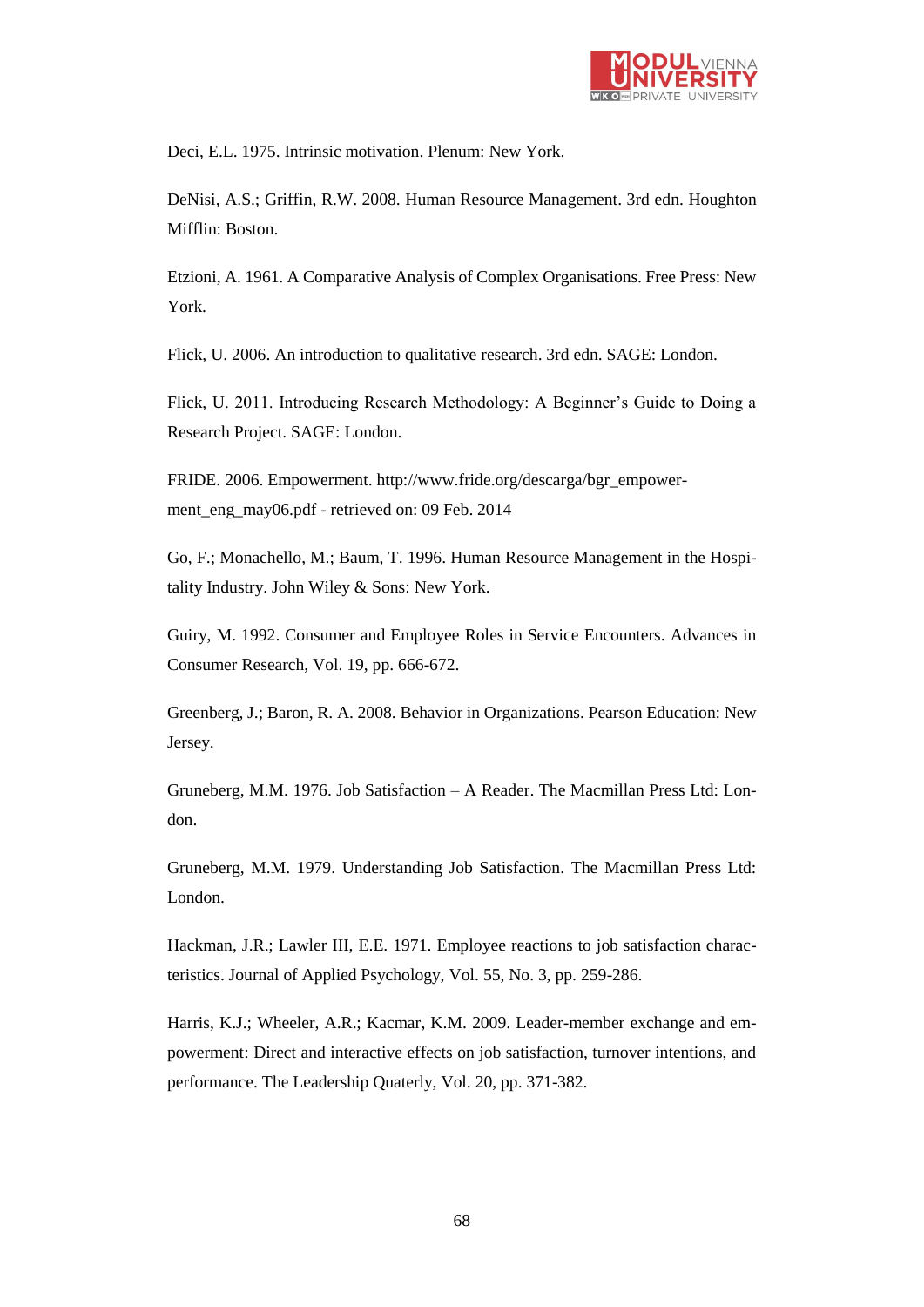

Herzberg, F. 1968. One More Time: How Do You Motivate Employees?. In: M.M. Gruneberg (ed.) Job Satisfaction – A Reader. The Macmillan Press Ltd: London. pp. 17-55.

Hoque, K. 2000. Human Resource Management in the Hotel Industry: Strategy, innovation and performance. Routledge: Oxon.

Kantsperger, R. 2001. Empowerment – Theoretische Grundlagen, kritische Analyse, Handlungempfehlungen. FGM-Verlag: München.

Keis, D. 2000. Umsetzung von Empowerment im Unternehmen; Eine Analyse aus der Perspektive konstruktivistischer Ansätze der Organisationstheorie. FGM-Verlag: München

Koberg, C.S.; Boss, R.W.; Senjem, J.S.; Goodman, E.A. 1999. Antecedents and outcomes of empowerment: empirical evidence from healthcare industry. Group and Organization Management, Vol. 24, No. 1, pp. 71-92.

Koppermann, H., et al. 1996. Empowerment. Gabler Verlag: Wiesbaden.

Kysilka, D.; Csaba, N. 2013. Employee Turnover in the Hospitality Industry. Economic Science Series, Vol. 19, pp. 377-384.

Lashley, C. 1996. Research issues for employee empowerment in hospitality organizations. International Journal of Hospitality Management, Vol. 15, No. 4, pp. 333-346.

Lashley, C. 2001. Empowerment: HR strategies for service excellence. Elsevier Butterworth Heinemann: Oxford.

Lawler III, E.E.; Porter, L.W. 1967. The Effect of Performance on Job Satisfaction. In: M.M. Gruneberg (ed.) Job Satisfaction – A Reader. The Macmillan Press Ltd: London. pp. 207-217.

Manktelow, J. n.a. Herzberg's Motivators and Hygiene Factors. [http://www.mindtools.com/pages/article/newTMM\\_74.htm](http://www.mindtools.com/pages/article/newTMM_74.htm) - retrieved on: April 11, 2014.

Marchington, M.; Goodman, J.; Wilkinson, A.; Ackers, P. 1992. New Developments in Employee Involvement. Employment Department Group: Manchester.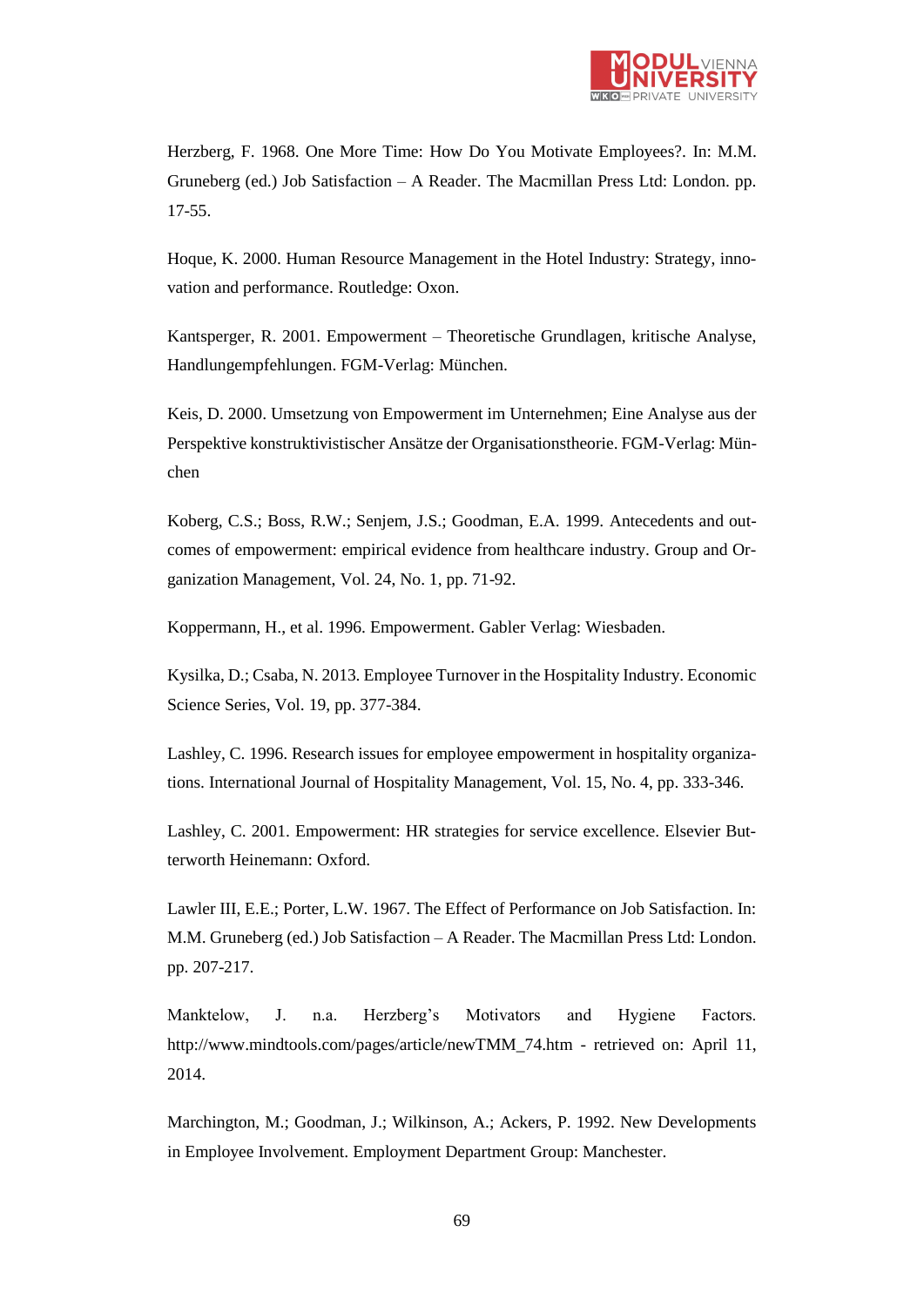

Maslow, A.H. 1943. A Theory of Human Motivation. Psychological Review, Vol. 50, pp. 370-396.

Matthews, R.A.; Diaz, W.M.; Cole, S.G. 2003. The organizational empowerment scale. Personnel Review, Vol. 32, No. 3, pp. 297-318.

Mayring, P. 1983. Qualitative Inhaltsanalyse: Grundlagen und Techniken. Deutscher Studien Verlag: Weinheim.

Oldham, G.R. 1975. Job Characteristics and Internal Motivation: The moderating effect of interpersonal and individual variables. University of Illinois: Urbana.

Onkvisit S.; Shaw J.J. 1991. Is Services Marketing "Really" Different?. Journal of Professional Services Marketing, Vol. 7, No. 2, pp. 3-17.

Parasuraman, A.; Berry, L.L.; Zeithaml, V.A. 1991. Understanding Customer Expectations of Service. Sloan Management Review, Vol. 32, No. 3.

Poole, M. 1986. Towards A New Industrial Democracy: workers' participation in industry. Routledge & Keegan Paul: London.

Quinn, R.E.; Spreitzer, G.M. 1997. The Road to Empowerment: Seven Questions Every Leader Should Consider. Organizational Dynamics, Vol. 26, No. 2, pp. 37-49.

Riley, M. 1996. Human Resource Management in the Hospitality & Tourism Industry. 2nd edn. Butterworth-Heinemann: Oxford.

Rosenstiel, L.v. 2000. Grundlagen der Organisationspsychologie. Schäffer-Poeschel Verlag: Stuttgart.

Rosenstiel, L.v.; Regnet, E.; Domsch, M. 1995. Führung von Mitarbeitern: Handbuch für erfolgreiches Personalmanagement. 3rd edn. Schäffer-Poeschel: Stuttgart.

Schein, E. H. 1980. Organisationspsychologie. Gabler: Wiesbaden.

Siegall, G.; Gardner, S. 2000. Contextual Factors of Psychological Empowerment. Personnel Review, Vol. 29, No. 6, pp. 703-722.

Slocum, J.W. 1971. Motivation in managerial levels: Relationship of need satisfaction to job performance. Journal of Applied Psychology, Vol. 55, No. 4, pp. 312-316.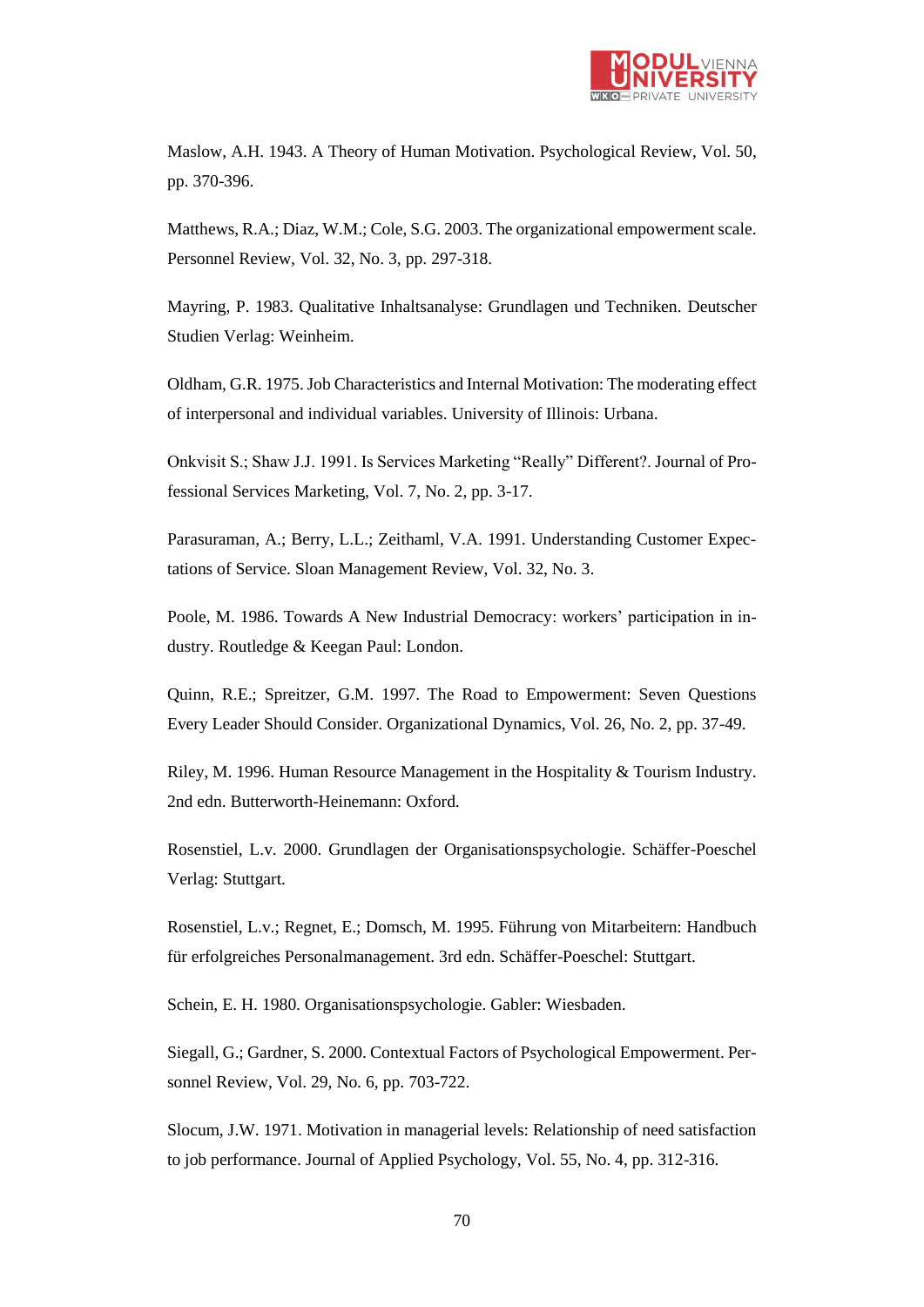

Snipes, R.L.; Oswald, S.L.; LaTour, M.; Armenakis, A.A. 2005. The effects of specific job satisfaction facets on customer perceptions of service quality: an employee-level analysis. Journal of Business Research, Vol. 58, pp. 1330-1339.

Spreitzer, G.M. 1995. Psychological Empowerment in the Workplace: Dimensions, Measurement, and Validation. The Academy of Management Journal, Vol. 38, No. 5, pp. 1442-1465.

Spreitzer, G.M.; Kizilos, M.A.; Nason, S.W. 1997. A Dimensional Analysis of the Relationship between Psychological Empowerment and Effectiveness Satisfaction, and Strain. Journal of Management, Vol. 23, No. 5, pp. 679-704.

Stewart, A. M. 1997. Mitarbeitermotivation durch empowerment: mehr Kompetenzen – bessere Arbeitsergebnisse. Falken: Niedernhausen.

Tesone, D.V. 2005. Human Resource Management in the Hospitality Industry: A Practitioner's Perspective. Pearson Prentice Hall: New Jersey.

Thomas, K.; Tymon, W. 1994. Does empowerment always work: Understanding the role of intrinsic motivation and personal interaction. Journal of Management Systems, Vol. 6, No. 3, pp. 39-54.

Thomas, K.W.; Velthouse, B.A. 1990. Cognitive elements of empowerment: An "Interpretive" Model of Intrinsic Task Motivation. The Academy of Management Review, Vol. 15, No. 4, pp. 666-681.

Ulich, E. 1992. Arbeitspsychologie. 2nd edn. Schäffer-Poeschel Verlag: Stuttgart.

Watkins, E. 1990. Hyatt stays in touch. Lodging Hospitality, September 1990, pp. 43- 48.

Weightman, J. 2004. Managing People. 2nd edn. The Chartered Institute of Personnel and Development: London.

Weir, M. 1976. Job Satisfaction: Challenge and Response in Modern Britain. Fontana/Collins: Glasgow.

Wirtz, J.; Chew, P.; Lovelock, C. 2009. Essentials of Services Marketing. Pearson Prentice Hall: Singapore.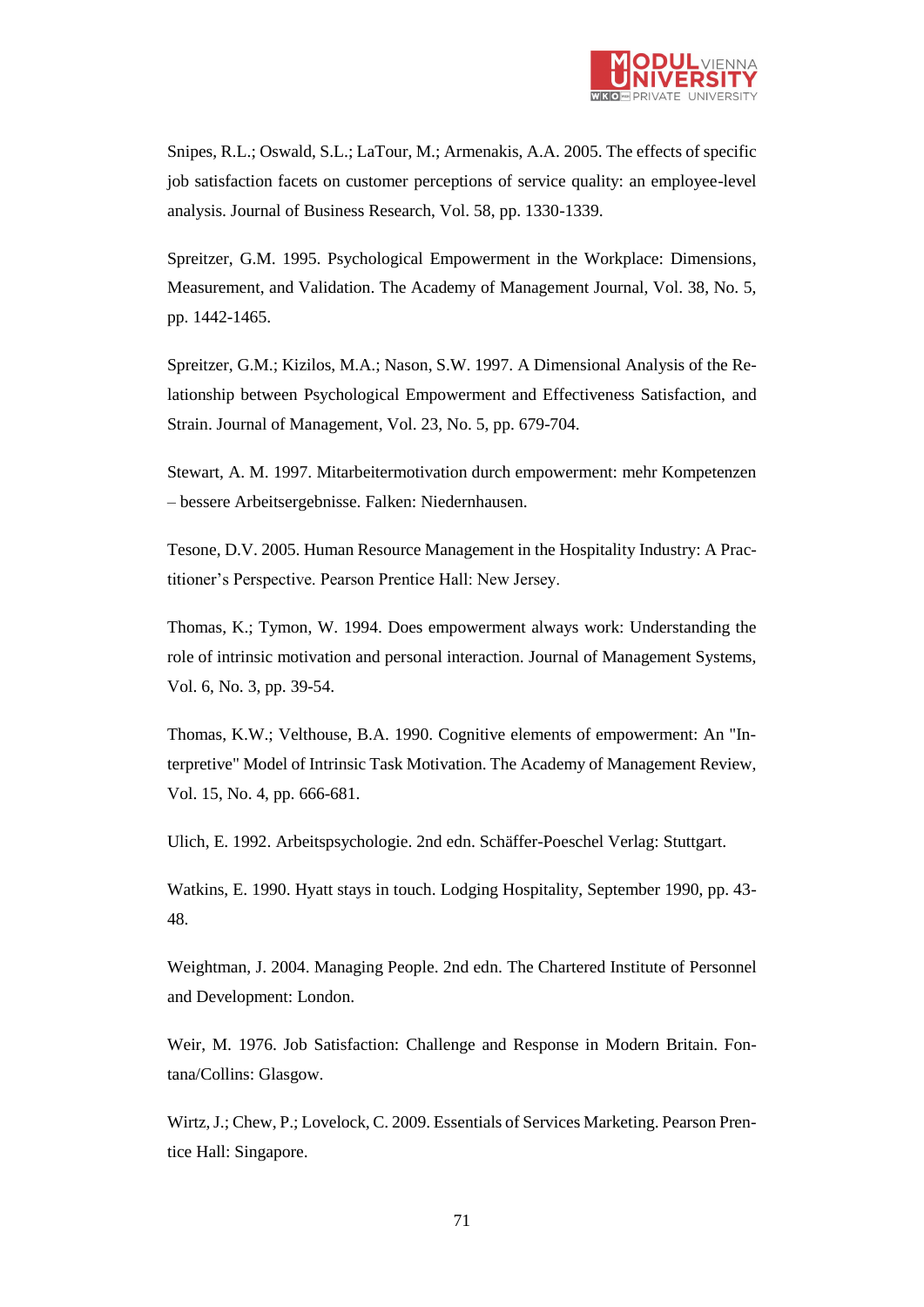

Wolak, R.; Kalafatis, S.; Harris, P. 1998. An Investigation Into Four Characteristics of Services. Journal of Empirical Generalisations in Marketing Science, Vol. 3, pp. 22- 43.

Wyckham R.G.; Fitzroy P.T.; Mandry G.D. 1975. Marketing of Services - An Evaluation of the Theory. European Journal of Marketing, Vol. 9, No. 1, pp. 59-67.

Yee, R.W.Y.; Yeung, A.C.L.; Cheng, T.C.E. 2008. The impact of employee satisfaction on quality and profitability in high-contact service industries. Journal of Operations Management, Vol. 26, pp. 651-668.

Yoon, M.H.; Beatty, S.E.; Suh, J. 2001. The effect of work climate on critical employee and customer outcomes: an employee-level analysis. International Journal of Service Industry Management, Vol. 12, No. 5, pp. 500-521.

Yukl, G.A.; Becker, W.S. 2006. Effective Empowerment in Organizations. Organization Management Journal, Vol. 3, No. 3, pp. 210-231.

Zeithaml, V.A. 1981. How Consumer Evaluation Processes Differ between Goods and Services. http://www2.fiu.edu/~ereserve/010019222-1.pdf - retrieved on: April 14, 2014.

Zeithaml, V.A.; Parasuraman, A.; Berry, L.L. 1985a. Problems and Strategies in Services Marketing. The Journal of Marketing, Vol. 49, Spring 1985, pp. 33-46.

Zeithaml, V.A.; Parasuraman, A.; Berry, L.L. 1985b. A Conceptual Model of Service Quality and Its Implication for Future Research. The Journal of Marketing, Vol. 49, No. 4, pp. 41-50.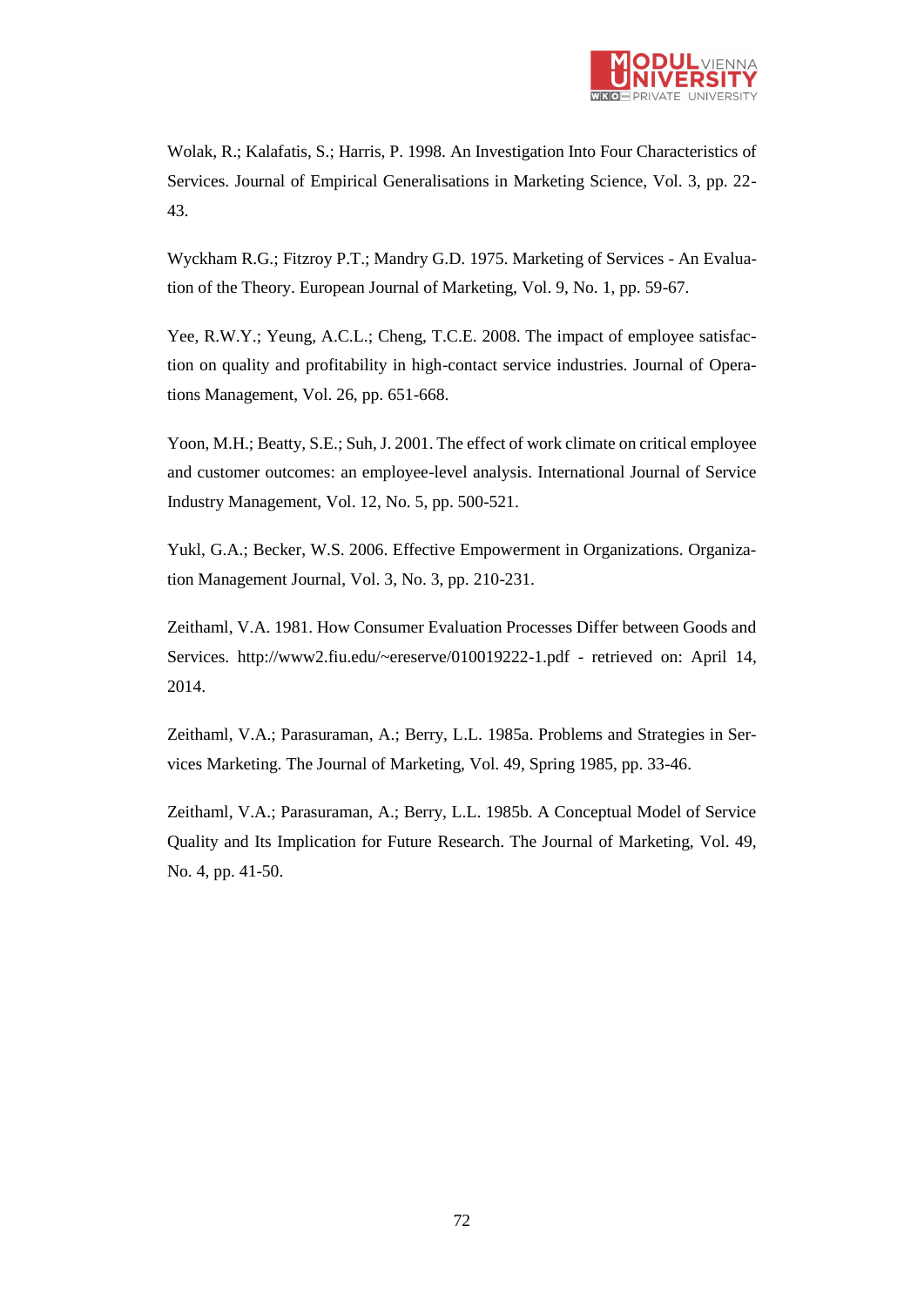

# **Appendices**

# **Appendix 1 – Interview Guide**

#### **1. Description of the interview:**

Confidentiality agreement

The research for the bachelor thesis comprises of an expert interview, where the benefits of empowerment for service quality and job satisfaction in the hospitality industry are questioned.

Process of expert (semi-structured) interview:

- The interview will consist of questions that aim to find out about your view of the subjective theory of empowerment in hospitality industry.
- Examples that reconstruct your opinion are very much welcomed.
- The interview will be recorded, transcribed, and analyzed.
- Names, that you may mention, will be anonymized during transcribing the interview.

#### **2. Opening phase:**

- Since when are you HR Manager at Ritz-Carlton?
- Which other jobs did you perform before that?
- Did you already have prior experience with HR Management before you started working at Ritz-Carlton?
- Do you have some academic education concerning HR Management?

### **3. Questions to reconstruct the contents of the view of the subjective theory of empowerment:**

#### **(1) Empowerment**

(1A) What do you link to the word "empowerment"? How would you describe it?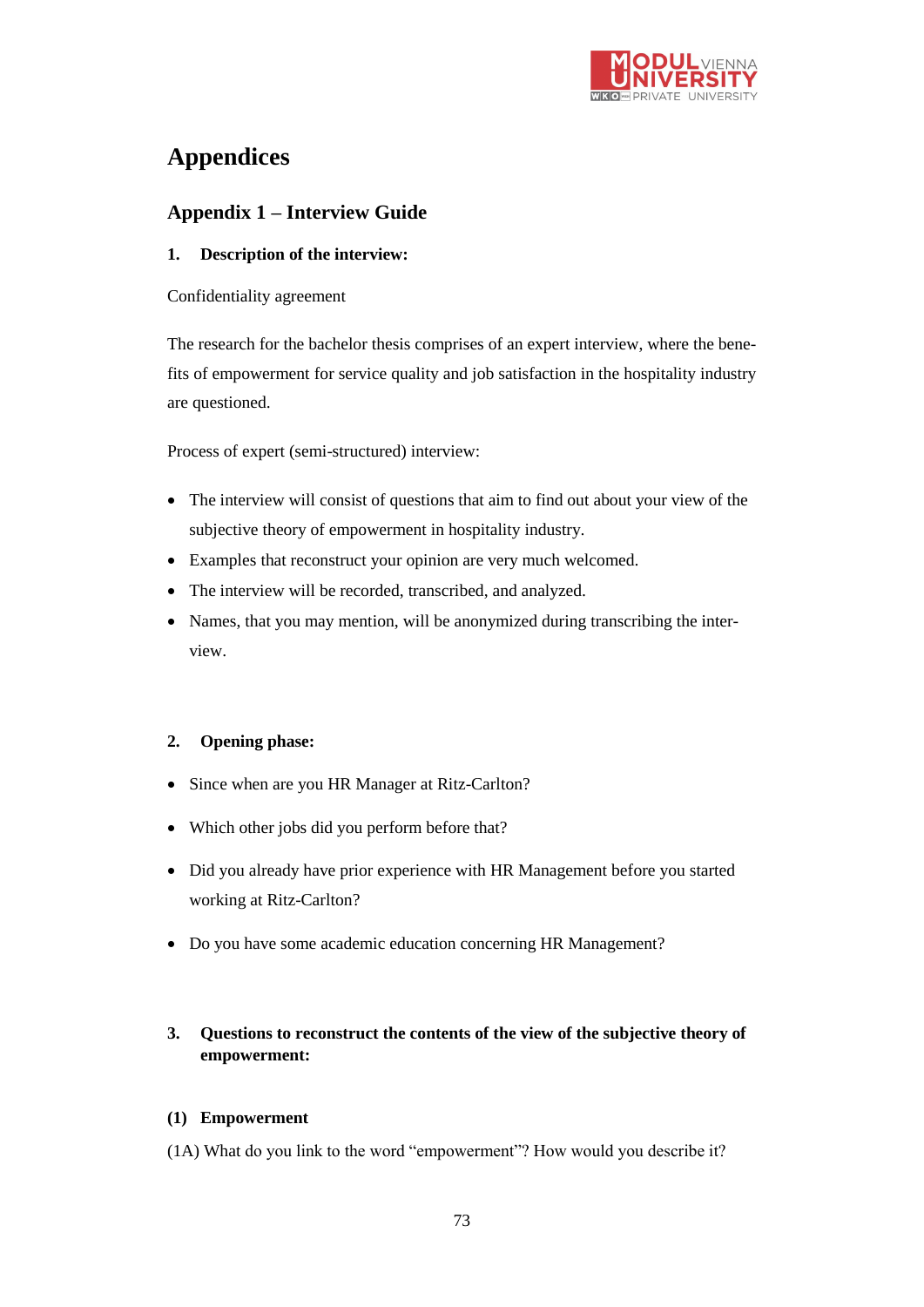

- How is the feeling of performing **meaningful** tasks related to a feeling of being empowered?
- If an employee perceives that he or she can make an **impact** on the success of the hotel, how would this relate to the feeling of being empowered?
- How would you say does more freedom on how to perform the job relate to the feeling of empowerment? (**choice**)
- How do you think does a feeling of being **competent** in performing the job lead to the feeling of empowerment?
- (1B) What do you generally think about empowerment? How is your opinion regarding this concept? (beneficial to a hotel's/service company's success; motivation of employees?)
- (1C) Empowerment at Ritz-Carlton Vienna
- How does empowerment work at Ritz-Carlton? Can you describe some situations where empowerment took place/was used? In different departments?
- What kind of information is typically communicated to front-line staff?
- Generally, would you describe the communication rather as top-down communication or do employees also have the possibility to voice feedback and ideas?
- How would you describe the management philosophy when it comes to employees contributing to operational issues through their feedback and ideas?
- How would you describe the role of trust in your organization between front-line employees and managers? Is it mutual? For example, do employees tell managers honestly if there was a failure or if they need help?
- Why is trust so important?
- What happens in case of a service failure? Which procedures are in place?
- Which role do supervisors have in service delivery? Controlling/delegating or enabling/facilitating?

(1D) Confrontational question: Could you please summarize your opinion why you think that empowerment can/cannot be beneficial to a hotel's success?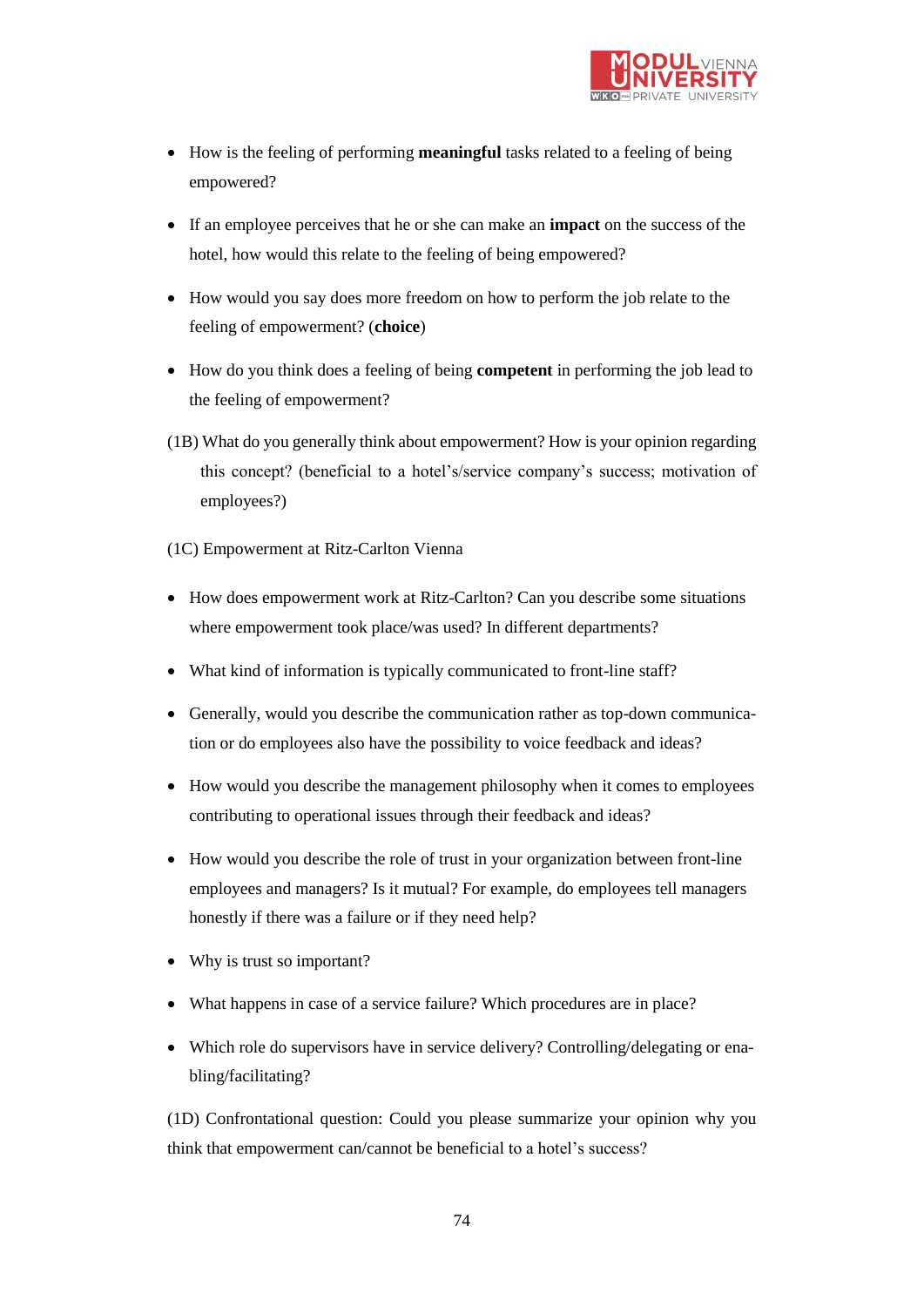

#### **(2) Empowerment and service quality**

(2A) How do you think about service quality? Which value does it have for the hotel?

(2B) Which tools does Ritz-Carlton Vienna use to enhance or keep service quality?

(2C) What are the most important things that make an employee performing high quality service? What motivates employees to perform to the standards?

(2D) Relating service quality to the four dimensions of empowerment

- If employees perform tasks that are important to them personally, how would you relate this feeling to enhanced service quality? (**meaningful**)
- If employees have the feeling that they can contribute towards achieving the goal/success of the company while performing their job, how does it relate to a better service quality? Can service quality be enhanced if the individual perceives that he/she is able to **impact** the success of the hotel?
- If employees get the chance to decide on their own how to complete their job, how does this lead to increased service quality? (**choice**)
- If employees perceive that they are **competent** of performing their jobs, if they are self-confident to perform the tasks skillfully, how would you relate that to service quality? How does this feeling enhance their performance?

(2E) Confrontational question: So all in all, you think that service quality can/cannot be enhanced through empowerment? Why?

#### **(3) Empowerment and job satisfaction**

(3A) What do you generally think why employees' job satisfaction is important for a hotel?

(3B) How do you think do employees get satisfied with their jobs? What makes them satisfied? What are the most important aspects for satisfaction? (extrinsic or intrinsic)

(3C) Relating job satisfaction to the four dimensions of empowerment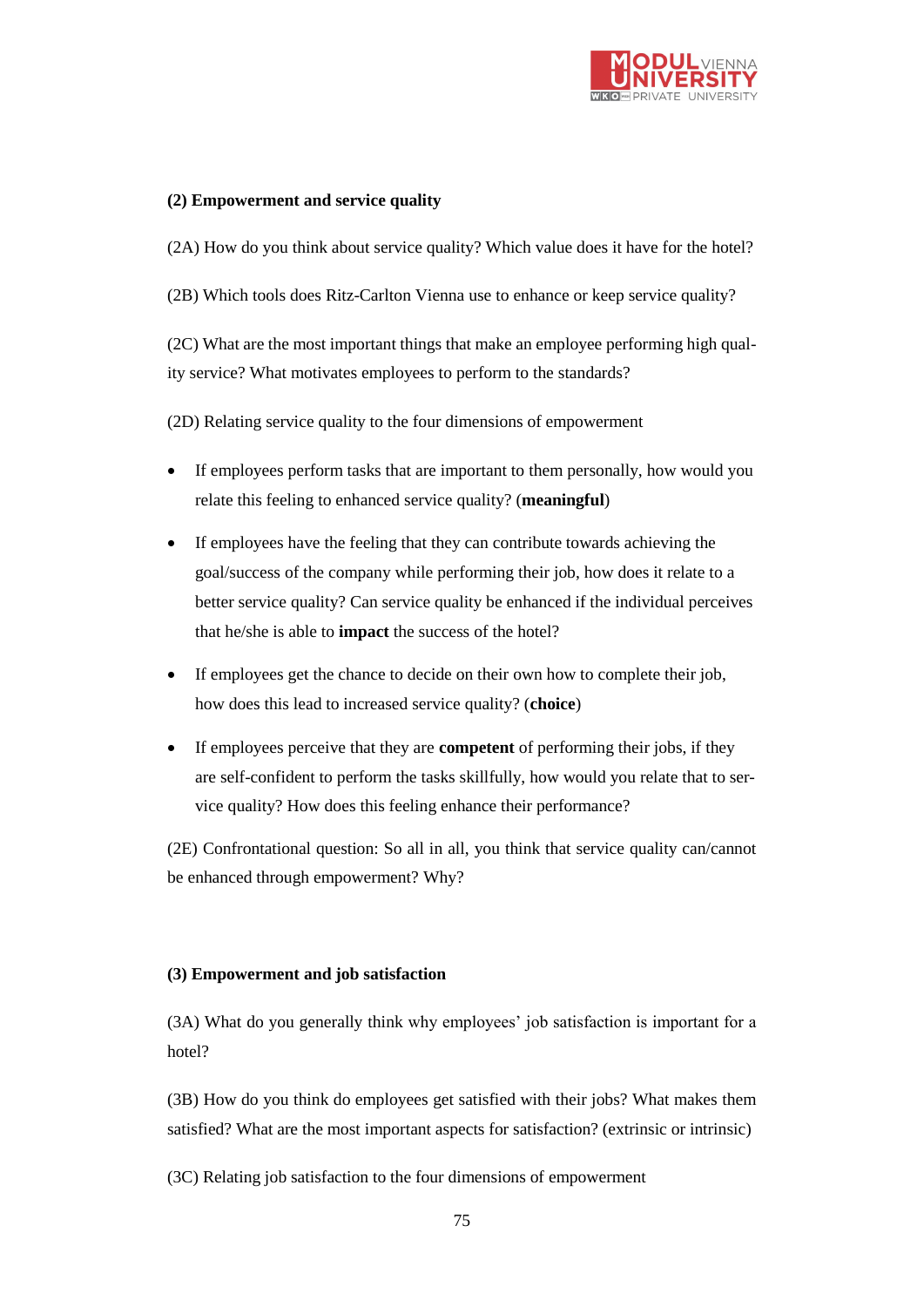

- How do you think are **meaningful** jobs related to job satisfaction? With meaningful I mean that the employee is committed to the task, that he/she sees a personal value in performing the job.
- What do you think, how does the feeling of making an **impact** on the success of the hotel might result in job satisfaction? How do you think does the feeling of being important, and performing important tasks for the hotel contribute to make employees satisfied with their job?
- How do you think does freedom in deciding how to complete the job contribute to job satisfaction? = Giving employees more power for decision making on how to complete their tasks. (**choice**)
- If employees believe they are **competent** in their job, if they are self-confident in performing their job, how does this lead to job satisfaction? Is it related at all?
- (3D) What are things that are likely to contribute to a decreased job satisfaction?

(3E) Confrontational question: To sum up, you would say empowerment can/cannot contribute to job satisfaction? To which extent can it influence job satisfaction? Why would you say it cannot?

#### **(4) Empowerment, job satisfaction, and service quality**

(4A) What is your opinion about the relationship between empowerment, job satisfaction and service quality? How do you think are they interlinked?

(4B) Confrontational question: To conclude, you argue that there is a/no relationship between job satisfaction and service quality? Why are you assuming that there is a/no relationship?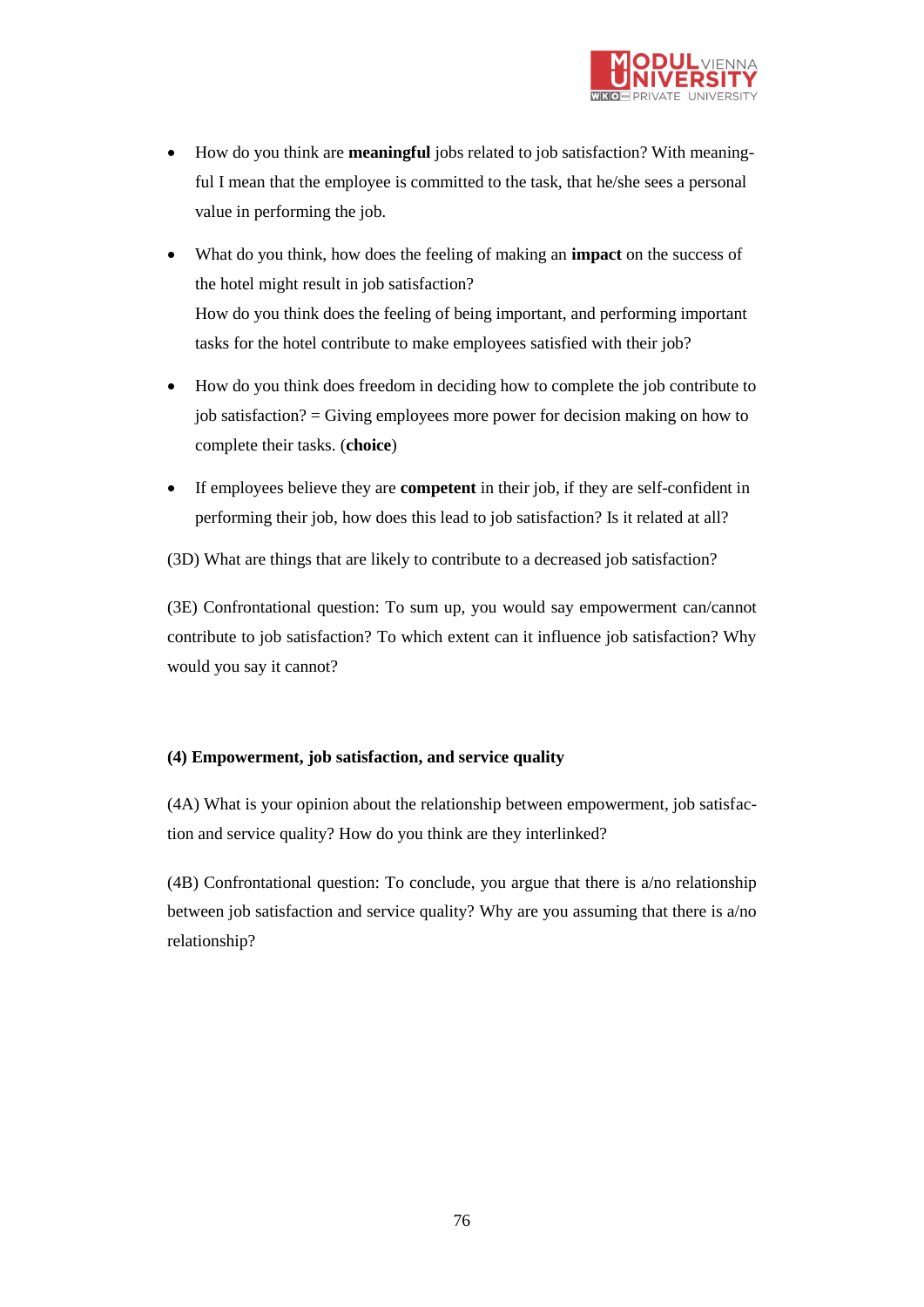

# **Appendix 2 – Transcription**

Expert Interview: Human Resources Manager of The Ritz-Carlton Vienna

Location: The Ritz-Carlton Vienna

Conducted: May 15, 2014, 12:00

- I: So the first questions would be about yourself. Ahm since when are you the HR
- Manager of Ritz-Carlton?
- IP: Ah, particularly for the Ritz-Carlton Vienna I am the HR Manager since last year
- of June. So it's pretty much almost one year now.
- I: Mhm. Ahm which other jobs did you perform before that?
- IP: Before my position here?
- I: Yes.
- IP: I worked basically in Food and Beverage. Ahm so I developed myself in Food and
- Beverage before I had the opportunity to switch to the Human Resources Department
- in January 2011.
- I: Okay. In which hotel? Also in the Ritz-Carlton?
- IP: No, I worked- Before this hotel, I worked at the Renaissance Vienna Hotel. Also
- here in Vienna, which is also part of the company. Before that I worked in the United
- States for InterContinental.
- I: Oh okay. \* Ahm do you have- Yeah, you already have prior experience with HR.
- IP: Yes, I do because I was in my prior hotel, in the Renaissance Hotel, I worked from
- 2011 til June 2013 also in HR.
- I: \* Ahm do you also have some academic education concerning HR?
- IP: No, I actually just finished the basic- I mean basic- The regular apprenticeship as a
- hotel specialist \* and then during the time with my experience I got the possibility to
- switch the department and ah \* changed to human resources. But I did not do an addi-
- tional studying or something.
- I: Okay. Let's start with the questions concerning empowerment. Ahm what do you
- link to the word empowerment? So, how would you describe it?
- IP: Well, for me empowerment basically like also the word says is about power and
- power that particularly here in our, in our case at the hotel that our employees, our so
- called Ladies and Gentlemen, need to have the power to make decisions by themselves.
- I: \*\* Ahm would you also say that the feeling is important for being empowered? So
- that the employees, or the Ladies and Gentlemen, would need to feel empowered?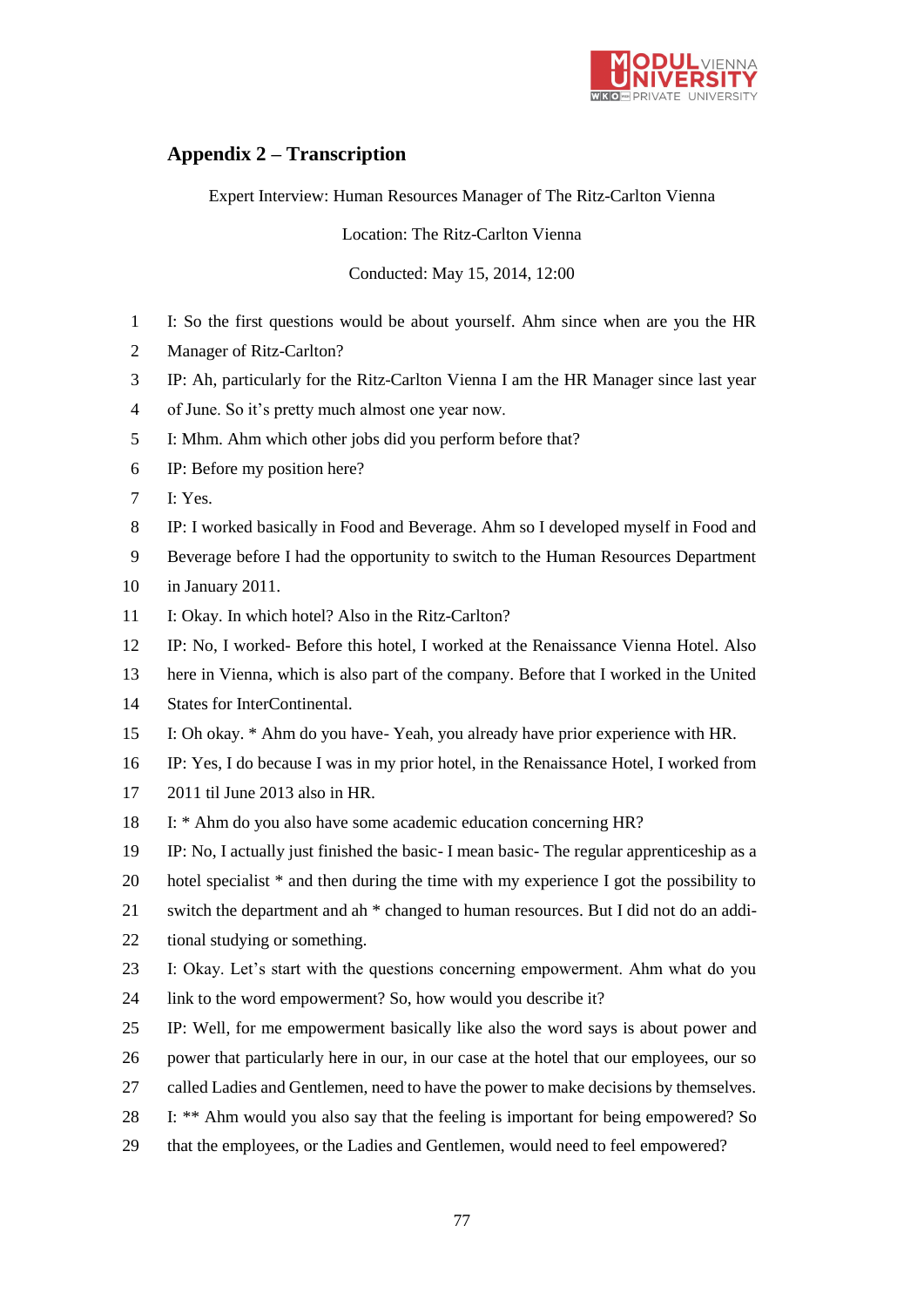

 IP: Absolutely. Absolutely, it is also a big basic that we or a big, big topic that we also always tell our Ladies and Gentlemen that they do have the empowerment and they need to know that. So that they feel-\* I would not say that they feel more important but that they just feel more self-confident.

 I: Mhm. \*\* So, would you also say that if an employee feels that he or she performs meaningful tasks, that this is related to the feeling of being empowered?

 IP: Yes, I would say so. I mean I would not say that a meaningful task or a meaningful job is combined to any position or any department. I would not say that because every department or every position here is meaningful in this hotel. It all comes together to one goal. But definitely, the people ah\* need to know that they are empowered to also feel meaningful because it's nothing worse than when you do a job but you do not really know for what you are doing it. Then, you could have the possibility to- Or then it could happen that you do not feel as if you are meaningful but that's not really ah\* really- It can happen to someone who works in stewarding but it also can happen the HR Man- ager if I don't know for what I am doing it then I do not really see what kind of sense it makes, and then it can happen that I am feeling that I am not meaningful.

 I: Yeah. Also, if an employee perceives that he or she can make an impact, so can impact the goal of the organization, how would you relate this to the feeling of being empowered?

 IP: \*\* Well, ahm \* yeah, it also comes together I think. I mean empowerment and achieving goals or having an impact to that, is also- Ahm I think it's also important to have then basic or ahm \*\* feedback talks or have meetings, where you also, for exam- ple, as the leader tell your team this is what we achieved, and this is why we achieved it. So that the people say that it was actually their impact why we achieved the goal.

 I: \* Okay. \*\* Ahm \*\* Would you also say- Or how does the freedom of how to com- plete the work- So you said already before that they have power to, like, decide how to complete the work. Also decision-making power.

IP: #Yes, absolutely.#

I: #Ahm, how# would this relate to the feeling of being empowered?

 IP: I mean of course, we do have also a lot of ah an onboarding process where the people or our Ladies and Gentlemen but also in general, I am just talking about our hotel but it's a general case if you- Ahm the people need to know what is right, what is wrong, what is the culture, what are the standards of course at first after you give them the power to be empowered. So that they also make the decisions but what is also com-64 bined with it is our culture not to do anything which is against our ah\* law or something like that. Just point out the worst scenario.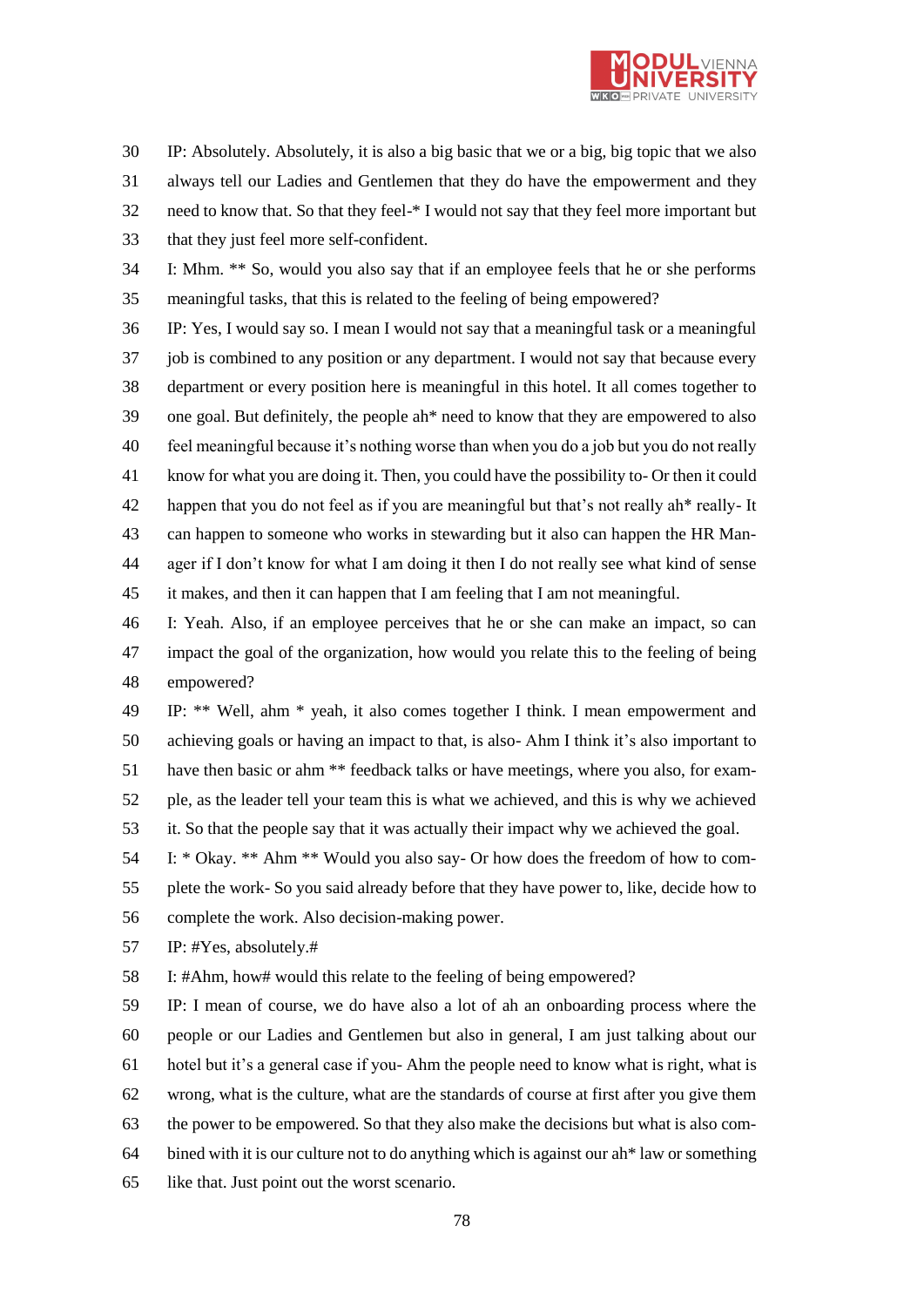

I: Okay, \* ahm \*\* Also, how do you think does the feeling of being competent, so being

- able to perform the tasks that the employees have skillfully, how does this relate to the
- feeling of being empowered? \*\* So that they are ahm self-confident in performing.
- IP: Mhm. \*\*

I: How would it relate to empowerment?

 IP: This is also to ahm total ah close things that come together because you, which is also again a big part of the onboarding, a big part of permanent training, of ah perma- nent possibilities to show the Ladies and Gentlemen how they can develop, how they can do better but I cannot give someone the power to make decisions if, in our case in a hotel for the guest satisfaction, if they do not have the skills for it, if they do not have the knowledge, ah so this is all- Like these are the basics that need to be there and that need to be also trained from the, the leaders or the guidance team before the people can get the power.

 I: Yeah okay. \* So, what is your general opinion regarding empowerment? Is it im-portant for a hotel?

 IP: Yeah, my general opinion is definitely that in a hotel, in other companies, in what kind of area ever, it is very important to be empowered. Well, my general opinion is that empowerment is very important, of course for us, since I have the experience now in the hospitality, ahm I can only say that it is really a big key success factor as well because ahm \* it also makes the Ladies and Gentlemen, does not matter in which, in which ahm department or which position, it just makes them stronger, it just gives bet- ter ah quality and better service to our guests. Ahm, yes and it just makes us also- Because everyone has different kind of opinions, different kind of thoughts and differ- ent kind of ways how to deal with things, so I think it is also very important to always have the eyes open and also see how the colleagues, how the leaders are doing it. Also learn from each other. And I think that can only happen if people are empowered, if- And not only to give them, you know, this is the structure, this is how you can go, and that's it.

 I: Yeah \* okay. \* Ahm, how does empowerment actually work at Ritz-Carlton? Can you describe some situations where empowerment was ahm \* performed, or was used? IP: Well, actually, it is pretty much on a daily basis. Ahm Ladies and Gentlemen here are always having situations where they need ahm use their empowerment. In situations where something maybe did not went hundred percent correct for the satisfaction of our guests and they ahm do have the empowerment to solve these things. But they also- All of them know that they also have ah the strengths, that if they are at some point where they are maybe not confident to also get the manager with that, also to get a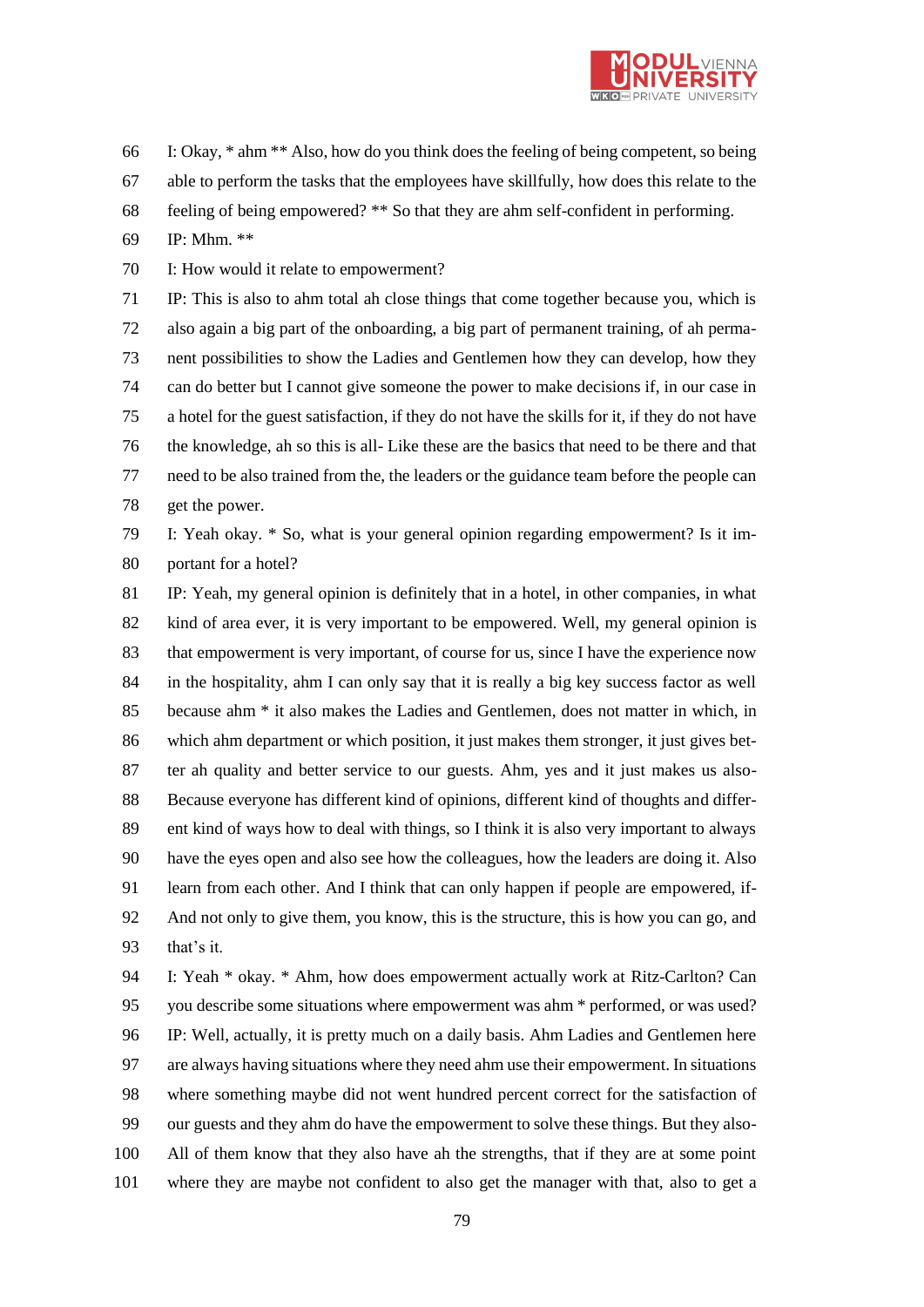

support with them and someone who is also supporting them to again then come to the

goal that the challenge which was maybe with the guest is being solved to the satisfac-

104 tion or ah  $*$  of the guest.

 I: Mhm. Ahm, also do you have it in different departments or is it only Front Office or service?

 IP: No, it is in different departments. It's definitely in ah as well in the front office, as well at the reservation, where maybe something ah is directly on the phone , it is ah in our food and beverage department, doesn't matter if it is in banquettes with an event, ahm, with ah our restaurant, the steak house. There are lot of departments where em-powerment can be used.

I: #Okay#

 IP: #And I would# not always say- \* Some people always combine it with complaints. Ahm that's not what I would say but just empowerment also in changing things, maybe in seeing okay we are doing this on a daily basis from day to day and I just see that it would- that it takes us half an hour longer than when we do it that way. It is also that they then have the empowerment to make a new strategy, give it to the leader, or ask the people what they think about it and then just change it.

 I: Okay, mhm. \* So concerning the information communication in the hotel, what type or what kind of information is typically communicated to the front-line staff, from man-agement?

 IP: A lot of information (laugh). A lot of information from ah daily operations, what is 123 going on in the hotel, because everyone needs to know that. And for us it's also very important that everyone knows it, doesn't matter if it's someone like me, who is more the back of the house. But also if I walk through the hotel because I have to talk to someone of our Ladies or Gentlemen, it can always happen that a guest comes and asks me something and I cannot excuse myself and say I am HR, I am not supposed to know that. That's not how it is and it's not how it should be. But also then split it on the departments. Everyone should know their goals, what the goal is, like I also said in the beginning Ladies and Gentlemen also need to know that so that they know what they are actually looking for. And ahm, yeah, so there are pretty much a lot of information, a lot of ah- Also from forecasting, maybe from strategies what is happening in the fu- ture, some concepts, or something such as that the people also always thing ahead. I: Mhm. Okay, so how would you describe the communication? Is it rather top-down

or is it also bottom-up? So can ahm employees voice feedback or ideas?

 IP: Yeah. Definitely. I mean there are of course ahm information that are coming from the top to the line staff, from the leaders to the line staff. Ahm but the other way around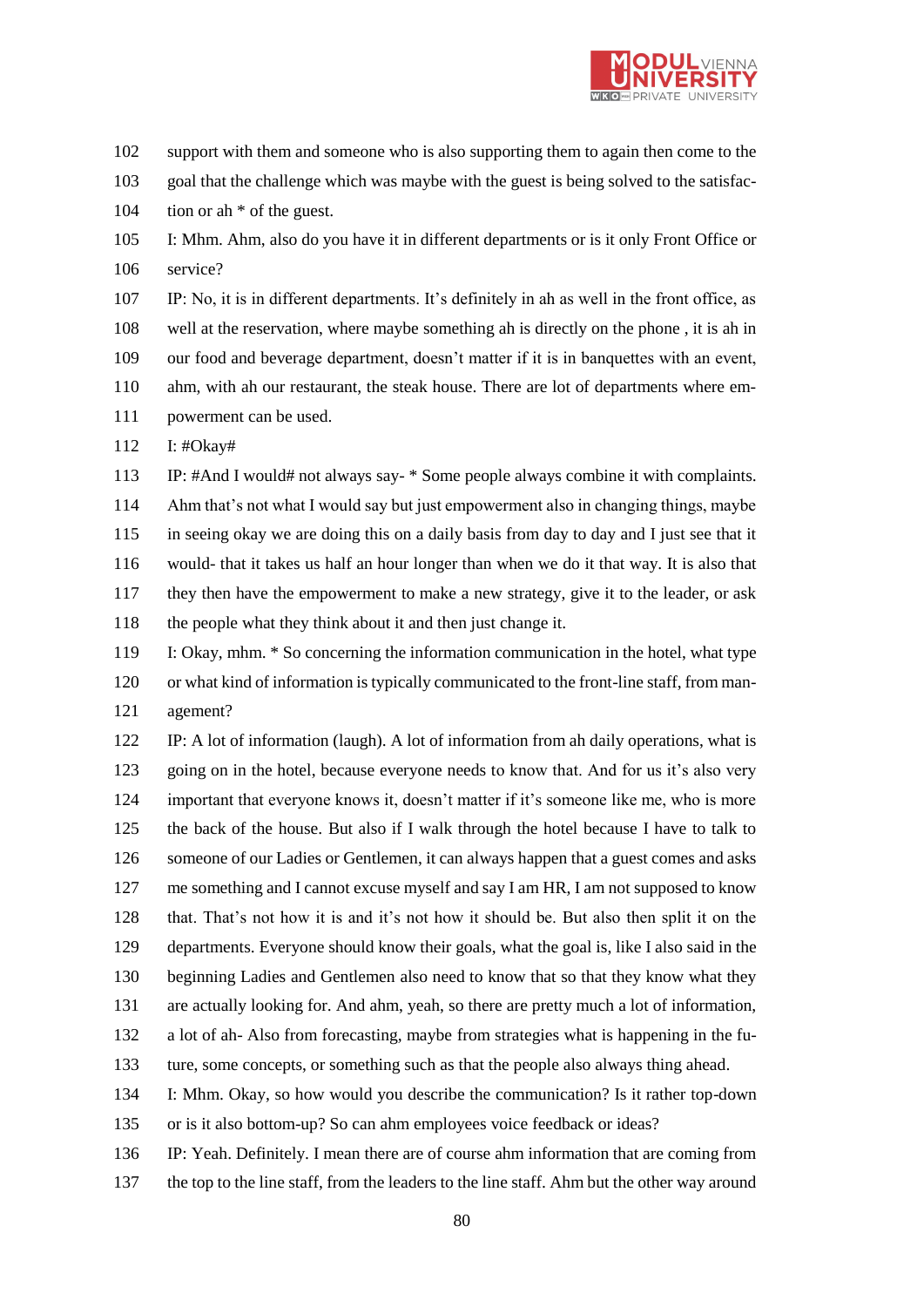

- as well. If there are any communications needed or whatever, line staff can always come to the leader, to the guidance team and talk to them. So it's both way. We also make everyone responsible to get the information that they needed or that they need. So it's always from both sides. I am responsible for example to give the information but the other people are also- The front line leader or the line staff is also responsible
- to get some information if they don't know it or if they are not sure.
- I: Yeah.
- IP: And that's very important for us.
- I: Mhm. So the management philosophy concerning the communication, you would say
- 147 it's very important for the hotel?
- IP: Yes. Yeah. Definitely.
- I: And \* how can they contribute their feedback or their ideas? Is it that they have like
- monthly meetings or daily meetings or just if they have ideas that they come to the
- leader or to management?
- IP: Well, there are different ways. Ahm it can be during feedback sessions for example.
- It can be during monthly meetings, but it can also always be ahm on a \* like spontane-
- ous occasion. Ahm \* yes, these are pretty much the solutions that we have.
- I: Okay. \* How would you describe trust in your organization between front-line staff
- and management?
- IP: Mhm.
- I: How would you describe that?
- IP: \*\* If I think it's important?
- I: Yes, as well.
- IP: Yeah, I think it is very important. Ahm it is something \* that is necessary. I mean we need to- \* The line employees need to trust the leaders and the guidance team, what they are deciding and what they are doing is right also for them and right for the goal our hotel and our company wants to achieve. But also on the other way around, as a leader of a department or as a guidance team of a division, you need to trust the people under yourself. Otherwise you will also not be successful. So that's a very, very big part at our company and our hotel as well. Honesty, trust, loyalty, all this kind of things are very, very ah necessary for good service.
- I: So for example, also employees tell the managers if there is a failure? So they are not
- anxious about telling that there was a failure or that they need help in anything?
- IP: No. No, I mean also our- At our hotel, it's very hands-on from both sides. It's not
- that we- You can also see our General Manager walking through the hotel and talking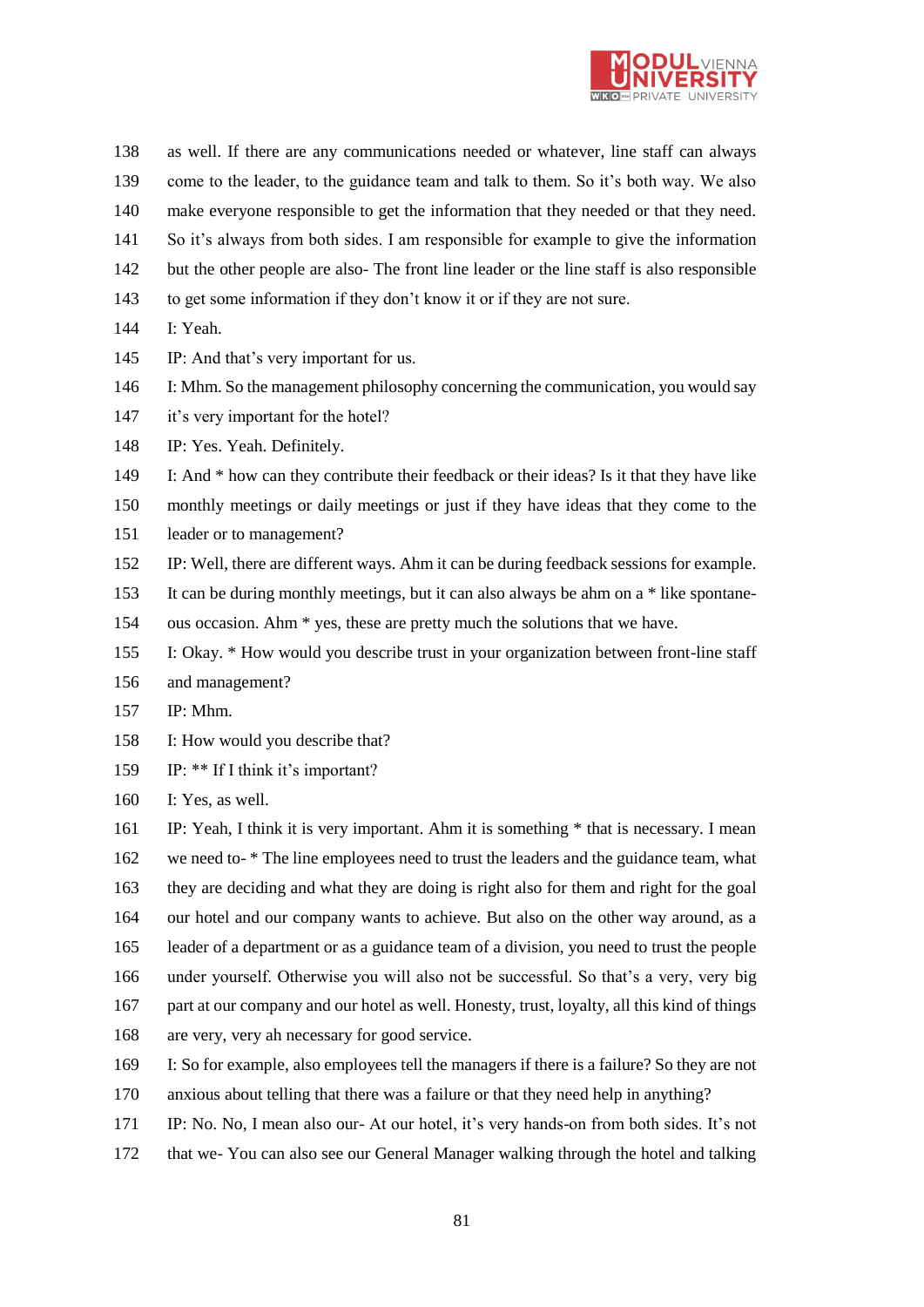

- to guests, to calm them a bit down in stressful situations or something. It's very hands-
- on from every ah \* every line at our property.
- I: Okay. So, what happens in the case of a service failure? Are there any procedures in
- 176 place for the front-line employees?
- IP: I mean of course it always depends at what, \* how bad the failure was but in general,
- it is definitely something that you need to talk to the Lady or Gentleman. Ahm about
- where you should also find out why this problem happened, to see what kind of addi-
- tional training the person maybe needs or retraining. And ahm yeah, this would be the,
- the first steps for basic failures, yeah for service failures.
- I: Mhm. And front-line employees, are they told that they have to do anything that is
- necessary to satisfy the guest again? So, are there any procedures for \* how to satisfy the guest?
- IP: Ahm \* no there are not. No. There are not really procedures.
- I: Okay. So they are empowered to find a way that best meets the guests' satisfy- or expectations?
- IP: #Yes.# Yeah definitely. But like I also said in the beginning, of course, combined to our core values, our culture, our, yeah, company related points that we have.
- I: Okay, yeah. So in service delivery, let's take the example of front office, how do ahm
- the supervisors act? Are they controlling and delegating what they have to do? I mean
- you already said that they have some choice and- But how do supervisors- So which
- role do they have? Is it more that they facilitate the work?
- IP: Mhm. \* The supervisors are basically the shift leaders from each shift in the depart- ments. So of course- But they are also always very hands-on. So they are also within the operations, doesn't matter if at the front office or here in food and beverage area for example. But ahm- So they actually have both things, they need to be hands-on and also run a smooth operation but, of course they also need to double-check on their La- dies and Gentlemen to make sure that everything ah went well within the shift. Because we're all human beings, it can always happen something. So just always need to have an eye on that if everything goes well.
- I: Okay, mhm. So, to summarize your opinion, you think that empowerment is very
- beneficial for a hotel. Ahm do you think it can contribute- Or how can it contribute to
- a hotel's success?
- IP: \*\* Very good. I mean it does have a big impact in my opinion. \*\*
- I: Okay. Now empowerment and service quality, ahm how in general do you think
- about service quality? So, which value does it have for a hotel?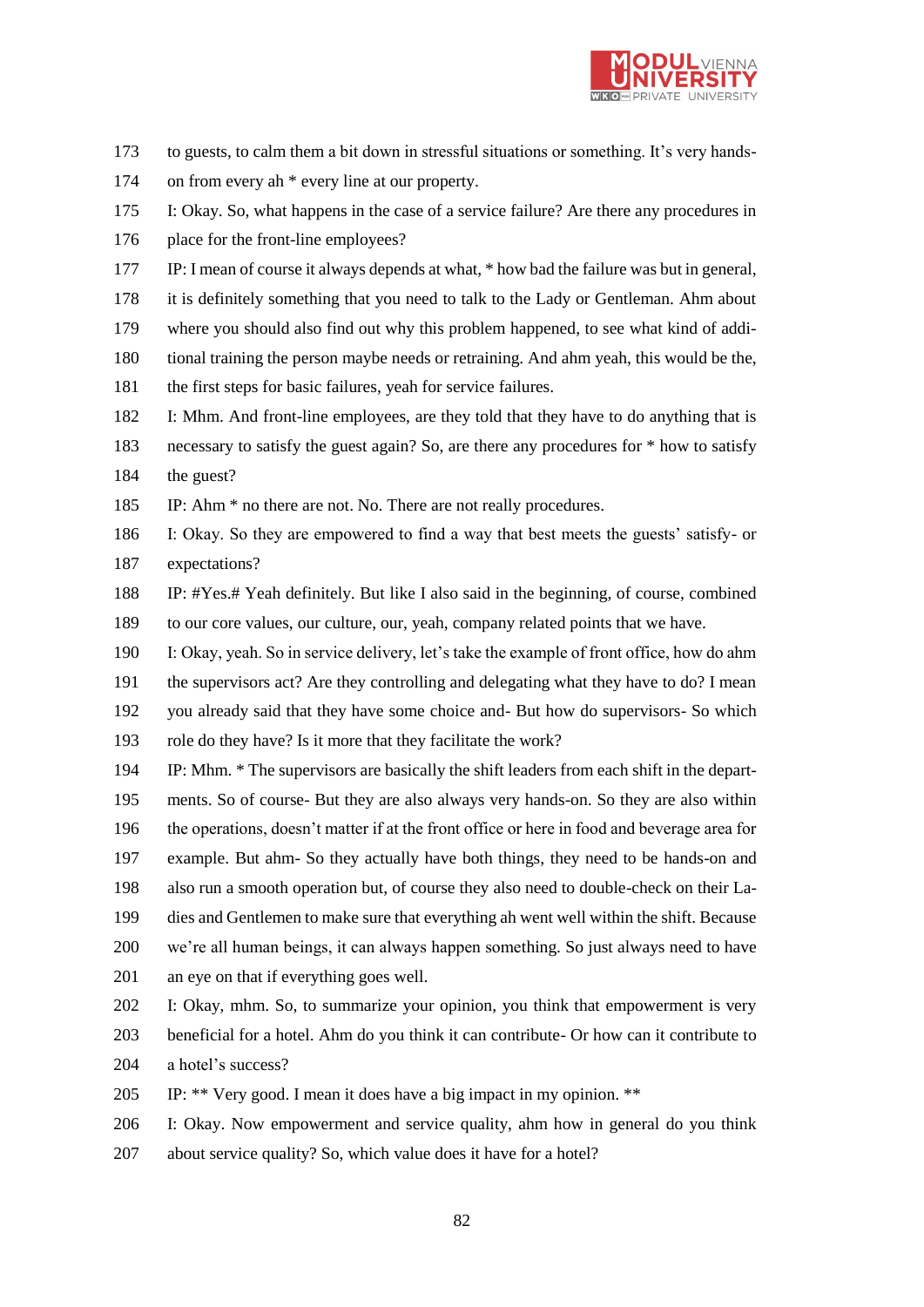

 IP: Service quality, I think ah \* is pretty much the major topic. Because if you, for example, talk particularly in our case where it is all about hotels, ahm I think to have a

new hotel, old hotel, a renovated hotel, whatever, that's not really what it is about and

- that's not why a guest would come back. Ahm or it's about the service, why a guest
- decides if he wants to stays at the hotel that he is staying. \* Yeah.
- I: Okay. Ahm which tools does Ritz-Carlton have to enhance the service quality or to
- keep the service quality? \*\* Okay. (laugh)
- IP: (laugh) Secret tools.
- I: Ahm, so, what do you think what are the most important things that make an em-ployee performing to high standards or \* to the wished service quality?

 IP: \* If he believes in what he is doing, \* ahm regarding to if he believes in his work, if he believes in the brand that he is working for, if he believes in the product that he is selling and the quality. I think these are also very important key things why you do good, ah good service. And if you just have, \* yeah, if you just have the right thing in your mind and the right vision how you can ah satisfy a guest. \* If you just do things by a checklist or by a guideline that somebody gives you, you have to say hello, you have to bring them the card, and all this kind of things, you will never be someone who will do good service quality.

 I: Mhm. Ahm, what would you say motivates employees to perform to the standards? Is it also the same or would you say it is different?

 IP: I would say it's pretty much the same. It comes together very close, yeah. Also, of course, I mean these kind of things and personal things, if the people feels meaningful at work, if the people ah can trust, if the people is treated with respect, ah if the Lady or the Gentlemen has been listened to, and all these kind of things. I think that is some- thing that motivates yourself to come to work every day, to make a good job, and also to maybe go through some hard time because you know that you are getting benefits for it.

 I: Yeah. \*\* So, again related to empowerment, if employees perform the tasks that are important to them personally, so the meaningfulness, how would you relate this to ser-

- vice quality?
- IP: If they-? \*\*
- I: If they feel that they perform meaningful tasks, that they are meaningful to them, would this, or how would it relate to service quality?
- IP: Yeah, it would- It would make service quality better. And ah they would ah deliver
- better service and ahm they would feel more comfortable, they would just be happy at
- their job, they would probably be proud at the place that they are working and they ah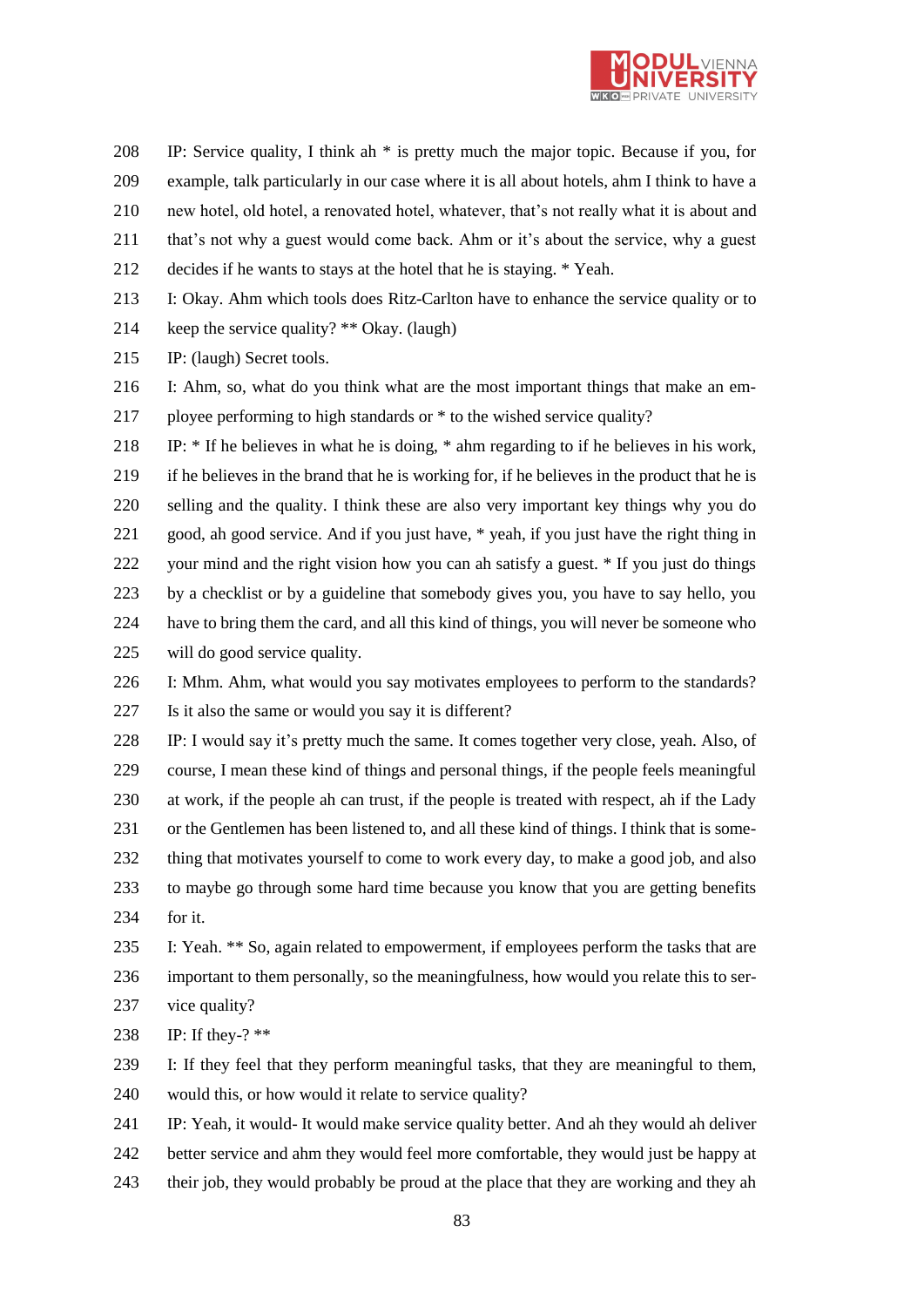

- would be proud of themselves if they see that guests are leaving the restaurant, hotel,
- the room, the spa happy and satisfied. I think that's also a very good feeling.
- I: Also with perceiving that they can make an impact on the organizational goal, how
- can this relate to a better service quality?
- IP: \*\* Also ahm, yeah, also very well. 'Cause if you- It's again also combined with
- meaningful tasks. If you ahm have the feeling that you are important and that you have
- an impact to achieve something, then of course you would ah- \* I think that you then
- automatically take everything some more serious. \*
- I: Okay. \* Ahm also, if the employees get the chance to decide how they perform the
- task, so that they have some ahm self-determination, how does this lead to increased service quality?
- IP: \* Ahm, \* yeah I think it also achieves, helps to achieve it, better service quality. Because it's ahm, is also then more authentic. Yeah. \*
- I: Yeah. Ahm, for example, if we take this with ahm having some power about how to achieve the goal, ahm with \* failure recovery, would you say it helps to make the guests
- satisfied again?
- IP: Yeah, definitely. I mean, everyone is doing a failure I guess as we're human beings
- and not everything goes hundred percent and one time it does, next time maybe not,
- ahm but it is an ongoing process to definitely work on that, to work on the failures and
- ah to also solve them.
- I: Also, if the employees feel that they are competent in performing the task, how can 265 that relate to the service quality?
- IP: Also very well, yeah. \*\* Because then, it also means that they have been trained very well.
- I: So it enhances the performance, would you say that?
- IP: Mhm. Yes, I would say so. \*
- I: So all in all, you think that empowerment can really enhance service quality? Or how
- would you relate service quality and empowerment overall?
- IP: Yeah. Yes, I would ah- I would say so. That empowerment is a big key to increase
- the service quality. \* Of course, with guidance, with supervision, ahm there is no doubt
- about that. But still, empowerment is a very big and very important key.
- I: Okay. So now coming to empowerment and job satisfaction, ahm what do you gen-
- erally think about job satisfaction? So is it important for a hotel?
- IP: Yeah, definitely. Definitely. People need to- Our Ladies and Gentlemen need to be
- satisfied with their job, ah satisfied with their work place, with, ah with how they have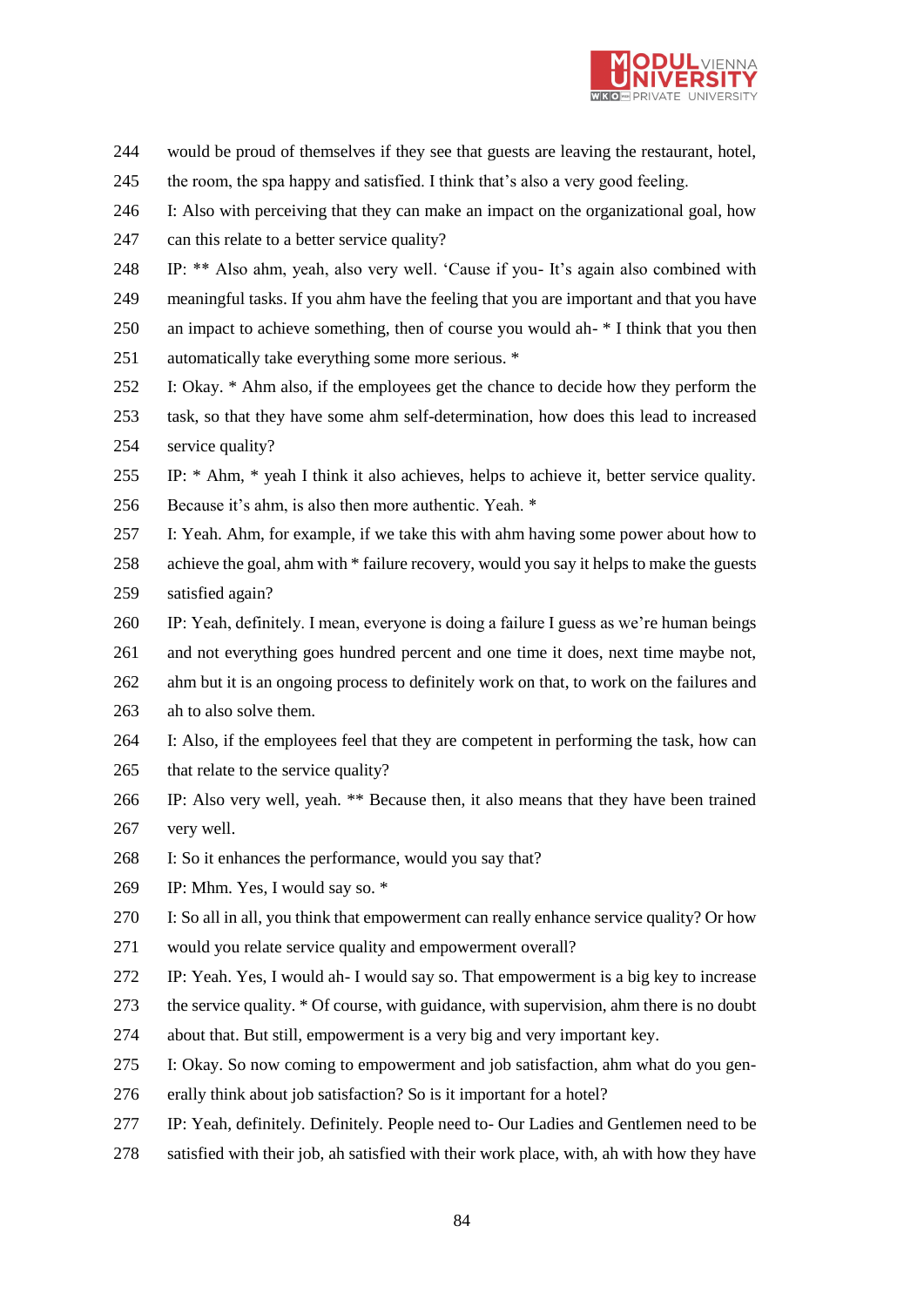

 been treated. Ahm, yeah, because if they are happy, they will make the guest happy. (laugh)

 I: Okay. Ahm, how would you think do employees get satisfied with their job? So what makes them satisfied?

 IP: Well, like I also said, a little bit earlier, different aspects. Of course, you need to like the property that you are working for, but that's only a small thing. You need to like ah the team, the working with each other, ahm how you have been treated, ahm the circumstances under those you are working, ah of course, you need to get enough money (laugh) to live because we also all have private life. Ahm, yes you need to have the feeling that you are meaningful, that you have an impact on this whole operation and ahm yeah, I think these are some of the aspects that make people happy.

I: Okay.

 IP: That your voice is also heard. That's why we for example also have ahm an engage-ment survey for our ladies and gentlemen. \*

I: Again, how would you relate the meaningful tasks to job satisfaction? \*\* That they-

 That the tasks that they perform are meaningful to themselves, so that they are person-ally ahm attached to the task. How would this relate to job satisfaction?

 IP: Yeah as well. I mean you need to ah- Also again, it doesn't matter in which area you are, if you're working as a manager, if you're working in front office, if you're working in stewarding, if you decide to work for whatever job, you would get a contract 299 for, you need to  $*$  to like the task that you are doing to be successful, to be happy, and ah yeah to do a good job. That's definitely what I believe.

 I: Yeah. Ahm also with the impact, you already mentioned it, ahm how does this relate to, or how does it lead to job satisfaction? That you can make an impact on the goal of the organization \* with your job.

IP: Yeah, as well. I mean it all ah comes together, it all pretty much- \*\*

 I: So, \* again with the self-determination, so that they can choose how to complete the 306 job, ahm how does this freedom actually lead to job satisfaction?

 IP: \*\* Ahm, I think it also leads to job satisfaction because it also shows that \* the Ladies and Gentlemen are able to develop with- Of course it is also an impact that they need to give but ah if they know that they have the freedom to decide things, to give an impact to something, then there is also definitely a room for development. \*\* And I think that's also a very important case, that if you ahm- I mean we all pretty much know it basically ahm from ourselves, if we know that there is always a room for more, a room for higher, then that's also something ah \* that you are automatically also take it more serious.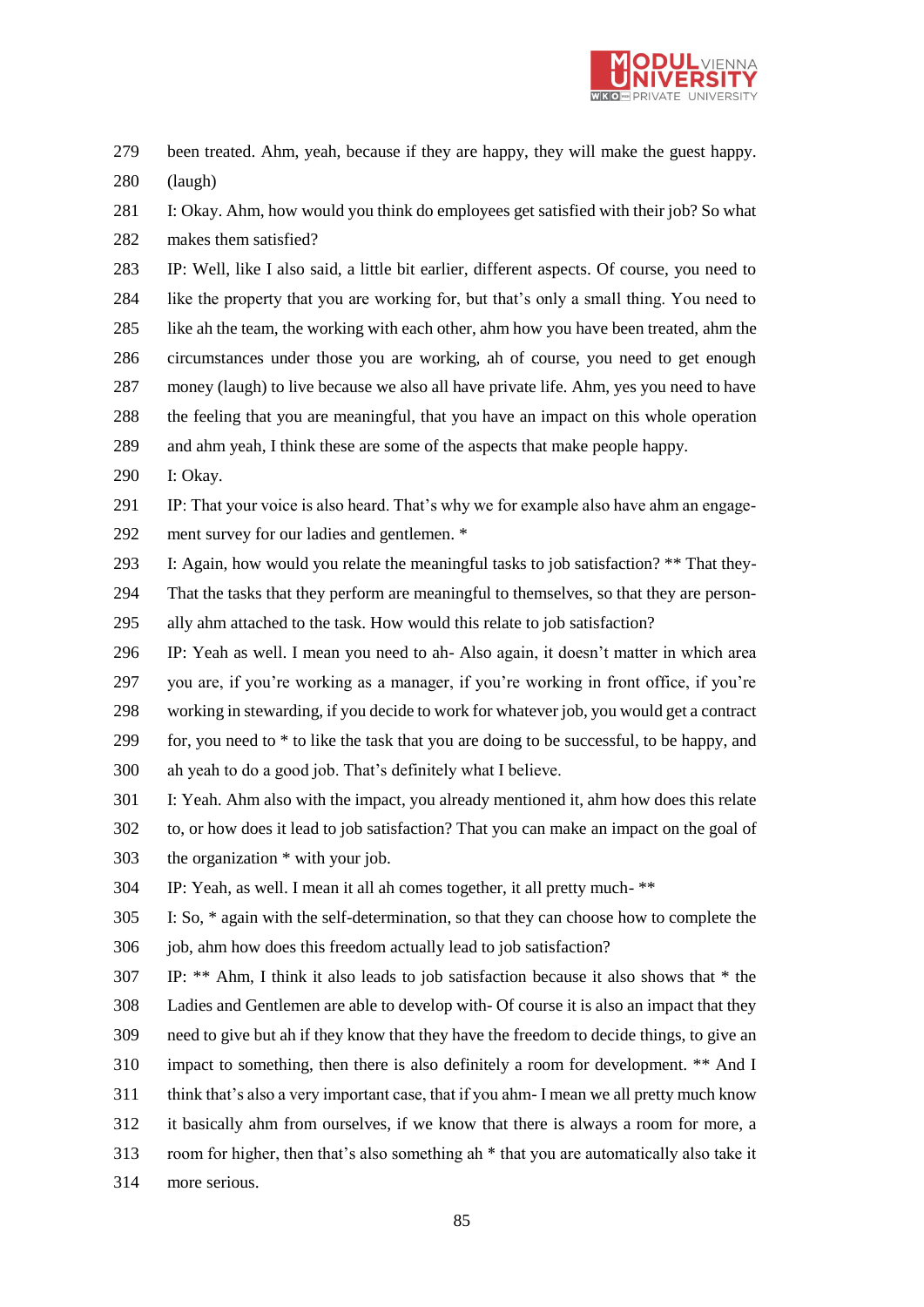

- I: Yeah. Ahm, with- If employees believe that they are competent in performing their
- tasks, ahm yeah if they are self-confident, how does this lead to job satisfaction?
- IP: \* Yeah, as well. I think this also leads ah \* leads to it, definitely. \*\*
- I: So you would just say when there are trainings, ahm that this increases job satisfac-
- tion of employees?
- IP: I think so, yeah. If they say- Or if Ladies and Gentlemen see that there are also ahm
- yeah, again combined with development, again combined with to see ok they are also
- giving me something, they are investing in me as a person, in my career, that should lead to it.
- I: Okay. \* Ahm, what are things that are likely to contribute to job dissatisfaction? \* What would you say?
- IP: Ahm, if you lose the trust in something, if you \* yeah, ba- pretty much the things
- that I said ah earlier, if they just do not happen anymore. If ahm there is \* no develop-
- ment opportunities for you, if ah you do, you not have the feeling as something is mov-
- ing, moving on anymore, that could be things that ah would probably make you pretty dissatisfied.
- I: Okay. So to sum up job satisfaction and empowerment, you would say that empow-
- erment can contribute to an increased job satisfaction, right?
- IP: Yes, I would say so.
- I: And to which extent can it influence? Do you think that empowerment is really cru-
- cial for job satisfaction or what would you say?
- IP: \* It is a big impact, I would say. It is a big impact for job satisfaction, for ah the
- quality of the service. Yes, I would say so.
- I: Okay.
- IP: I would not say that it's like the main topic but it is an important impact.
- I: Okay. Ahm, and then combining all these concepts, empowerment, job satisfaction,
- and service quality, how would you say those are interlinked?
- IP: Well, I think at the end, if I ah just see it from our side in the case of a hotel, of a
- hotel operation, I think these are all \* big points, the main points that at the end come
- to a goal that the guest is happy and satisfied. 'Cause like I also said at the beginning,
- if you are not empowered, if you are not self-confident, and not know what you can do
- and have to always ask people how to make the guest satisfied, then ah the guest will
- leave. If you are not happy at your job, you will not care to make our guests happy. So
- this is all pretty much ah combined and very important to get ahm to the goal that every
- hotel has to fill it with satisfied guests.